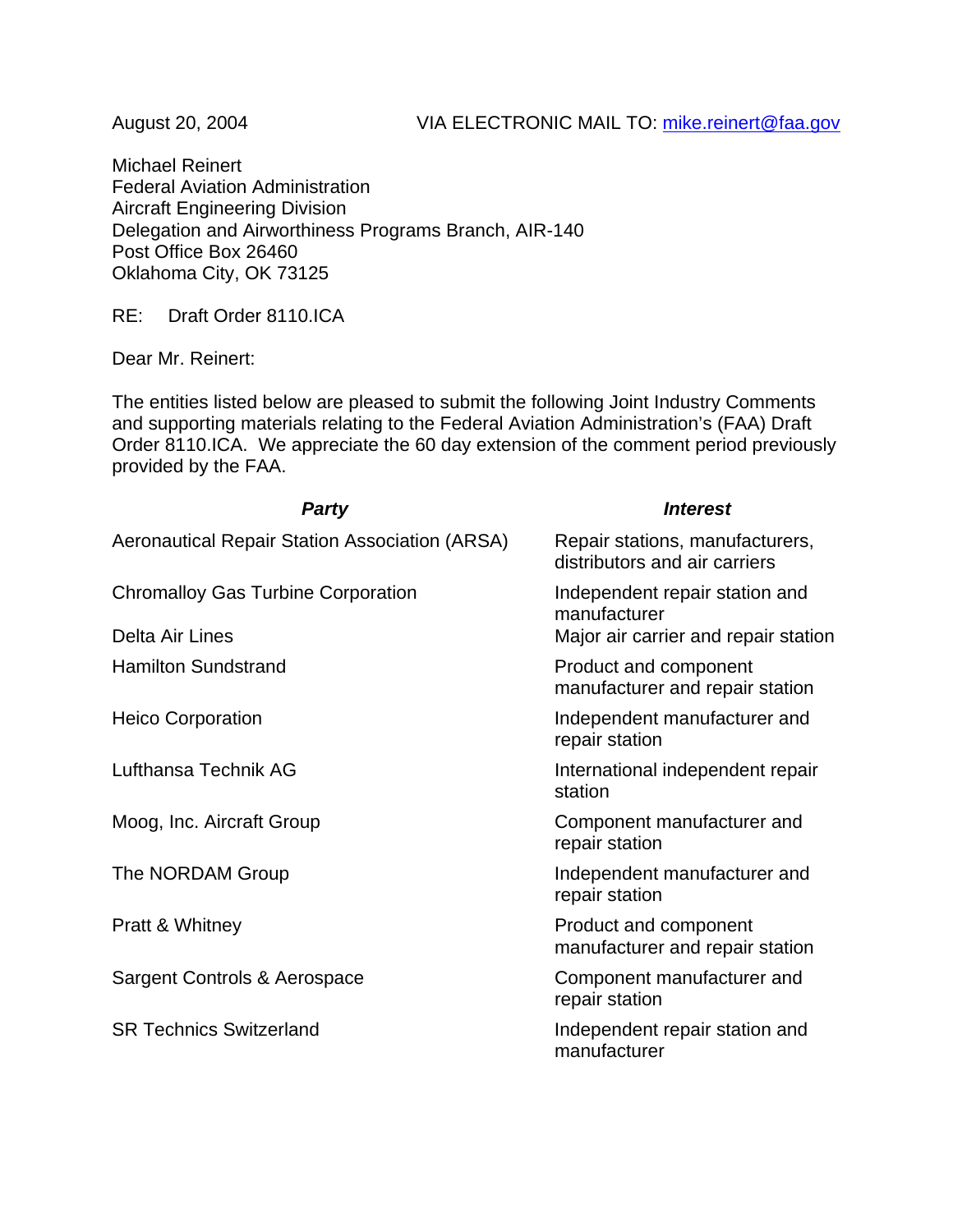August 20, 2004 Page 2

We applaud the FAA's efforts to address the complex and difficult issues associated with the Instructions for Continued Airworthiness (ICA) regulations and related FAA policy. We believe that draft Order 8110.ICA is a significant step in the right direction.

However, to clarify critical regulatory and safety issues that the FAA did not address in its draft Order, we are submitting the following documents for consideration:

- Appendix A: Joint Industry Policy
- Appendix B: Matrix describing the major features of Appendix A
- Appendix C: Proposed revision of draft Order 8110.ICA that incorporate the Joint Industry Policy and
- Appendix D: Minutes of the Joint Industry Policy meetings held in Alexandria, VA on May 12 and June 23, 2004.

## **Background**

Since its inception in 1984, ARSA has cited the importance of making basic maintenance information available to the aviation industry. As you know, this requirement is set forth in section 21.50(b) of the Federal Aviation Regulations (FARs) and in the ICA rules contained in 14 CFR Parts 23, 25, 27, 29, 31, 33 and 35.

In 2003, the U.S. House of Representatives included language in Flight 100 – Century of Aviation Reauthorization Act that would have required ICAs, including component maintenance and overhaul manuals, to be made available at a fair and reasonable cost. H.R. 2115, 108<sup>th</sup> Cong. § 420 (2003). Although the final version of the legislation did not include the ICA language, the debate on Capitol Hill helped focus attention on this important safety issue.

In early 2004, ARSA began working on a draft ICA Policy to submit to the FAA. The Association's goal was to enhance safety by developing a policy that complied with the current regulations, harmonized the policies of the Aircraft Certification Service and Flight Standards Service and was also fair, reasonable and balanced to all interested parties. In March 2004, ARSA introduced its draft policy during its Annual Repair Symposium.

To ensure all interested parties participated, ARSA solicited the assistance of a cross section of the aviation maintenance industry to further develop and refine the draft policy. As you can see from the above matrix, these companies include some of the largest aerospace product and component manufacturers and independent maintenance providers in the world. The Committee met in Alexandria, Virginia on May 12 and June 23, 2004 and discussed many difficult issues that are reflected in the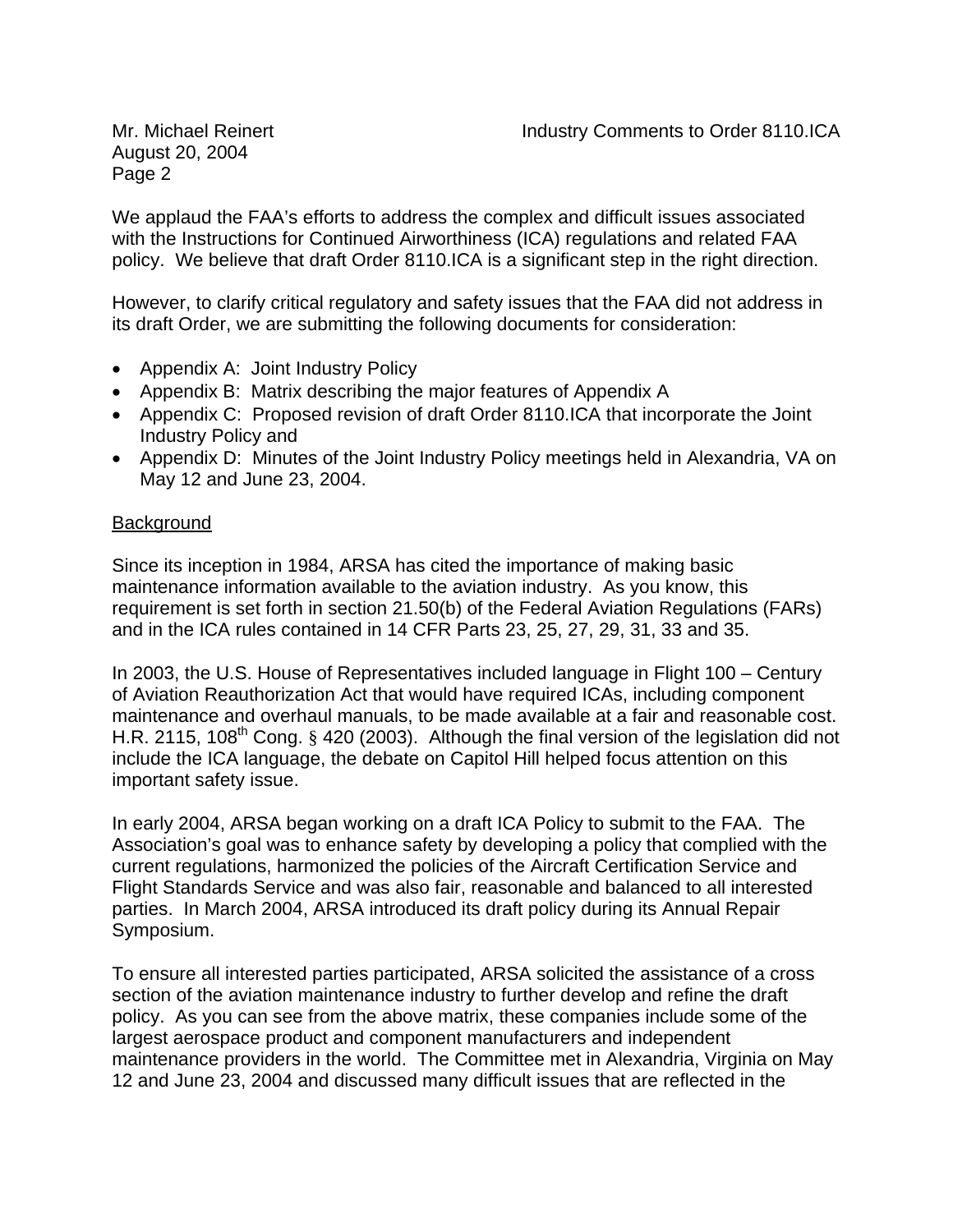August 20, 2004 Page 3

attached minutes (Appendix D). After a nearly five month cooperative effort, the Committee approved the Joint Industry Policy described in these comments.

The Policy being submitted to you today is consistent with existing FAA policy in many respects. However, it is significantly different in its treatment of components and other articles that have their own FAA design approvals. We wanted to ensure that component maintenance and overhaul manuals are made available to **all** parties required to comply with the FARs. At the same time, current regulations require design approval holders to provide only basic maintenance and overhaul information that is essential to the continued airworthiness of the product.

The FAA published its proposed ICA Order (69 Fed. Reg. 29,160, May 20, 2004) during the Committee's deliberations. Although the Committee had adopted its own approach in developing the Policy, it recognized the positive steps the FAA had taken by issuing the draft order. In an effort to harmonize the FAA's draft with the Joint Industry Policy, we have included in Appendix C a version of the FAA's draft Order that incorporates the provisions of the Policy being submitted to you today.

#### Highlights of the Joint Industry Policy

The Joint Industry Policy—

- Applies to all design approval holders (although they are treated differently depending on the kind of design approval held)
- Does not affect the content of existing maintenance and/or overhaul manuals at the product level (aircraft, aircraft engine, propeller and appliance)
- Requires TC and STC holders to make available basic, off-aircraft component maintenance and overhaul information for articles installed on their products
- Allows design approval holders to refer to the ICAs of a higher or lower level design approval holder provided they contain the basic maintenance and overhaul information required by the policy
- Requires holders of "original" PMAs (i.e., those issued on the basis of a licensing agreement and/or a manufacturer's assist letter) to make available basic, off-aircraft component maintenance and overhaul information for the articles on which they hold a design approval (unless sufficient information is provided by the product manufacturer)
- Requires other PMA holders (those not included in the above classification) and persons performing major repairs to evaluate whether the existing ICAs are valid with the PMA part installed or the major repair applied. If the existing ICAs are not valid, supplemental ICAs would be required to ensure the continued airworthiness of these products.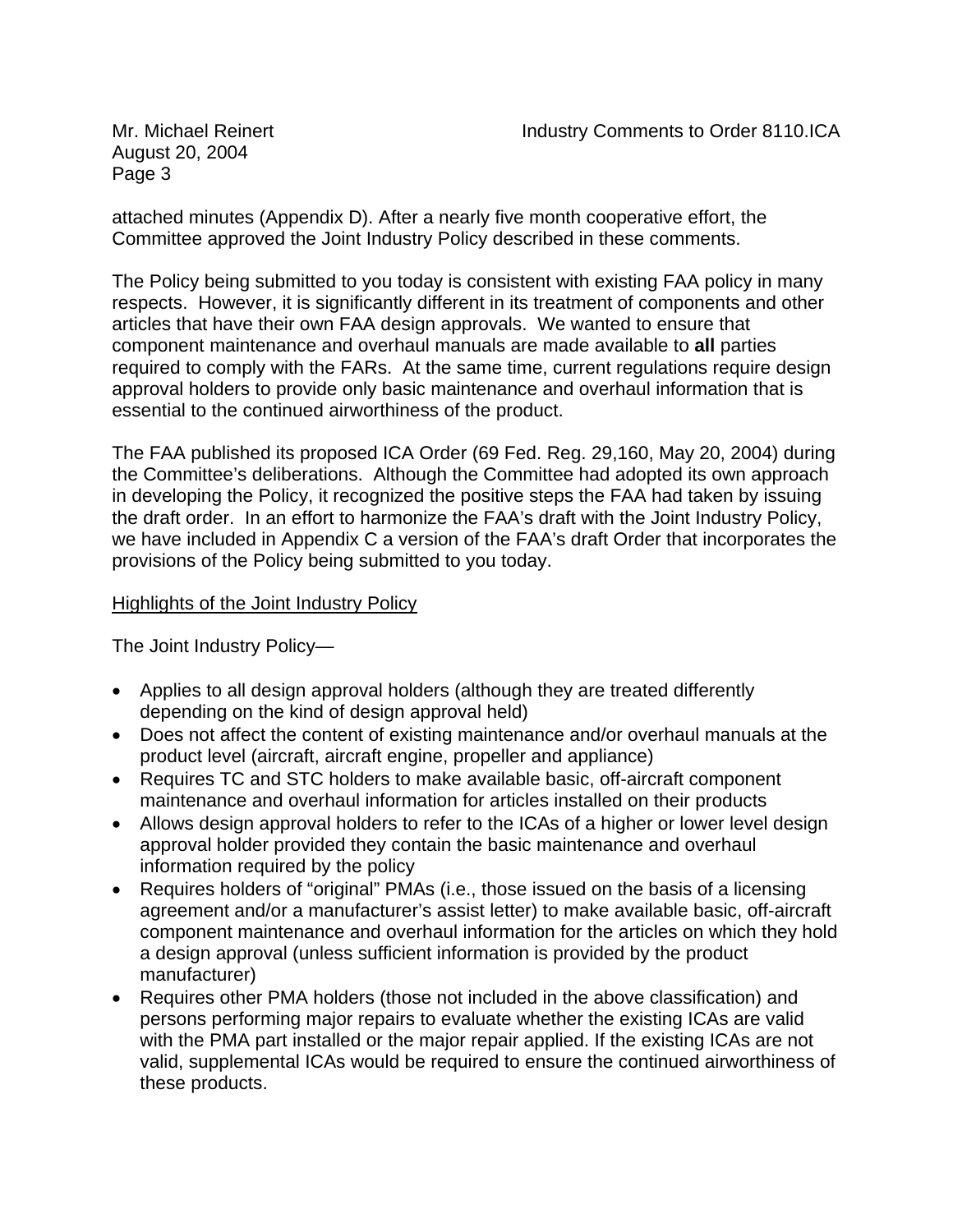August 20, 2004 Page 4

- Reaffirms existing FAA policy embodied in Order 8150.1B that TSOA holders must also provide basic maintenance and overhaul information for their TSOA articles in accordance with section 21.50(b) as required by the TSO
- Requires that ICAs be made available at a fair and reasonable price, including the requirement that the same price be charged to all similarly situated certificate holders and that they contain the same basic information for all certificate holders.
- Allows ICAs to be used to perform any regulatory activity authorized by their certificate and rating
- Authorizes design approval holders to develop source approved repairs outside the ICAs unless the information is essential to continued airworthiness, in which case it must be made available.

We submit that ICAs are an essential link between the design and maintenance rules. Having access to basic safety information will promote standardization when performing maintenance and alterations of civil aviation articles. The Joint Industry Policy is a balanced approach that addresses the concerns of most design approval holders while ensuring that maintenance providers have access to data essential to the continued airworthiness of civil aviation products.

For the reasons set forth below, we request that the FAA adopt the Joint Industry Policy as incorporated in draft Order 8110.ICA. In the alternative, the Committee asks that the FAA consider the Joint Industry Policy in its revisions to draft Order 8110.ICA to ensure that the goal of the ICA regulations, aviation safety, is achieved.

Sincerely,

Marshall S. Fell

Managing Director & General Counsel Aeronautical Repair Station Association

Christopher Durocher Associate Counsel Aeronautical Repair Station Association

cc w/ all attachments: ARSA ICA Committee

cc w/attachment C: Nick Sabatini James Ballough John Hickey Attachments **Appendix A:** Joint Industry Policy Appendix B: Matrix of Joint Industry Policy Appendix C: Consolidated FAA/Industry Policy Appendix D: Minutes of Joint Industry Policy meetings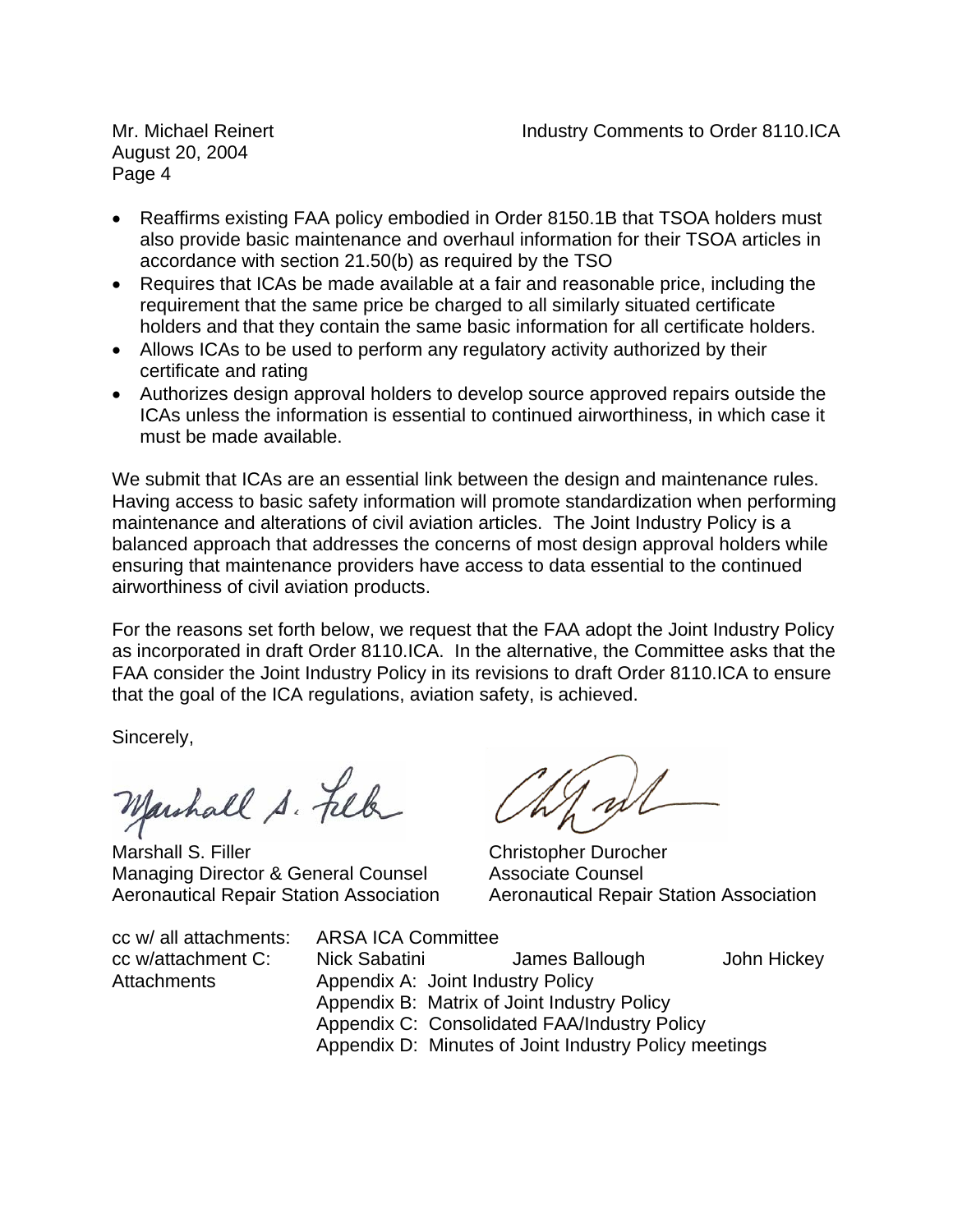**APPENDIX A: JOINT INDUSTRY POLICY**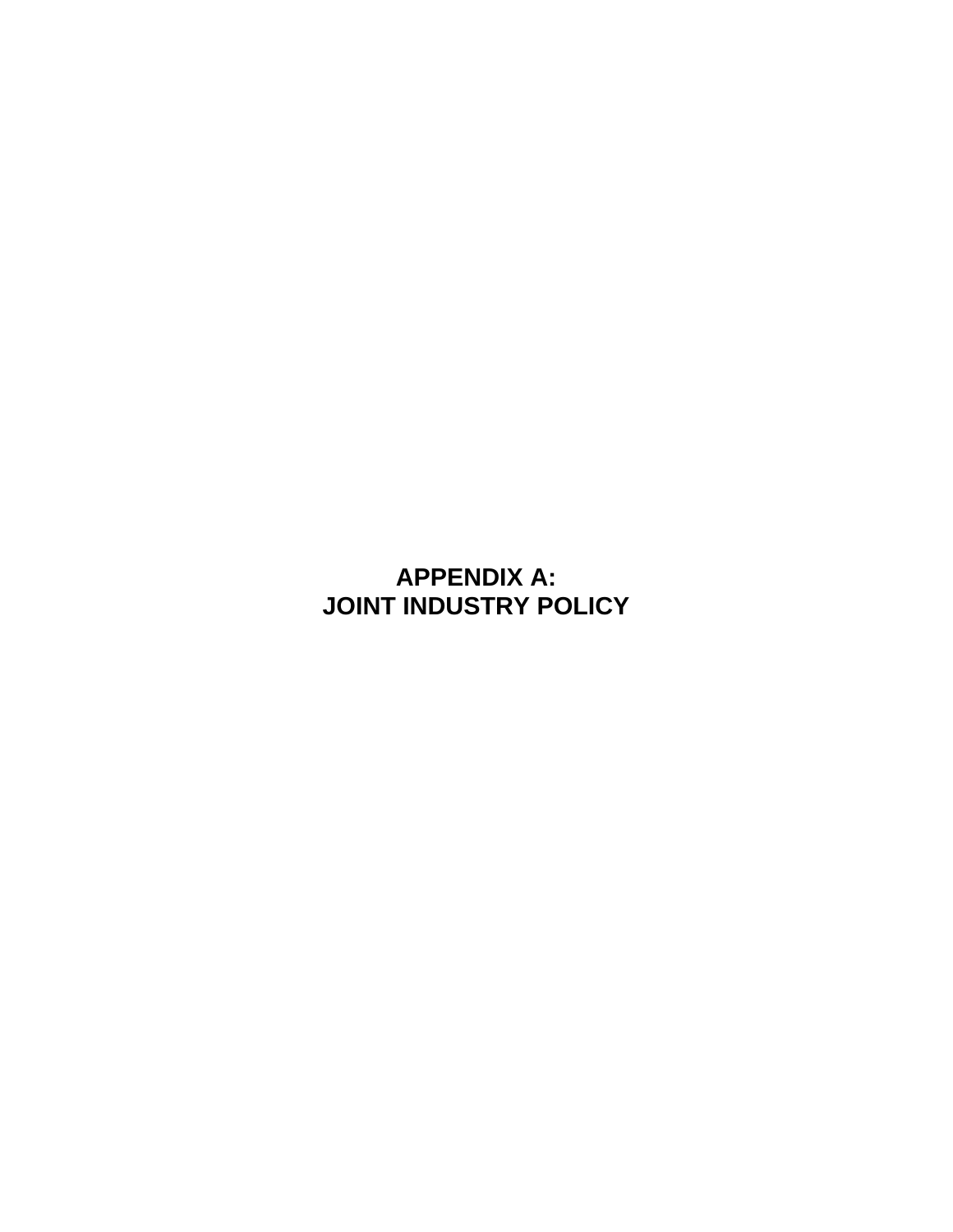# Joint Industry Policy: Submission to FAA (August 20, 2004)

I. Summary: The FAA is issuing this proposed policy to clarify the requirements of 14 CFR section 21.50(b) and the pertinent airworthiness standards relating to Instructions for Continued Airworthiness (ICAs). It is also based on guidance contained in AC 33.4-1 (ICAs for Aircraft Engines) and AC 35.4-1 (ICAs for Propellers), Order 8300.10, Change 16 (Major Alterations), Order 8110.42A (Parts Manufacturer Approval Procedures), Order 8150.1B (Technical Standard Order Program) and various Technical Standard Orders.

II. Regulatory Basis: For purposes of this policy, the term "article" means a part, component, accessory, appliance, system, module or assembly that is eligible for installation on a type certificated product (i.e., "product").

A product or article is airworthy when it conforms to its approved design and is in condition for safe operation. Airworthiness is a critical requirement in the safety chain because it applies equally to the design, manufacturing, operation and maintenance of civil aviation products and other articles. Conformity means that the product or article must be consistent with its type design or other approved technical data. It is in condition for safe operation when factors such as wear, damage, and deterioration do not prevent it from demonstrating compliance with the airworthiness standards and do not result in an unsafe condition.

14 CFR section 21.50(b) requires each holder of a design approval (**including**  either a type certificate or supplemental type certificate) for which application was made after January 28, 1981<sup>1</sup> to prepare ICAs (and any changes thereto), to furnish them to the owner of the product and make them available to any person required to comply with those instructions. The specific ICA requirements are contained in the appendices to the airworthiness standards that apply to specific type-certificated products. The appendices also require that maintenance and/or overhaul information be provided for articles installed on these products.

Any person holding a design approval as defined in Section IV would be required to comply with the ICA requirements set forth in this policy. The airworthiness standards require that information "essential to the continued airworthiness of the product" be included in the ICAs. In addition, ICAs must be made available to persons required by 14 CFR Parts 1 through 199 to comply with those

 $\overline{a}$ 

<span id="page-5-0"></span> $1$  The FAA notes that maintenance and overhaul manuals were required to be prepared long before the current ICA rules were adopted in 1980. For example, engine maintenance manuals were required as early as 1941. They had to be furnished to both owners and maintenance providers. Manuals for other products were required in 1950 (rotorcraft), 1952 (propellers) and airplanes (1970). In 1980, section 21.50(b) extended the "make available" requirements to all type-certificated products and created a standardized ICA format.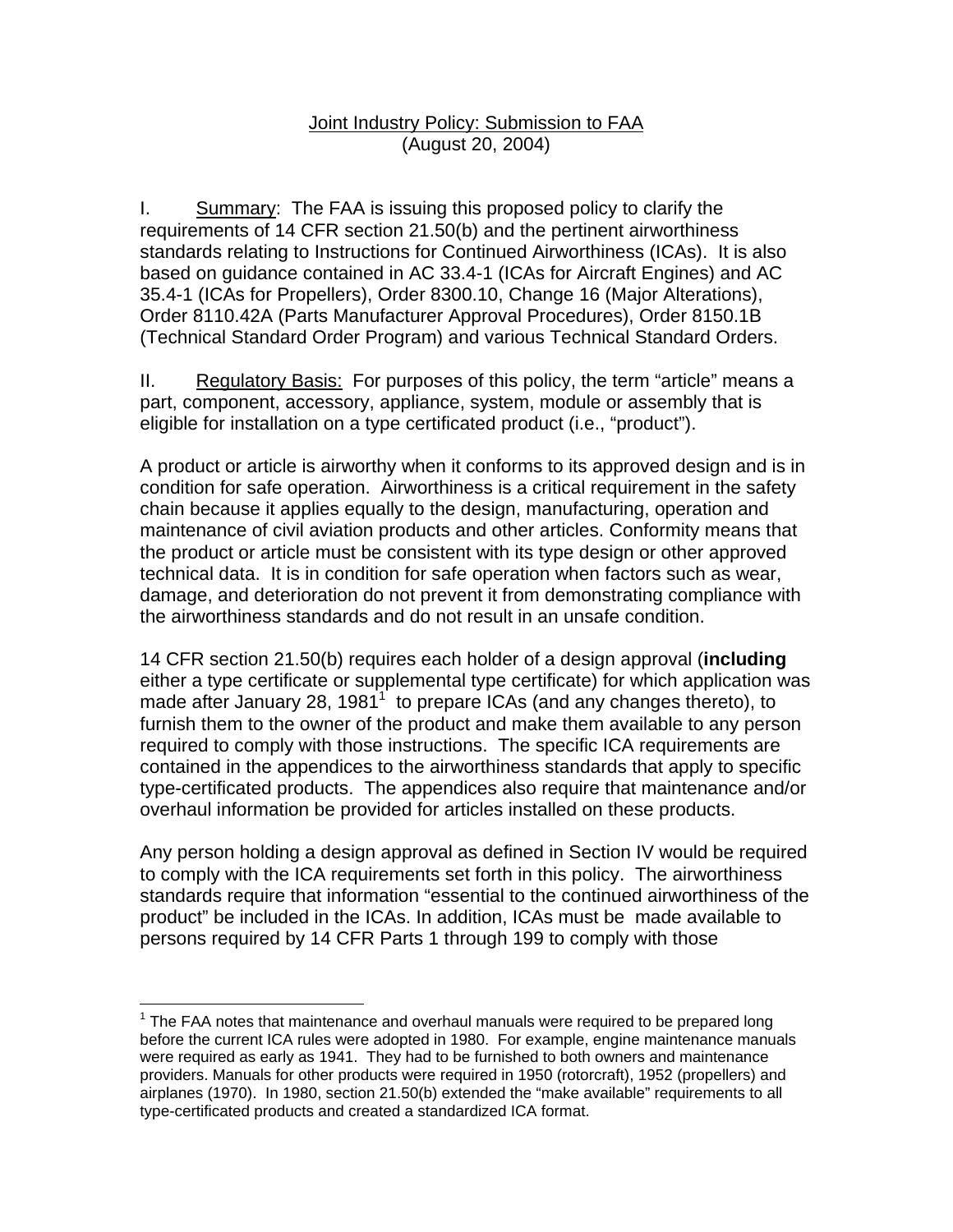instructions, including persons authorized to perform maintenance, preventive maintenance and alterations in accordance with sections 43.3 and 43.7.

III. Safety Justification: In order to ensure the continued airworthiness of type-certificated products, maintenance and alterations must be performed in accordance with Part 43. This requirement applies whether the work is performed on completed type-certificated products or parts, components, subassemblies, assemblies, modules and systems (collectively, "articles") prior to their installation on an aircraft, aircraft engine or propeller.

This work is typically performed by an air carrier or repair station that possesses the housing, facilities, equipment, personnel and current data to make airworthy repairs and alterations. **The FAA believes that proper maintenance of these articles is essential to the continued airworthiness of type-certificated products.** Accordingly, this policy will ensure that persons authorized to perform maintenance on components and other articles will have access to basic safety information created by those in the best position to provide it, the design approval holders for the affected product.

IV. Applicability: This policy applies to holders of the following FAA certificates and approvals, collectively referred to as "design approvals" within the meaning of section 21.50(b). Each requires a showing (through appropriate tests, analysis, computations, and/or experience) that the product or article complies with the pertinent airworthiness (i.e., design) standards.

**Holders of design approvals listed in numbers 1 through 5, below, must furnish the basic maintenance and overhaul information contained in sections VIII and IX of this policy. Holders of design approvals listed in numbers 6 and 7, below, must first evaluate the validity of the existing ICAs and, if the FAA determines that supplemental ICAs are required, furnish the information contained in section X.** 

- 1. Type certificate
- 2. Amended type certificate and supplemental type certificate (relating to the design change)
- 3. Major alteration (relating to the alteration)
- 4. "Original" Parts Manufacturer Approvals (PMA) issued based on a licensing agreement and/or a manufacturer's assist letter
- 5. Technical Standard Order Authorization (TSOA),
- 6. PMAs not included in number 4, above.
- 7. Major repairs performed in accordance with methods, techniques and practices acceptable to the FAA based on approved technical data not contained in the manufacturer's manual.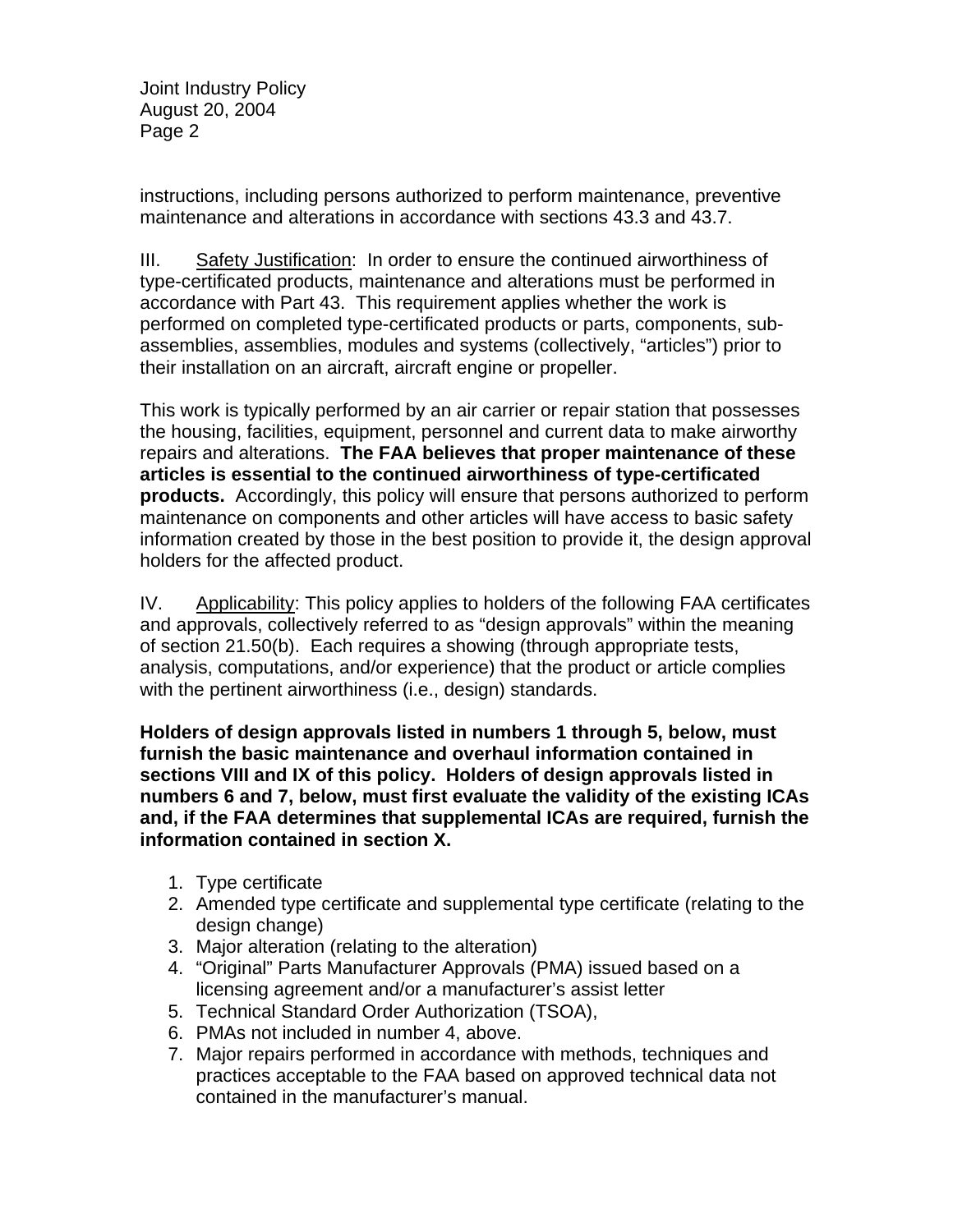# V. Requirement to Make ICAs Available

The FAA will adopt the following policy regarding the obligation of design approval holders to make this information available. ICAs shall be made available at a fair and reasonable price to maintenance providers and other persons required by the FAR to comply with those instructions. The same price shall be charged to all similarly situated certificate holders. A fair and reasonable price for maintenance providers would be based on recurring and non-recurring costs associated with the development, preparation and distribution of the ICAs beyond that required for initial certification.

The ICAs may be used to perform any regulated activity consistent with the certificate holder's privileges under 14 CFR Parts 1 through 199, including but not limited to performing maintenance on PMA parts if authorized by the PMA holder and the FAA. In addition, a design approval holder may not erect artificial barriers to frustrate the purposes of this policy. This includes insisting that a maintenance provider submit a letter from an operator authorizing it to perform work on the operator's behalf, or requiring an operator to give up its right to receive ICAs in the future if the design approval holder makes them available to a maintenance provider. Section 21.50(b) is clear that the ICAs must be furnished to the owner/operator and made available to any other person required by 14 CFR Parts 1 through 199 to comply with the terms of those instructions. On the other hand, a design approval holder may establish reasonable restrictions on the use of the data, such as requiring a maintenance provider to sign a confidentiality agreement promising not to disclose the ICAs to third parties (except for authorized contractors) without the design approval holder's consent.

## VI. Effective Date/Preparation and Make Available Requirements

- 1. New Design Approvals: Applications for design approval made after (the effective date of this policy) shall include the ICA information specified in this policy. In accordance with section 21.50(b), the ICAs shall be made available upon request to any person authorized to perform maintenance and alterations under sections 43.3 and 43.7 and any other person required by Parts 1 through 199 to comply with those instructions.
- 2. Design Approvals obtained on or before (the effective date of this policy)
	- a. The following applies in those cases where ICAs have been prepared as of the effective date of this policy.

(1) Except for holders of TSOA and holders of type certificates, amended type certificates and supplemental type certificates for aircraft engines, each design approval holder that filed its application after January 28,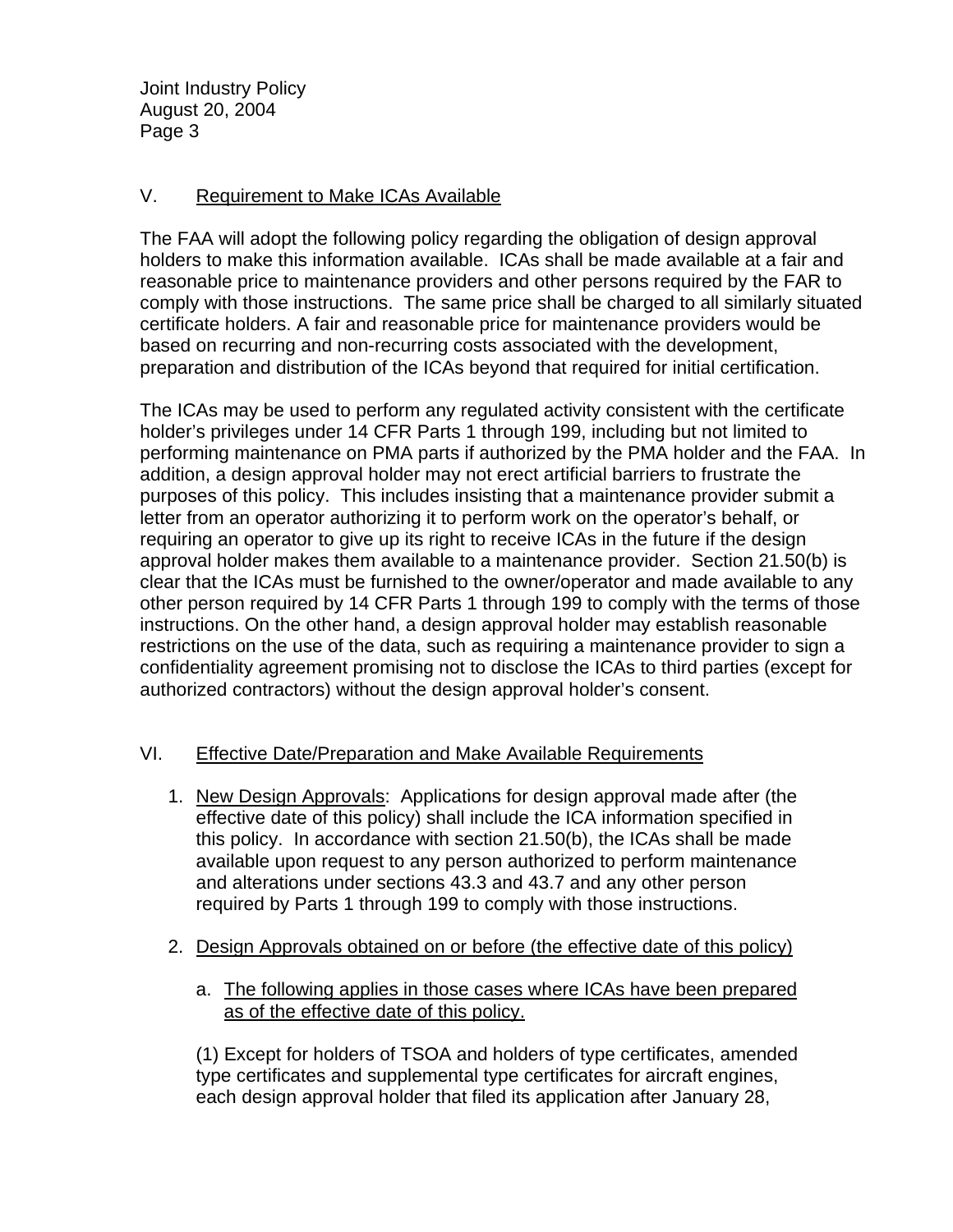1981 shall make ICAs available, upon request, to any person authorized (or applying for an authorization) to perform maintenance or preventive maintenance in accordance with sections 43.3 and 43.7 and any other person required by Parts 1 through 199 to comply with those instructions.

(2) A TSOA holder that submitted its application after August 12, 1981 shall make ICAs available, upon request, to any person receiving an article manufactured under the applicable TSO.

(3) The holder of a type certificate, amended type certificate and supplemental type certificate for an aircraft engine (regardless of the date on which the application was submitted) shall make ICAs available, upon request, to any person authorized (or applying for an authorization) to perform maintenance under sections 43.3 and 43.7 and to any other person required by Parts 1 through 199 to comply with those instructions. (Note: This information was required to be made available to maintenance providers beginning in 1941.)

## b. The following applies in those cases where ICAs have not been prepared as of the effective date of this policy

(1) The holder of a type certificate, amended type certificate or supplemental type certificate for an airplane that submitted its application after 1970 (but prior to the effective date of this policy) must prepare ICAs no later than (12 months after the effective date of this policy). If the application for a type certificate was submitted after January 28, 1981, the ICAs shall be made available, upon request, to any person authorized (or applying for an authorization) to perform maintenance under sections 43.3 and 43.7 and to any other person required by Parts 1 through 199 to comply with those instructions.

(2) The holder of a type certificate, amended type certificate or supplemental type certificate for a rotorcraft that submitted its application after 1953 (but prior to the effective date of this policy) must prepare ICAs no later than (12 months after the effective date of this policy). If the application for a type certificate was submitted after January 28, 1981, the ICAs shall be made available, upon request, to any person authorized (or applying for an authorization) to perform maintenance under sections 43.3 and 43.7 and to any other person required by Parts 1 through 199 to comply with those instructions..

(3) The holder of a type certificate, amended type certificate or supplemental type certificate for an aircraft engine that submitted its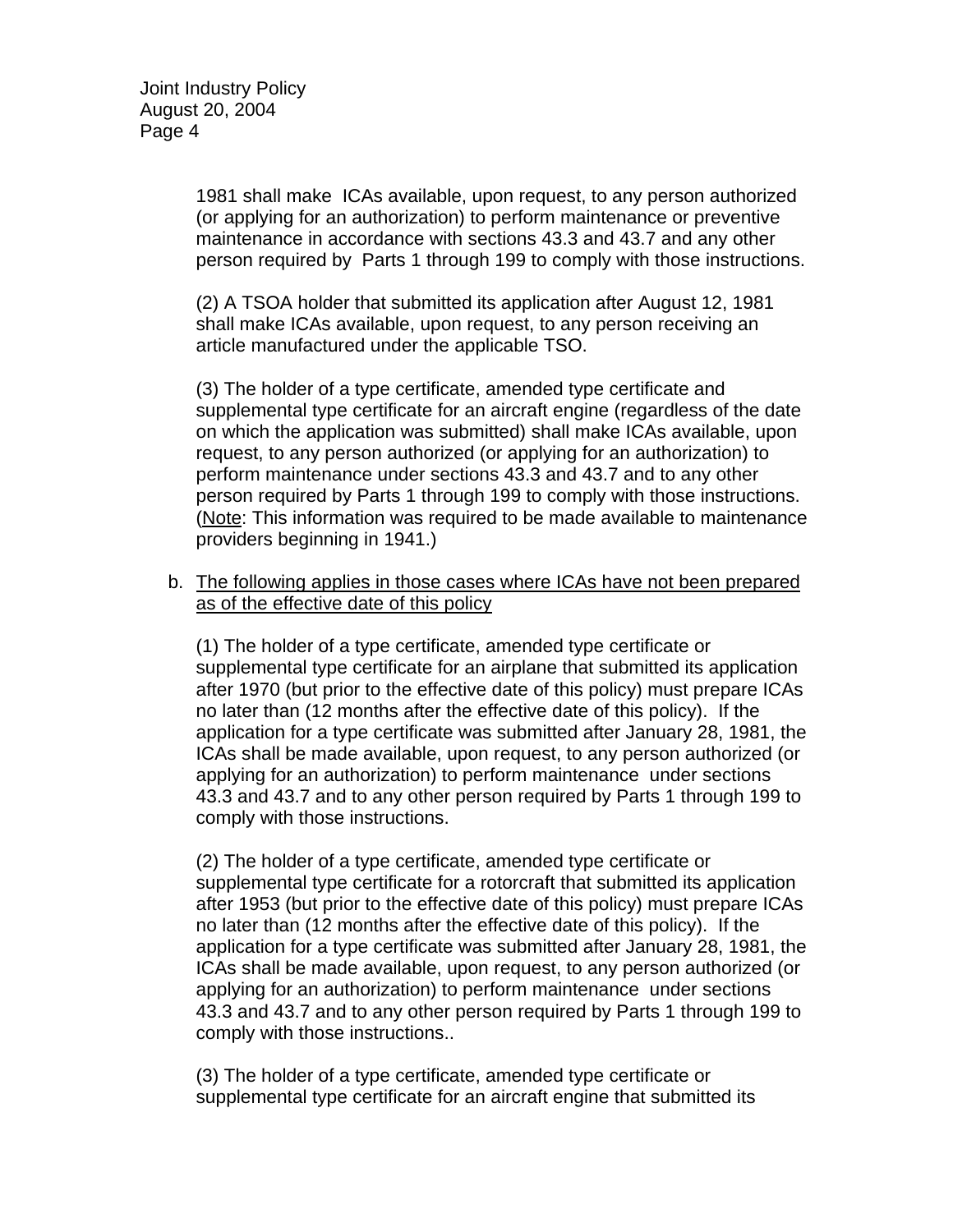application after 1941 must prepare ICAs (no later than 12 months after the effective date of this policy) and make them available, upon request, to any person authorized (or applying for an authorization) to perform maintenance under sections 43.3 and 43.7 and any other person required by Parts 1 through 199 to comply with the terms of those instructions..

(4) A person that obtained a TSOA after August 12, 1981 (but prior to the effective date of this policy) must prepare ICAs (no later than 12 months after the effective date of this policy) in accordance with the pertinent TSO and provide them, upon request, to each person receiving an article manufactured under the TSO.

(5) A person that obtained, after August 4, 1995, a PMA based on the issuance of a license agreement and/or a manufacturer's assist letter, must prepare ICAs (no later than 12 months after the effective date of this policy) and make them available, upon request, to any person authorized to perform maintenance and alterations under sections 43.3 and 43.7 and any other person required by Parts 1 through 199 to comply with those instructions.

(6) A person that obtained, after August 4, 1995, a PMA for a modification and replacement part other than that described in subparagraph (b)(5) of this section must evaluate whether the existing ICAs for the product are valid with the PMA part installed.

(a) If the FAA determines that the existing ICAs are valid with the PMA part installed, no additional ICAs are required.

(b) If the FAA determines that further information is required to ensure the continued airworthiness of the PMA part, supplemental ICAs shall be prepared in accordance with section X of this policy. In this case, the supplemental ICAs shall be made available, upon request, to any person authorized (or applying for an authorization) to perform maintenance under sections 43.3. and 43.7 and to any other person required by Parts 1 through 199 to comply with those instructions.

(7) A person that obtained a design approval for a major alteration after October 7, 1998 must prepare ICAs (no later than 12 months after the effective date of this policy) and make them available, upon request, to any person authorized (or seeking an authorization) to perform maintenance and alterations under sections 43.3 and 43.7 and any other person required by Parts 1 through 199 to comply with those instructions.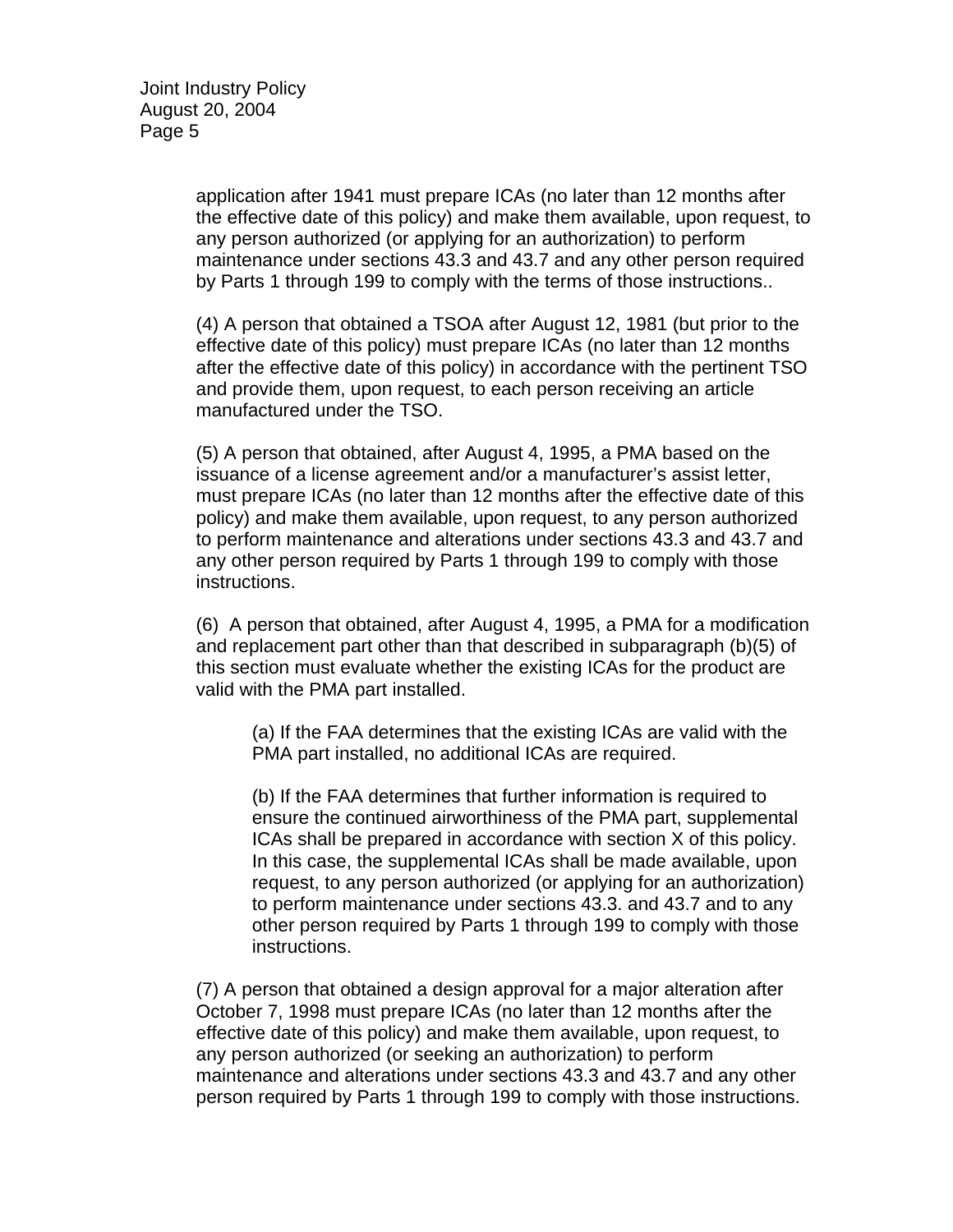(8) A person that obtains a design approval for a major repair after (the effective date of this policy) shall evaluate whether the existing ICAs for the product would allow a subsequent maintenance provider to determine whether the major repair was in an airworthy condition.

(a) If the FAA determines that the existing ICAs are adequate to ensure the continued airworthiness of the product or article, the applicant need not develop supplemental ICAs. However, the applicant shall certify on the FAA Form 337 or copy of the customer work order that an evaluation was performed and that the existing ICAs are adequate to determine whether the article may be continued in service.

(b) If the FAA determines that the existing ICAs are not adequate to ensure continued airworthiness, supplemental ICAs shall be prepared in accordance with section X of this policy and attached to the FAA Form 337 or signed copy of the customer work order. In addition, the supplemental ICAs shall be made available, upon request, to any person authorized (or applying for an authorization) to perform maintenance under sections 43.3. and 43.7 and to any other person required by Parts 1 through 199 to comply with those instructions.

## VII. General Considerations

- 1. FAA Emphasis on ICAs: This policy is based on the FAA's belief that ICAs are critical to ensuring aviation safety. Since 1995, the FAA has issued ICA guidance for aircraft engines, propellers, PMA parts and major alterations. This is in addition to the regulatory requirements contained in section 21.50(b), the airworthiness standards (i.e., the ICA appendices) and various TSOs requiring that this information be prepared and made available.
- 2. Product Level ICAs: This policy makes no change to existing FAA policy insofar as it relates to maintenance performed on a completed (i.e., assembled) aircraft, aircraft engine or propeller. (Therefore, component removals, maintenance performed on installed components and component installations are generally unaffected by this policy because the FAA believes that existing product ICAs adequately address these activities.)
- 3. TSOA: Since 1981, the FAA has required TSOA holders to prepare maintenance and related information and include it with each article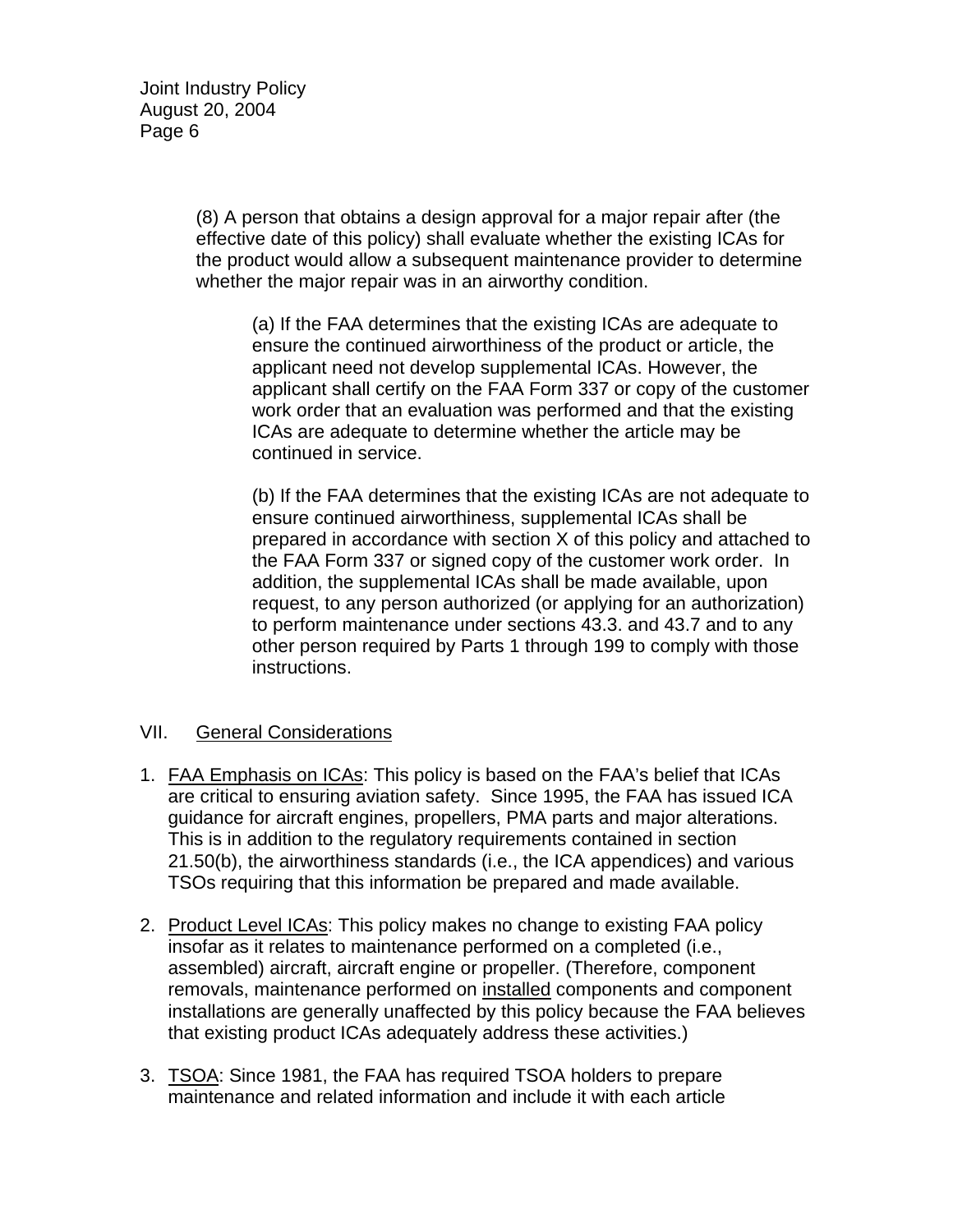> manufactured under the TSO. While similar to the "make available" standard in section 21.50(b), it is somewhat narrower in scope.

Prior to the effective date of this policy, current TSOA holders must comply with the regulatory standard in the applicable TSO. Therefore, maintenance providers are entitled to obtain this information from the TSOA holder only if they purchase a new unit.

After the effective date of this policy, however, the maintenance manual for the TSO article will be treated like any other ICAs. Therefore, it will be made available under the provisions of section 21.50(b). The FAA will revise the standard TSO data requirements to reflect the new standard for new applications for TSOA.

- **4.** General Content of ICAs: This policy applies to basic maintenance information that the FAA has determined is essential to the continued airworthiness of a type certificated product. The methods, techniques and practices for performing maintenance are generally contained in product and component maintenance and overhaul manuals. Under the pertinent provisions of Part 43 and Part 145, maintenance providers must have these manuals in their possession and generally comply with them when they perform the work. In addition, these manuals are prepared pursuant to contracts between type certificate holders and their suppliers (i.e., customer support agreements) and between type certificate holders and their operator customers. **Under this policy, the ICAs must have the same content for both operators and maintenance providers.**
- 5. Source-approved repairs: This policy does not require a design approval holder to make available a particular repair unless the FAA has determined that it is essential to continued airworthiness. Therefore, "source-approved repairs" that are not essential to continued airworthiness may be restricted to designated licensees of the design approval holder. However, once included in the ICAs, a repair that is essential to continued airworthiness may not be removed.
- 6. Component-Level ICAs: In addition to maintenance and alterations performed at the product level, the ICAs should ensure the continued airworthiness of the article being maintained or altered in the shop prior to its installation in a type-certificated product. This will ensure the continued airworthiness of the product as required by the pertinent regulations.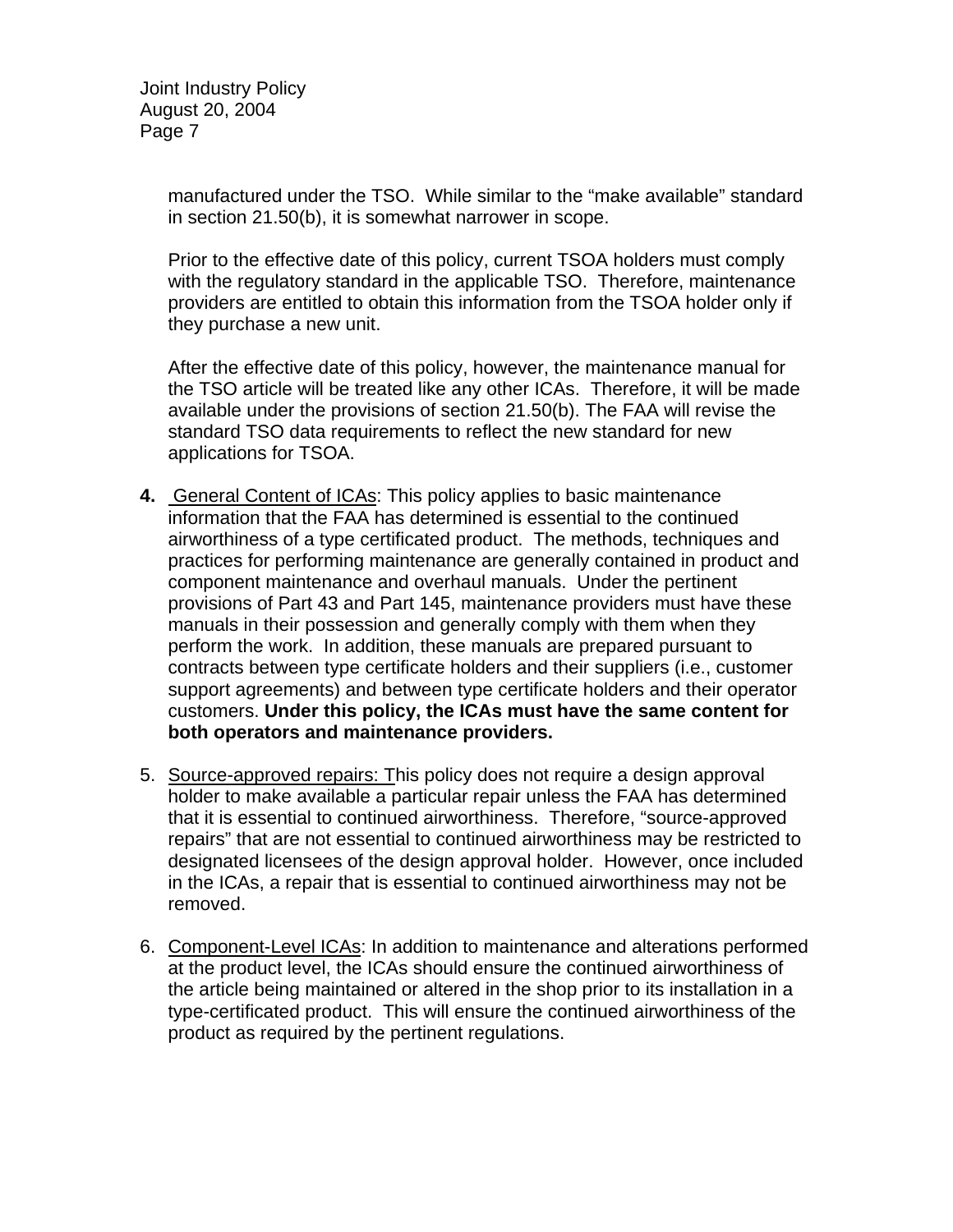7. Essential to Continued Airworthiness: The FAA has determined that the information contained in the following sections is "essential to the continued airworthiness" of the affected product.

VIII. Maintenance Manual or Section: This section applies to design approval holders described in section IV, numbers 1 through 5.

The Maintenance Manual or Section should include the following information, as appropriate for the article.

Note: A higher-level design approval holder may refer to an accessory, instrument or equipment manufacturer as the source of information for maintaining that article following its removal from the product or higher assembly, provided the information set forth below is actually made available by the manufacturer of the accessory, instrument or equipment.

Similarly, a lower level design approval holder may refer to a higher level design approval holder's ICAs as the source of information for maintaining that article following its removal from the higher assembly, provided the information set forth below is actually made available by the higher-level design approval holder.

Each article included in a design approval may be addressed individually or as part of a group or system. The lack of specific instructions for any particular article should not adversely affect an operator's ability to maintain the product in an airworthy condition.

- 1. A description of the article's features and data and its components, systems, and installations should contain enough detail to perform maintenance and preventive maintenance.
- 2. A description of the control and operation of the article's components and systems should also provide enough detail to perform the maintenance at the levels specified in the ICA.
- 3. Complete installation instructions for those parts and accessories that are part of the approved design. The instructions should include minimum interface instructions and any appropriate specifications, warnings, or cautions for those areas on which articles that are not part of the approved design could be installed on the type-certificated product at a later date.
- 4. The scheduling information provided should ensure the continued airworthiness of the article. Although the applicant does not have to provide specific scheduling information for each part, the lack of such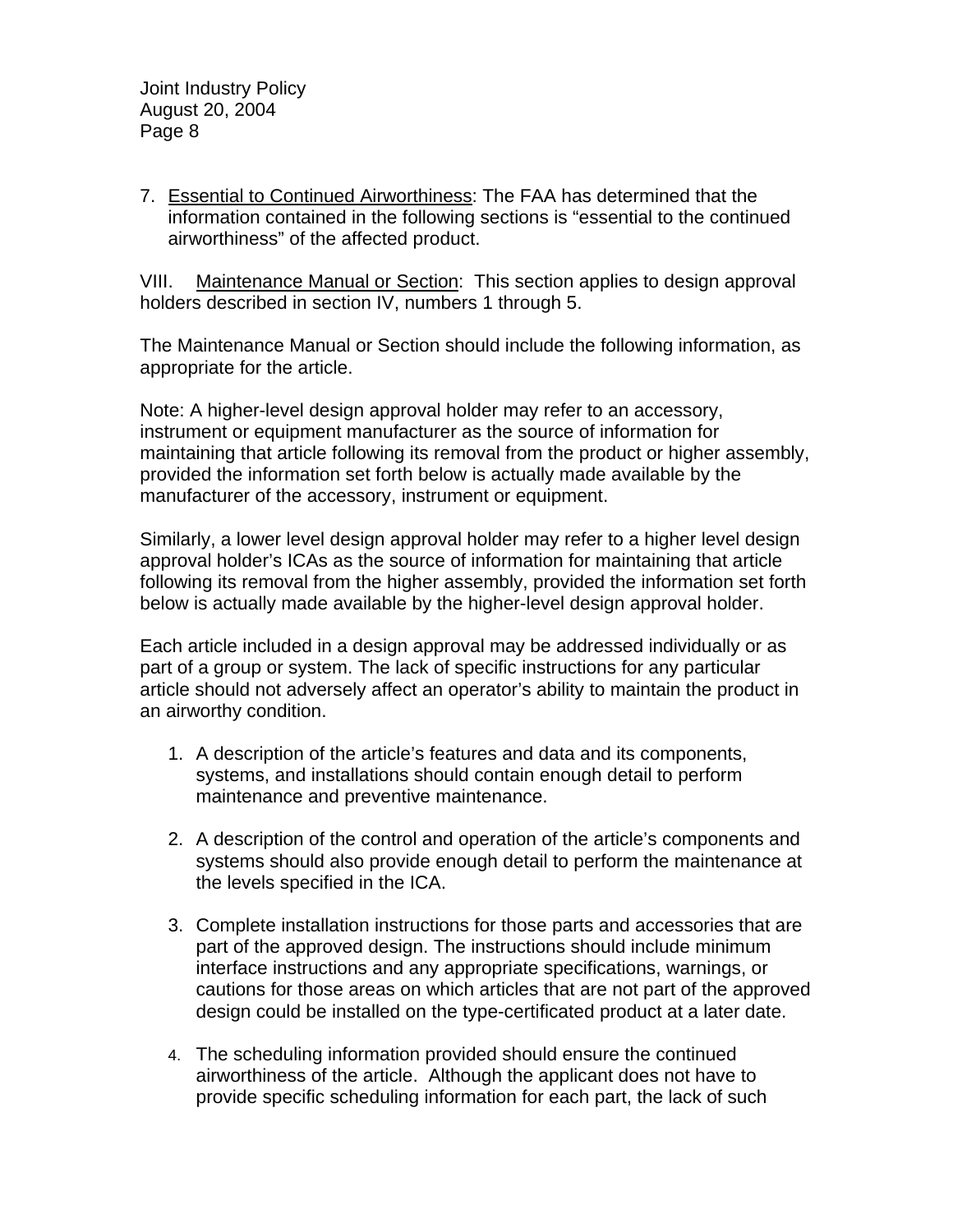> information on any part should not adversely affect the continued airworthiness of the article.

- 5. If the article is removed from the type-certificated product, the ICA should provide maintenance and/ or overhaul instructions to determine its eligibility for reinstallation on an aircraft and continued service use. The disassembly of the article to the piece-part level may be required before returning it to service if the exposure occurs after a considerable number of hours in service.
- 6. An inspection program to ensure the continued airworthiness of the article. Certification tests, analyses, and service experience, if available, should be used to develop the inspection program.
- 7. Troubleshooting information to address potential malfunctions and provide procedures to rectify them or replace the affected part or component before continued operation.
- 8. A means to ensure configuration control during maintenance in the ICA. This should ensure that the proper parts, components, and combinations of parts and components are identified and conform to the approved design.
- 9. The list of tools for maintenance should be adequate for completing the work. It may include lists located in the sections of the ICA in which the work is described. However, the list of tools and equipment should be located in a manner that facilitates locating and ordering the tools and equipment. Also, the list should include a cross-reference to the section in which the method of using each tool is described. Special tools should be noted, as there is a specific regulatory requirement for the use of a special tool when performing maintenance. Calibration requirements should be listed where applicable.

IX. Overhaul Manual or Section: This section applies to design approval holders described in section IV, numbers 1 through 5.

The overhaul manual or section should include the following information, as appropriate for the article.

Note: A higher-level design approval holder may refer to an accessory, instrument or equipment manufacturer as the source of information for overhauling that article following its removal from the product or higher assembly,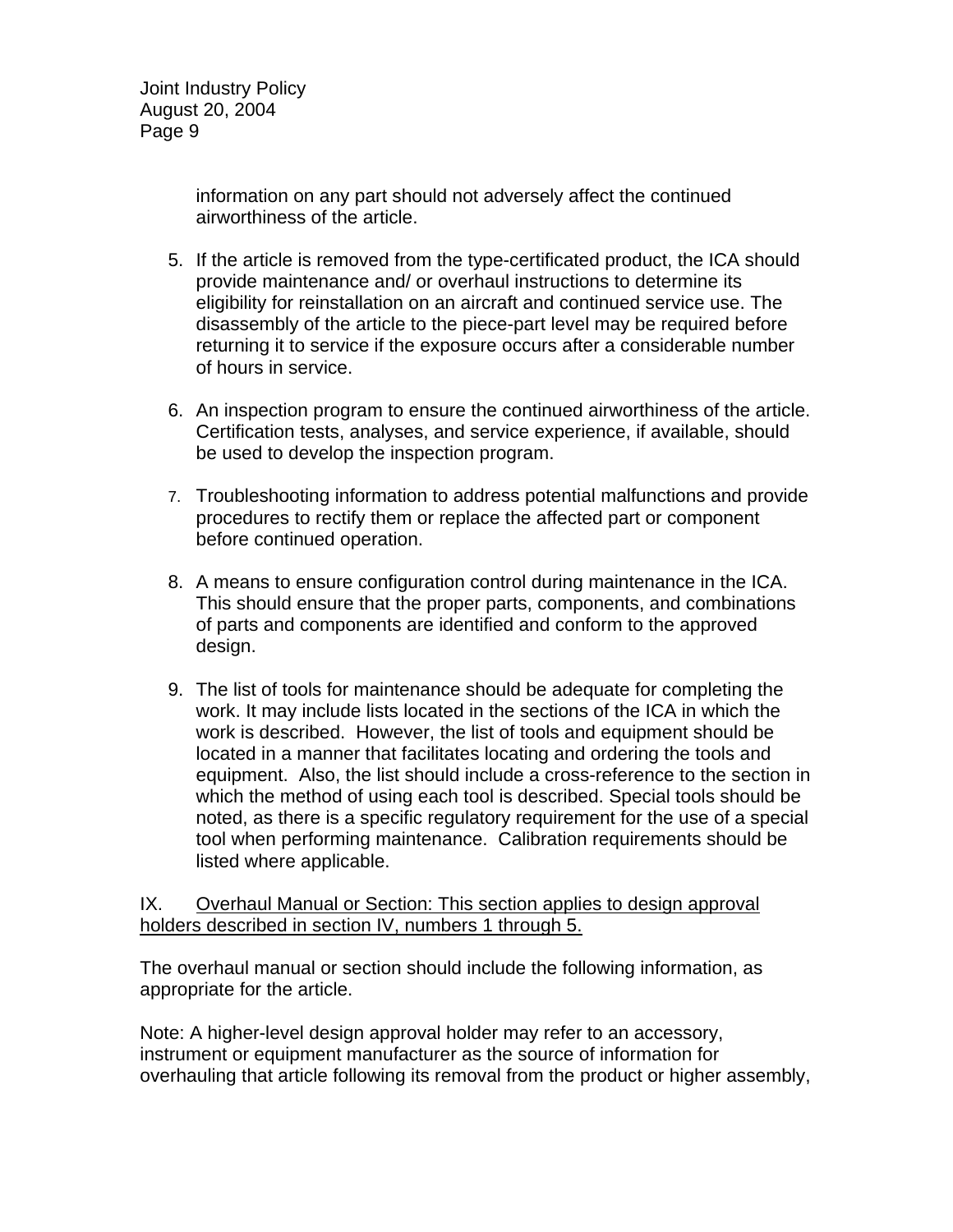provided the information set forth below is actually made available by the manufacturer of the accessory, instrument or equipment.

Similarly, a lower level design approval holder may refer to a higher level design approval holder's ICAs as the source of information for overhauling that article following its removal from the higher assembly, provided the information set forth below is actually made available by the higher-level design approval holder.

Each article included in a design approval may be addressed individually or as part of a group or system. The lack of specific instructions for any particular article should not adversely affect an operator's ability to maintain the product in an airworthy condition.

- 1. The TC holder should clearly define what level or amount of inspection and repair or replacement of parts constitutes an overhaul. This is needed because the article must be designed and constructed to minimize the development of an unsafe condition between overhaul periods. This includes articles that are part of the approved design.
- 2. Recommended overhaul periods
- 3. Sufficient details for the disassembly, cleaning, inspection, repairing as necessary, reassembling, final inspecting and/or testing of the article. Necessary warnings and guidance should also be provided.
- 4. A means to ensure configuration control so that the proper parts, components, and any combinations that comply with the approved design are identified during assembly or replacement.
- 5. Cleaning instructions. The ICA should emphasize the proper cleaning methods and contain appropriate warnings if improper cleaning could adversely affect the quality of the inspection.
- 6. When piece parts and components are exposed, they should be subjected to appropriate inspections to determine their eligibility for reinstallation in the top assembly for continued service. An adequate inspection program for the article, with threshold or opportunity inspections, is essential for the continued airworthiness of the type-certificated product.
- 7. The accuracy and reliability of inspection techniques should be consistent with the criticality of the parts being inspected and the types of defects for which the part is being inspected. The ICA should identify parts and key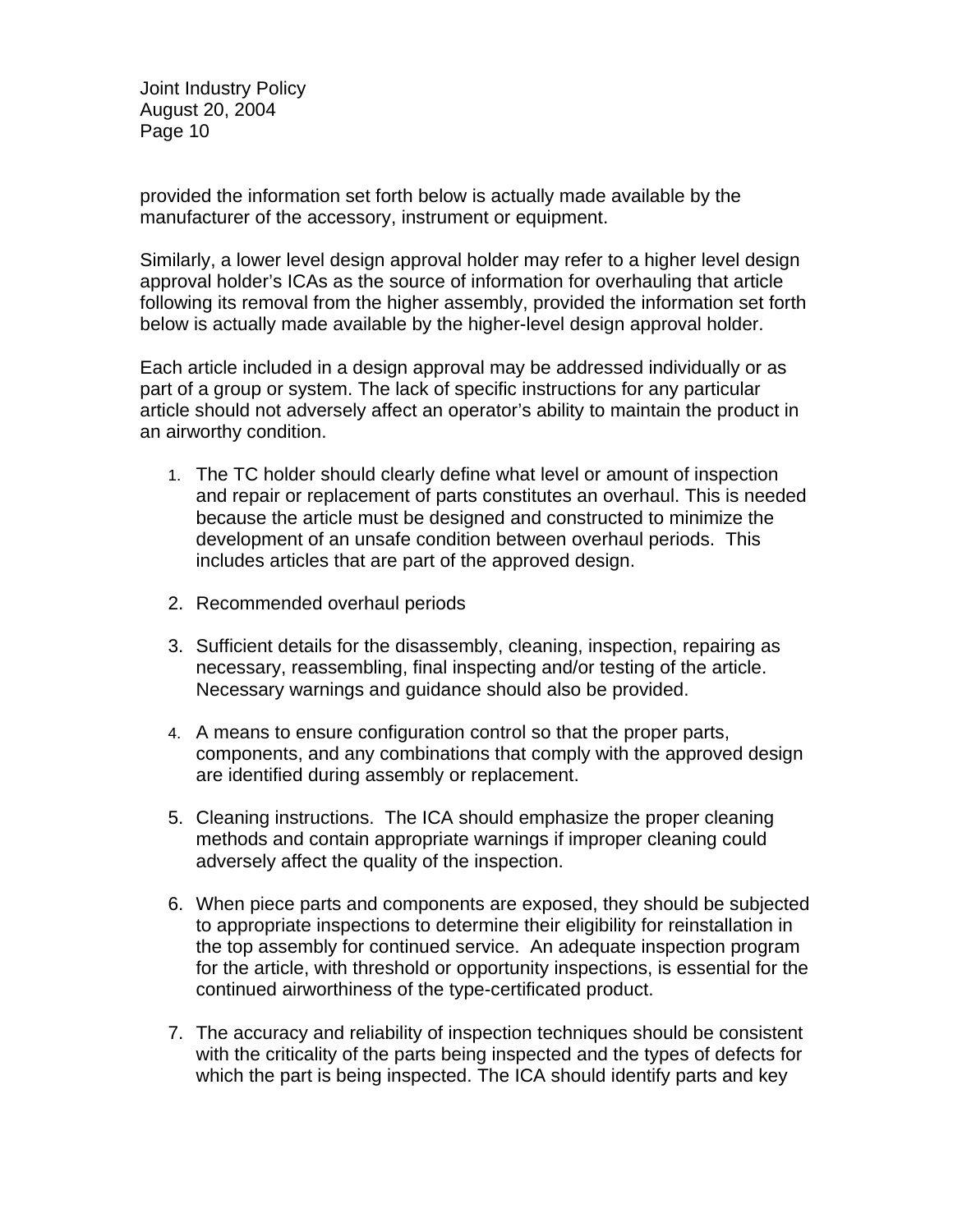> features or areas for which special emphasis or a higher awareness is needed to assure continued airworthiness.

- 8. Adequate inspection criteria should enable the appropriate inspection of each part, sub-assembly, assembly, module, system and component. Inspections should identify the required action at each level, such as part replacement, repair, or further detailed inspection.
- 9. Details for all fits and clearances for the article and components, structural integrity, and functionality of new and worn parts.
- 10. Worn or substandard parts that do not meet the ICA inspection limits cannot be returned to service. To ensure airworthiness, such parts should be either replaced or repaired. While the ICA does not have to include repairs for all piece parts, it should identify when or under what conditions parts must be replaced or repaired. If a part or component fails to meet the inspection requirements of the ICA, replacement is an acceptable alternative to repair. However, the design approval holder should at a minimum provide inspection techniques and criteria to enable a determination of continued airworthiness.
- 11. The FAA may allow and approve other repair data that is not part of the approved design and is not reflected in the ICA. However, when design change data for repair or alteration constitutes a major change to the approved design, the need for such repair or alteration information in the ICA should be evaluated, because the repair or alteration could introduce a new feature that does not exist in the original approved design. This is particularly true for an STC.
- 12. Test acceptance criteria. They can be identified as limits, although not as an airworthiness limitation.
- 13. Calibration requirements (frequency, accuracy, and protocol to be used) for all testing and measurement equipment used to return the article and its component parts to service.
- 14. Instructions for testing the article after overhaul.
- 15. Special containers, equipment, and tools that may be necessary to comply with the instructions for storage should be identified. The storage limits should also include any environmental restrictions, such as limits for temperature or humidity.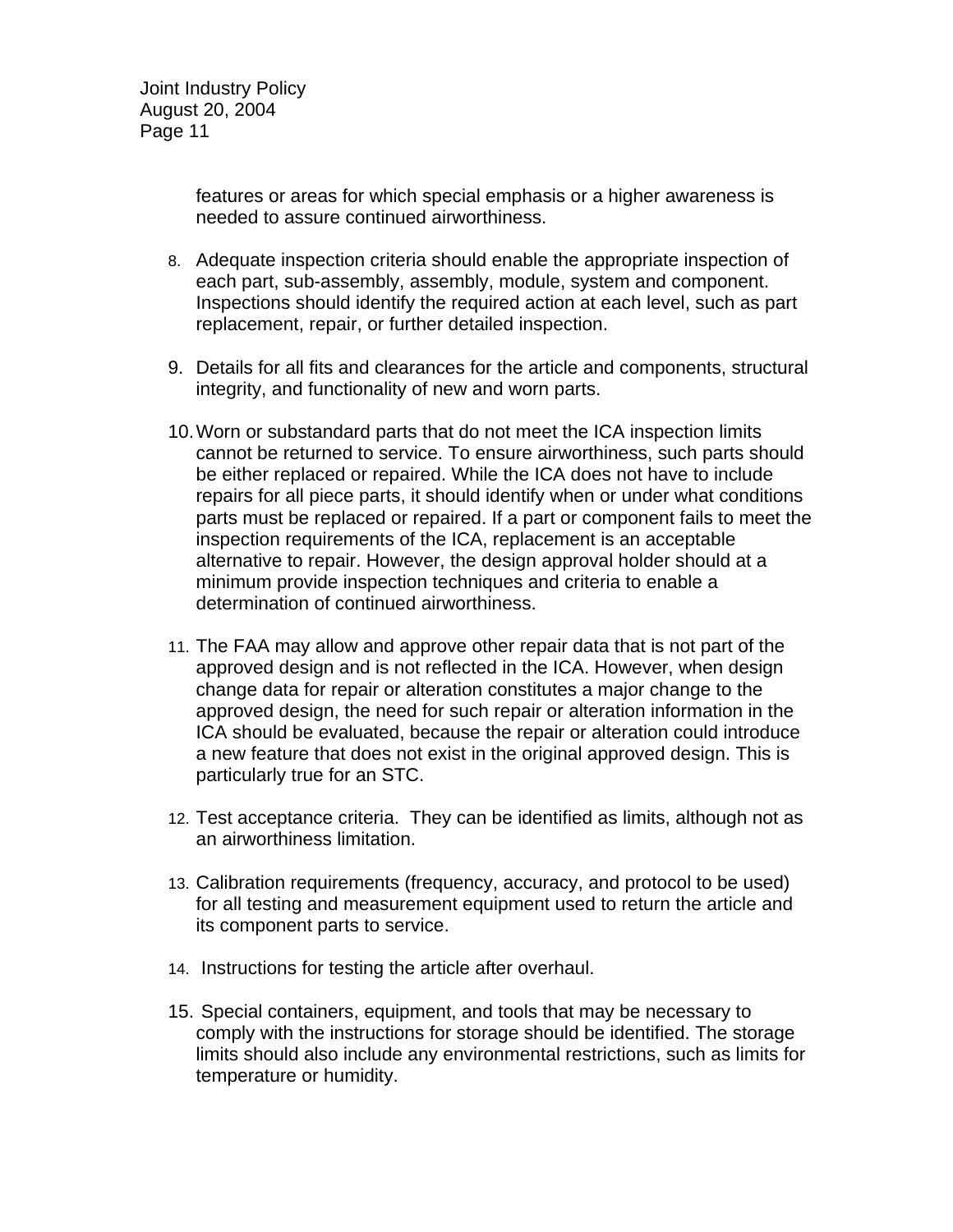> 16. The list of tools for overhaul should be adequate for completing the work. It may include lists located in other sections of the ICA in which the work is described. Also, the list should include a cross-reference to the section in which the method of using each tool is described or the tools are used. Any special tools should be highlighted, because section 43.13 requires the use of special tools when performing maintenance.

# X. ICA Information for Design Approvals Described in Section IV, numbers 6 and 7.

Evaluation Required: Design approval holders described in section IV, numbers 6 and 7, shall conduct an evaluation to determine whether the existing ICAs are adequate to ensure the continued airworthiness of the product with the PMA part installed or with the major repair applied. If the FAA determines that the existing ICAs are not adequate, supplemental ICAs must be developed and submitted during the PMA application process (in accordance with FAA Order 8110.42A or in conjunction with the FAA's evaluation and approval of the technical data supporting a major repair).

## Supplemental ICAs: Minimum Information Required

If supplemental ICAs are required to ensure continued airworthiness, the following instructions must be provided, at a minimum:

- 1. Cleaning instructions. Cleaning could have a significant effect on inspections, as improper cleaning could result in missing potentially hazardous defects. Therefore, the ICA should emphasize the proper cleaning methods, with the appropriate cautions when improper cleaning could adversely affect the quality of the inspection.
- 2. When piece parts and components are exposed, they should be subjected to appropriate inspections to determine their eligibility for reinstallation in the top assembly for continued service. An adequate inspection program for the article, with threshold or opportunity inspections, is essential for the continued airworthiness of the type-certificated product.
- 3. The accuracy and reliability of inspection techniques should be consistent with the criticality of the parts being inspected and the types of defects for which the part is being inspected. The ICA should identify parts and key features or areas for which special emphasis or a higher awareness is needed to assure continued airworthiness.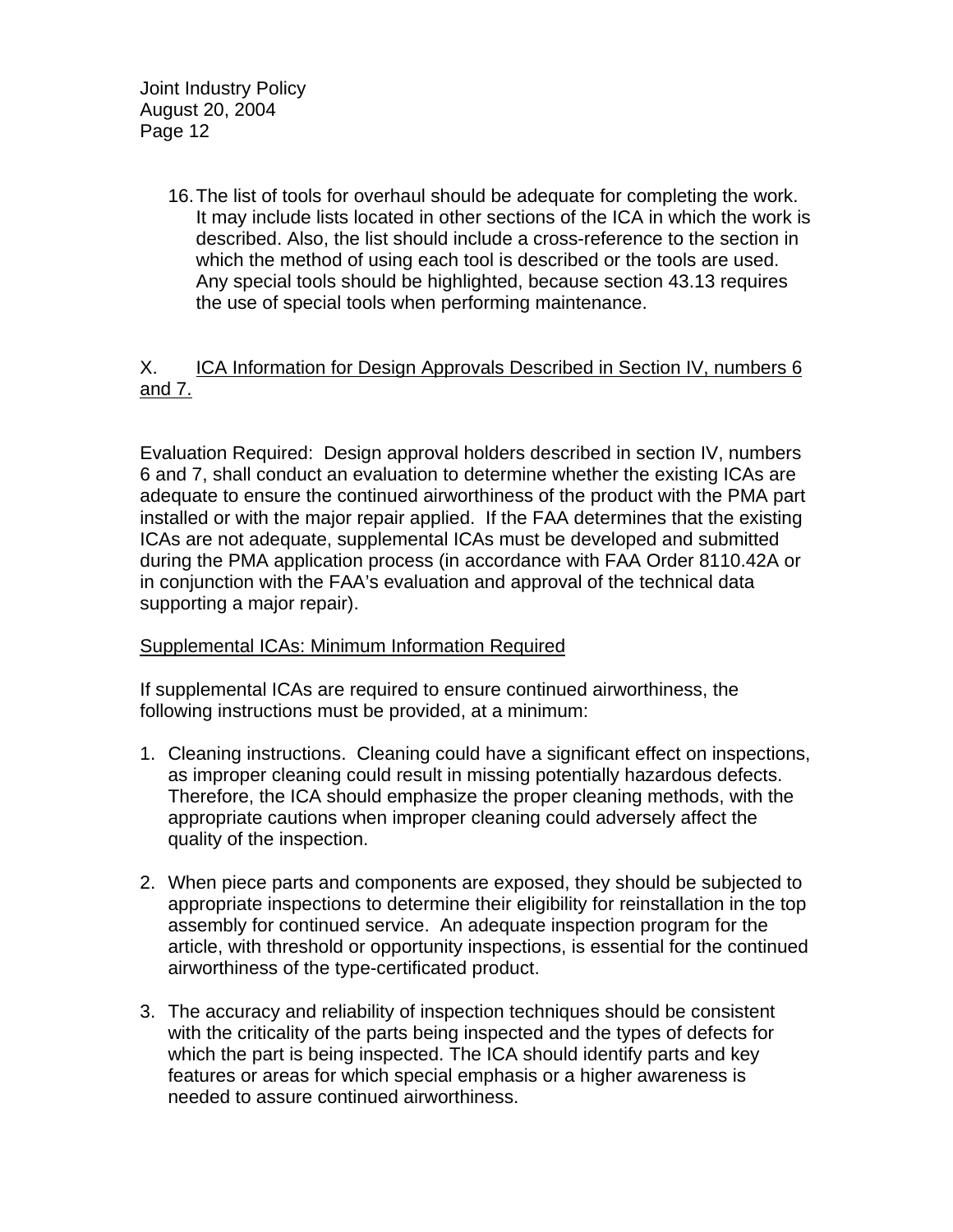- 4. Adequate inspection criteria should enable the appropriate inspection of each part, sub-assembly, assembly, module, system and component. Inspections should identify the required action at each level, such as part replacement, repair, or further detailed inspection.
- 5. Worn or substandard parts that do not meet the ICA inspection limits cannot be returned to service. To ensure airworthiness, such parts should be either replaced or repaired. While the ICA does not have to include repairs for all piece parts, it should identify when or under what conditions parts must be replaced or repaired. If a part or component fails to meet the inspection requirements of the ICA, replacement is an acceptable alternative to repair. However, the design approval holder should at a minimum provide inspection techniques and criteria to enable a determination of continued airworthiness.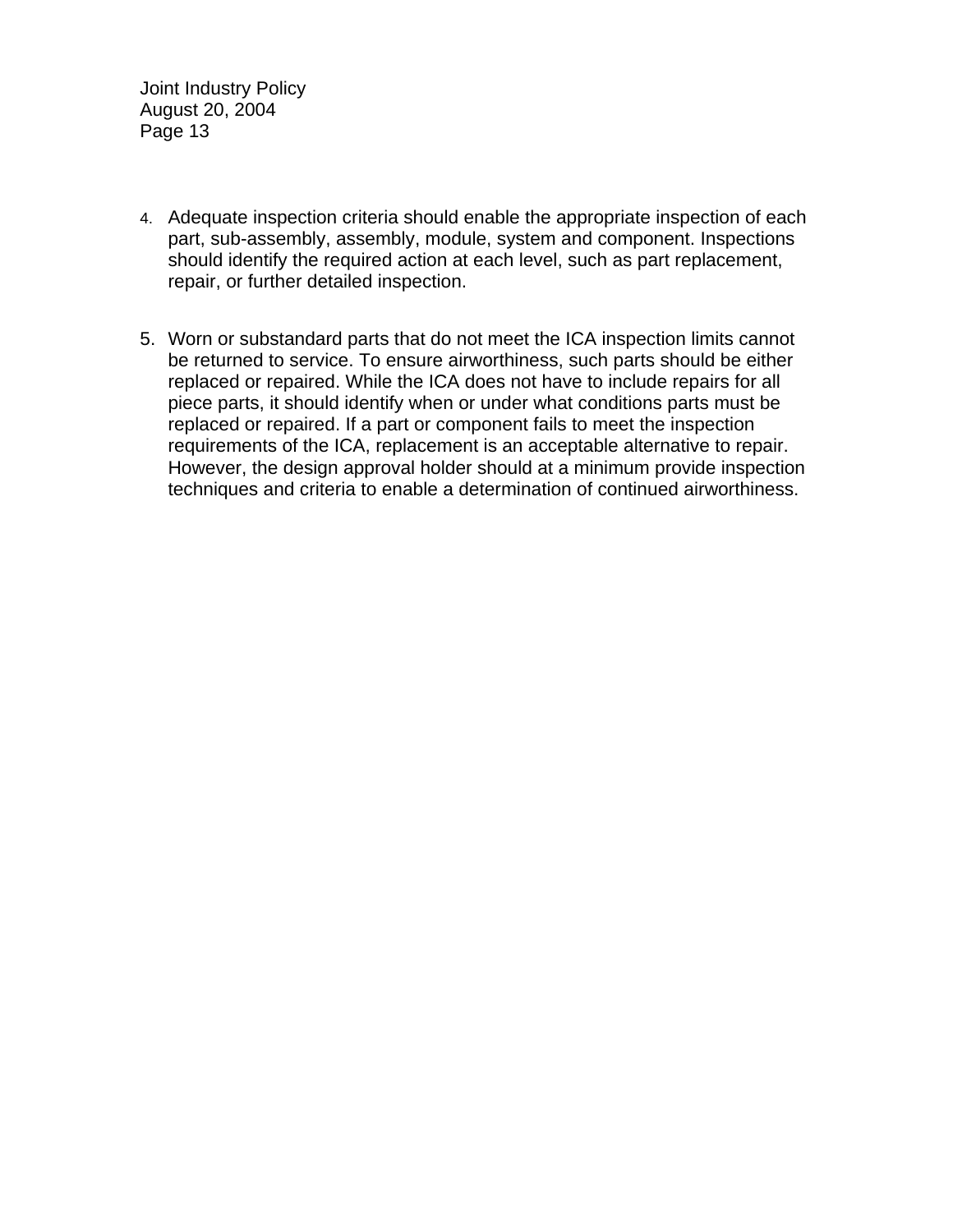**APPENDIX B: JOINT INDUSTRY POLICY MATRIX**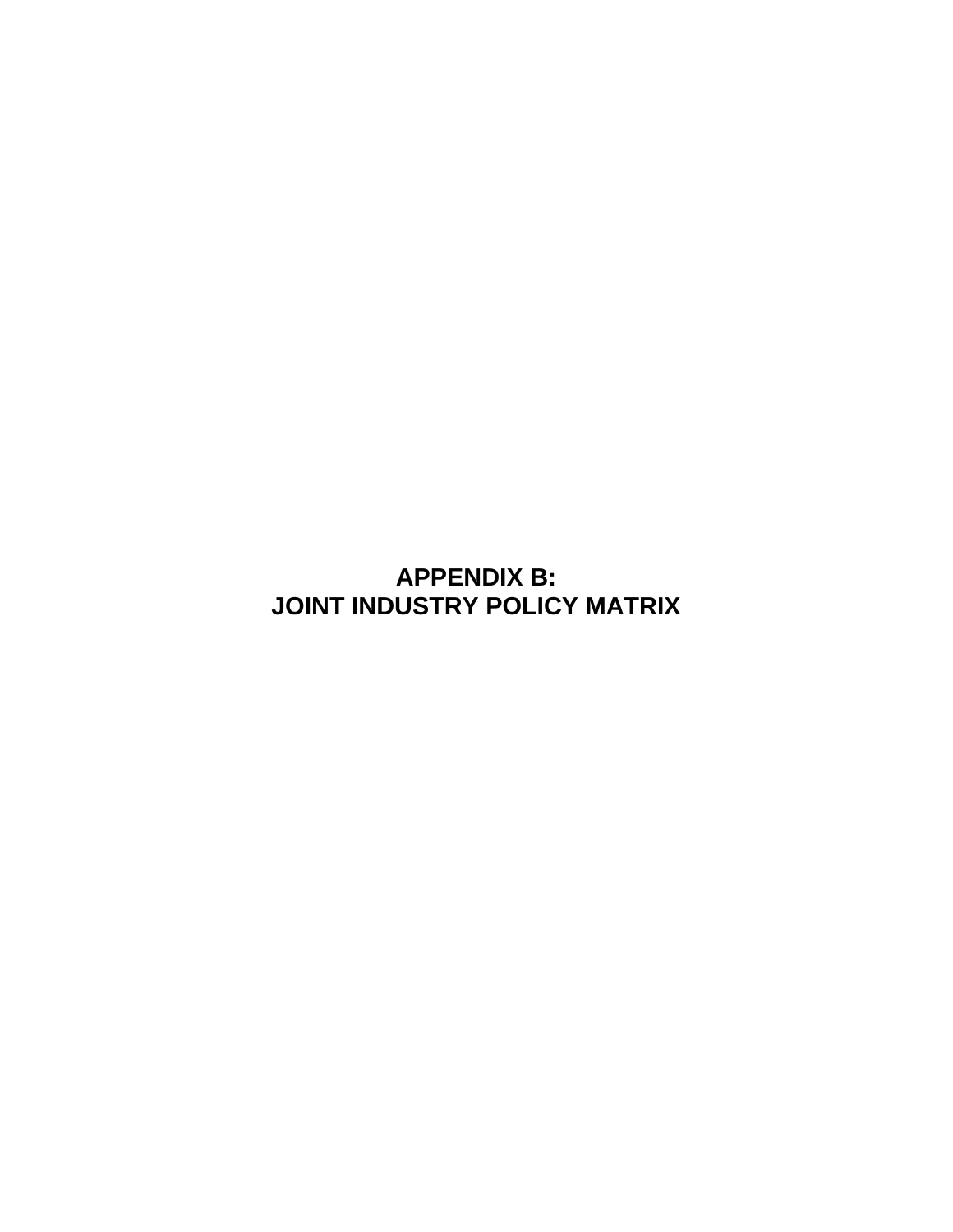| <b>Design Approval</b>   | <b>Pertinent</b><br><b>Regulation</b>                                                                                                      | <b>Current</b><br><b>Guidance</b> | <b>Component</b><br><b>Maintenance</b><br><b>Information</b>                                                                                                                        | <b>Date ICAs First</b><br><b>Required to be</b><br><b>Prepared/Made</b><br><b>Available to</b><br><b>Maintenance</b><br><b>Providers</b> | <b>Proposed Policy</b>                                                                                                                                                                                                                                                                                                                                                                 |
|--------------------------|--------------------------------------------------------------------------------------------------------------------------------------------|-----------------------------------|-------------------------------------------------------------------------------------------------------------------------------------------------------------------------------------|------------------------------------------------------------------------------------------------------------------------------------------|----------------------------------------------------------------------------------------------------------------------------------------------------------------------------------------------------------------------------------------------------------------------------------------------------------------------------------------------------------------------------------------|
| <b>Type Certificates</b> |                                                                                                                                            |                                   |                                                                                                                                                                                     |                                                                                                                                          |                                                                                                                                                                                                                                                                                                                                                                                        |
| Aircraft                 | $21.50(b)^1$ ,<br>23.1529/<br>Appendix G;<br>25.1529/<br>Appendix H,<br>27.1529/<br>Appendix A;<br>29.1529/<br>Appendix A,<br>31.82/App. A | N/A                               | Component<br>manufacturer may<br>provide ICAs;<br>otherwise, TCH<br>must provide<br>information<br>"essential to the<br>continued<br>airworthiness" of<br>the aircraft <sup>2</sup> | Preparation: 1953<br>(rotorcraft)<br>1970 (airplanes)<br>Make Available to<br>Maintenance<br>Providers: 1980                             | No change from existing<br>policy at the aircraft level;<br>however, information<br>necessary to maintain<br>appliances, $3$ (including<br>each part of the airplane<br>and its engines, APUs,<br>propellers, accessories<br>instruments and<br>equipment) following their<br>removal from the aircraft<br>would be required. (See<br><b>Proposed Policy, Sections</b><br>VIII and IX) |

<span id="page-19-0"></span>

<sup>&</sup>lt;sup>1</sup> All citations are to Title 14 Code of Federal Regulations (CFR) unless otherwise specified.<br><sup>2</sup> ICAs for components have typically focused on maintenance performed while the component is installed on the type-certifica and replacement information. This policy clarifies that the ICA requirements also apply to maintenance and alterations performed on an article following its removal from a type-certificated product.

<span id="page-19-2"></span><span id="page-19-1"></span> $3$  Appliance means any instrument, mechanism, equipment, part, apparatus, appurtenance, or accessory, including communications equipment that is used or intended to be used in operating or controlling an aircraft in flight, is installed in or attached to the aircraft and is not part of an airframe, engine or propeller (Part 1).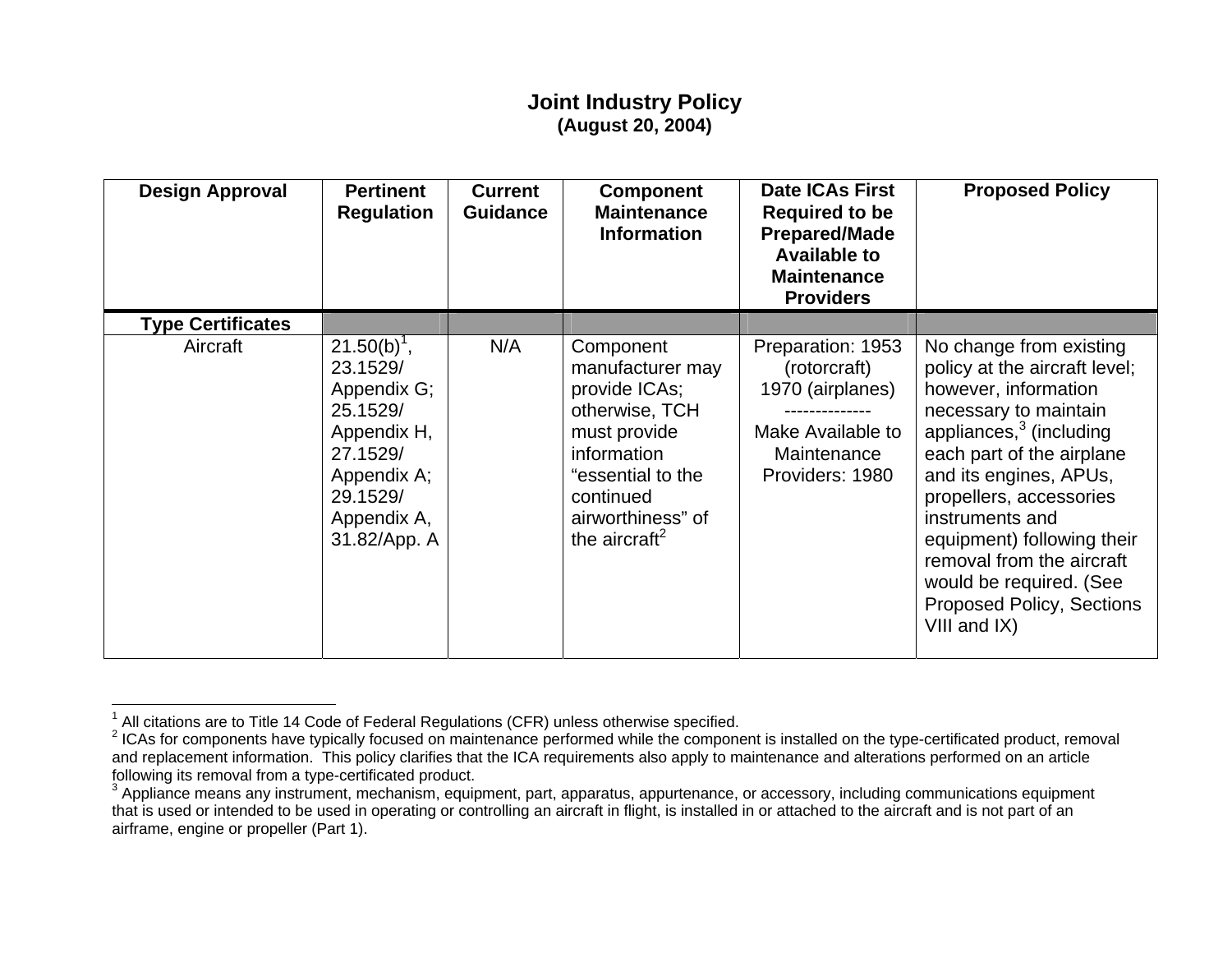| <b>Design Approval</b>  | <b>Pertinent</b><br><b>Regulation</b>  | <b>Current</b><br><b>Guidance</b> | <b>Component</b><br><b>Maintenance</b><br><b>Information</b>                                                                                                        | <b>Date ICAs First</b><br><b>Required to be</b><br><b>Prepared/Made</b><br><b>Available to</b><br><b>Maintenance</b><br><b>Providers</b> | <b>Proposed Policy</b>                                                                                                                                                                                                                       |
|-------------------------|----------------------------------------|-----------------------------------|---------------------------------------------------------------------------------------------------------------------------------------------------------------------|------------------------------------------------------------------------------------------------------------------------------------------|----------------------------------------------------------------------------------------------------------------------------------------------------------------------------------------------------------------------------------------------|
| <b>Aircraft Engines</b> | $21.50(b)$ ,<br>33.4 and<br>Appendix A | AC 33.4-1 <sup>4</sup>            | Component<br>manufacturer may<br>provide; otherwise,<br><b>TCH must provide</b><br>information<br>"essential to the<br>continued<br>airworthiness" of<br>the engine | Prepared: 1941<br>Made available:<br>$1941^5$                                                                                            | No change from existing<br>policy at the engine level;<br>however, information<br>necessary to maintain<br>each part following its<br>removal from the engine<br>would be required. (See<br>Proposed Policy, Sections<br>VIII and IX)        |
| <b>Propellers</b>       | $21.50(b)$ ,<br>35.4 and<br>Appendix A | AC 35.4-1 $^{6}$                  | Comp. mfg. may<br>provide; otherwise,<br><b>TCH must provide</b><br>information<br>"essential to the<br>continued<br>airworthiness" of<br>the propeller             | Preparation: 1952<br>Make available:<br>1980                                                                                             | No change from existing<br>policy at the propeller<br>level; however, information<br>necessary to maintain<br>each part following its<br>removal from the propeller<br>would be required. (See<br>Proposed Policy, sections<br>VIII and IX)) |

<sup>&</sup>lt;sup>4</sup> Worn or substandard parts that do not meet ICA inspection limits cannot be approved for return to service. While the ICAs need not contain repairs for all engine parts, they should identify when or under what conditions the parts must be repaired or replaced. Either alternative is acceptable. Repairs in the ICAs should be complete … may include personnel training requirements but should not be driven solely by economic concerns.

 $5$  From 1941 until 1952, engine maintenance and overhaul manuals were required to be made available to maintenance providers. From 1951 until 1980, there was no specific provision regarding the availability of these manuals.<br><sup>6</sup> Worn or substandard parts that do not meet ICA inspection limits cannot be approved for return to service. While the ICAs need no

<span id="page-20-2"></span><span id="page-20-1"></span><span id="page-20-0"></span>repairs for all propleller parts, they should identify when or under what conditions the parts must be repaired or replaced. Either alternative is acceptable. Repairs in the ICAs should be complete … may include personnel training requirements.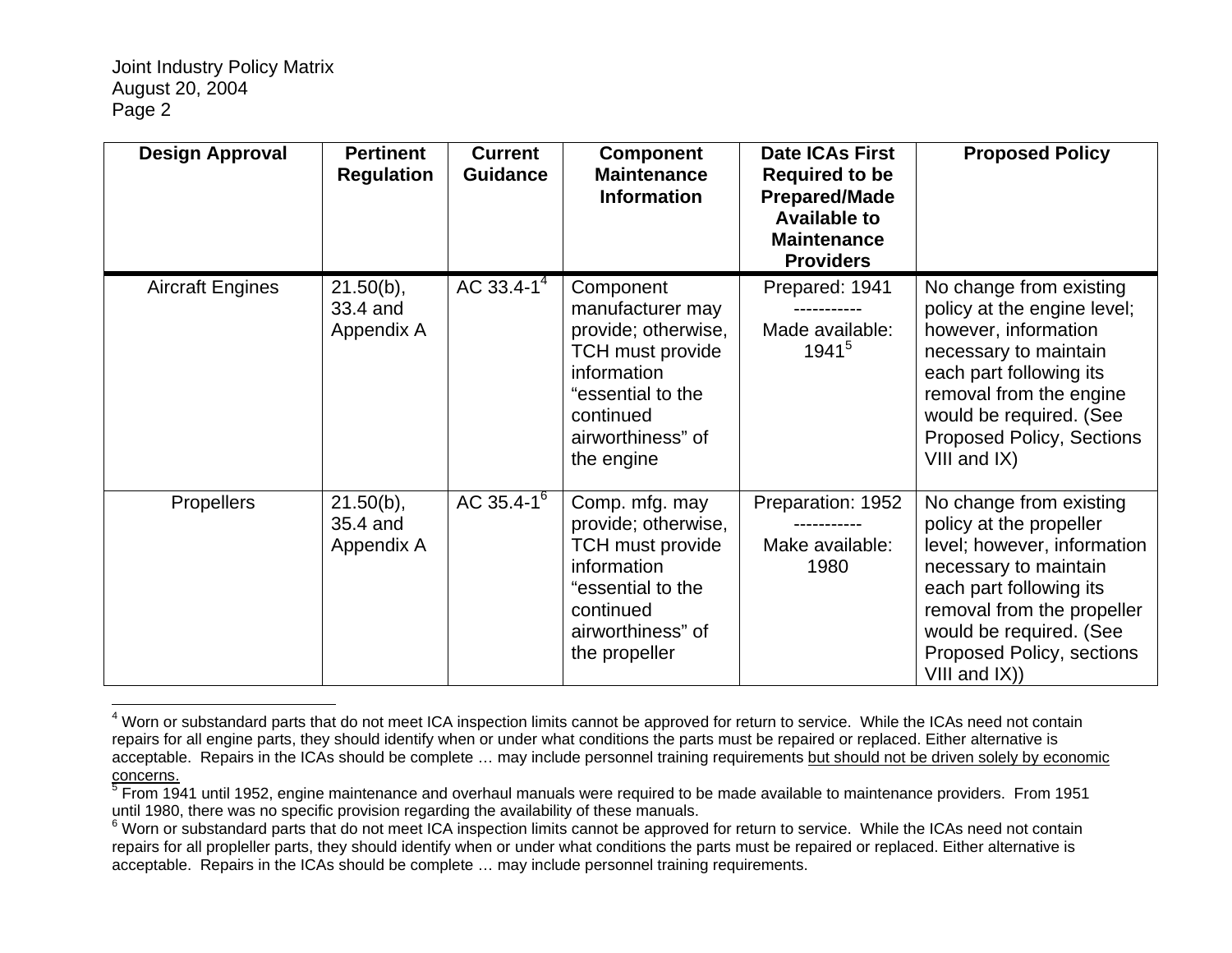| <b>Design Approval</b>                                 | <b>Pertinent</b><br><b>Regulation</b>         | <b>Current</b><br><b>Guidance</b> | <b>Component</b><br><b>Maintenance</b><br><b>Information</b>                                        | <b>Date ICAs First</b><br><b>Required to be</b><br><b>Prepared/Made</b><br><b>Available to</b><br><b>Maintenance</b><br><b>Providers</b> | <b>Proposed Policy</b>                                                                                                                                                                                                                           |
|--------------------------------------------------------|-----------------------------------------------|-----------------------------------|-----------------------------------------------------------------------------------------------------|------------------------------------------------------------------------------------------------------------------------------------------|--------------------------------------------------------------------------------------------------------------------------------------------------------------------------------------------------------------------------------------------------|
| Supplemental/Amended<br><b>Type Certificates (all)</b> | $21.50(b)$ ;<br>see specific<br>product rules | See<br>specific<br>product        | See specific<br>product rules; ICAs<br>required to<br>address the major<br>change in type<br>design | See aircraft,<br>aircraft engines<br>and propellers                                                                                      | No change from existing<br>policy at the product level;<br>however, information<br>necessary to maintain<br>articles removed from the<br>affected product would be<br>required (if they are part of<br>the design change).                       |
| <b>Major Alterations</b>                               | 21.50(b);<br>see specific<br>product rules    | Order<br>8300.10,<br>Change 16    | See ICA checklist<br>in Order 8300.10,<br>Change 16                                                 | Preparation:<br>10/7/98 (see<br>Change 16, Order<br>8300.10)<br>Make Available:<br>10/7/98                                               | No change from existing<br>policy at the product level;<br>however, information<br>necessary to maintain<br>articles following their<br>removal from the affected<br>product would be required<br>(if they are part of the<br>major alteration). |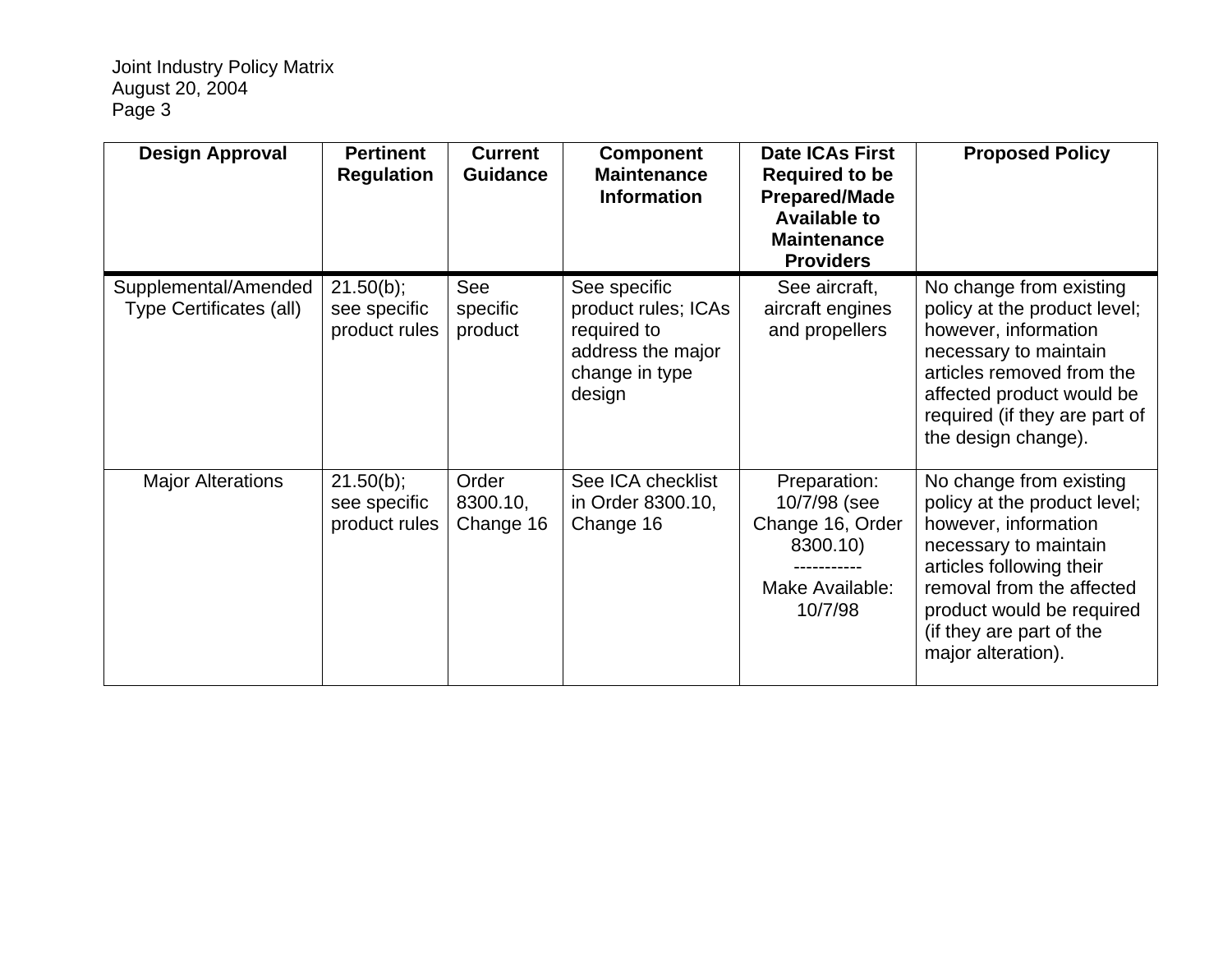| <b>Design Approval</b>                                                                                  | <b>Pertinent</b><br><b>Regulation</b> | <b>Current</b><br><b>Guidance</b>                     | <b>Component</b><br><b>Maintenance</b><br><b>Information</b>                                                                                                                                                                                               | <b>Date ICAs First</b><br><b>Required to be</b><br><b>Prepared/Made</b><br><b>Available to</b><br><b>Maintenance</b><br><b>Providers</b> | <b>Proposed Policy</b>                                                                                                                                                                                                                                                                        |
|---------------------------------------------------------------------------------------------------------|---------------------------------------|-------------------------------------------------------|------------------------------------------------------------------------------------------------------------------------------------------------------------------------------------------------------------------------------------------------------------|------------------------------------------------------------------------------------------------------------------------------------------|-----------------------------------------------------------------------------------------------------------------------------------------------------------------------------------------------------------------------------------------------------------------------------------------------|
| Articles <sup>7</sup>                                                                                   |                                       |                                                       |                                                                                                                                                                                                                                                            |                                                                                                                                          |                                                                                                                                                                                                                                                                                               |
| "Original" PMAs issued<br>based on a licensing<br>agreement and/or a<br>manufacturer's assist<br>letter | 21.50(b)                              | 8110.42A                                              | For TC'd products<br>issued a design<br>approval after<br>January 28, 1981:<br>Information<br>showing that the<br>ICAs for the product<br>are still valid with<br>the PMA part<br>installed; otherwise,<br>supplemental ICAs<br>are required. <sup>8</sup> | Preparation:<br>8/04/95 (Order<br>8110.42<br>Make available:<br>8/04/95                                                                  | See Proposed Policy,<br>Section VIII and IX for<br>information essential to the<br>continued airworthiness of<br>the product on which the<br>PMA part will be installed.<br>This requires the PMA<br>holder to provide basic<br>maintenance and overhaul<br>information for the part.         |
| <b>TSOA</b> articles                                                                                    | $21.50(b)$ and<br>specific TSO        | Specific<br>TSO; Order<br>8150.1B,<br>paragraph<br>22 | CMM to contain<br>information on<br>periodic<br>maintenance,<br>calibration which<br>are necessary for<br>cont'd airworthiness                                                                                                                             | Preparation: as<br>early as 1981<br>To each person<br>receiving a TSO<br>article: as early<br>as 1981                                    | See Proposed Policy,<br>sections VIII and IX for<br>information essential to the<br>continued airworthiness of<br>the product on which the<br>TSO article will be installed.<br>This requires the TSOA<br>holder to provide basic<br>maintenance and overhaul<br>information for the article. |

 $^7$  For purposes of this policy, the term "article" means a part, component, accessory, appliance, system, module or assembly that is eligible for installation on a type certificated product or has been issued a stand-al

<span id="page-22-1"></span><span id="page-22-0"></span><sup>&</sup>lt;sup>8</sup> If the product on which the PMA part is eligible for installation was issued a design approval on or before January 28, 1981, the PMA applicant must provide maintenance instructions if the design approval holder's ICAs were inadequate (page 23).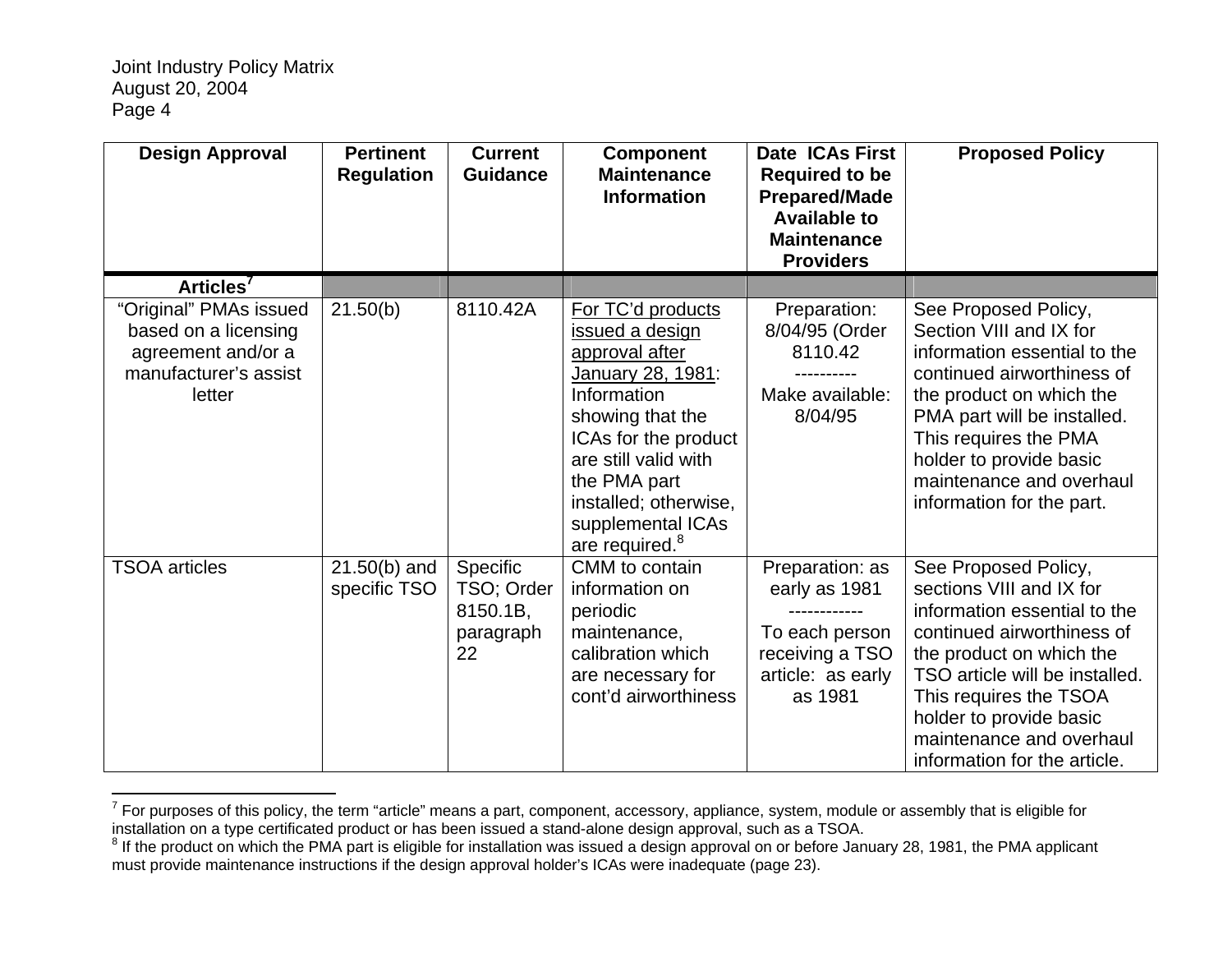| <b>Design Approval</b>                                                                                                                                          | <b>Pertinent</b><br><b>Regulation</b>                                                                                      | <b>Current</b><br><b>Guidance</b>                                    | <b>Component</b><br><b>Maintenance</b><br><b>Information</b>                                                                                                         | Date ICAs First<br><b>Required to be</b><br><b>Prepared/Made</b><br><b>Available to</b><br><b>Maintenance</b><br><b>Providers</b> | <b>Proposed Policy</b>                                                                                                                                                                                                                                                                                                                                                                                                                                                                                                                                        |
|-----------------------------------------------------------------------------------------------------------------------------------------------------------------|----------------------------------------------------------------------------------------------------------------------------|----------------------------------------------------------------------|----------------------------------------------------------------------------------------------------------------------------------------------------------------------|-----------------------------------------------------------------------------------------------------------------------------------|---------------------------------------------------------------------------------------------------------------------------------------------------------------------------------------------------------------------------------------------------------------------------------------------------------------------------------------------------------------------------------------------------------------------------------------------------------------------------------------------------------------------------------------------------------------|
| <b>Other</b>                                                                                                                                                    |                                                                                                                            |                                                                      |                                                                                                                                                                      |                                                                                                                                   |                                                                                                                                                                                                                                                                                                                                                                                                                                                                                                                                                               |
| PMAs other than<br>those listed on page<br>4, above<br>Major repairs based<br>on approved<br>technical data not<br>contained in the<br>manufacturer's<br>manual | $21.50(b)$ ;<br>pertinent<br>TSO, for<br>major<br>repairs<br>65.95(d)(1),<br>121.379(b),<br>135.437(b)<br>and<br>145.51(d) | 8110.42A,<br>8110.37C<br>(DER<br>Handbook)<br>AC 33.4-1<br>AC 35.4-1 | Evaluation made to<br>determine whether<br>ICAs for the product<br>are still valid with<br>the PMA part<br>installed; otherwise<br>supplemental ICAs<br>are required | None                                                                                                                              | Evaluation made to<br>determine whether ICAs for<br>the product are still valid<br>with the PMA part installed<br>or the major repair applied;<br>otherwise supplemental<br>ICAs are required. If<br>supplemental ICAs are<br>required they would include,<br>as a minimum, cleaning<br>instructions, inspection<br>techniques and inspection<br>criteria based on part<br>criticality and defects being<br>inspected for, further action<br>required (i.e., repair,<br>replacement or further<br>detailed inspection)<br>(See Proposed Policy,<br>section X) |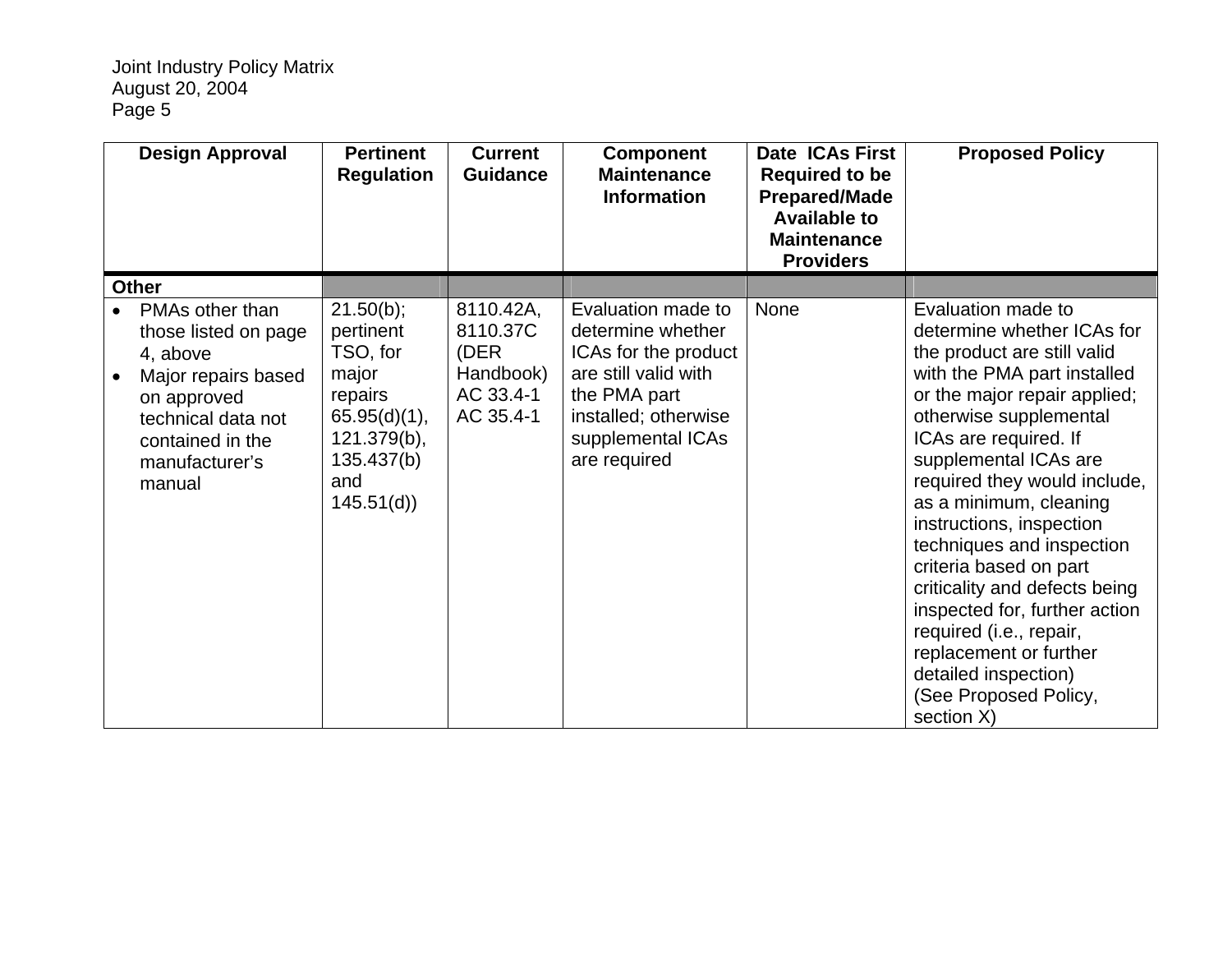**APPENDIX C: CONSOLIDATED FAA/INDUSTRY POLICY**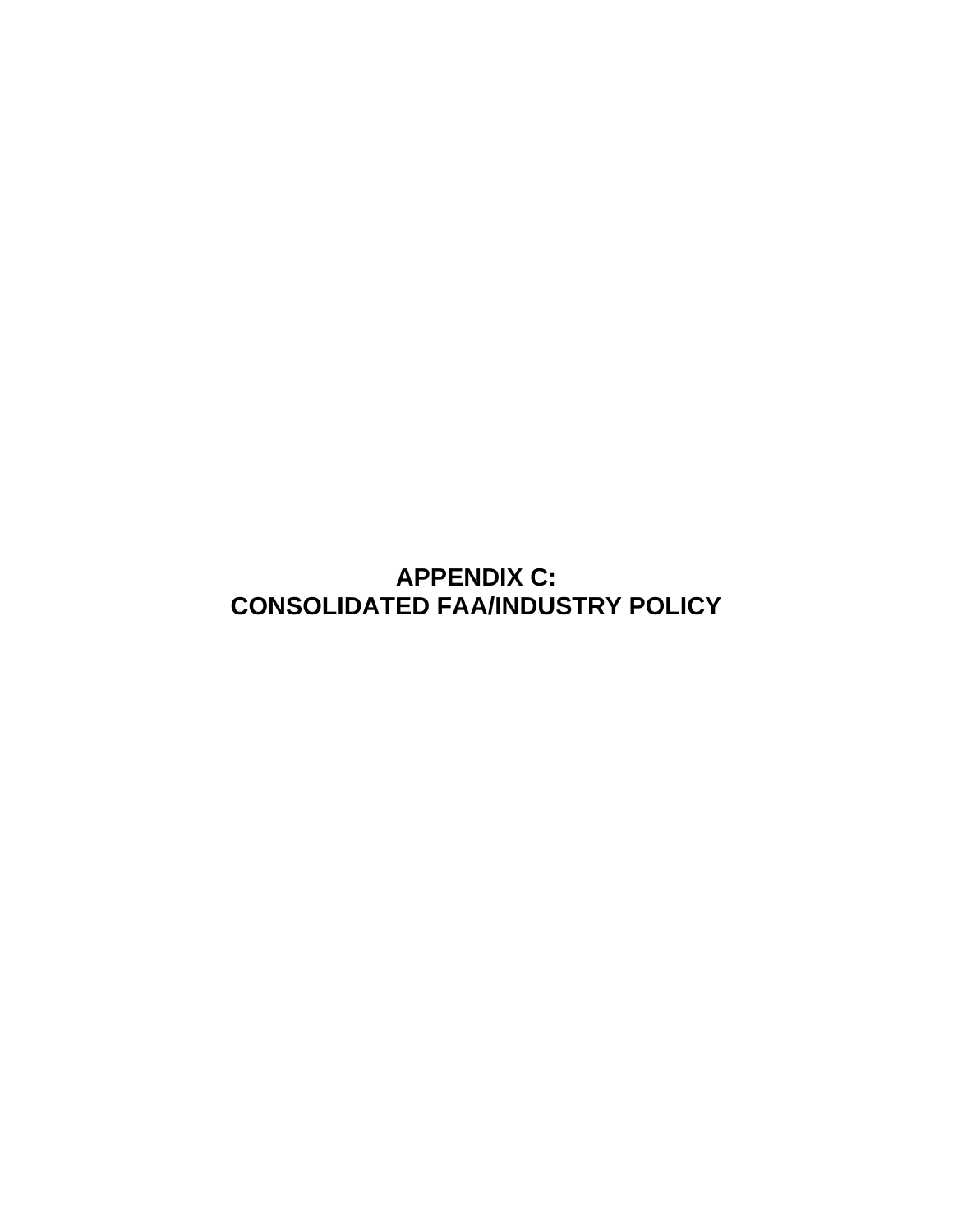# **ORDER**

# **INSTRUCTIONS FOR CONTINUED AIRWORTHINESS**

# **RESPONSIBILITIES, REQUIREMENTS, AND CONTENTS**



# **U.S. DEPARTMENT OF TRANSPORTATION FEDERAL AVIATION ADMINISTRATION**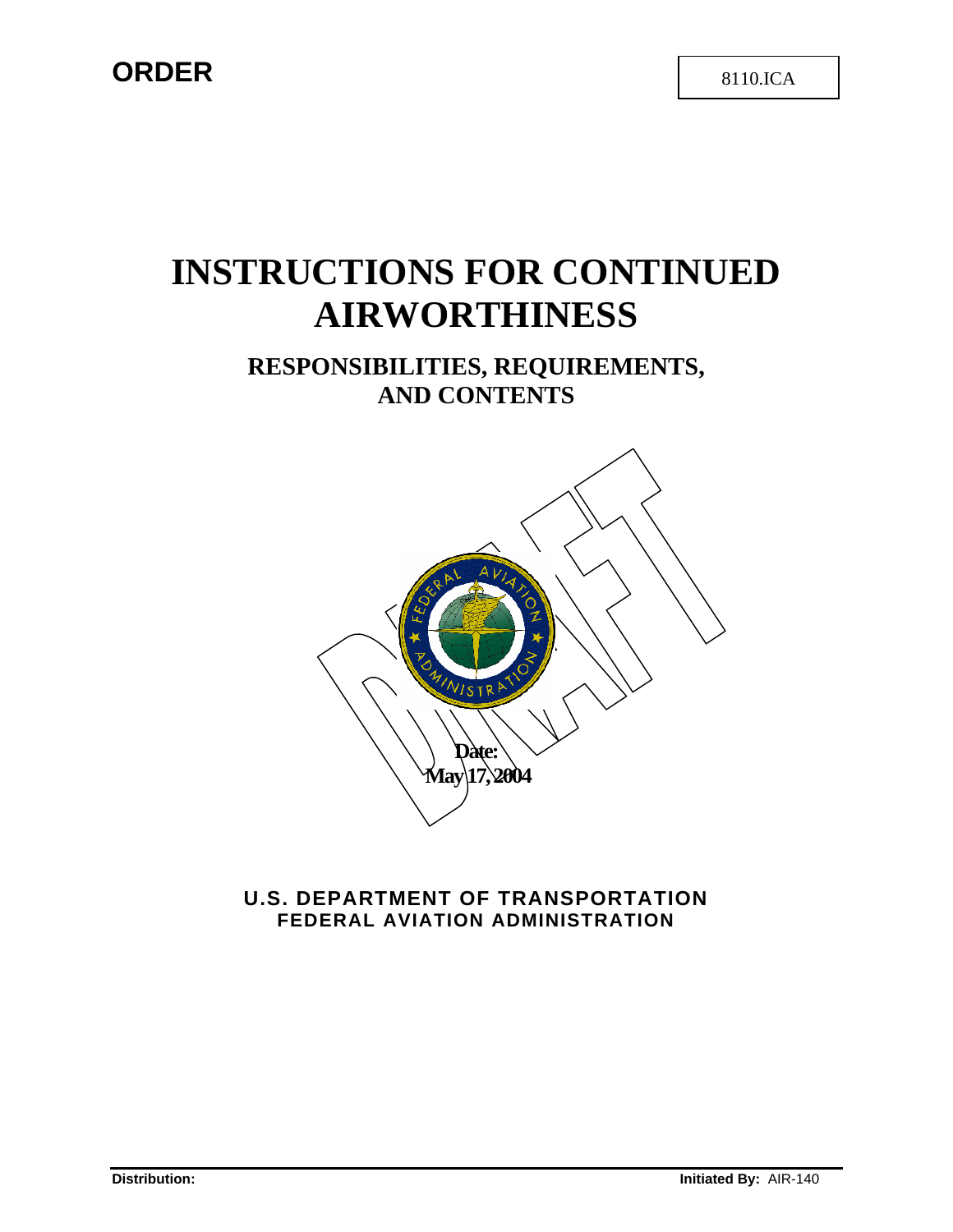| <b>RECORD OF CHANGES</b> |  |                    |  |                 |                     |                    | <b>DIRECTIVE NO.</b> | 8110.ICA        |
|--------------------------|--|--------------------|--|-----------------|---------------------|--------------------|----------------------|-----------------|
| <b>CHANGE</b><br>TO      |  | <b>SUPPLEMENTS</b> |  | <b>OPTIONAL</b> | <b>CHANGE</b><br>TO | <b>SUPPLEMENTS</b> |                      | <b>OPTIONAL</b> |
| <b>BASIC</b>             |  |                    |  |                 | <b>BASIC</b>        |                    |                      |                 |
|                          |  |                    |  |                 |                     |                    |                      |                 |
|                          |  |                    |  |                 |                     |                    |                      |                 |
|                          |  |                    |  |                 |                     |                    |                      |                 |
|                          |  |                    |  |                 |                     |                    |                      |                 |
|                          |  |                    |  |                 |                     |                    |                      |                 |
|                          |  |                    |  |                 |                     |                    |                      |                 |
|                          |  |                    |  |                 |                     |                    |                      |                 |
|                          |  |                    |  |                 |                     |                    |                      |                 |
|                          |  |                    |  |                 |                     |                    |                      |                 |
|                          |  |                    |  |                 |                     |                    |                      |                 |
|                          |  |                    |  |                 |                     |                    |                      |                 |
|                          |  |                    |  |                 |                     |                    |                      |                 |
|                          |  |                    |  |                 |                     |                    |                      |                 |
|                          |  |                    |  |                 |                     |                    |                      |                 |
|                          |  |                    |  |                 |                     |                    |                      |                 |
|                          |  |                    |  |                 |                     |                    |                      |                 |
|                          |  |                    |  |                 |                     |                    |                      |                 |
|                          |  |                    |  |                 |                     |                    |                      |                 |
|                          |  |                    |  |                 |                     |                    |                      |                 |
|                          |  |                    |  |                 |                     |                    |                      |                 |
|                          |  |                    |  |                 |                     |                    |                      |                 |
|                          |  |                    |  |                 |                     |                    |                      |                 |
|                          |  |                    |  |                 |                     |                    |                      |                 |
|                          |  |                    |  |                 |                     |                    |                      |                 |
|                          |  |                    |  |                 |                     |                    |                      |                 |
|                          |  |                    |  |                 |                     |                    |                      |                 |
|                          |  |                    |  |                 |                     |                    |                      |                 |
|                          |  |                    |  |                 |                     |                    |                      |                 |
|                          |  |                    |  |                 |                     |                    |                      |                 |
|                          |  |                    |  |                 |                     |                    |                      |                 |
|                          |  |                    |  |                 |                     |                    |                      |                 |
|                          |  |                    |  |                 |                     |                    |                      |                 |
|                          |  |                    |  |                 |                     |                    |                      |                 |

FAA Form 1320-5 (6-80) USE PREVIOUS EDITION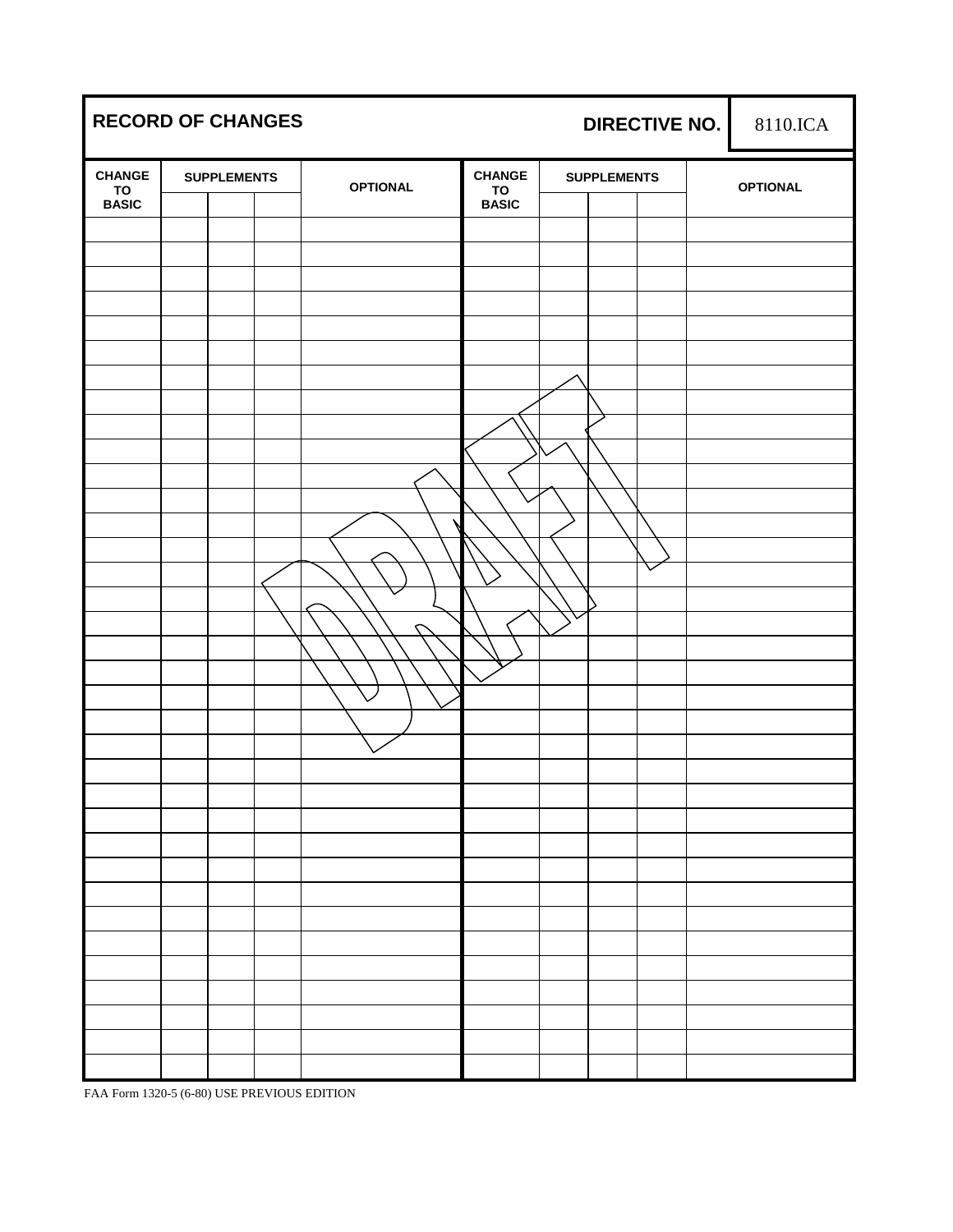# **FOREWORD**

In this order we offer guidance on responsibilities, requirements, and contents for Instructions for Continued Airworthiness (ICA) as required by Title 14 of the Code of Federal Regulations (14 CFR) § 21.50. We wrote this order for Aircraft Certification Service and Aircraft Evaluation Group staffs who review and accept ICA as required by the regulations.

If you find any deficiencies, need clarification, or want to suggest improvements on this order, send a copy of Federal Aviation Administration (FAA) Form 1320-19, Directive Feedback Information (written or electronically), to the Aircraft Certification Service, Planning and Financial Resources Management Branch, AIR-530, Attention: Directives Management Officer. Form 1320-19 is on the last page of this order. You may also send a copy to the Aircraft Engineering Division, AIR-100, Attention: Comments to Order 8110.ICA. If you urgently need an interpretation, contact AIR-140 at 405-954-7066. Always use Form 1320-19 to follow up each verbal conversation.

Nicholas Sabatini Associate Administrator, Regulation and Certification, AVR-1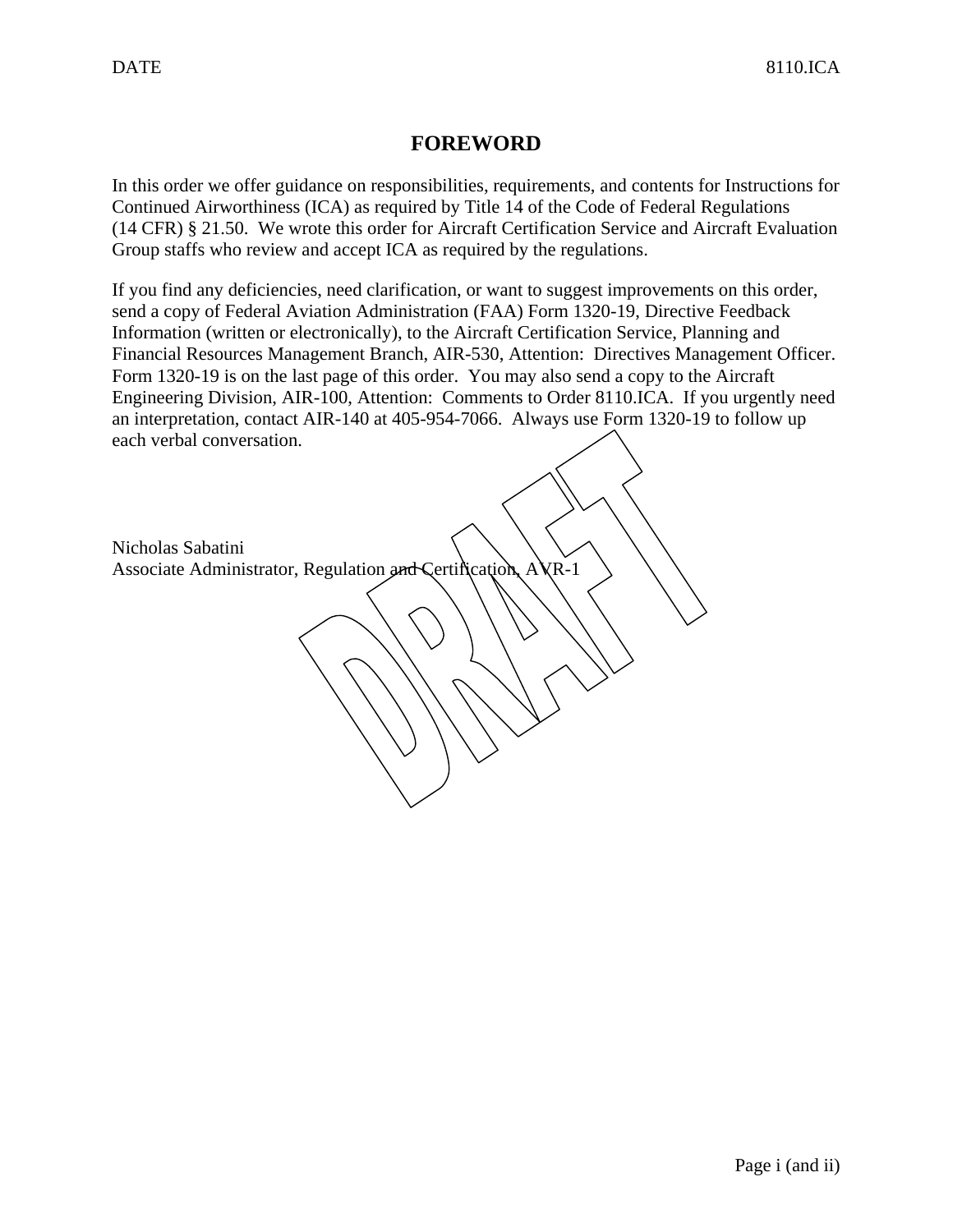# **TABLE OF CONTENTS**

#### **CHAPTER 1. PURPOSE AND ORDER ADMINISTRATION**

|          | Paragraph | Page |
|----------|-----------|------|
| $1-1.$   |           |      |
| $1-2.$   |           |      |
|          |           |      |
| $1-4.$   |           |      |
| $1-5.$   |           |      |
| $1-6.$   |           |      |
| $1 - 7.$ |           |      |
| $1-8.$   |           |      |

#### **CHAPTER 2. REGULATORY REQUIREMENTS FOR ICA**

| $2-1.$              |                                                                    |  |
|---------------------|--------------------------------------------------------------------|--|
|                     | <b>Effective Date/Preparation and Make Available Requirements\</b> |  |
| $\frac{2-2}{2-3}$   | <b>Design Approvals Needing ICA</b>                                |  |
| $2 - 3.$            |                                                                    |  |
|                     |                                                                    |  |
| $\frac{2-4}{2-5}$ . | Parts Manufacturer Approval (PMA) May Change ICA                   |  |
| $2 - 6.$            |                                                                    |  |
| $2 - 7.$            | Major Repairs May Change ICA<br>                                   |  |
| $2 - 8$ .           | Major Alterations May Change ICA.                                  |  |
| $2-9.$              | ICA in Manufacturers Service Documents.                            |  |
| $2-10.$             |                                                                    |  |
|                     |                                                                    |  |

# CHAPTER 3. ICA FORMAT AND TYPES OF BATA

| $3-1$    |  |  |  | What the ICA Should Include, Overall, American Communication and 10 |
|----------|--|--|--|---------------------------------------------------------------------|
| $3-2.$   |  |  |  |                                                                     |
| $3 - 3.$ |  |  |  |                                                                     |

# 

| $4-1.$    |  |
|-----------|--|
| $4 - 2.$  |  |
| $4 - 3.$  |  |
| $4 - 4.$  |  |
| $4 - 5.$  |  |
| $4-6.$    |  |
| $4 - 7.$  |  |
| $4-8.$    |  |
| $4-9.$    |  |
| $4-10.$   |  |
| $4 - 11$  |  |
| $4-11.$   |  |
| $4 - 12.$ |  |
| 4.12.     |  |
| $4-13.$   |  |
| $4-14.$   |  |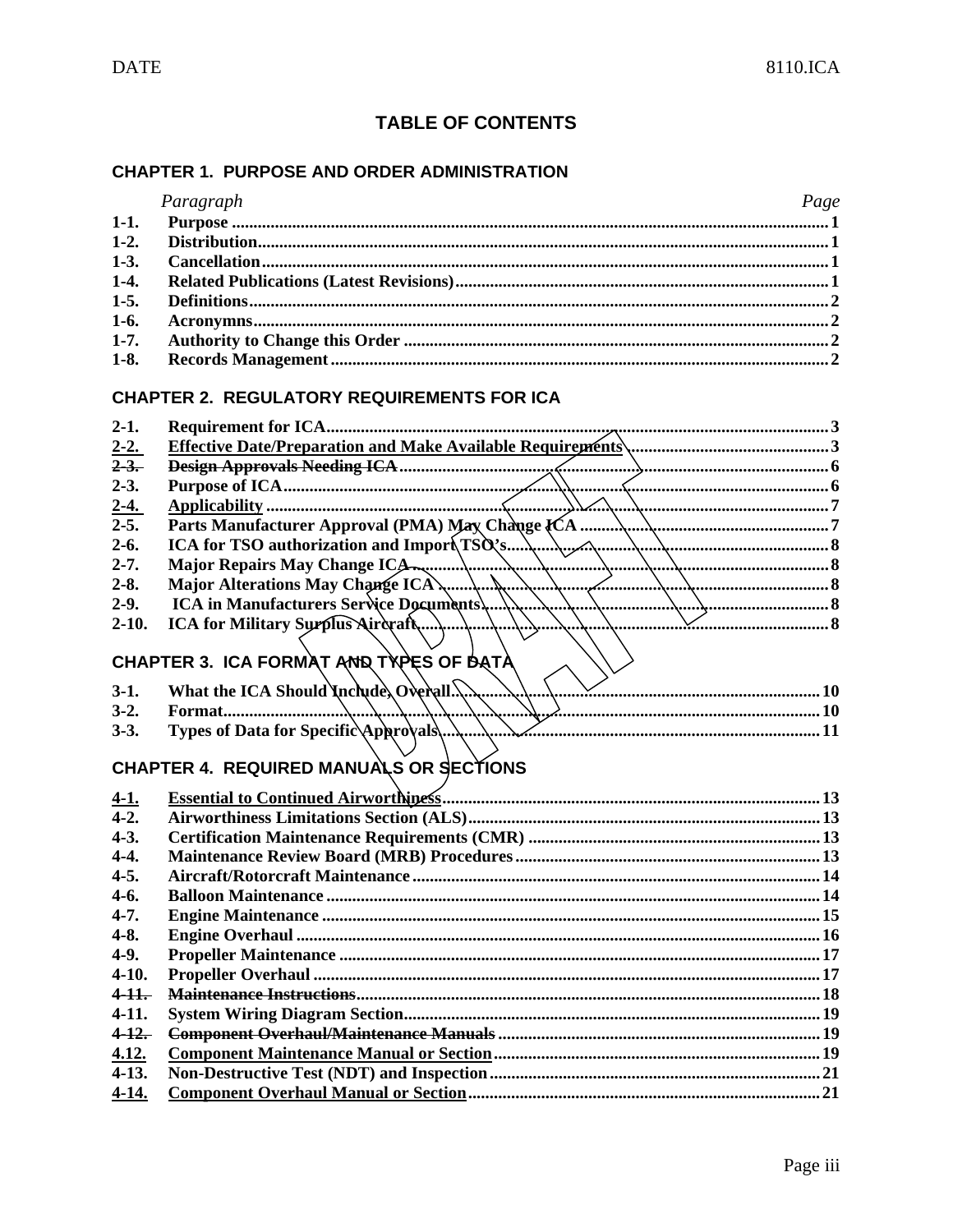|                                              | 24                                                                |
|----------------------------------------------|-------------------------------------------------------------------|
|                                              | <b>CHAPTER 5. ACO AND AEG RESPONSIBILITIES</b>                    |
| $5-1.$<br>$5-2.$<br>$5-3.$<br>$5-4.$         |                                                                   |
|                                              | <b>CHAPTER 6. DISTRIBUTING ICA AND CHANGES</b>                    |
| $6-1.$<br>$6-2.$<br>$6-3.$<br>$6-4.$<br>6.4. |                                                                   |
|                                              | APPENDIX 1. SMALL AIRCRAFT ICA CHECKLIST (A) pages)               |
|                                              | APPENDIX 2. TRANSPORT CATEGORY AIRCRAFT ICA CHECKLIST (4 pages)   |
|                                              | APPENDIX 3. SMALL ROTORCRAFT ICA CHECKLIST (4 pages)              |
|                                              | APPENDIX 4. TRANSPORT CATEGORY ROTORCRAFT ICA CHECKLIST (4 pages) |
|                                              | APPENDIX 5. MANNED FREE BALLOON CA CHECKLIST (3 pages)            |
|                                              | APPENDIX 6. ENGINE CACHECKLIST (3 pages)                          |
|                                              | APPENDIX 7. PROPELLER ICA CHECKLIST (2 pages)                     |
|                                              | <u>APPENDIX 8. COMPONENT CACHECKLIST (1 page)</u>                 |
|                                              | APPENDIX 9. RELATED PUBLICATIONS (2 pages)                        |
|                                              | <b>APPENDIX 10. DEFINITIONS (2 pages)</b>                         |
|                                              | <b>APPENDIX 11. ACRONYMS (1 page)</b>                             |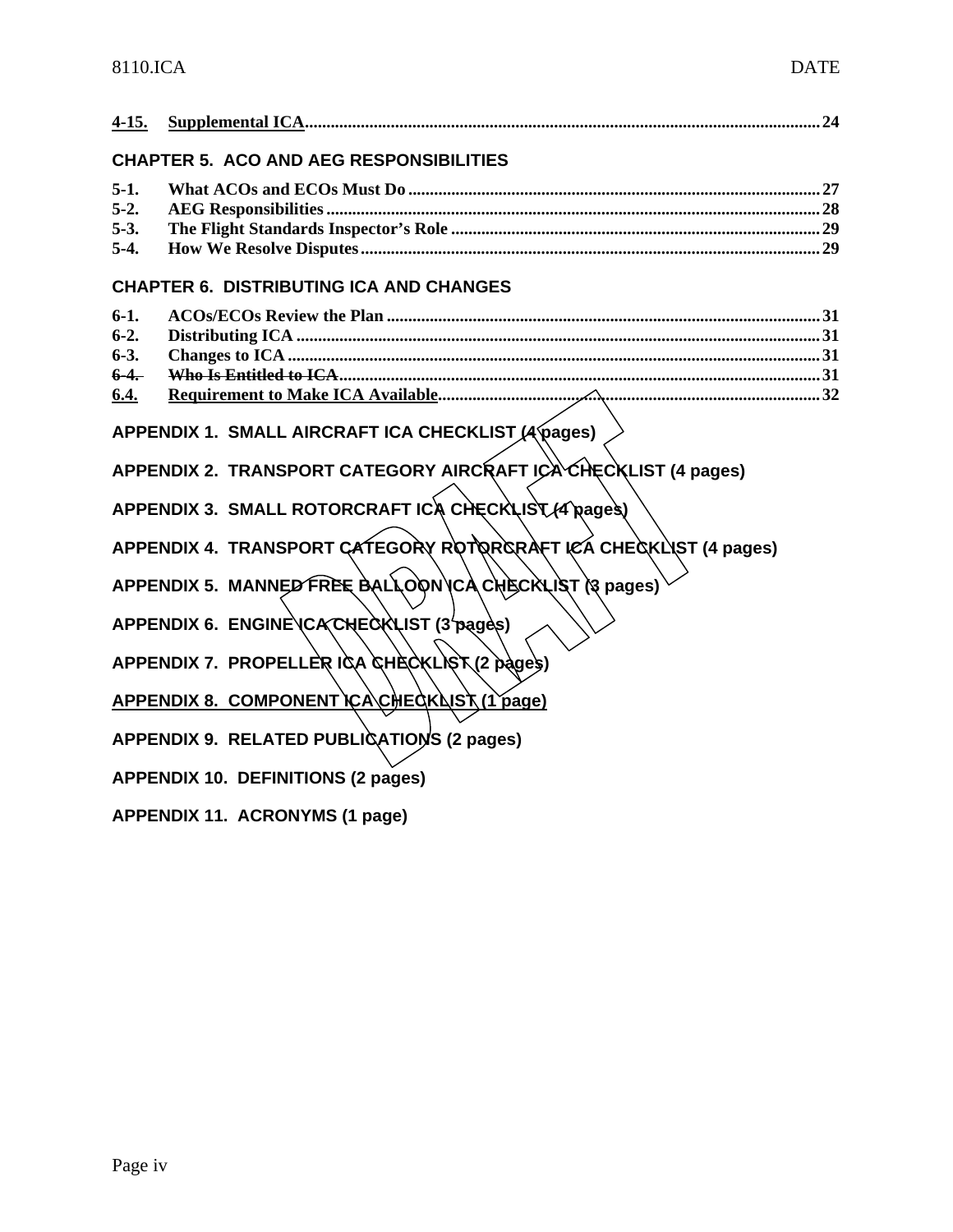# **CHAPTER 1. PURPOSE AND ORDER ADMINISTRATION**

#### **1-1. Purpose.**

**a.** This order supplements and clarifies the requirements of Title 14 of the Code of Federal Regulations (CFR) § 21.50(b), and the appendices of §§ 23.1529, 25.1529, 27.1529, 29.1529, 31.82, 33.4, and 35.4, which from now on we call "the applicable regulations." It is also based on guidance contained in AC 33.4-1 (ICA for Aircraft Engines) and AC 35.4-1 (ICA for Propellers), Order 8300.10, Change 16 (Major Alterations), Order 8110.42A (Parts Manufacturer Approval Procedures), Order 8150.1B (Technical Standard Order Program) and various Technical Standard Orders.

**b.** In order to ensure the continued airworthiness of type-certificated products, maintenance and alterations must be performed in accordance with Part 43. This requirement applies whether the work is performed on completed type-certificated products or parts, components, subassemblies, assemblies, modules and systems (collectively, "articles") prior to their installation on an aircraft, aircraft engine or propeller.

**c.** This work is typically performed by an air carrier or repair station that possesses the housing, facilities, equipment, personnel and current data to make anyworthy repairs and alterations. The FAA believes that proper maintenance of these articles is essential to the continued airworthiness of type-certificated products. Accordingly, this policy will ensure that persons authorized to perform maintenance on components and other articles will have access to basic safety information created by those in the best position to provide it, the design approval holders for the affected product.

1-2. Distribution. Distribute this order to branch levels of the Aircraft Certification Service, Flight Standards Service, and the Office of Aviation Systems Standards in Washington Headquarters; to branch levels in the Aircraft Centification Directorates and Regional Flight Standards Divisions; to Aircraft Evaluation Groups; to International Field Offices and Flight Standards District Offices; to all Aircraft Certification Offices; to the Flight Standards Branch and Aircraft Certification Branch at the FAA Academy; to the Suspected Unapproved Parts Program Office; and to the Brussels Aircraft Certification Division and Flight Standards Staff.

**1-3. Cancellation.** This order cancels the following orders and policy memorandums.

 **a.** Order 8110.50, Submitting Instructions for Continued Airworthiness for Type Certificates, Amended Type Certificates and Supplemental Type Certificates, dated October 20, 2003.

**b.** Office of Airworthiness Policy Memorandum, Interpretation of FAR 21.50B, dated August 3, 1982.

**c.** Office of Airworthiness Policy Memorandum, Interpretation of FAR 21.50B, dated August 8, 1983.

**1-4. Related Publications (Latest Revisions).** See appendix 8.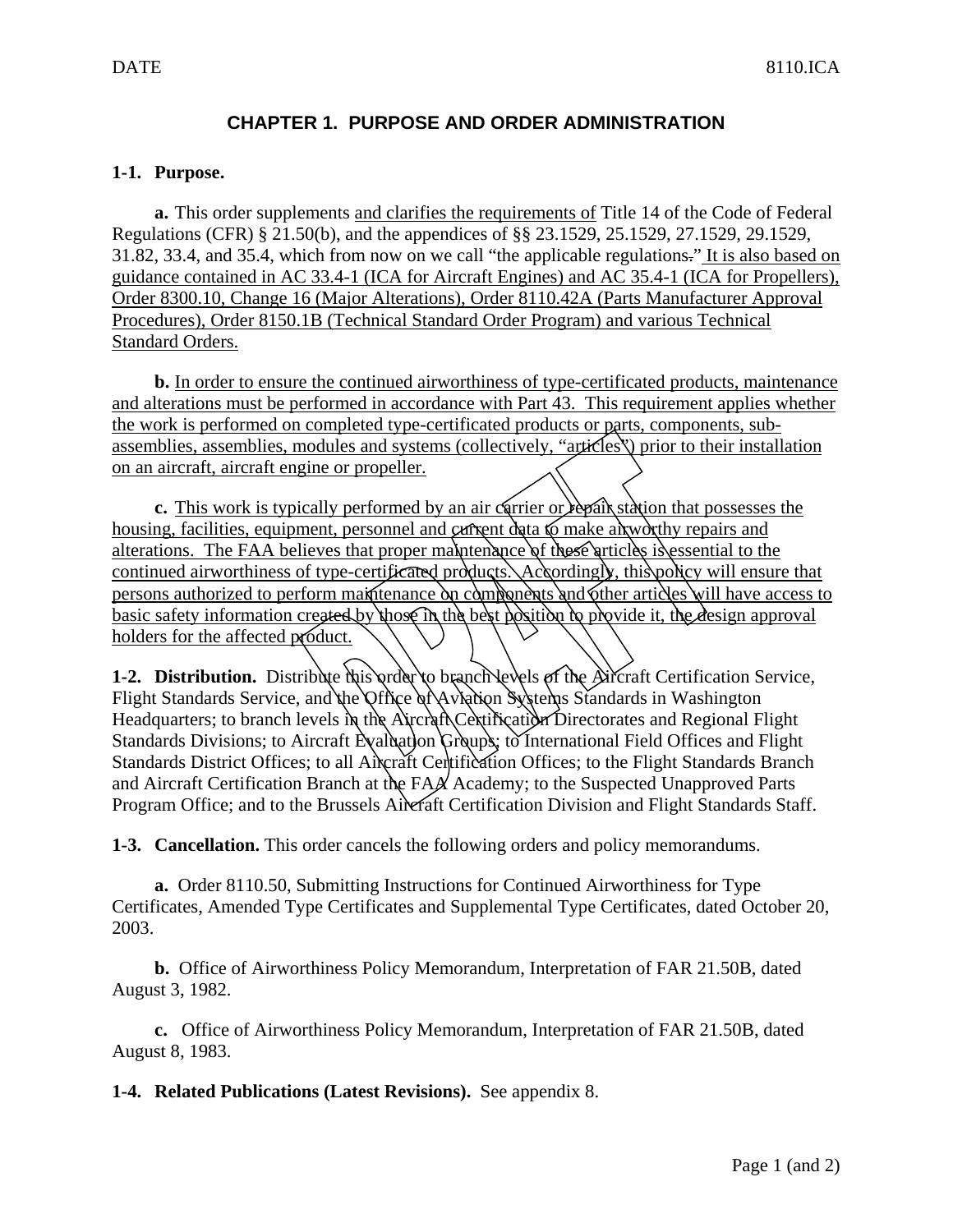**1-5. Definitions.** See appendix 9.

**1-6. Acronyms.** See appendix 10.

**1-7. Authority to Change this Order.** The Aircraft Certification Service, Aircraft Engineering Division (AIR-100), and the Flight Standards Service, Aircraft Maintenance Division (AFS-300), can revise or cancel this order after coordinating with each other.

**1-8. Records Management.** Refer to FAA Orders 0000.1, *FAA Standard Subject Classification System*; 1350.14, *Records Management*; and 1350.15, *Records, Organization, Transfer, and Destruction Standards*; or see your office Records Management Officer or Directives Management Officer for guidance on keeping or disposing of records.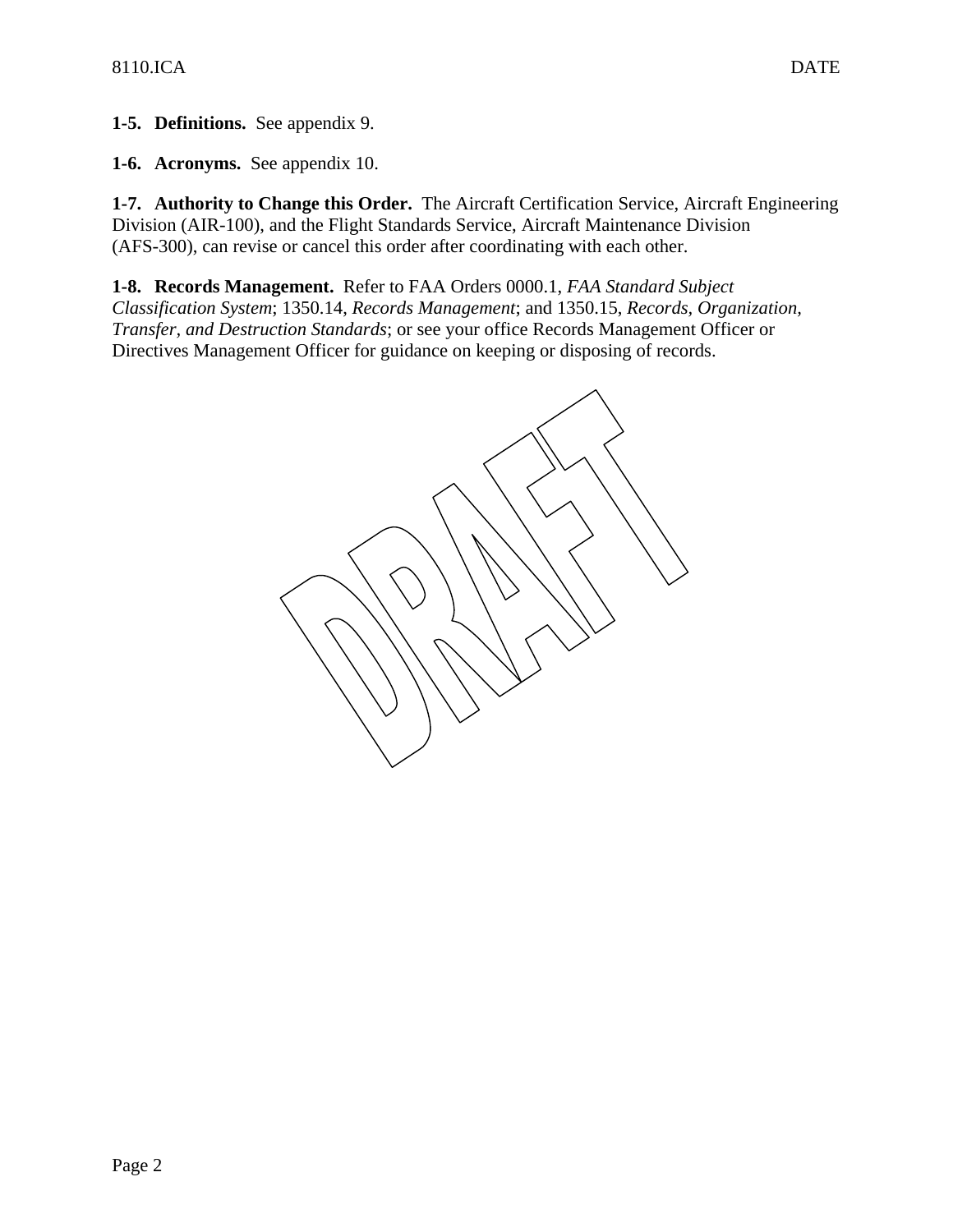# **CHAPTER 2. REGULATORY REQUIREMENTS FOR ICA**

# **2-1. Requirement for ICA.**

**a.** Title 14 CFR § 21.50(b) requires design approval holders to furnish ICA per the product's applicable appendix to §§ 23.1529, 25.1529, 27.1529, 29.1529, 31.82, 33.4, and 35.4 (from now on called the "applicable airworthiness regulations"), which contain the specific ICA requirements that apply to specific type-certificated products. The applicable airworthiness regulations also require that maintenance and/or overhaul information be provided for articles installed on these products. Design approval holders, as defined in paragraph 2-4 have to give the make ICA available to product owners and any other person required to comply with the ICA those instructions

**b.** The airworthiness standards regulations require that information "essential to the continued airworthiness of the product" be included in the ICA. In addition, ICA must be made available to persons required by 14 CFR Parts 1 through 199 to comply with those instructions, including persons authorized to perform maintenance, preyentive maintenance and alterations in accordance with sections 43.3 and 43.7. The airworthiness regulations also require that ICA be acceptable to the Administrator. That is the basis for our review and acceptance. It is the design approval holder's responsibility to ensure that there is enough information in the ICA to maintain the continued airworthiness of the product.

# **2-2. Effective Date/Preparation and Make Available Requirements**

**a.** Title 14 CFR § 21.50(b) requires ICA for design approvals applied for after January 28, 1981. We do not use the original certification basis in determining whether ICA are required. We use the date of the application for design approval. For example, in 1965 we required an application for a type certificate (TC) with a certification basis of CAR 4b to develop maintenance instructions, but we did not require the information to be furnished. Today, a design approval holder of a supplemental type certificate (STC) or amended TC for this same product must furnish ICA that meets the applicable regulations per 14 CFR § 21.50(b), even though the original certification basis did not require this.

**b.** We will not retroactively require design approval holders to develop, or change, ICA on any previous design approvals. However, we will require ICA for these approvals if the ACO, ECO, and AEG determine that there isn't enough information to maintain the product's airworthiness. Airworthiness concern investigations, assessments of potential unsafe conditions, or special certification reviews can reveal such deficiencies.

**a.** New Design Approvals: Applications for design approval made after (the effective date of this policy) shall include the ICA information specified in this policy. In accordance with section 21.50(b), the ICA shall be made available upon request to any person authorized to perform maintenance and alterations under sections 43.3 and 43.7 and any other person required by Parts 1 through 199 to comply with those instructions.

**b.** Design Approvals obtained on or before (the effective date of this policy)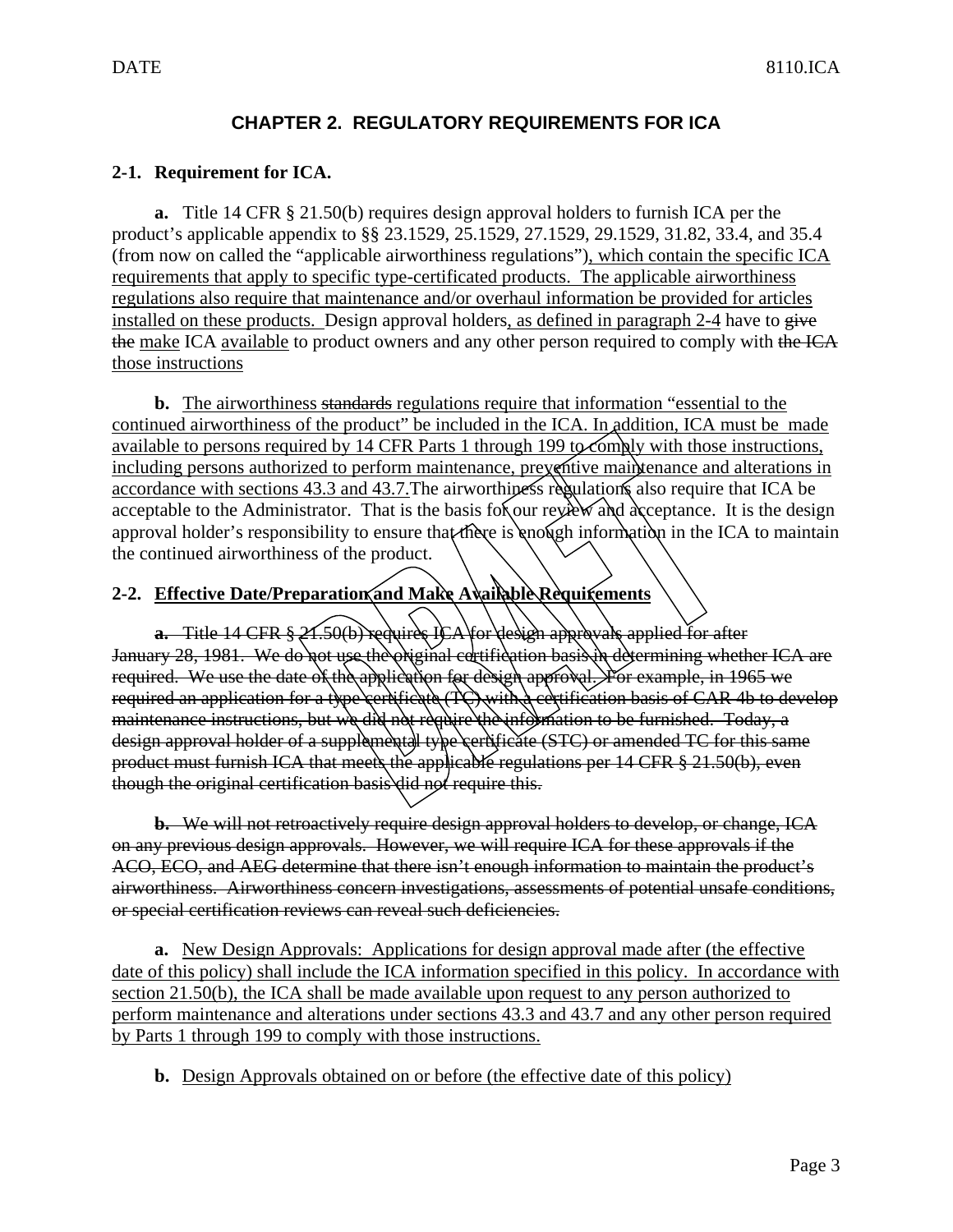- 1. The following applies in those cases where ICA have been prepared as of the effective date of this policy:
	- i. Except for holders of TSOA and holders of type certificates, amended type certificates and supplemental type certificates for aircraft engines, each design approval holder that filed its application after January 28, 1981 shall make ICA available, upon request, to any person authorized (or applying for an authorization) to perform maintenance or preventive maintenance in accordance with sections 43.3 and 43.7 and any other person required by Parts 1 through 199 to comply with those instructions.
	- ii. A TSOA holder that submitted its application after August 12, 1981 shall make ICA available, upon request, to any person receiving an article manufactured under the applicable TSO.
	- iii. The holder of a type certificate, and experimental type certificate and supplemental type certificate for an aircraft engine (regardless of the date on which the application was submitted) shall make  $ICA$  available, upon request, to any person authorized (or applying for an authorization) to perform maintenance under sections  $43.3$  and  $43.7$  and to any other person required by Parts 1 through 199 to comply with those instructions. (Note: This information was required to be made available to maintenance providers beginning in  $1941$ .
- 2. The following applies in those cases where ICA have not been prepared as of the effective date of this policy:  $\bigwedge$ 
	- i. The holder of  $\frac{1}{4}$  type certificate, amended type certificate or supplemental type certificate for an airplane that submitted its application after 1970 (but prior to the effective date of this policy) must prepare ICA no later than (12 months after the effective date of this policy). If the application for a type certificate was submitted after January 28, 1981, the ICA shall be made available, upon request, to any person authorized (or applying for an authorization) to perform maintenance under sections 43.3 and 43.7 and to any other person required by Parts 1 through 199 to comply with those instructions.
	- ii. The holder of a type certificate, amended type certificate or supplemental type certificate for a rotorcraft that submitted its application after 1953 (but prior to the effective date of this policy) must prepare ICA no later than (12 months after the effective date of this policy). If the application for a type certificate was submitted after January 28, 1981, the ICA shall be made available, upon request, to any person authorized (or applying for an authorization) to perform maintenance under sections 43.3 and 43.7 and to any other person required by Parts 1 through 199 to comply with those instructions.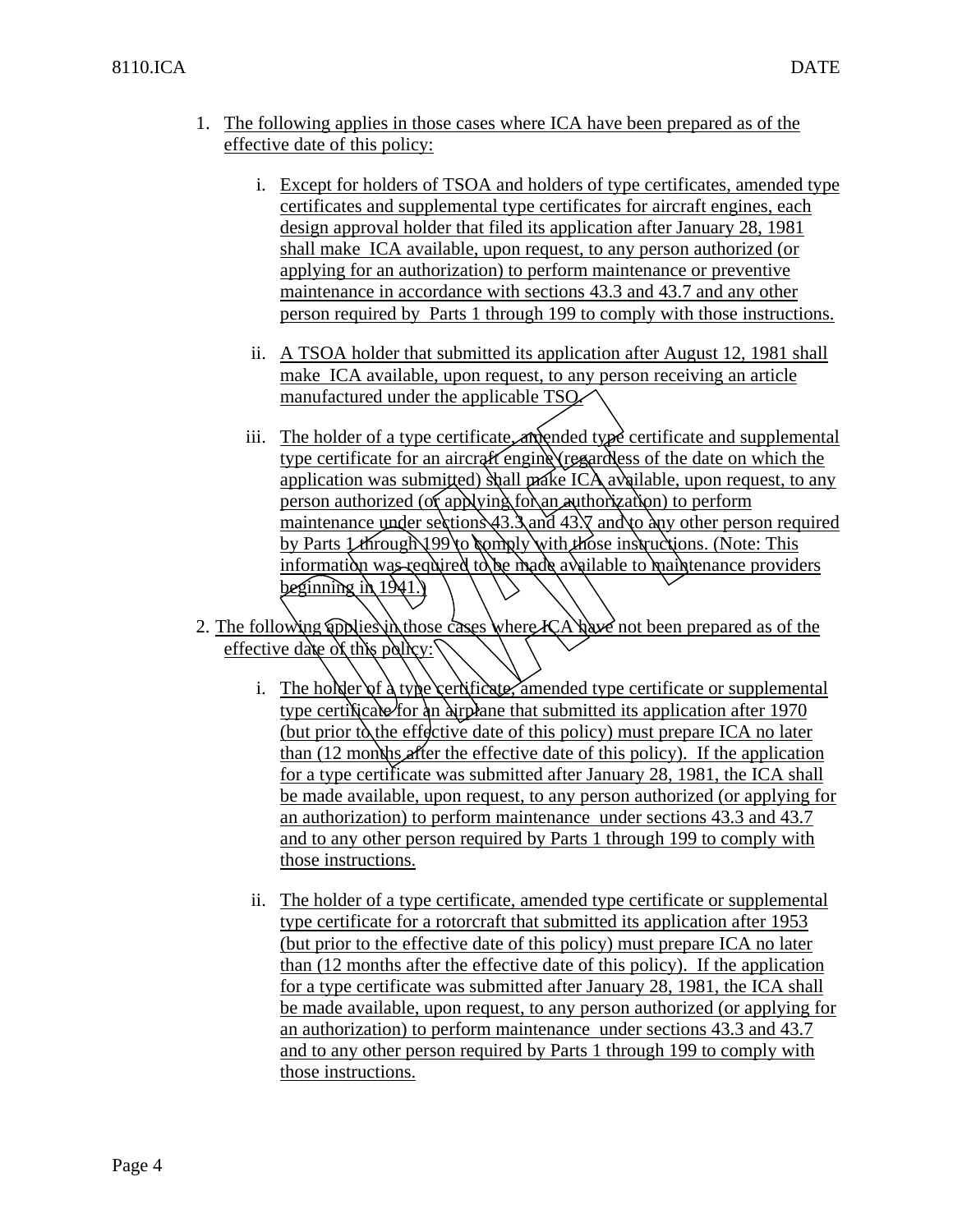- iii. The holder of a type certificate, amended type certificate or supplemental type certificate for an aircraft engine that submitted its application after 1941 must prepare ICA (no later than 12 months after the effective date of this policy) and make them available, upon request, to any person authorized (or applying for an authorization) to perform maintenance under sections 43.3 and 43.7 and any other person required by Parts 1 through 199 to comply with the terms of those instructions.
- iv. A person that obtained a TSOA after August 12, 1981 (but prior to the effective date of this policy) must prepare ICA (no later than 12 months after the effective date of this policy) in accordance with the pertinent TSO and provide them, upon request, to each person receiving an article manufactured under the TSO.
- v. A person that obtained, after  $A$ n gust 4, 1995, a PMA based on the issuance of a license agreement and/or a manufacturer's assist letter, must prepare ICA (no later than  $12$  months after the effective date of this policy) and make them available, upon request, to any person authorized to perform maintenance and alterations under sections 43.3 and 43.7 and any other person required by Parts 1 through 199 to comply with those instructions.
- vi. A person that obtained, after August 4, 1995, a PMA for a modification and replacement part other than that described in subparagraph (2)(v) of this paragraph must evaluate whether the existing ICA for the product are vally with the PMA part installed.
	- 1. If the FAA determines that the existing ICA are valid with the PMA part installed, no additional ICA are required.
	- 2. If the FAA determines that further information is required to ensure the continued airworthiness of the PMA part, supplemental ICA shall be prepared in accordance with paragraph 4-15 of this policy. In this case, the supplemental ICA shall be made available, upon request, to any person authorized (or applying for an authorization) to perform maintenance under sections 43.3. and 43.7 and to any other person required by Parts 1 through 199 to comply with those instructions.
- vii. A person that obtained a design approval for a major alteration after October 7, 1998 must prepare ICA (no later than 12 months after the effective date of this policy) and make them available, upon request, to any person authorized (or seeking an authorization) to perform maintenance and alterations under sections 43.3 and 43.7 and any other person required by Parts 1 through 199 to comply with those instructions.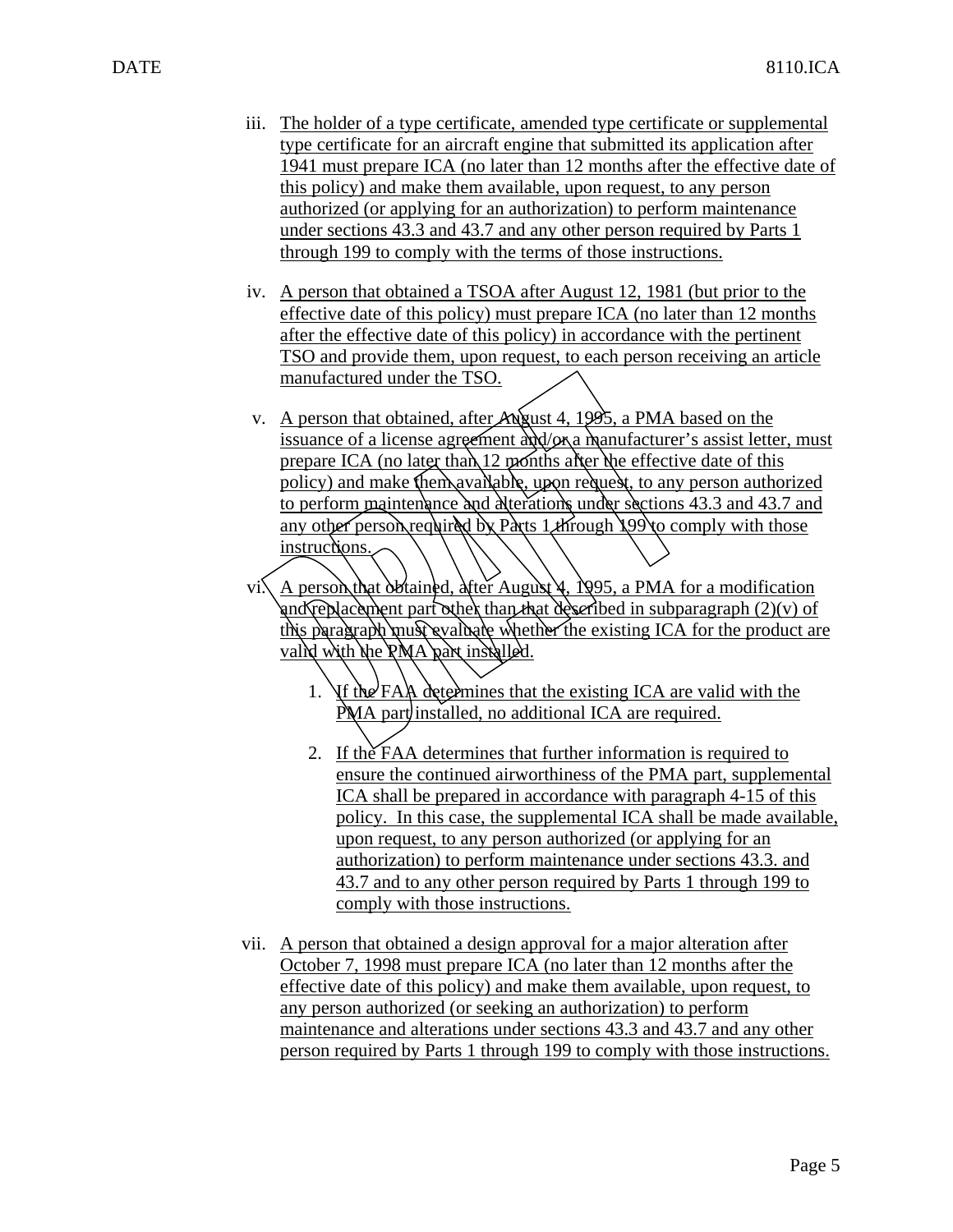- viii. A person that obtains a design approval for a major repair after (the effective date of this policy) shall evaluate whether the existing ICA for the product would allow a subsequent maintenance provider to determine whether the major repair was in an airworthy condition.
	- 1. If the FAA determines that the existing ICA are adequate to ensure the continued airworthiness of the product or article, the applicant need not develop supplemental ICA. However, the applicant shall certify on the FAA Form 337 or copy of the customer work order that an evaluation was performed and that the existing ICA are adequate to determine whether the article may be continued in service.
	- 2. If the FAA determines that the existing ICA are not adequate to ensure continued airworthiness, supplemental ICA shall be prepared in accordance  $\mathbf{w}$  the paragraph 4-15 of this policy and attached to the FAA Form  $3\sqrt{3}$  or sighed copy of the customer work order. In addition, the supplemental ICA shall be made available, upon request, to any person authorized (or applying for an authorization) to perform maintenance under sections 43.3. and  $43.7$  and to any other person reguired by Parts 1 through 199 to comply with those instructions.

2-3 Design Approvals Needing ICA. We classify *all* the following as design approvals, and require design approval holders to distribute acceptable JCA per § 21.50(b):

 $-a. TCs$ 

b. Amended TCs

c. Changes to type design approved under §§ 21.97, and 21.99

d. STCs

e. Amended supplemental type certificates

## **2-3. Purpose of ICA.**

**a. FAA Emphasis on ICA.** This policy is based on the FAA's belief that ICA are critical to ensuring aviation safety. Since 1995, the FAA has issued ICA guidance for aircraft engines, propellers, PMA parts and major alterations. This is in addition to the regulatory requirements contained in section 21.50(b), the airworthiness standards (i.e., the ICA appendices) and various TSOs requiring that this information be prepared and made available.

**b. Product Level ICA.** This policy makes no change to existing FAA policy insofar as it relates to maintenance performed on a completed (i.e., assembled) aircraft, aircraft engine or propeller. (Therefore, component removals, maintenance performed on installed components and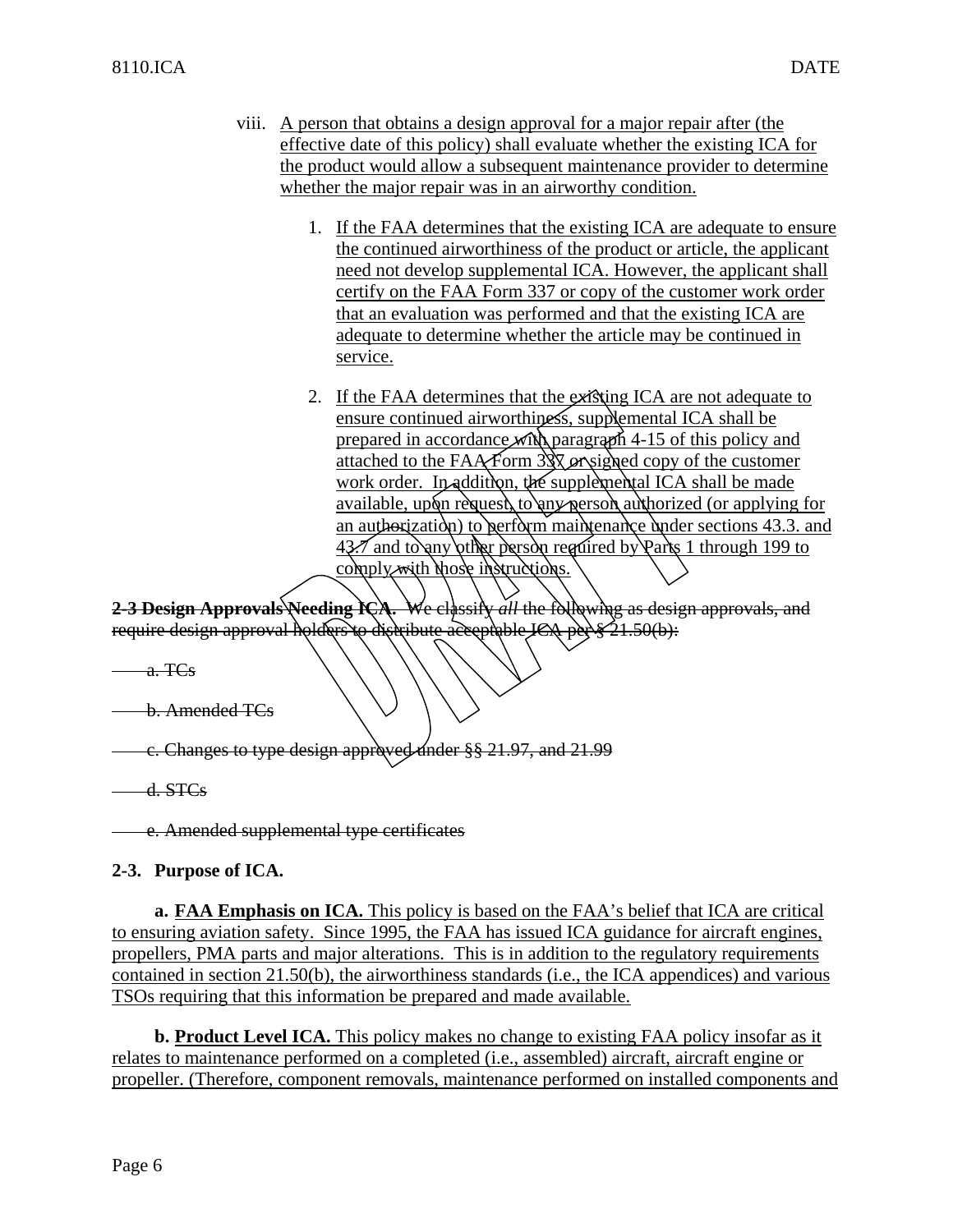component installations are generally unaffected by this policy because the FAA believes that existing product ICA adequately address these activities.)

**c.** Instructions for Continued Airworthiness must describe the applicable methods, inspections, processes and procedures for maintaining a product or article in an airworthy condition. This includes inspections or other procedures to prevent catastrophic failure.

**d.** A product or article is airworthy when it conforms to its approved design and is in condition for safe operation. Airworthiness is a critical requirement in the safety chain because it applies equally to the design, manufacturing, operation and maintenance of civil aviation products and other articles. Conformity means that the product or article must be consistent with its type design or other approved technical data. It is in condition for safe operation when factors such as wear, damage, and deterioration do not prevent it from demonstrating compliance with the airworthiness standards and do not result in an unsafe condition.

## **2-4. Applicability:**

a. This policy applies to holders of the following FAA certificates and approvals, collectively referred to as "design approvals" within the meaning of section 21.50(b). Each requires a showing (through appropriate tests, analysis, computations, and/or experience) that the product or article complies with the pertinent airworthiness  $(i.e., design)$  standards.

**b.** Holders of *design approvals* lighted in numbers 1 through 5, below, must furnish the basic maintenance and overhaul information contained in paragraphs  $\lambda$ -12 and 4-14 of this policy. Holders of design approvals listed in numbers  $\chi$  and  $\tilde{\chi}$ , below, must first evaluate the validity of the existing ICA and, if the FAA determines that supplemental ICA are required, furnish the information contained in paragraph  $4-\sqrt{5}$ .

- **(1)** Type certificate
- **(2)** Amended type certificate and supplemental type certificate (relating to the design change)
- **(3)** Major alteration (relating to the alteration)
- **(4)** "Original" Parts Manufacturer Approvals (PMA) issued based on a licensing agreement and/or a manufacturer's assist letter
- **(5)** Technical Standard Order Authorization (TSOA),
- **(6)** PMAs not included in number 4, above.
- **(7)** Major repairs performed in accordance with methods, techniques and practices acceptable to the FAA based on approved technical data not contained in the manufacturer's manual.

**2-5. Parts Manufacturer Approval (PMA) May Change ICA.** Although a PMA is a design and production approval and does not authorize installation, ICA for the part and eligible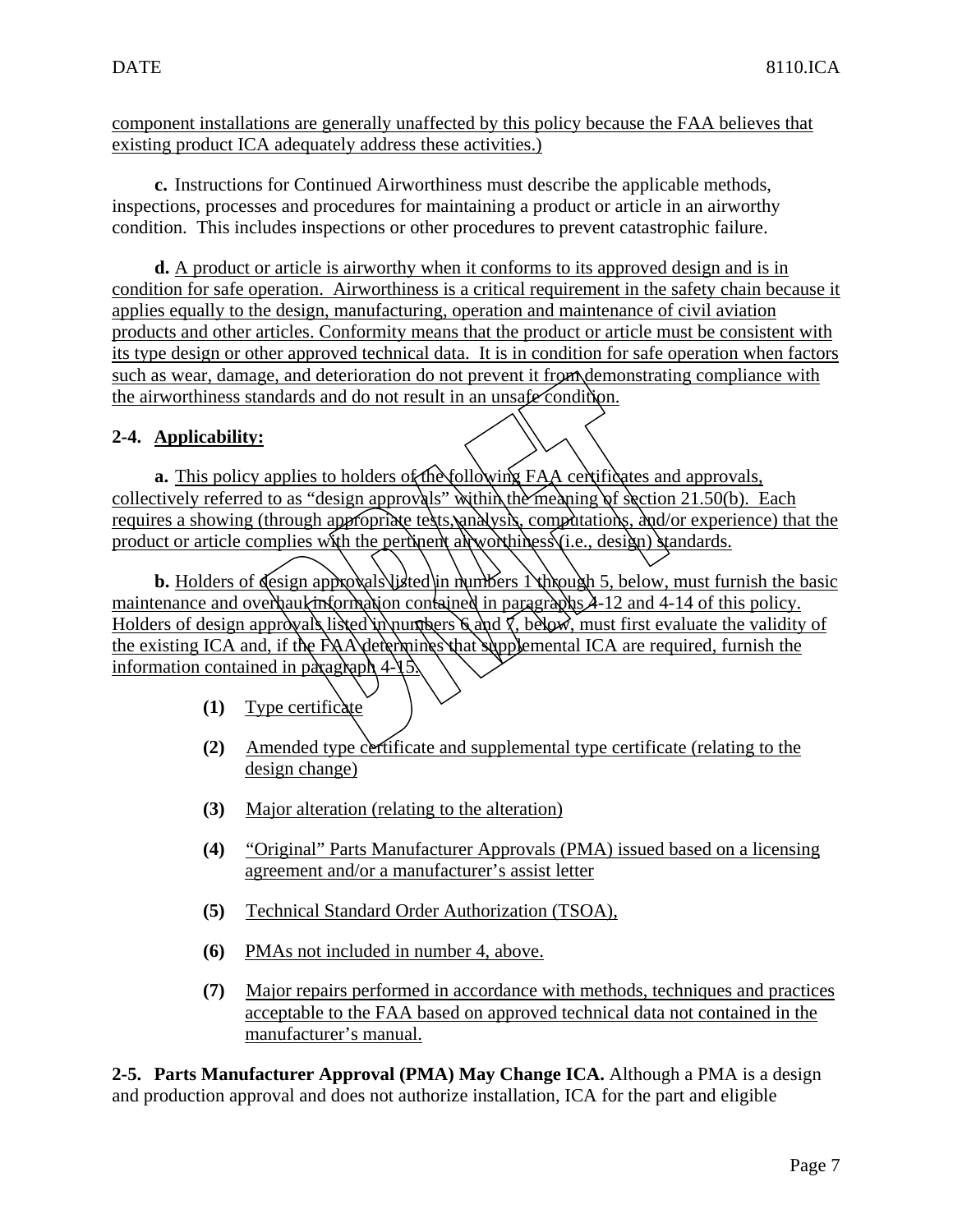products must still be considered. See Order 8110.42A, *Parts Manufacturer Approval Procedures*, for additional information.

**2-6. ICA for TSO authorization and Import TSO's (Letter of TSO design approval)** only applies if the TSO requires ICA or maintenance instructions. If so, then we must review and accept the ICA as with all other design approvals. For example, see Appendix 4 of TSO-C77b, *Gas Turbine Auxiliary Power Units*. In it, applicants must provide ICA similar to that required in § 33.4, Appendix A.

**a.** Since 1981, the FAA has required TSOA holders to prepare maintenance and related information and include it with each article manufactured under the TSO. While similar to the "make available" standard in section 21.50(b), it is somewhat narrower in scope.

**b.** Prior to the effective date of this policy, current TSOA holders must comply with the regulatory standard in the applicable TSO. Therefore, maintenance providers are entitled to obtain this information from the TSOA holder only if  $\text{LheV}$  purchase a new unit.

**c.** After the effective date of this policy, however, the maintenance manual for the TSO article will be treated like any other ICA. Therefore, it will be made available under the provisions of section 21.50(b). The FAA will revise the standard TSQ data requirements to reflect the new standard for new applications for TSQA.

2-7. Major Repairs May Change ICA Although most repairs do not change existing maintenance practices or inspection intervals, they must still be assessed for changes to ICA or existing maintenance practices. For example, major structural repairs may need more inspection. The owner/operator needs to know that, and the ICA should reflect the additional maintenance and inspection requirements.

**2-8. Major Alterations May Change**  $ICA$ **.** Major alterations are subject to the same airworthiness requirements as the product. Therefore, all major alterations must be assessed for changes to the product level ICA and subsequently provided to the owner of the product. See Order 8300.10, *Airworthiness Inspectors Handbook*, for additional information on the requirement for ICA on Major Alterations.

**2-9. ICA in Manufacturers' Service Documents.** We consider FAA-approved portions of service documents as changes to the type design. They constitute a design approval, and are subject to the applicable airworthiness requirements and § 21.50(b). Consequently, we expect the manufacturer to assess this change to type design and provide for inclusion into the ICA all necessary information to correctly maintain the product, part, or appliance throughout its life. The manufacturers service document can serve as the ICA if all required information for the change to type design is contained within the document and subsequently provided to all owners of the product.

# **2-10. ICA for Military Surplus Aircraft.**

**a.** Title 14 CFR § 21.25a(2) covers aircraft manufactured to meet the requirements of, and accepted for use by, one of the U.S. armed services and have been later modified for a special purpose. The section says this aircraft can receive a restricted category TC. ICA for the aircraft,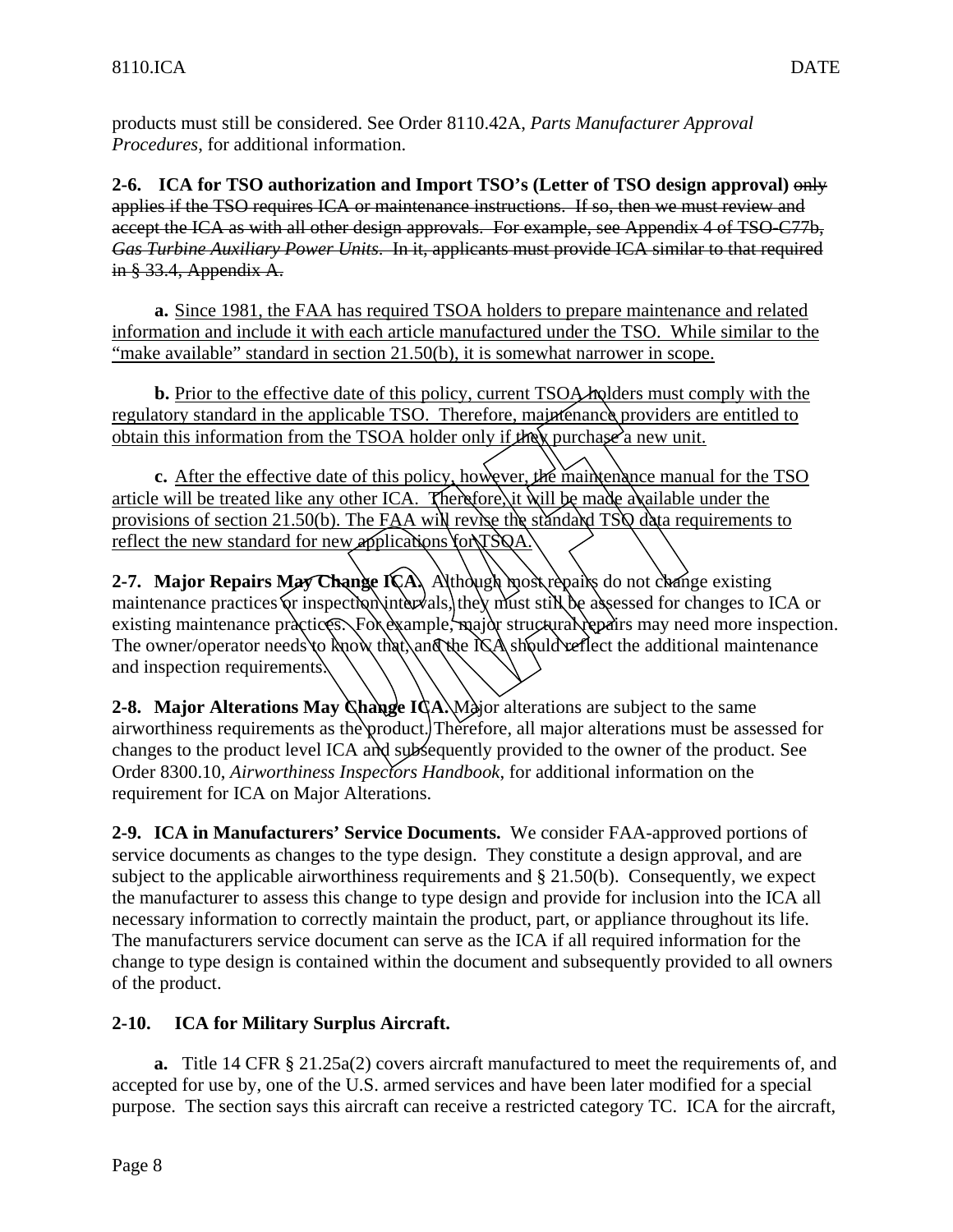engines, appliances and any alterations for the special purpose operation are required before a TC under this category can be issued. The ICA should contain the information required by the applicable airworthiness standards for the aircraft type (parts 23, 25, 27, or 29).

 Take, for example, a surplus aircraft manufactured entirely for the military: a U.S. Army UH-1D helicopter. This aircraft requires a complete TC. The design approval holder must provide acceptable ICA to the owner .

**b.** Military surplus aircraft certificated under § 21.27(b) may require ICA if the regulations required ICA when the aircraft was accepted for operational use by the armed forces, or if the TC is applied for after January 28, 1981.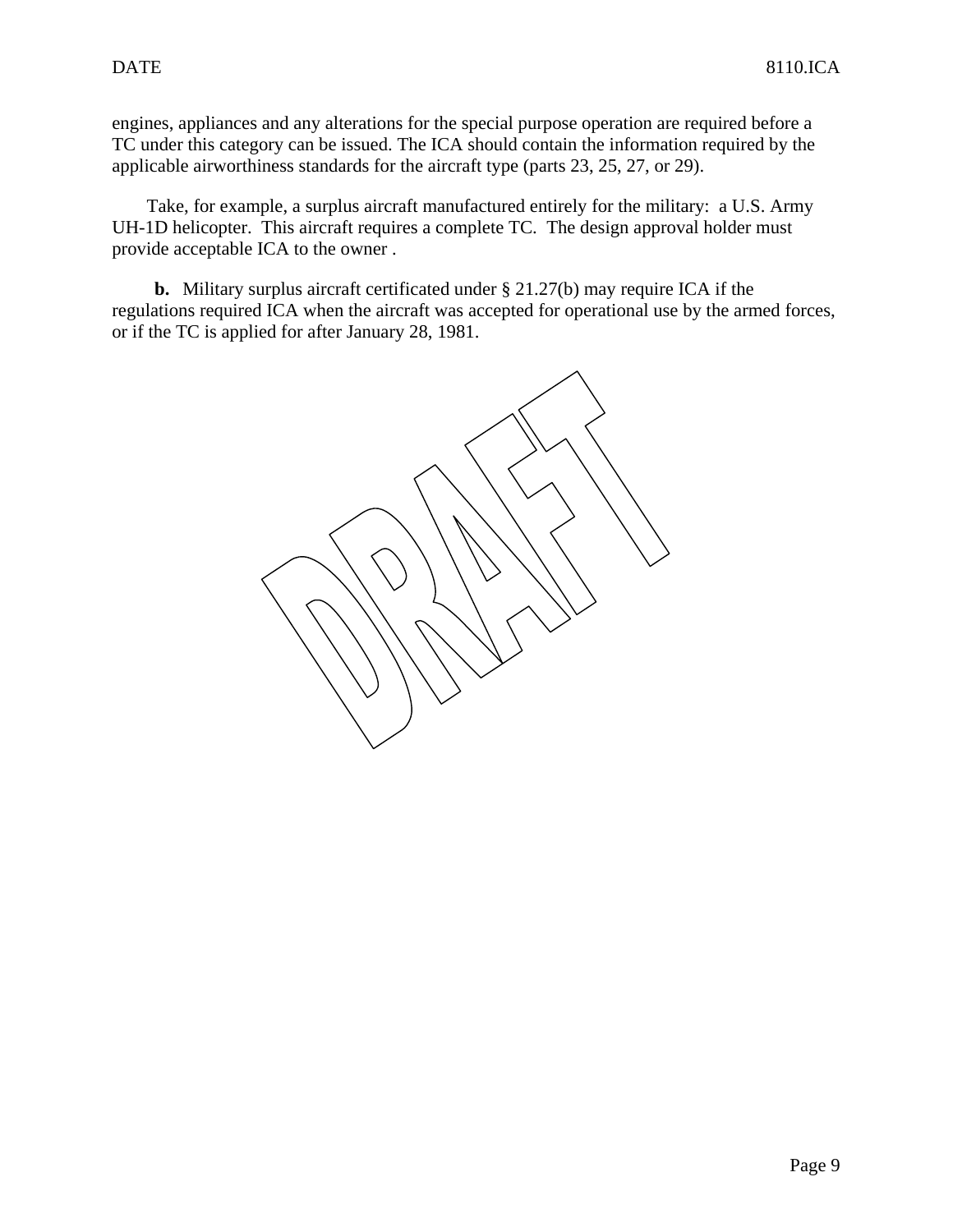## **CHAPTER 3. ICA FORMAT AND TYPES OF DATA**

#### **3-1. What the ICA Should Include, Overall.**

**a.** ICA for each aircraft must include:

**(1)** ICA for each engine, propeller, and appliance required by the applicable airworthiness regulations, and

**(2)** ICA for all appliances or products installed on the aircraft not required by the airworthiness regulations, otherwise known as owner options.

**(3)** Any required information about the interface of those appliances and products with the aircraft.

**b.** If a part or component is exceptionally complex (needing specialized maintenance techniques, test equipment, or expertise), you can permit an applicant to refer to the manufacturer of an accessory, instrument, or equipment as the source of this information. The applicant must clearly cross-reference the part or component manufacturer's instructions by Part number revision level and/or date of publication in their ICA. Those instructions are incorporated by reference and now become part of the complete ICA, and prust be provided to the owner by the design approval holder as required by  $\frac{1}{2}$ .  $\frac{1}{2}$ . This policy applies to basic maintenance information that the FAA has determined is essential to the continued airworthiness of a type certificated product. The methods, techniques and practices for performing maintenance are generally contained in product and component maintenance and overhaul manuals. Under the pertinent provisions of Part 43 and Part 145, maintenance providers must have these manuals in their possession and generally comply with them when they perform the work. In addition, these manuals are prepared pursuant to contracts between type certificate holders and their suppliers (i.e., customer support agreements) and between type certificate holders and their operator customers. Under this policy, the  $\mathbb{R}$ A must have the same content for both operators and maintenance providers.

**c.** Source-approved repairs: This policy does not require a design approval holder to make available a particular repair unless the FAA has determined that it is essential to continued airworthiness. Therefore, "source-approved repairs" that are not essential to continued airworthiness may be restricted to designated licensees of the design approval holder. However, once included in the ICA, a repair that is essential to continued airworthiness may not be removed.

**d.** Component-Level ICA: In addition to maintenance and alterations performed at the product level, the ICA should ensure the continued airworthiness of the article being maintained or altered in the shop prior to its installation in a type-certificated product. This will ensure the continued airworthiness of the product as required by the pertinent regulations.

#### **3-2. Format.**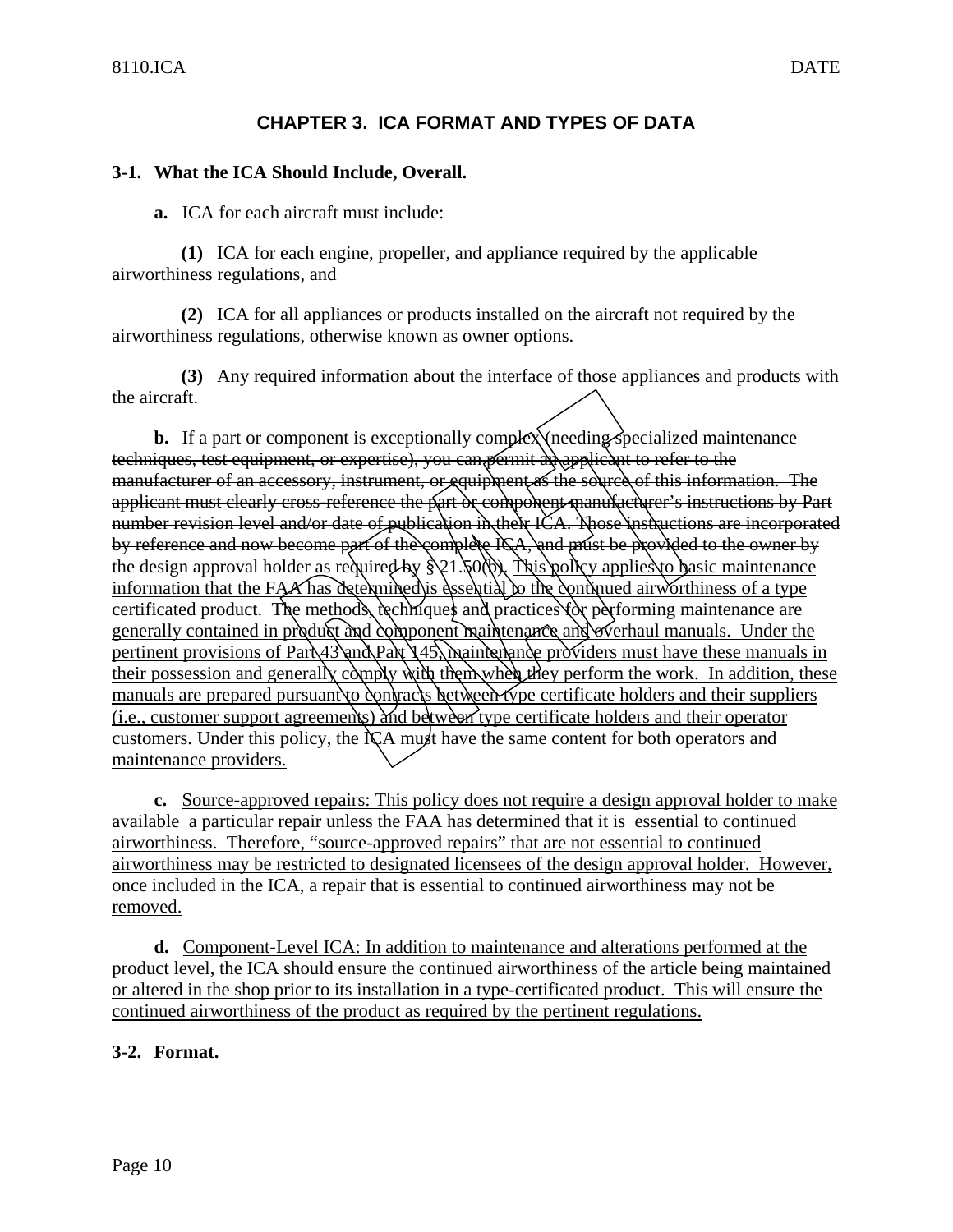**a.** ACOs should instruct applicants to prepare ICA in English, as a manual or manuals, depending on how much data they provide. The manuals need to be easy to read and follow, with a reader staying with one chapter or diagram while performing a task. If there are multiple manuals, there should be a principal manual with a description and application of the manuals, plus a table of contents of all other manuals. We consider the principal manual as the one used for day-to-day maintenance of the aircraft, engine or propeller, and not overhaul manuals, component maintenance manuals, MRB reports or service bulletins. You can refer applicants to sample formats in the Air Transport Association's iSpec 2200, *Information Standards for Aviation Maintenance*, 2003 edition, and General Aviation Manufacturers Association's Specification No. 2, *Maintenance Manual*, dated September 1, 1982.

**b.** If previous ICA or maintenance documents do not exist, or were developed before January 28, 1981, you should expect the ICA submitted for  $\alpha$  subsequent design change (after January 28, 1981) to follow the format requirements in the appropriate airworthiness standards. However, you should review any submittal of ICA *e* on taining the essential information for acceptance, regardless of the format.

#### **3-3. Types of Data for Specific Approvals.**

**a.** The appendices in the applicable air worthings regulations generally say what has to be in the ICA. Chapter 4 of this order provides more detail on the information required per the applicable airworthiness regulations. Besides the information shown in paragraphs 3-3b through 3-3e, All ICA submitted to you:

**(1)** Must include, as a minimum, instructions for maintenance and preventive maintenance, and inspection requirements in  $\lambda$ 4 CRR part 43, Appendices A and D.

**(2)** Must be specific to the product, not general. It has been our experience that applicants rely too much on "standard practices" or other general guidance as the only installation and maintenance details. *Often*, type design data packages refer to FAA Advisory Circular (AC) 43-13, *Acceptable Methods, Techniques, and Practices – Aircraft Inspection and Repair*, for installation and maintenance instructions. That guidance is general. It allows an owner, operator, or installer to choose many options for installation or maintenance. Although there are some standard practice manuals that are acceptable for use on a specific task, they are not acceptable, as the "complete set" of ICA. We must have product specific ICA to find that the configuration complies with criteria established by the certification basis.

**b.** *ICA for a TC* must have all information required by the appendix of the applicable airworthiness regulations as shown in Chapter 4 of this document. For example, a new aircraft being type certificated to 14 CFR part 25 should have all items marked in this order as "(Aircraft)." An engine TC project should include all information marked "(Engine)." The maintenance manual is marked for both "(Aircraft) and (Engine)", because the regulations require maintenance manuals for both the aircraft and engine.

**c.** *ICA for an Amended TC* that designates a new model product must have all required information in the appendix of the applicable regulations as shown in chapter 4 of this document. Applicants can use ICA from the baseline product where the processes and procedures are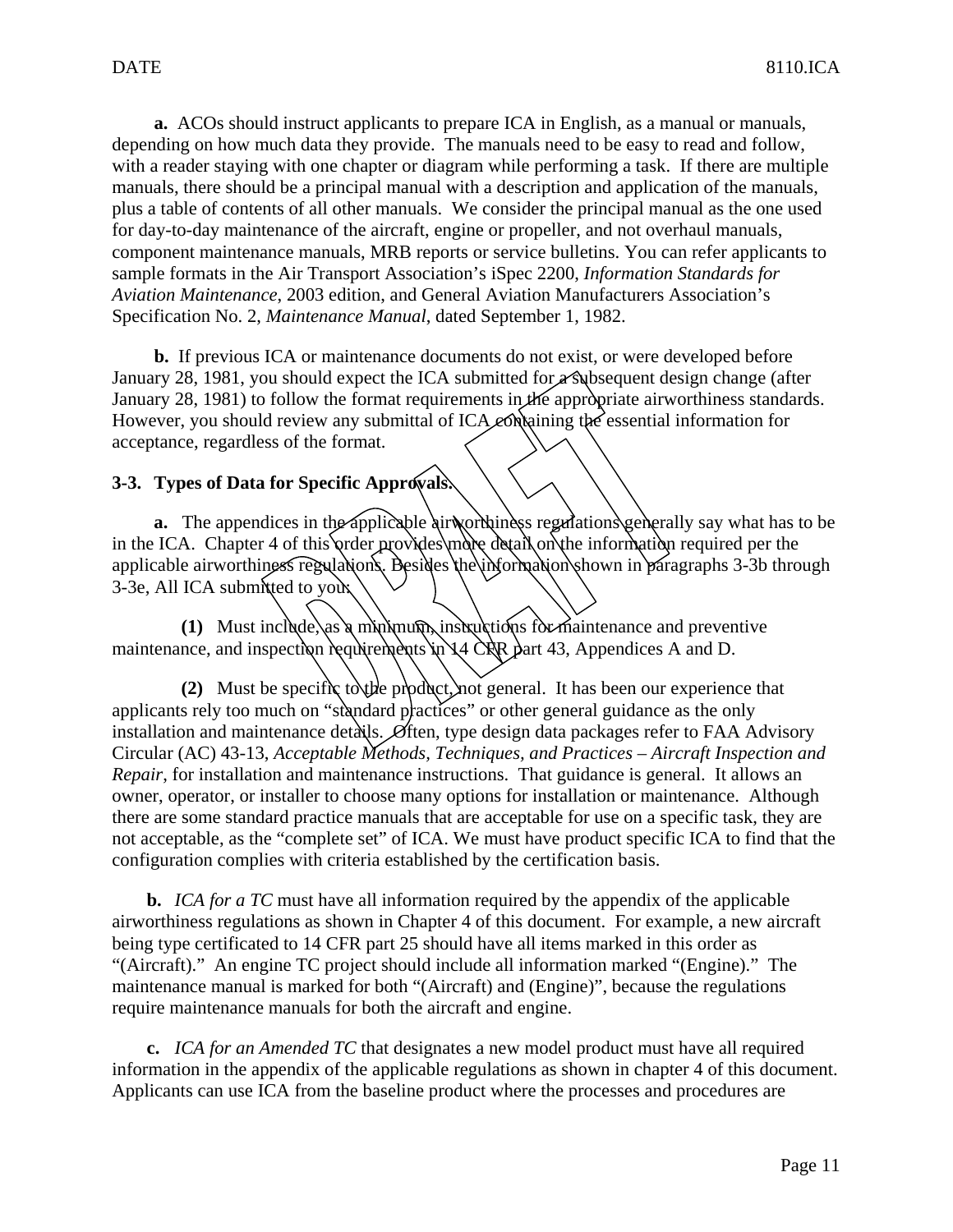identical to the new model. New ICA must be developed to cover differences between the earlier version and a new product.

**d.** *ICA for an STC* should cover only the items affected by the design change for which application is made, plus other systems, parts, or areas of the aircraft affected by the design change. For example, if an STC installs a Global Positioning Satellite (GPS) system, ICA for the engine will not be affected and doesn't need to be addressed. However, the submitted ICA must include all of the applicable items from the applicable regulations for the installation. In addition, the ICA must include any appropriate information pertaining to the GPS antenna and its installation. If the GPS is critical to operations, requirements for periodic performance checks must also be in the ICA. We consider ICA that cover only the affected design change as complete under § 21.50(b).

If the design change does not impact or change the existing  $ICX$  or maintenance documentation, the applicant can submit an *assessment* of the need for ICA to satisfy the "complete set" requirement. The assessment must show that the STC project does not change any information, procedures, process, requirements or limitations in the current  $K$ A or maintenance documentation.

**e.** *ICA for all other changes to products* including changes to type design approved under §§ 21.95 and 21.99, parts manufacturer approval (PMA), and major repairs or alterations must cover the items impacted or changed by the incorporation of the design change for which application is made, plus any other systems, parts, or areas of the aircraft affected by the design change. Managing  $A\ddot{C}Q/ECO$  and  $A\dot{E}C$  of fides will help an applicant determine the final content requirements.

If the design change does not impact or change the existing ICA or maintenance documentation, the applicant can submit an *assessment* of the need for ICA to satisfy the "complete set" requirement. The assessment must show that the certification project did not change any information, procedures, process, requirements or limitations in the current ICA or maintenance documentation.

**f.** Appendices 1-7 of this order are checklists for each specific product. They tell what items you must address for each.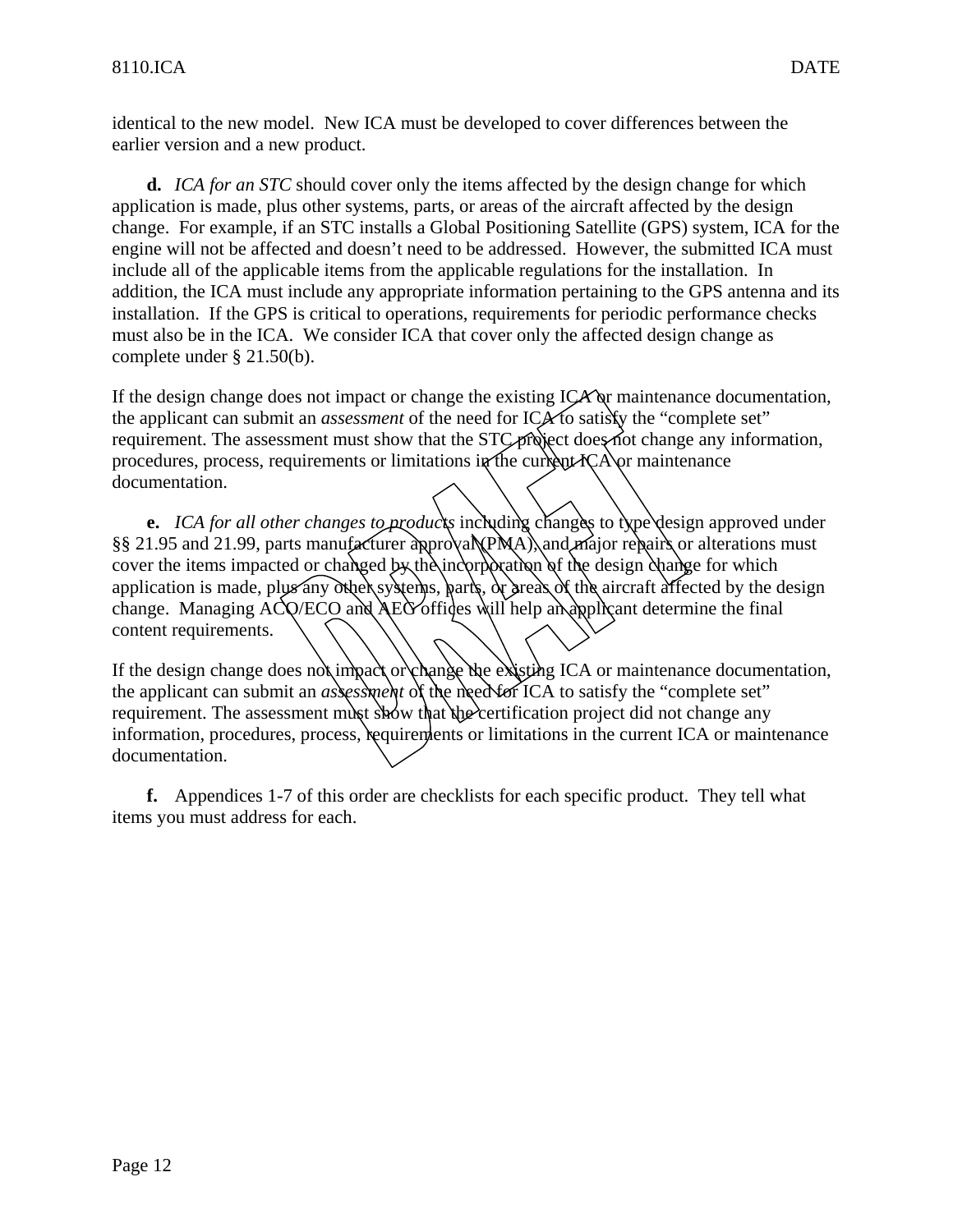# **CHAPTER 4. REQUIRED MANUALS OR SECTIONS**

**4-1. Essential to Continued Airworthiness.** The FAA has determined that the information contained in the following paragraphs is "essential to continued airworthiness" of the affected product.

#### **4-2. Airworthiness Limitations Section (ALS).**

**a.** For an aircraft, balloon, engine, or propeller, there must be a separate and distinguishable ICA section, called "Airworthiness Limitations." If the ICA consists of multiple manuals, require applicants to include the ALS in the principal manual. We consider the principal manual as the one used for day-to-day maintenance of the aircraft, engine, or propeller, and not overhaul manuals, component maintenance manuals, MRB reports or service bulletins. The ALS must prominently display this statement: "**The Airworthiness Limitations Section is FAA approved and specifies maintenance required under §§ 43.16 and 91.403 of the Code of Federal Regulations, unless an alternative program has been FAA approved.**" Require applicants to include the following:

- **(1)** Mandatory replacement times for type certification.
- (2) Mandatory inspection times for type certification.
- **(3)** Inspection procedures for those mandatory times.

**b.** We consider paragraphs  $\left(\frac{1}{a}\right)$  through  $\left(\frac{1}{a}\right)$  (3) critical, because if an aircraft, balloon, engine, or propeller does not comply with those inspection and replacement times and procedures, a catastrophe could result. These items are typically identified by applicants as they make safety assessments on both the structure and systems of the product.

**c.** Examples of items required for type certification are structural inspections per § XX.571, and fuel system requirements per § 25.981 (Transport Category Aircraft).

**d.** See 14 CFR § 23.1529, Appendix G, G23.4; § 25.1529, Appendix H, H25.4; § 27.1529, Appendix A, A27.4; § 29.1529, Appendix A, A29.4; § 31.82, Appendix A, A31.4; § 33.4, Appendix A, A33.4; and § 35.4, Appendix A, A35.4 for the regulatory requirements.

**4-3. Certification Maintenance Requirements (CMR)** (for Transport Category Airplane) are required inspections or maintenance tasks. They apply to equipment, systems, and powerplant installations, and are performed at certain times to detect or correct safety-significant latent failures (failures not known to the crew). These latent failures, combined with one or more other specific failures or events, can cause hazards or catastrophes. CMRs are necessary to maintain a product's airworthiness. We consider CMRs as part of the ICA. See AC 25-19, *Certification Maintenance Requirements*, for additional information.

**4-4. Maintenance Review Board (MRB) Report** (Transport Category Aircraft). Intended for air carriers, this report contains the initial minimum scheduled maintenance and inspection requirements for a particular transport category aircraft and on-wing engine program. Air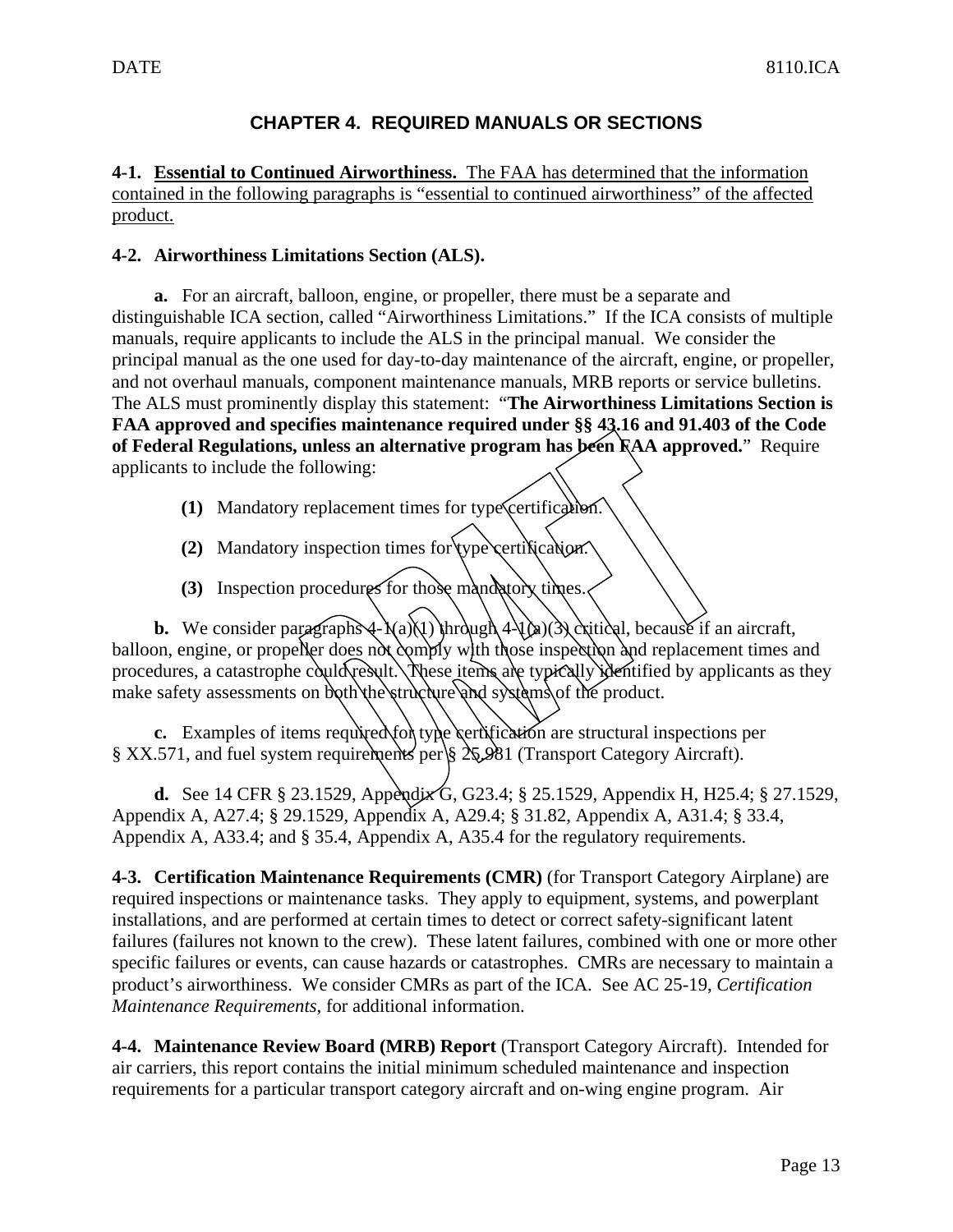carriers use the MRB, and its associated requirements, to develop maintenance programs. See AC 121-22A, *Maintenance Review Board Procedures*, for additional information.

#### **4-5. Aircraft/Rotorcraft Maintenance.**

**a.** This manual must explain aircraft/rotorcraft features, and include aircraft/rotorcraft maintenance or preventive maintenance information, including:

**(1)** Description of all systems and installations, including engines, propellers, and appliances (for aircraft/rotorcraft); and accessories (for engines).

**(2)** Removal and installation instructions for parts, including all required equipment and precautions.

**(3)** Description of how the system operates and is controlled, including special procedures and limitations.

**(4)** Description of how to adjust and test the system, plus required equipment and precautions.

**(5)** Description of probable malfunctions, and how to recognize and correct them.

**(6)** Servicing procedures, including servicing points (location and access), capacities of tanks and reservoirs, types of fluid used, required equipment and precautions.

**(7)** Aircraft/rotorcraft towing instructions, including required equipment and precautions.

**(8)** Aircraft/rotorcraft jacking, mooring, and leveling instructions (including required equipment and precautions).

**(9)** Lifting and shoring instructions, including required equipment and precautions.

**(10)** Weight and balance instructions to determine the center of gravity.

**(11)** List of equipment required to complete all work. There may be several lists, each in the sections of the ICA where the work is described. Title 14 CFR § 43.13 mandates the use of special tools during maintenance. Instruct applicants to highlight them.

**(12)** The applicant's inspection program with the frequency and extent of the inspections necessary to sustain continued airworthiness.

**b.** See 14 CFR § 23.1529, Appendix G, G23.3(a); § 25.1529, Appendix H, H25.3(a); § 27.1529, Appendix A, A27.3(a); and § 29.1529, Appendix A, A29.3(a) for the regulatory requirements.

#### **4-6. Balloon Maintenance.**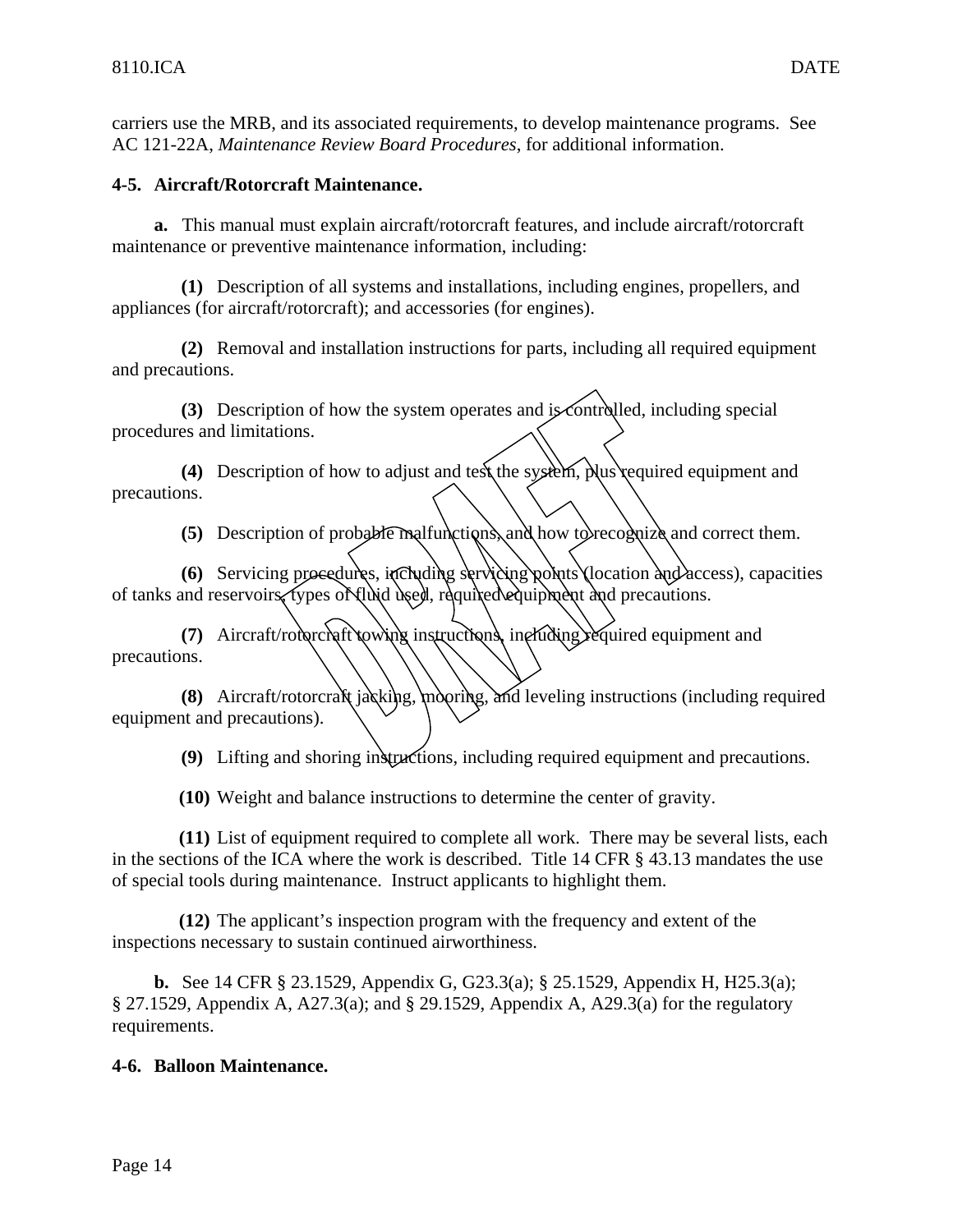**a.** This manual must explain the balloon's features and describe maintenance or preventive maintenance, including:

**(1)** Description of the balloon, its systems, and installations. This should include, but is not limited to, the controls, basket structure, fuel systems, and heating assembly.

**(2)** Removal and installation instructions for parts, including all required equipment and necessary precautions.

**(3)** Description of how the system operates and is controlled, including special procedures and limitations.

**(4)** How to adjust and test the system, including all *d*equired equipment and precautions.

**(5)** Description of probable malfunctions, how to recognize and correct them.

**(6)** Servicing procedures that include balloon components, including burner nozzles, fuel tanks, valves during operation, and any required equipment and precautions.

- **(7)** Hard landing inspection items and procedures.
- **(8)** Balloon storage preparation and limits.
- **(9)** How to repair the balloon envelope, its basket or trapeze.

**(10)** The applicant's inspection program with the frequency and extent of the inspections necessary to sustain continued airworthiness.

**b.** See § 31.82, Appendix A, A3 $\parallel$ , 3 for the regulatory requirement.

## **4-7. Engine Maintenance.**

**a.** This manual or section must cover the engine's features and what is necessary for engine maintenance or preventive maintenance, including the following:

**(1)** Description of engine features, systems, and installations.

**(2)** Removal and installation instructions for parts and accessories with warnings, cautions, and notes that are part of the engine type design.

**(3)** Description of how the engine components, systems, and installations operate; how to start, run, test, and stop the engine and its parts, including any special procedures and limitations.

**(4)** How to adjust and test a system, including all required equipment and precautions.

**(5)** Description of probable malfunctions, how to recognize and correct them.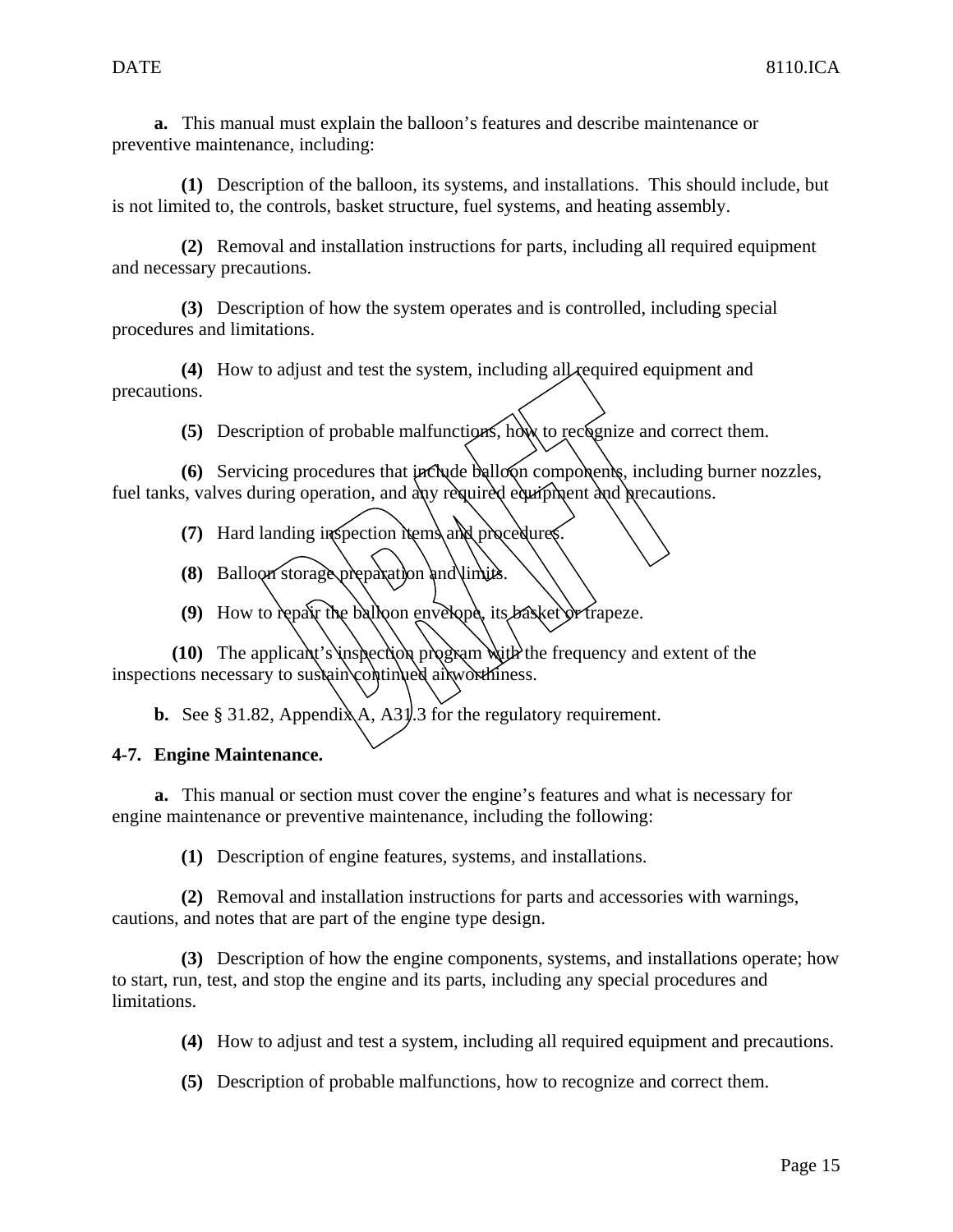**(6)** Servicing procedures with servicing points (location and access), capacities of tanks and reservoirs, types of fluid used, and any required equipment and precautions. Procedures must cover both engine type design parts and systems or components either installed integrally or dependent on the engine.

**(7)** List of required equipment to complete all work. There may be several lists, each in the ICA sections where the work is described. Title 14 CFR § 43.13 mandates the use of special tools during maintenance. Instruct applicants to highlight them.

**(8)** Schedule for each part of the engine with the recommended times for cleaning, inspecting, adjusting, testing, and lubricating. Applicants should add the depth of inspection required, applicable wear tolerances, and tasks at those times.

**(9)** Schedule for part removal, replacement, or overhaul, cross-referenced to the ALS. If the ICA shows overhaul time for a part, then the ICA must include an overhaul manual for that part.

**(10)** The applicant's inspection program with the frequency and extent of the inspections necessary to sustain continued airworthiness.

**b.** See § 33.4, Appendix A, A33.3(a) for the regulatory requirement

## **4-8. Engine Overhaul.**

**a.** Covering engine disassembly, overhaul, and reassembly, this manual or section must also include necessary cautions or warnings, and.

**(1)** Cleaning and inspection instructions with inspection criteria for each part of the engine, subassembly, assembly, module, systems, and components. The inspection criteria should identify the tasks at each level, such as part replacement, repair, or more detailed inspection.

**(2)** Details on all fits and clearances of the engine and components, and structural integrity and functionality for new and worn parts.

**(3)** Repair methods for worn or otherwise substandard parts that do not meet the inspection limits. The ICA does not need repair information for all engine parts, but should identify when and why a part must be replaced or repaired.

**(4)** Instructions for testing an engine after overhaul, including test acceptance criteria.

**(5)** Instructions for storage that identify special containers and required equipment or tools. The ICA should also include environmental restrictions for storage and storage limits.

**(6)** List of required tools to complete all work. There may be several lists, each in the ICA section where the work is described. The list of overhaul tools should be in the front of the manual or section so it's easy to find the list and order the tools. Title 14 CFR § 43.13 mandates the use of special tools during maintenance. Instruct applicants to highlight this.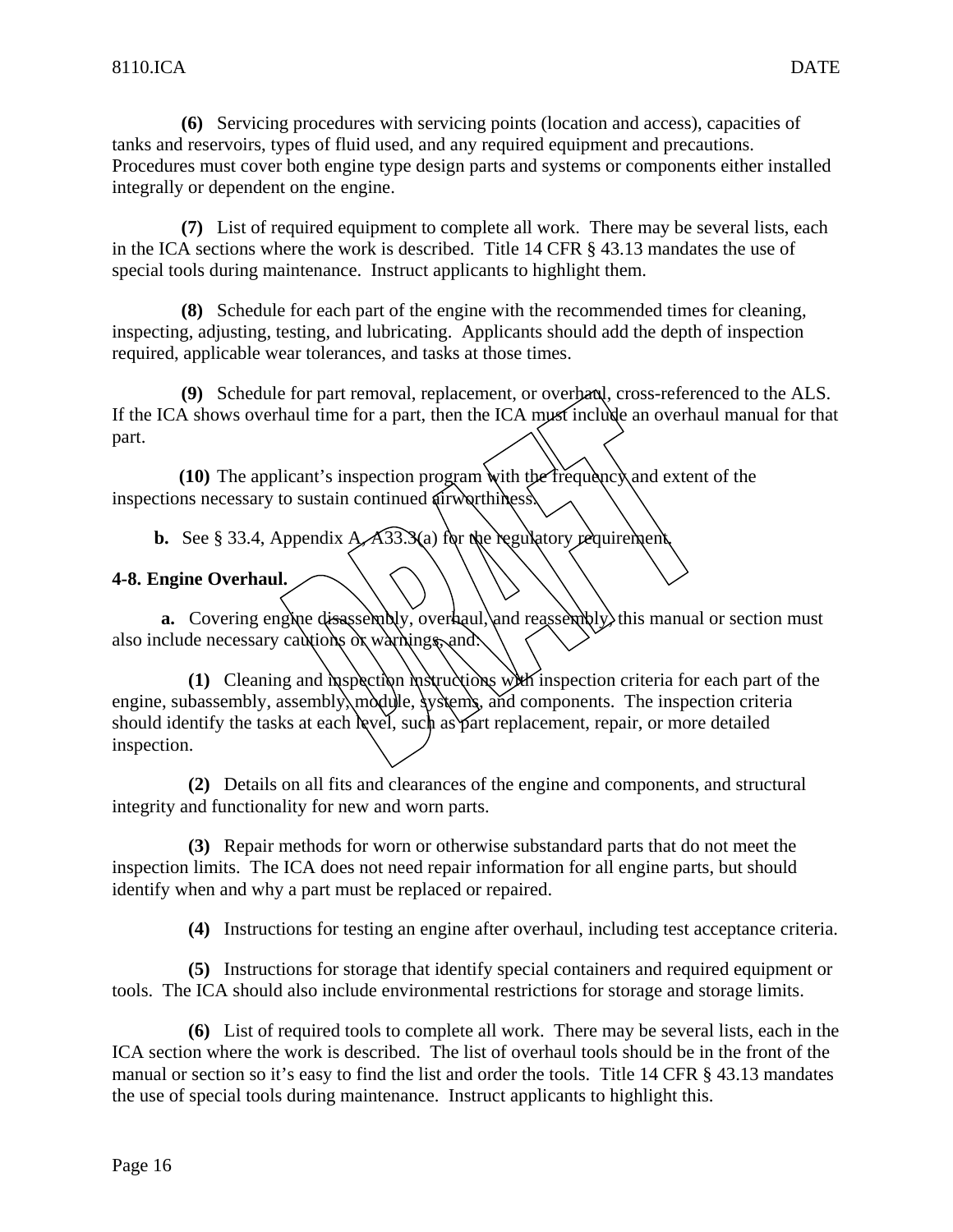**b.** See 14 CFR § 33.4, Appendix A, A33.3(b) for the regulatory requirement.

#### **4-9. Propeller Maintenance.**

**a.** The manual or section must cover both the propeller features and maintenance or preventive maintenance, including:

**(1)** Description of propeller features, systems, and installations.

**(2)** Instructions for uncrating, acceptance checking, lifting, installing, and removing the propeller, and any warnings, cautions, and notes that are part of the propeller type design.

**(3)** Description of the propeller components and systems, how they operate, and how they are controlled, including any special procedures and limitations.

**(4)** Description of how to adjust and test propellers, including required equipment and precautions.

**(5)** Description of probable malfunctions, and how to recognize and correct them.

**(6)** Order and method of removing and replacing propeller parts, with any necessary precautions to take.

(7) List of required equipment to complete all work. There may be several lists, each in the ICA section where the work is described. Title 14 CFR § 43.13 mandates the use of special tools during maintenance. Instruct applicants to highlight them.

**(8)** Maintenance schedule for each part of the propeller, including recommended periods for cleaning, inspecting, adjusting, testing, and lubricating; the depth of inspection required; the wear tolerances; and tasks/at those intervals.

**(9)** The recommended replacement/overhaul schedule – with the necessary crossreference to the ALS – that shows when to remove, replace, or overhaul a specific part. If the ICA shows an overhaul time for a part, then the ICA must include the overhaul manual for that part. The product design approval holder is responsible for controlling the content and changes, not the part manufacturer.

**(10)** Expect an applicant to include an inspection program detailing the frequency and extent of the inspections necessary to sustain continued airworthiness.

**b.** See § 35.4, Appendix A, A35.3(a) for the regulatory requirement.

## **4-10. Propeller Overhaul.**

**a.** Covering propeller disassembly, overhaul, and reassembly, the manual or section must include any necessary cautions or warnings, plus: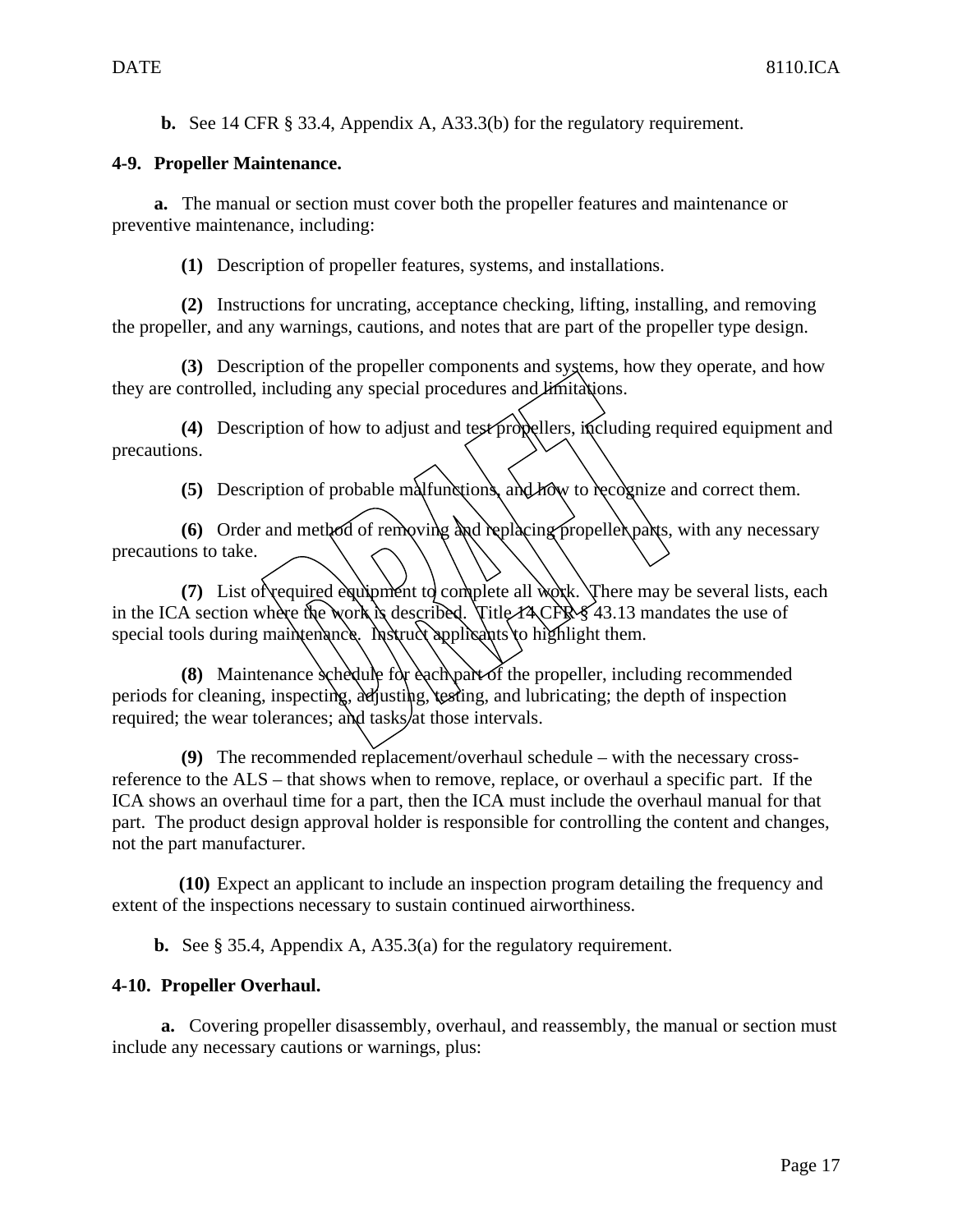**(1)** Cleaning and inspection instructions with inspection criteria for each part of the propeller. The criteria should identify the tasks at each level, such as part replacement, repair, or more detailed inspection.

**(2)** Details on all fits and clearances for the propeller and components, and structural integrity and functionality for new and worn parts.

**(3)** Repair methods for worn or otherwise substandard parts that do not meet the inspection limits. The ICA does not need to cover repairs on all propeller parts, but should identify when and why a part must be replaced or repaired.

**(4)** Description of how to test the propeller after overhaul, including test acceptance criteria.

**(5)** Instructions for storage that identify special *e* ontainers and required equipment or tools. The ICA should also include the environmental restrictions for storage and storage limits.

**(6)** List of required tools to complete all work. The list may actually be several lists, each in the ICA section where the work is described. The tools list should be in front of the manual or section so it's easy to find the list and order the tools. Title 14 CFR § 43.13 mandates the use of special tools during maintenance. Ensure that applicants highlight this.

**b.** See 14 CFR § 35.4, Appendix A, A33, 3 (b) for the regulatory requirement.

# **4-11. Maintenance Instructions.**

a. For each part of the aircraft, balloon, engine, and propeller, plus its components or appliances, this manual or section must medude the following information, as appropriate for the article:

- **(1)** [REDESIGNATED PARAGRAPH 4-12(c)(4)]
- **(2)** [REDESIGNATED PARAGRAPH 4-12(c)(9)]
- **(3)** [REDESIGNATED PARAGRAPH 4-12(c)(9)]
- **(4)** Replacement/overhaul schedule with cross-reference to the ALS that shows when to remove, replace, or overhaul a specific part. If the ICA shows an overhaul requirement for a part, then the ICA must include an overhaul manual for that part. The product design approval holder is responsible for controlling the content and changes, not the part manufacturer.
- **(5)** Primary structure identification and recommended inspection times and types, such as ultrasonic, eddy current, and so forth.
- **(6)** An inspection program with the frequency and extent of inspections to sustain continued airworthiness.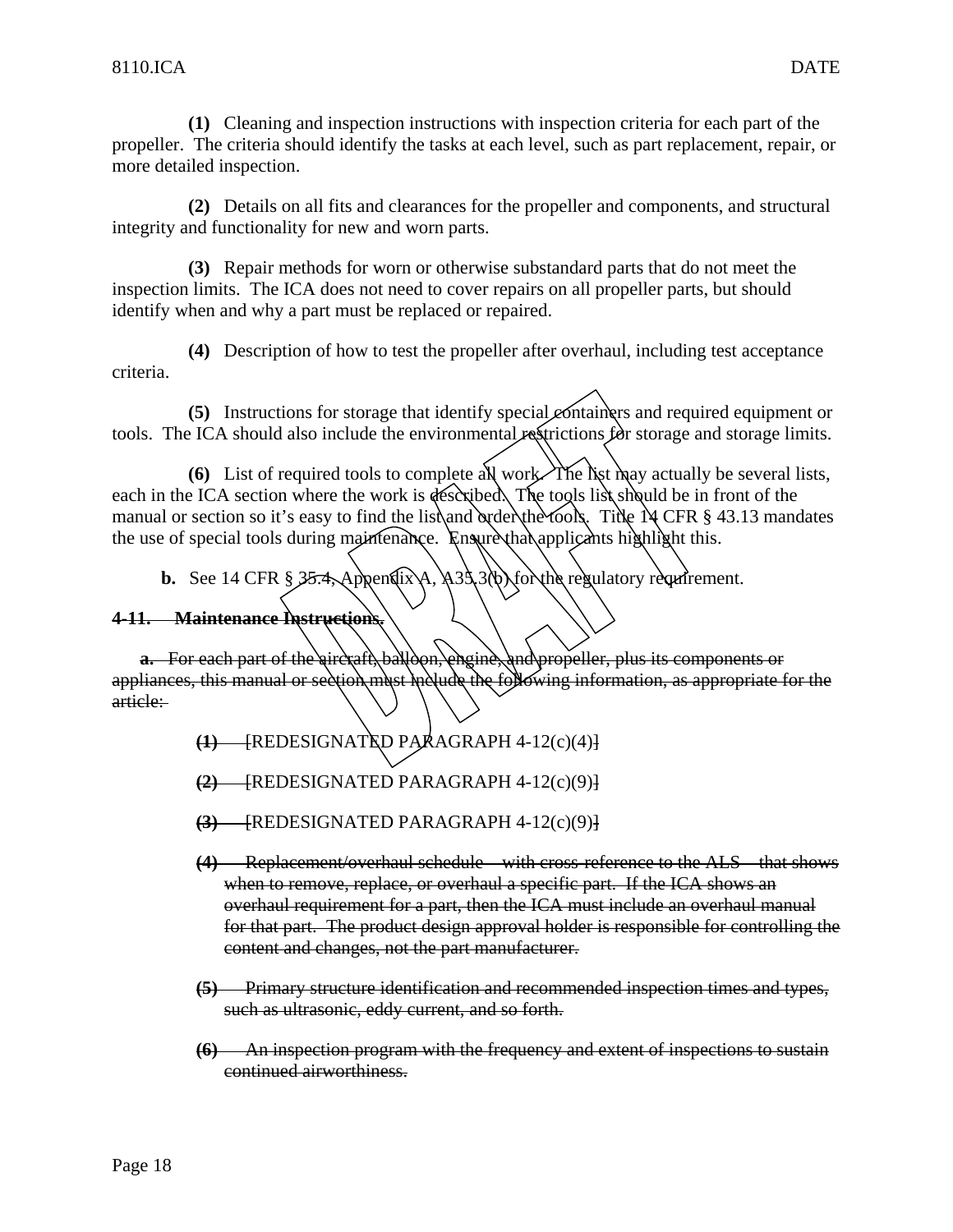**(7)** All data on structural fasteners, such as identification, discard recommendations, and torque values.

**b.** The applicant may refer to the manufacturer of an accessory, instrument, or equipment as the source of this maintenance information, if they show that the item is very complex and requires specialized techniques, test equipment, or expertise.

**c.** See 14 CFR § 23.1529, Appendix G, G23.3(b); § 25.1529, Appendix H, H25.3(b); § 27.1529, Appendix A, A27.3(b); § 29.1529, Appendix A, A29.3(b); § 31.82, Appendix A, A31.3; § 33.4, Appendix A, A33.3(a); and § 35.4, Appendix A, A35.3(a) for the regulatory requirements.

**4-11. System Wiring Diagram Section.** For aircraft and engines, this section covers the aircraft's electrical or electronic circuits. The diagrams must be detailed enough to enable maintenance personnel to troubleshoot and service the electrical system. This section must include wiring diagrams for the installation in sufficient detail for the purposes of troubleshooting. In addition, the wiring diagram section must include a method of determining connector type, wire type and wire size. We consider system wiring diagrams as descriptive data of the systems used on the product, and a part of the  $ICA$ .

**4-12. Component Overhaul/Maintenance Manuals. Component Maintenance Manual or Section.** For aircraft, engines, and propellers, these manuals cover overhauling and repairing maintenance of components or appliances not covered under the product maintenance manual (such as "black boxes."). If the ICA refer to the manuals or set overhaul times as a requirement to maintain the continued alrevorthiness, those instructions are incorporated by reference and now become part of the complete  $VCA$ , and must be provided to the owner by the design approval holder as required by  $\& 21.50(b)$ . In that case, the component manuals must contain the following:

**a.** Cleaning and inspection instructions with criteria for each part. The inspection requirements should identify the tasks at each level, such as part replacement, repair, or more detailed inspection.

**b.** Details on all fits and clearances of the component, and structural integrity and functionality for new and worn parts.

**c.** Repair methods for worn or otherwise substandard parts that do not meet the inspection limits.

**d.** Instructions for testing after overhaul, including test acceptance criteria.

**e.** [REDESIGNATED AS SUBPARAGRAPH (c)(10) OF THIS PARAGRAPH]

**f.** List of required tools to complete all work. There may be several lists, each in the ICA section where the work is described. The tools list should be in front of the manual or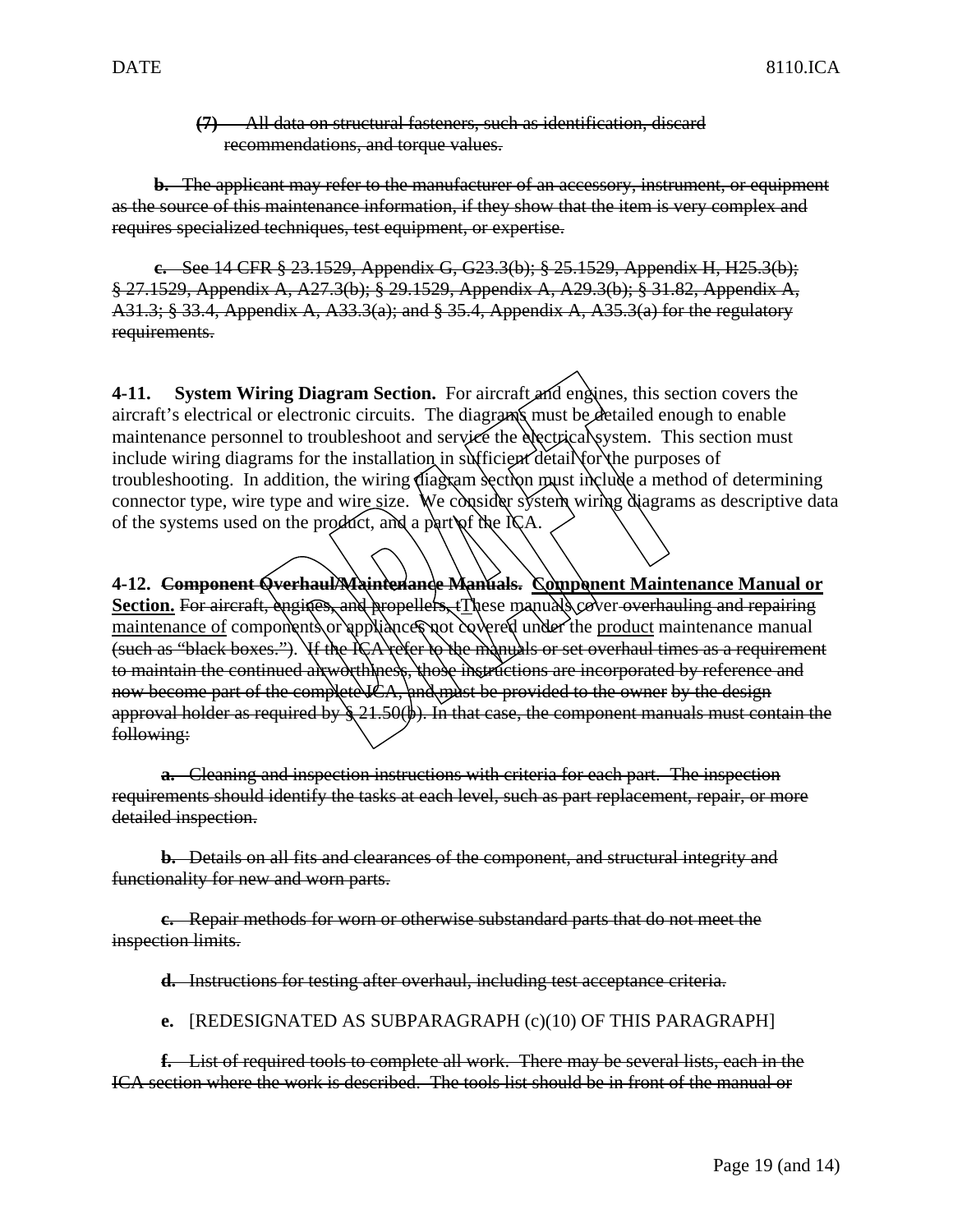section so it's easier to find it and order the tools. Title 14 CFR § 43.13 mandates the use of special tools during maintenance. Ensure that applicants highlight this.

**a.** This paragraph applies to design approval holders described in paragraph 2-4(b), numbers 1 through 5.

**b.** Note: A higher-level design approval holder may refer to an accessory, instrument or equipment manufacturer as the source of information for overhauling that article following its removal from the product or higher assembly, provided the information set forth below is actually made available by the manufacturer of the accessory, instrument or equipment.

Similarly, a lower level design approval holder may refer to a higher level design approval holder's ICA as the source of information for overhauling that article following its removal from the higher assembly, provided the information set forth below is actually made available by the higher-level design approval holder.

Each article included in a design approval may be addressed individually or as part of a group or system. The lack of specific instructions for any particular article should not adversely affect an operator's ability to maintain the product in an airworthy condition.

c. The maintenance manual or section should include the following information, as appropriate for the article.

- (1)  $\left\langle \underline{A} \text{ description of the article's features and its components.} \right\rangle$ systems, and installations should contain enough detail to perform maintenance and preventive maintenance.
- (2) A description of the control and operation of the article's components and systems should also provide enough detail to perform the maintenance at the levels specified in the ICA.
- **(3)** Complete installation instructions for those parts and accessories that are part of the approved design. The instructions should include minimum interface instructions and any appropriate specifications, warnings, or cautions for those areas on which articles that are not part of the approved design could be installed on the type-certificated product at a later date.
- **(4)** Recommended times for cleaning, inspecting, testing, lubricating, and adjusting, including the depth of inspection required, the wear tolerances, and tasks performed.The scheduling information provided should ensure the continued airworthiness of the article. Although the applicant does not have to provide specific scheduling information for each part, the lack of such information on any part should not adversely affect the continued airworthiness of the article.
- **(5)** If the article is removed from the type-certificated product, the ICA should provide maintenance and/ or overhaul instructions to determine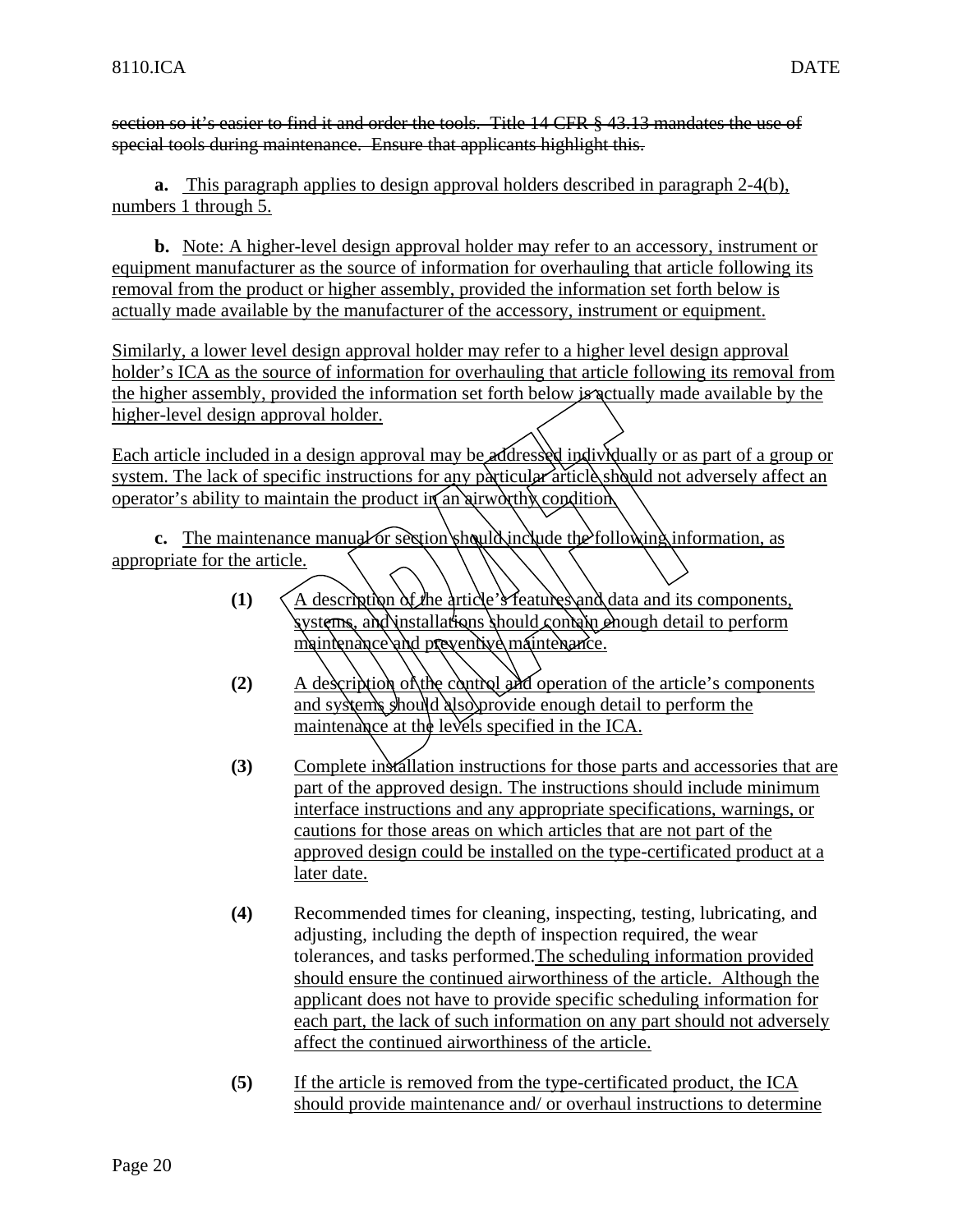its eligibility for reinstallation on an aircraft and continued service use. The disassembly of the article to the piece-part level may be required before returning it to service if the exposure occurs after a considerable number of hours in service.

- **(6)** An inspection program to ensure the continued airworthiness of the article. Certification tests, analyses, and service experience, if available, should be used to develop the inspection program for parts, assemblies, sub-assemblies, or modules.
- **(7)** Troubleshooting information to address potential malfunctions and provide procedures to rectify them or replace the affected part or component before continued operation.
- **(8)** A means to ensure configuration control during maintenance in the ICA. This should ensure that the proper parts, components, and combinations of parts and components are identified and conform to the approved design.
- **(9)** Location of access panels for inspection and servicing. Diagram of structural access plates, and how to gain access when access plates are not provided.
- $(10)$  Instructions for storage, identifying special containers and any equipment of tools. The ICA should also include environmental restrictions for storage and storage limits.
- $(11)$  The list of tools for maintenance should be adequate for completing the work.  $\lambda$  may include lists located in the sections of the ICA in which the work is described. However, the list of tools and equipment should be located in  $\alpha$  manner that facilitates locating and ordering the tools and equipment. Also, the list should include a cross-reference to the section in which the method of using each tool is described. Special tools should be noted, as there is a specific regulatory requirement for the use of a special tool when performing maintenance. Calibration requirements should be listed where applicable.

**4-13. Non-Destructive Test (NDT) and Inspection.** For aircraft, engines, and propellers, and articles this manual covers testing techniques, instructions, and required equipment for all required NDTs and inspections. The regulations don't specifically require this information, but wWe consider it necessary to do the inspections under the maintenance interval requirement. This can be specifically written for the product or a referenced standard practices/procedures document.

## **4-14. Component Overhaul Manual or Section.**

**a.** This paragraph applies to design approval holders described in paragraph 2-4(b), numbers 1 through 5.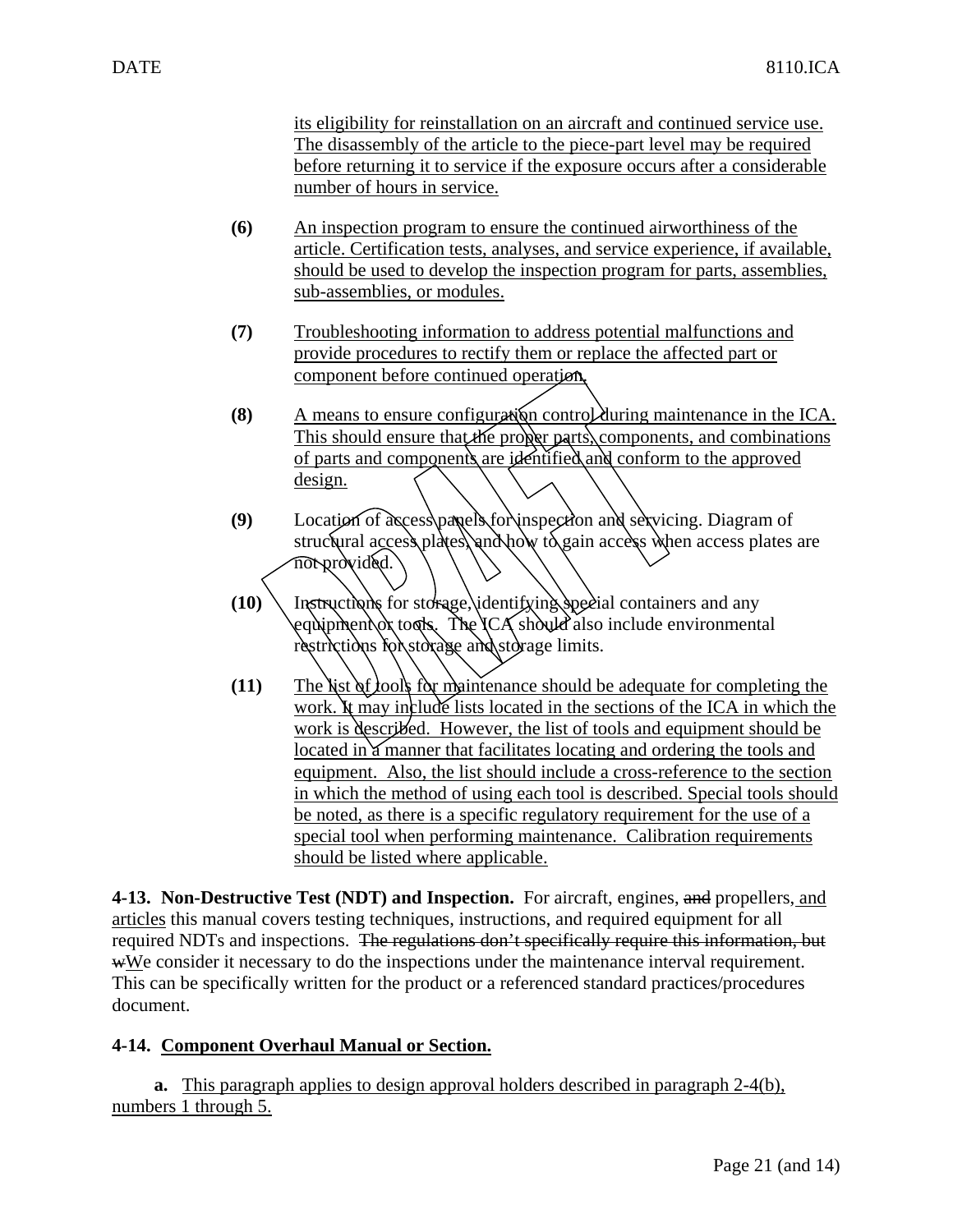**b.** Note: A higher-level design approval holder may refer to an accessory, instrument or equipment manufacturer as the source of information for overhauling that article following its removal from the product or higher assembly, provided the information set forth below is actually made available by the manufacturer of the accessory, instrument or equipment.

Similarly, a lower level design approval holder may refer to a higher level design approval holder's ICA as the source of information for overhauling that article following its removal from the higher assembly, provided the information set forth below is actually made available by the higher-level design approval holder.

Each article included in a design approval may be addressed individually or as part of a group or system. The lack of specific instructions for any particular article should not adversely affect an operator's ability to maintain the product in an airworthy condition.

**c.** The overhaul manual or section should include the following information, as appropriate for the article.

- **(1)** The TC holder should clearly define what level or amount of inspection and repair or replacement of parts constitutes an overhaul. This is needed because the article must be designed and constructed to minimize the development of an unsafe condition between overhaul periods. This includes articles that are part of the approved design.
- **(2)** Recommended overhaul periods.
- **(3)** Sufficient details for the disassembly, cleaning, inspection, repairing as necessary, reassembling, final inspecting and/or testing of the article. Necessary warnings and guidance should also be provided.
- **(4)** A means to ensure configuration control so that the proper parts, components, and any combinations that comply with the approved design are identified during assembly or replacement.
- **(5)** Cleaning instructions. The ICA should emphasize the proper cleaning methods and contain appropriate warnings if improper cleaning could adversely affect the quality of the inspection.
- **(6)** When piece parts and components are exposed, they should be subjected to appropriate inspections to determine their eligibility for reinstallation in the top assembly for continued service. An adequate inspection program for the article, with threshold or opportunity inspections, is essential for the continued airworthiness of the type-certificated product.
- **(7)** The accuracy and reliability of inspection techniques should be consistent with the criticality of the parts being inspected and the types of defects for which the part is being inspected. The ICA should identify parts and key features or areas for which special emphasis or a higher awareness is needed to assure continued airworthiness.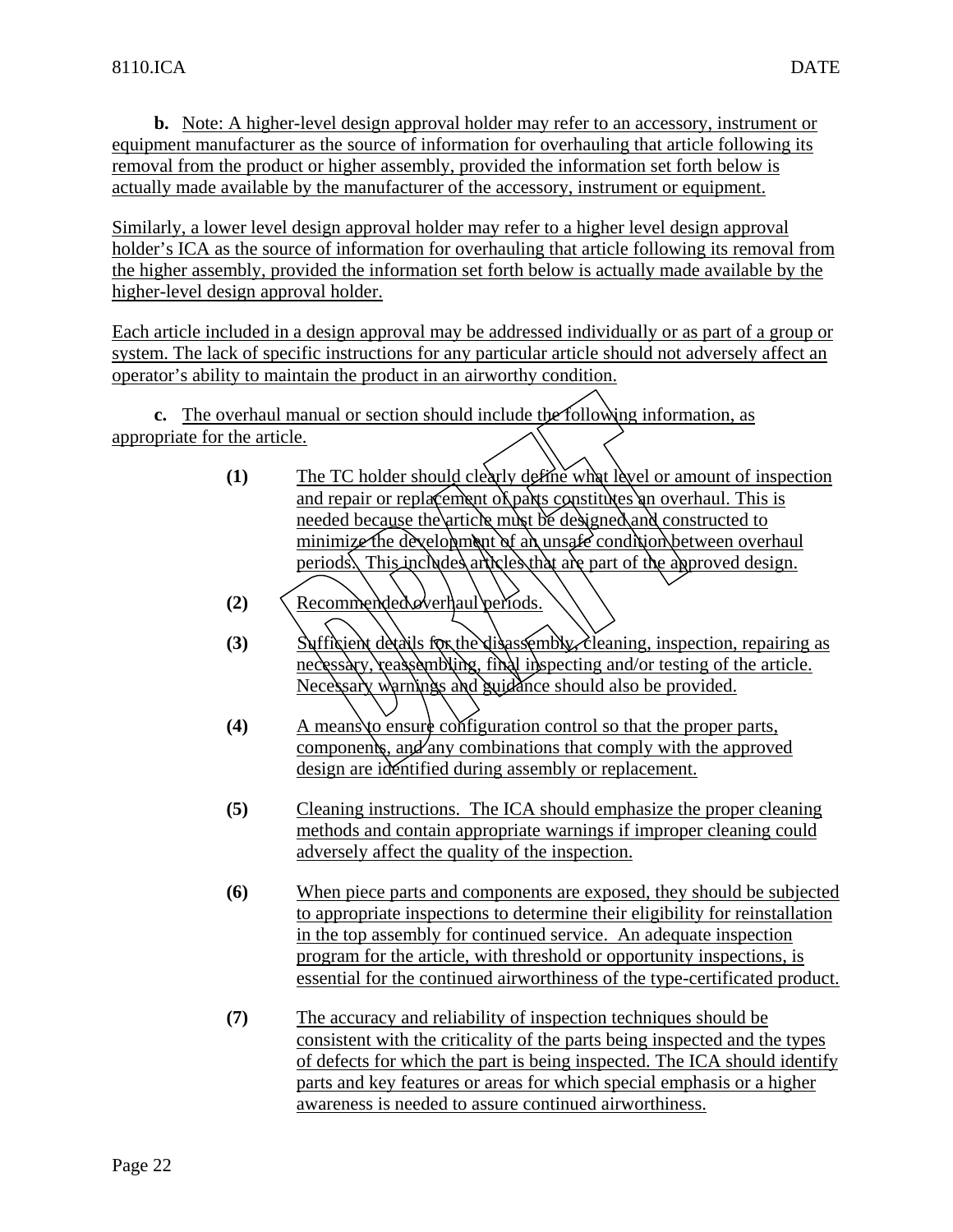- **(8)** Adequate inspection criteria should enable the appropriate inspection of each part, sub-assembly, assembly, module, system and component. Inspections should identify the required action at each level, such as part replacement, repair, or further detailed inspection.
- **(9)** Details for all fits and clearances for the article and components, structural integrity, and functionality of new and worn parts.
- **(10)** Worn or substandard parts that do not meet the ICA inspection limits cannot be returned to service. To ensure airworthiness, such parts should be either replaced or repaired. While the ICA does not have to include repairs for all piece parts, it should identify when or under what conditions parts must be replaced or repaired. If a part or component fails to meet the inspection requirements of the ICA, replacement is an acceptable alternative to repair. However, the design approval holder should at a minimum provide inspection techniques and criteria to enable a determination of continued airworthiness.
- **(11)** The FAA may allow and approve other repair data that is not part of the approved design and is not reflected in the  $ICA$ . However, when design change data for repair  $\delta x$  alteration constitutes a major change to the approved design, the need for such repair or alteration information in the ICA should be evaluated, because the repair or alteration could introduce a new feature that does not exist in the original approved design. This is particularly true for an STC.
- **(12)** Test acceptance criteria. They can be identified as limits, although not as an airworthiness limitation.
- **(13)** Calibration requirements (frequency, accuracy, and protocol to be used) for all testing and measurement equipment used to return the article and its component parts to service.
- **(14)** Instructions for testing the article after overhaul.
- **(15)** Special containers, equipment, and tools that may be necessary to comply with the instructions for storage should be identified. The storage limits should also include any environmental restrictions, such as limits for temperature or humidity.
- **(16)** The list of tools for overhaul should be adequate for completing the work. It may include lists located in other sections of the ICA in which the work is described. Also, the list should include a cross-reference to the section in which the method of using each tool is described or the tools are used. Any special tools should be highlighted, because section 43.13 requires the use of special tools when performing maintenance.

## **4-15. Supplemental ICA**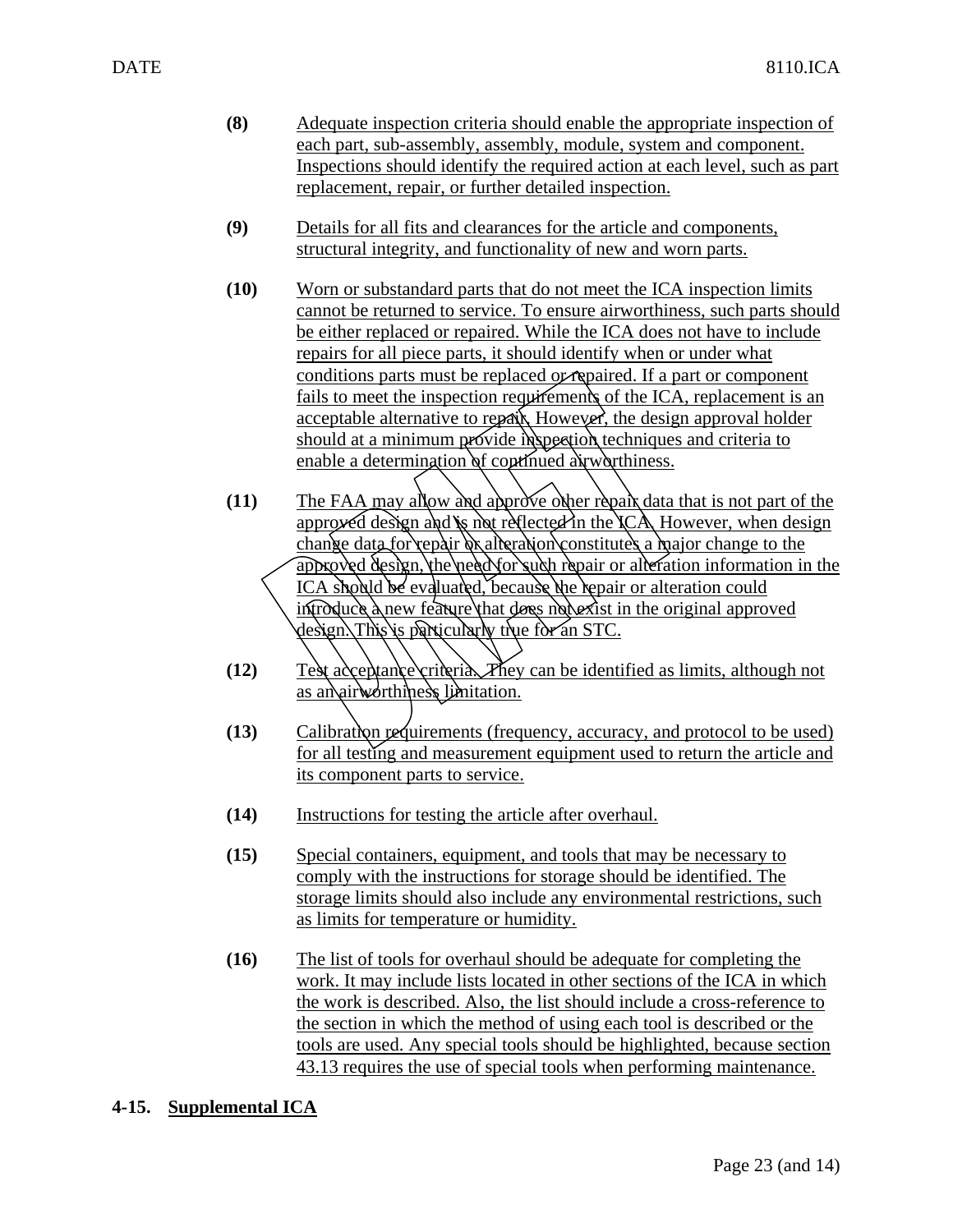**a.** This subparagraph applies to design approval in paragraph 2-4(b), numbers 6 and 7.

**b.** Evaluation Required: Design approval holders described in paragraph 2-4(b), numbers 6 and 7, shall conduct an evaluation to determine whether the existing ICA are adequate to ensure the continued airworthiness of the product with the PMA part installed or with major repair applied. If the FAA determines that the existing ICA are not adequate, supplemental ICA must be developed and submitted during the PMA application process (in accordance with FAA Order 8110.42A or in conjunction with the FAA's evaluation and approval of the technical data supporting a major repair).

**c.** If supplemental ICA are required to ensure continued airworthiness, the following instructions must be provided, at a minimum:

- **(1)** Cleaning instructions. Cleaning could have a significant effect on inspections, as improper cleaning  $\epsilon$  could regult in missing potentially hazardous defects. Therefore, the ICA should emphasize the proper cleaning methods, with the appropriate cautions when improper cleaning could adversely affect the quality of the inspection.
- **(2)** When piece parts and components are exposed, they should be subjected to appropriate inspections to determine their eligibility for reinstallation in the top assembly for continued service. An adequate inspection program for the article, with threshold or opportunity inspections, is essential for the continued airworthiness of the type-certificated product.
- (3) The accuracy and reliability of inspection techniques should be consistent with the criticality of the parts being inspected and the types of defects for which the part is being inspected. The ICA should identify parts and key features  $\alpha$  areas for which special emphasis or a higher awareness is needed to assure continued airworthiness.
- **(4)** Adequate inspection criteria should enable the appropriate inspection of each part, sub-assembly, assembly, module, system and component. Inspections should identify the required action at each level, such as part replacement, repair, or further detailed inspection.
- **(5)** Worn or substandard parts that do not meet the ICA inspection limits cannot be returned to service. To ensure airworthiness, such parts should be either replaced or repaired. While the ICA does not have to include repairs for all piece parts, it should identify when or under what conditions parts must be replaced or repaired. If a part or component fails to meet the inspection requirements of the ICA, replacement is an acceptable alternative to repair. However, the design approval holder should at a minimum provide inspection techniques and criteria to enable a determination of continued airworthiness.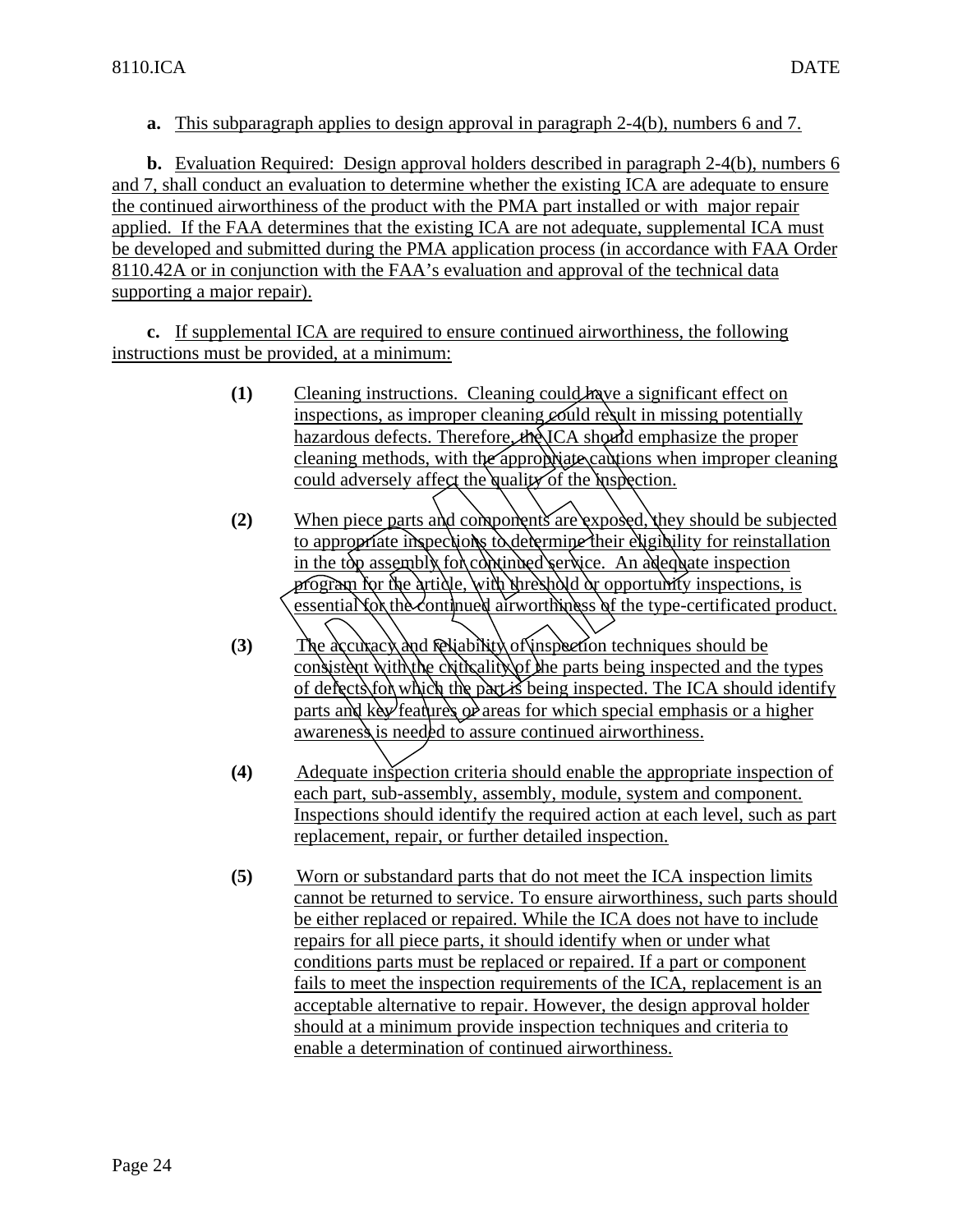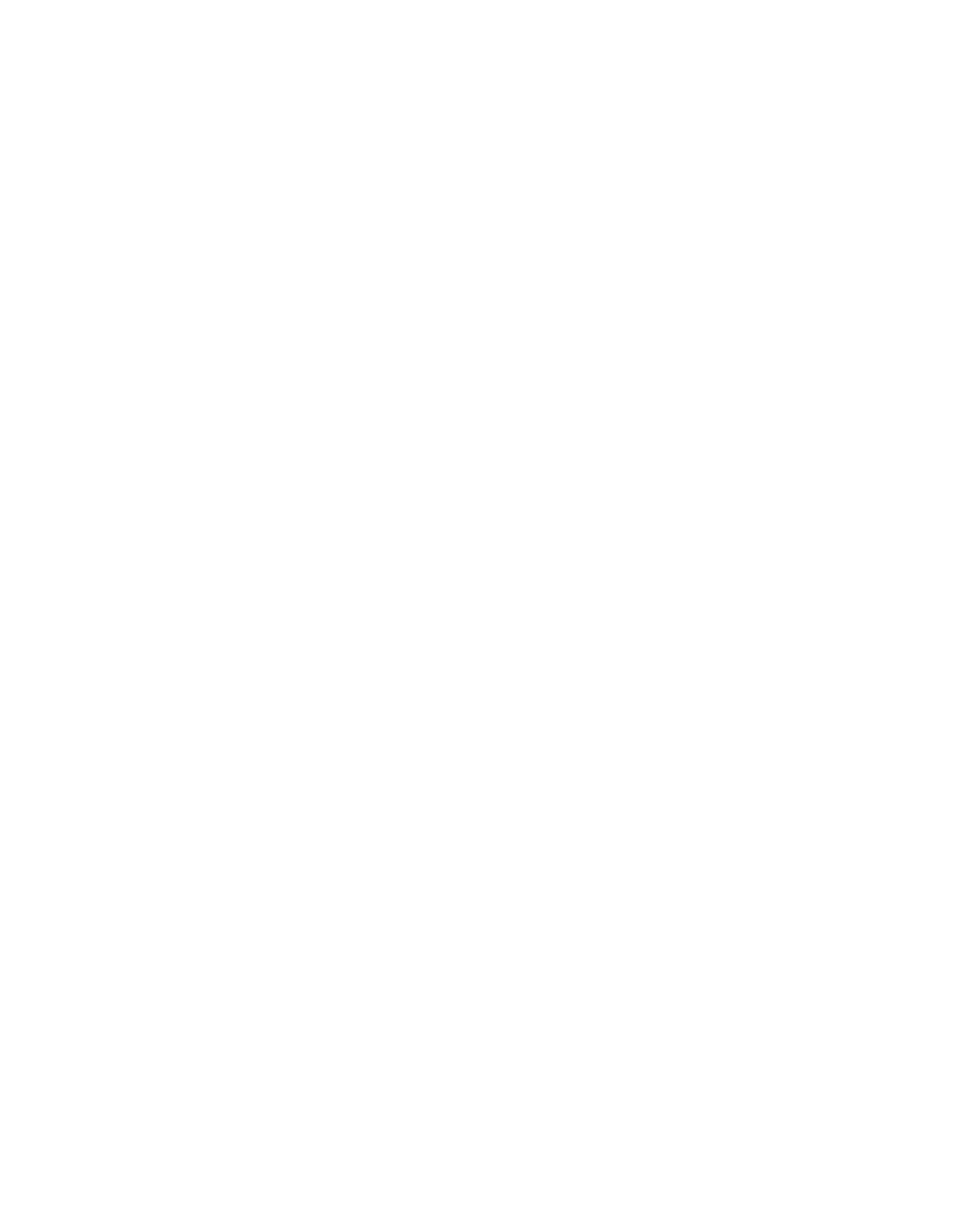## **CHAPTER 5. ACO AND AEG RESPONSIBILITIES**

**5-1. What ACOs and the ECO Must Do.** If you are in an ACO/ECO, you are the primary connection with the applicant for design approvals, except field approvals. You are responsible for accepting the ICA with concurrence from the AEG. This includes advising all applicants that they have to develop ICA for every application for a design approval. After you receive an application, you must:

**a.** Coordinate with the responsible AEG individual at the start of each program to give them information, and provide notification that their concurrence of the ICA will be needed. Recommended method of notification would be with a certification project notification (CPN). You cannot delegate this job to a company DER or foreign regulatory agency.

**b.** Notify the applicant early in the program that you require ICA per 14 CFR §§ 23.1529, 25.1529, 27.1529, 29.1529, 31.82, 33.4, or 35.4 – whichever applies – and their associated appendices. See chapter 3 for more information on the content requirements. For a TSO, ensure the applicant has addressed all ICA requirements that apply.

**c.** Give the applicant the names and offices of the AEG airworthiness inspectors, who will review the ICA.

**d.** Invite the AEG airworthiness-inspector to the TC board, or other formal meetings with the applicant, to ensure that everyone understands the requirement for ICA and what should be in it.

**e.** Communicate regularly with the applicant and AEG airworthiness inspector to ensure that the ICA meets the project schedule. Reviewing the ICA can be time-consuming. You, the AEG, and the applicant need to communicate regularly to keep the project on schedule.

**f.** Review and approve the ALS and the instructions for installing and operating the engine, propeller, or both. Contact the  $\angle$ AEG airworthiness inspector and ask for their concurrence on the acceptability of the engine and propeller installation instructions and the format/content of the ALS before you approve them.

**g.** For TC and Amended TC projects requiring a new Airworthiness Certificate, approve a program to ensure the applicant provides a complete set of accepted ICA to the owner prior to delivery of the first aircraft or an Airworthiness Certificate has been issued, whichever occurs later.

**h.** All other design approvals should not be issued until you with AEG concurrence have accepted the ICA. However, if there is a need to issue a design approval without complete ICA, you must approve a program that ensures the ICA will be complete and accepted before the first affected aircraft is operated with a standard airworthiness certificate. The minimum program elements are:

**(1)** List of all parts affected by the design change.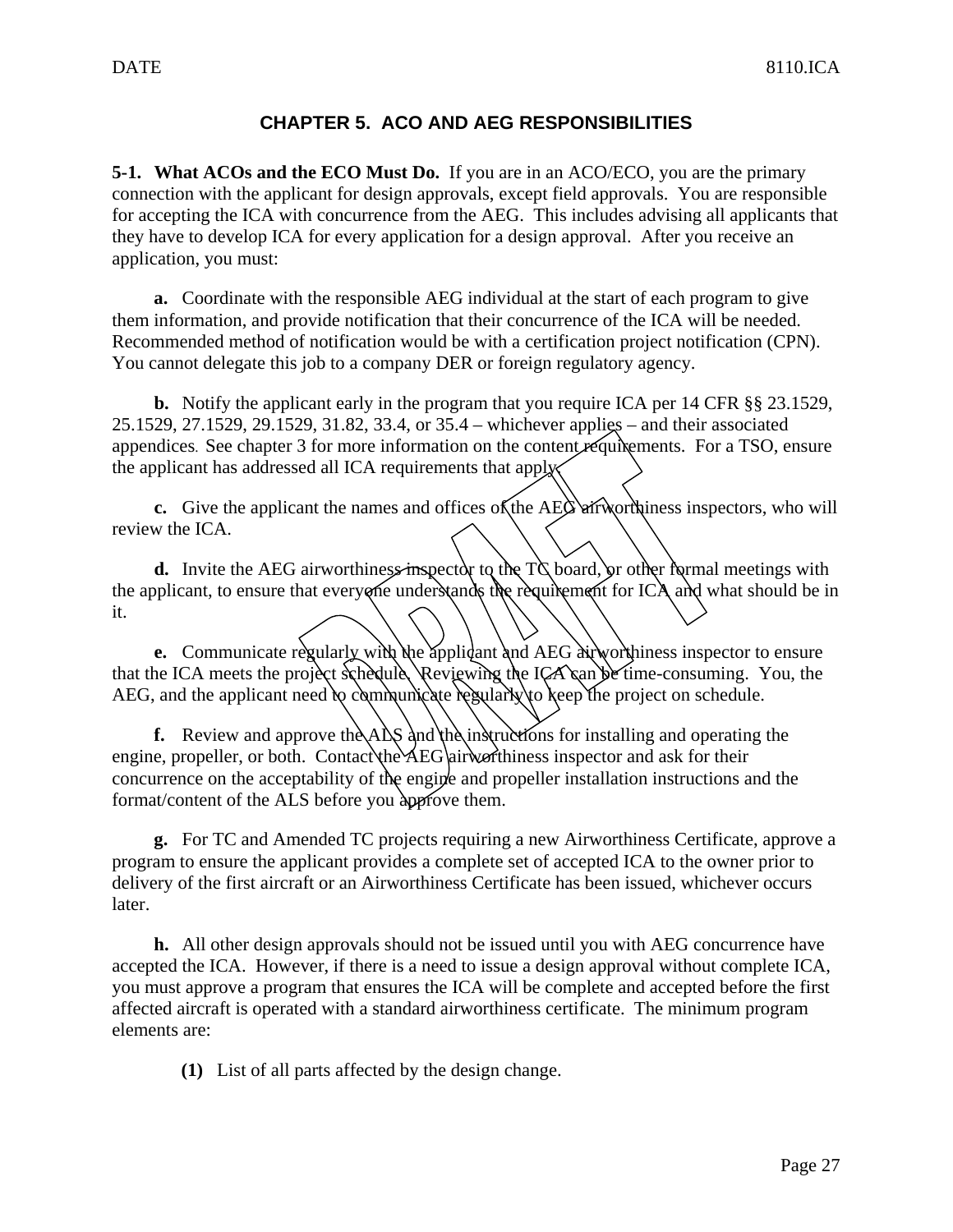**(2)** Detailed schedule for completing and submitting the ICA to the ACO/ECO.

**(3)** A statement saying, "Instructions for Continued Airworthiness are incomplete. The aircraft will be eligible for return to service when the ICA are complete and accepted." You must put this statement in the type certificate data sheet or the "Limitations" section of the STC. This means an aircraft can be modified, but cannot return to service until the complete ICA are accepted. When we accept the ICA, you can remove the statement.

**(4)** A memo to notify the appropriate individual or office (FAA or designee) that a standard airworthiness certificate cannot be issued. When we accept the ICA, rescind the memo.

**i.** With AEG concurrence, review and determine the acceptability of the applicant's plan showing how they, or the design approval holder, are going to distribute the initial ICA and subsequent changes. This plan should include the kind of media they'll use to distribute the ICA and how soon after a change they will send it.

**j.** With AEG concurrence, review and determine acceptability of any ICA changes provided the plan accepted requires review of changes.

**5-2. AEG Responsibilities.** AEG personnel are operations, maintenance, and avionics inspectors lending their specialized technical services to assigned aircraft. This includes reviewing and concurring on the acceptance of the ICA, plus subsequent changes. The ACO responsible for the project will notify the AEG when a project requires ICA review.

**a.** If you are an AEG staff member and get this notification, you need to:

(1) Give the  $ACQ$  project manager the names of the  $AEG$  airworthiness inspectors, who will be assigned to the project.

**(2)** Ensure that the project AEG airworthiness inspectors meet or communicate with ACO project engineers to coordinate the maintenance requirements for each of the disciplines, particularly those for maintaining the product's continued airworthiness.

**(3)** Report ICA status to the ACO project manager during any internal FAA meetings, and additionally whenever you think you need to.

**(4)** Within 30 days of receiving the ICA, send the ACO project manager written concurrence of acceptance, in the form of a memo or electronic mail. If you cannot meet this timeline, you should coordinate a schedule with the ACO/ECO that details when you can complete your review.

**(5)** In coordination with the ACO project manager, review and determine the acceptability of the applicant's plan showing how they, or the design approval holder, are going to distribute ICA changes. This plan should include the kind of media they'll use for distribution and how soon after the change will they send it.

**(6)** Coordinate with the ACO/ECO when deciding whether to allow an owner/operator to use an equivalent tool or equipment instead of the one specified in the appropriate manual.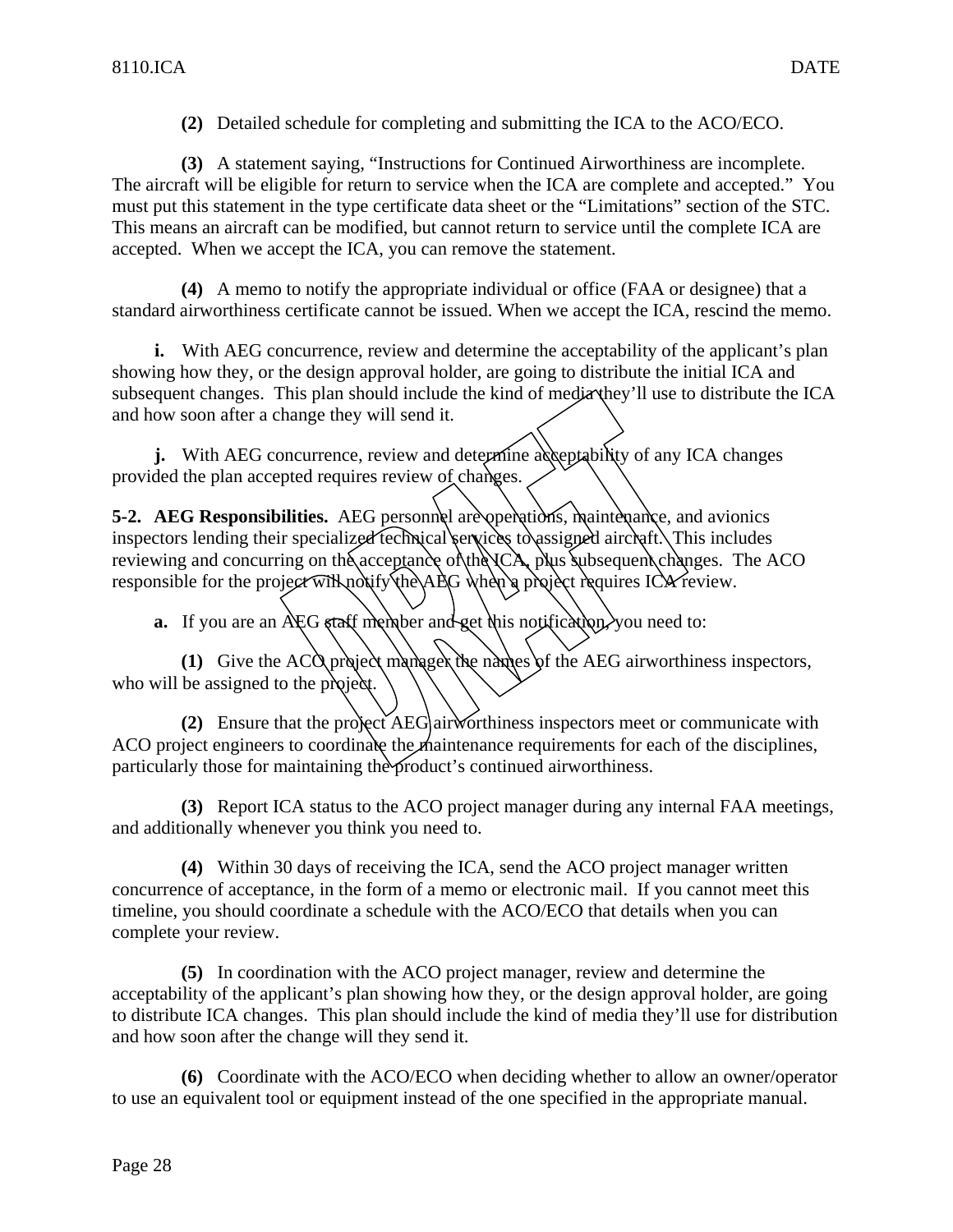**b.** If you are the AEG airworthiness inspector, meet or communicate with the applicant as often as necessary to monitor the progress of ICA publications. You must advise the applicant, when needed, on proper compliance to airworthiness regulations and their associated appendices.

#### **5-3. The Flight Standards Inspector's Role.**

**a.** The flight standards inspector is the focal point for reviewing and accepting ICA on field approval projects that require a Form 337. If you are an inspector, tell the applicant that they have to submit ICA when asking for project approval. The ICA must meet the requirements of the applicable airworthiness regulations (see Order 8300.10, *Airworthiness Inspectors Handbook*). Keep in mind that individuals with varying degrees of skill will use the ICA, so ICA need to be easy to understand. Both premier carriers with many years of experience and first-time operators must be able to understand the manuals and the ICA equally.

**b.** Note that ICA are not only used by air carriers operating under part 121, but by operators under part 91. ICA are also the only source  $\alpha$  information for maintaining certified products at repair stations when the stations are not performing maintenance for air carriers under  $\S$  145.2. If the proposed ICA does not add or change existing requirements in the ALS, you can accept the ICA. If the change affects the ALS, however, you must contact the certifying ACO for approval.

5-4. How We Resolve Disputes. Because engineering personnel and AEG airworthiness inspectors may disagree, we have developed a conflict resolution process. These are the steps:

**a.** AEG and ACQ/ECO project members review ICA and identify their concerns and problems with the ICA to one another. If the AEG and ACO/ECO project engineers agree, they present the problems and concerns with the ICA to the applicant for correction.

**b.** If AEG and ACO/ECQ project members disagree on any item, individuals will present their concerns to their office managers. Remember that we consider the AEG the maintenance and operations expert, while the ACO/ECO are design experts.

**(1)** If AEG and ACO/ECO managers can't resolve the disagreement, the concerned office sends a memo to the other office, explaining the concern, their position, and a proposed solution.

**(2)** The office getting the memo responds in writing.

**(3)** The office also sends a copy of their response to the responsible directorate Standards Staff, the Aircraft Maintenance Division (AFS-300) of Flight Standards, and if appropriate, the regional counsel for review, comments, and resolution.

**(4)** If the directorate Standards Staff, Aircraft Maintenance Division (AFS-300) of Flight Standards, and regional counsel cannot agree, the staffs will send the original concerns and their responses to the ICA focal points in the Aircraft Certification, Aircraft Engineering Division (AIR-100) and the Flight Standards, Aircraft Maintenance Division (AFS-300).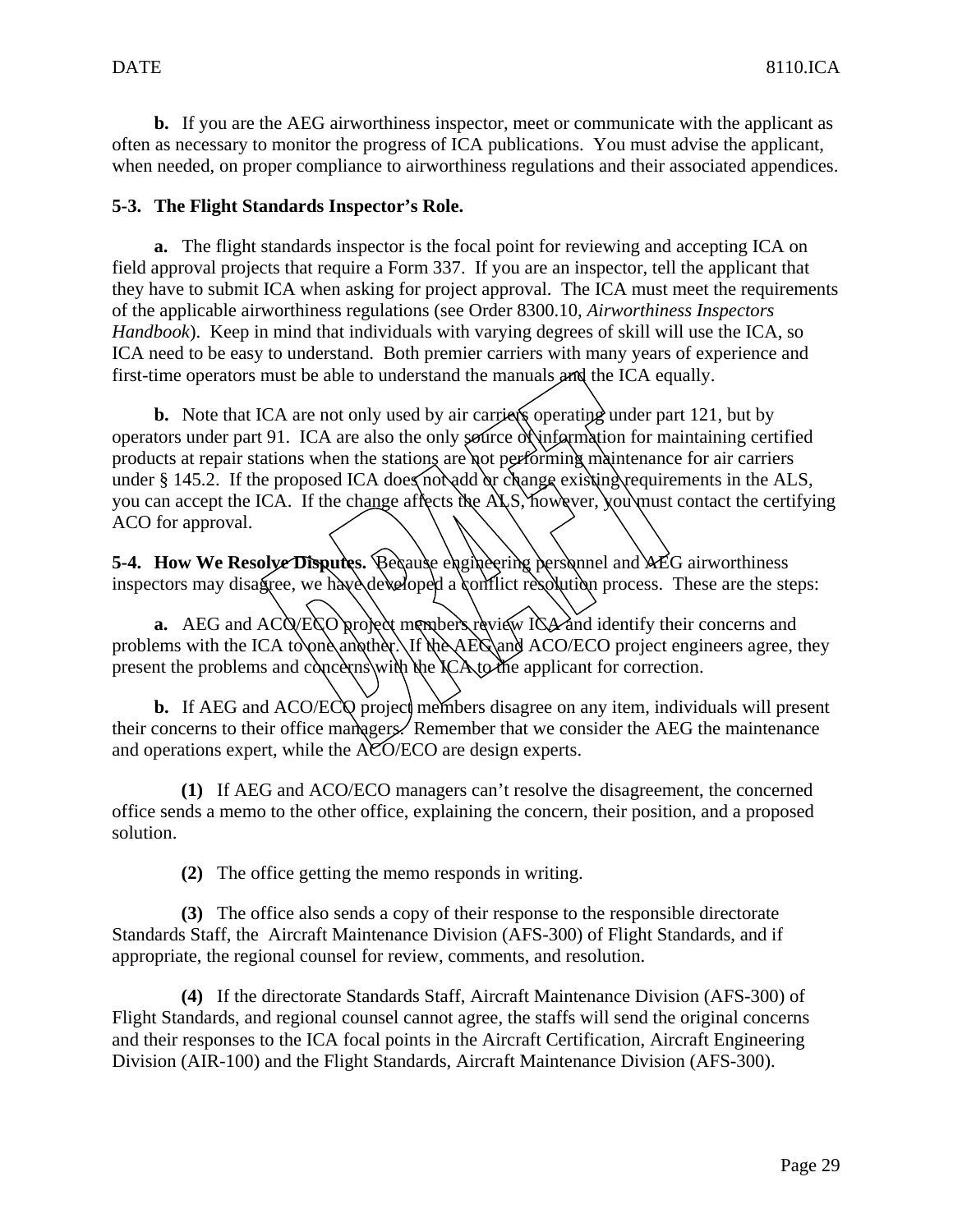**(5)** AIR-100 and AFS-300 focal points distribute the disputed issues and comments to division team members. Within five working days after sending the material, the focal point convenes a team teleconference. The focal point needs to include the originating AEG and ACO/ECO project members in the teleconference, during which the team will strive to reach consensus. If they don't, the focal point makes a recommendation.

**(6)** The ICA team writes that recommendation and submits it to the managers of AIR-100 and AFS-300. The team's legal representatives should decide whether to send the team's solution to the Office of the Chief Counsel's Regulations Division (AGC-200) to resolve legal issues.

**(7)** The managers of AIR-100 and AFS-300 will decide what to do based on the recommendations. They will tell both the directorate and the applicant.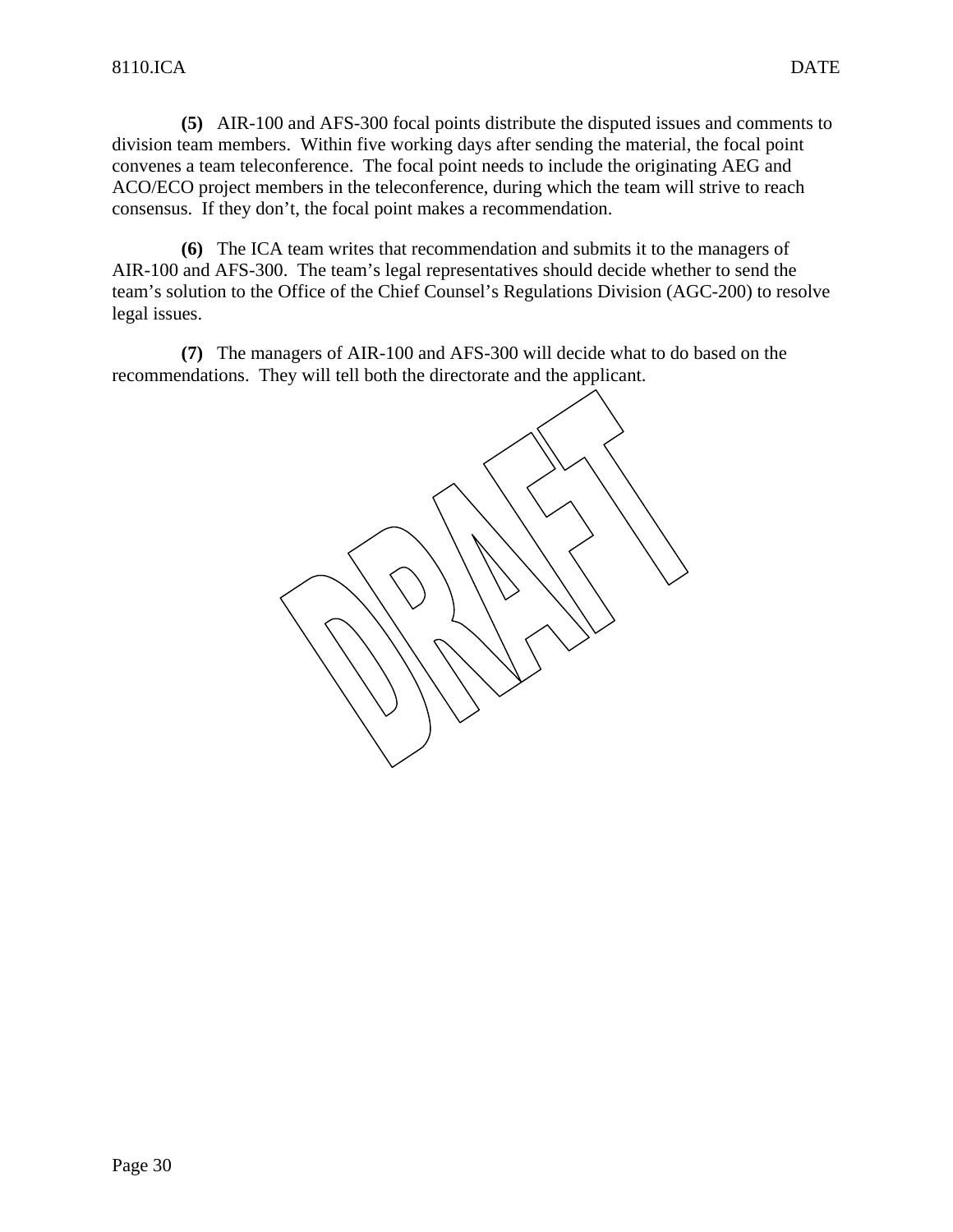# **CHAPTER 6. DISTRIBUTING ICA AND CHANGES**

**6-1. ACOs/ECOs Review the Plan.** In this chapter, we show you how to work with applicants on an acceptable way to distribute both new and subsequent changes to ICA. We'll also cover when a non-owner (like a 14 CFR part 145 repair station) is entitled to receive ICA. As we covered in paragraph 5-1 of this order, if you're in an ACO/ECO, you must review and accept the method of distributing ICA.

### **6-2. Distributing ICA.**

**a.** The reason for furnishing ICA to the owner upon delivery of the aircraft or issuance of the airworthiness certificate is to ensure that the owner has ICA when operations begin. Most of the time, the design approval holder will provide the ICA when they deliver the aircraft to the owner. However, there are cases when the owner has possession of the aircraft, but does not have an airworthiness certificate because of changes in the type design. In this case, we would not require the ICA for the changes in type design until the airworthiness certificate is issued.

**b.** Furnishing ICA means giving the ICA in either hard copy (paper) or by electronic means, such as a compact disk  $(CD)$ . When an owner buys move than one product of the same type design and does not want more than one  $\mathcal{L}$  of the ICA, applicants should send only one set of manuals or electronic media. For example, an airline that buys  $25 \lambda 47-400$  aircraft of the same type design may not need 25 copies of the ICA on CD, but they are entitled to all 25 copies if they ask for it.

**c.** We will not accept an applicant design approval holder's offer to provide the owner a website or toll-free phone number for downloading or requesting initial ICA. We cannot guarantee that through the web, the owner will access or download all required material to safely maintain the product. The intent of the rule is to ensure that each owner has the required information to safely operate and maintain the product's airworthiness throughout the service life.

**6-3. Changes to ICA.** Title 14 CFR  $\S$  21.50(b) requires that the design approval holder make changes to the ICA available to any person who must comply with them. The approval holder provides changes according to a plan they wrote that both the ACO/ECO and AEG accepted. The design approval holder should format the changes to supplement the original ICA, and clearly say what's being changed, to prevent confusion. Instruct an approval holder that they can distribute changes to ICA using:

- **a.** Paper copies of the changes, sent to all owners on record.
- **b.** Digital format (CD) copies, sent to owners on record.

#### **6-4. Who Is Entitled to ICA.**

**a.** Section 21.50(b) says the owner of a type-certificated product is entitled to at least one set of complete ICA. The rule also says that ICA must be made available to any person required to comply with the terms of these instructions. We find that the owner has the requirement to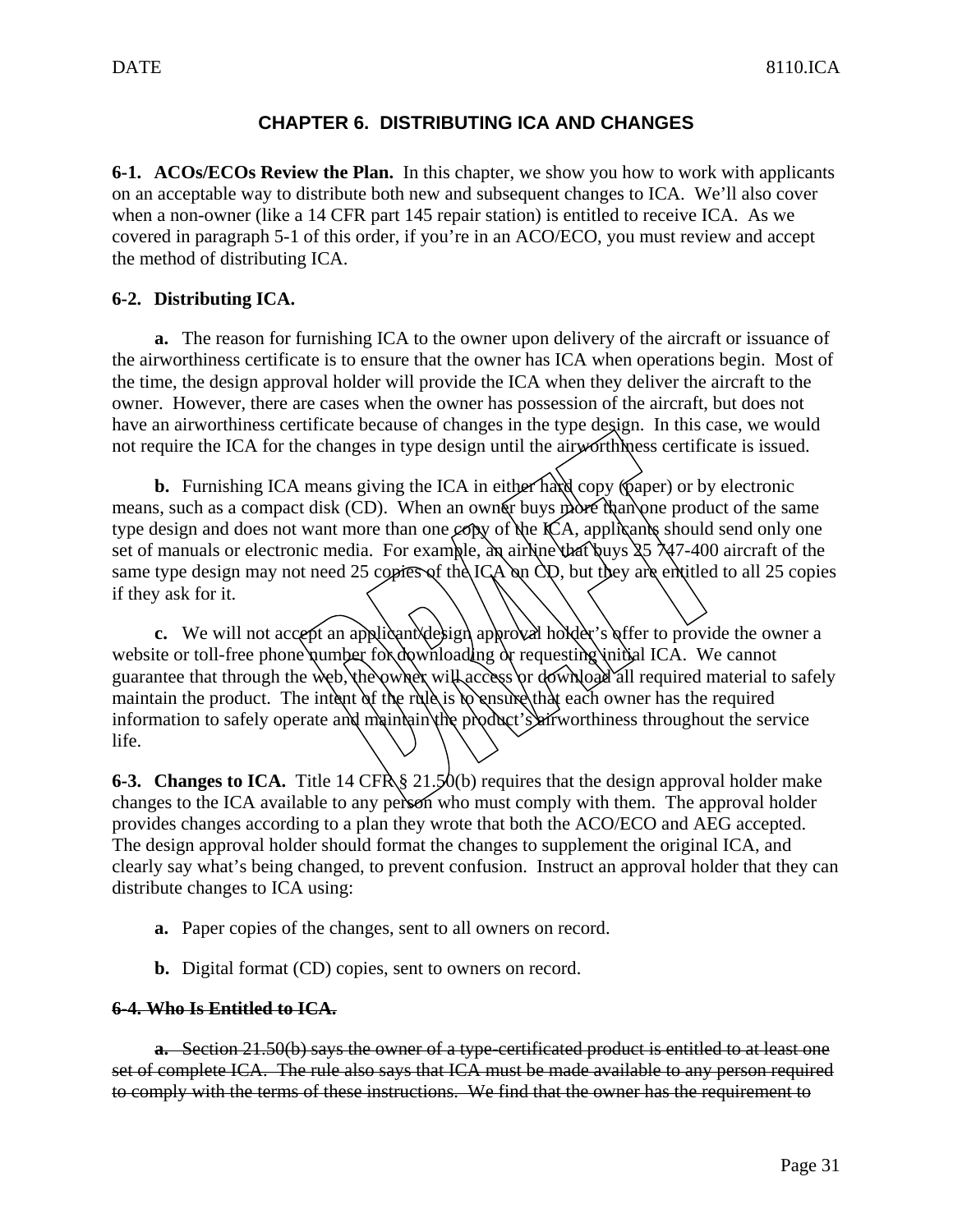maintain the airworthiness of the product. Therefore, these four conditions must be met in full for ICA to be "made available" to someone who is not an owner of the product:

**(1)** Application for the latest related TC (original, amended, or supplemental) was made after January 28, 1981.

**(2)** The latest related certification basis includes § 21.50 as amended September 11, 1980 or later (and 2x.1529 or 3x.4 as applicable). That is, the certificate holder was required to develop and furnish ICA as part of the certification process.

**(3)** The requester (repair station/individual) of the ICA is *currently* rated for the product/part, has the product/part listed in their limitations, and is required by Chapter 1 of 14 CFR to comply with ICA for the product/part.

**(4)** If the ICA data requested is a component maintenance manual (CMM) or specific repair information, the CMM or repair information must be referenced in higher-level ICA (airplane or engine ICA) as the source of information for equipmed airworthiness actions.

**b.** Meeting each of the conditions in paragraph 6\4a(1) through\6-4a(4) is necessary to e-<br>be enforcement of the \$-21.50(b) rule. Conditions (1) and (2) are self-evident about whet ensure enforcement of the  $\S 21.50(b)$  rule. Conditions (1) and (2) are self-evident about whether the rule applies. Condition (3) is the only case in which a repair station or individual is *required* to perform maintenance per ICA. Condition  $(4)$  covers how to vouch for the validity of some CMMs as part of ICA. If top-level ICA contain "remove and replace" instructions for certain components, and don't refer to CMMs or specific repair procedures, then the:

- Aircraft can maintain its airworthiness by feplacement action, and
- $\bullet$  CMM or repair documentation is not part of the ICA

**c.** If a person can show the hard entitled to ICA per the criteria in paragraphs 6-4a(1) through 6-4a(4), and they are not requesting the ICA to accomplish work on §§ 121 or 135 operator, then by regulation they are also entitled to changes to that ICA. Work on §§ 121 or 135 operator's products must be performed per the operator's processes and procedures, not the design holders ICA.

## **6-4. Requirement to Make ICA Available**

**a.** The FAA will adopt the following policy regarding the obligation of design approval holders to make this information available. ICA shall be made available at a fair and reasonable price to maintenance providers and other persons required by the FAR to comply with those instructions. The same price shall be charged to all similarly situated certificate holders. A fair and reasonable price for maintenance providers would be based on recurring and non-recurring costs associated with the development, preparation and distribution of the ICA beyond that required for initial certification.

**b.** The ICA may be used to perform any regulated activity consistent with the certificate holder's privileges under 14 CFR Parts 1 through 199, including but not limited to performing maintenance on PMA parts if authorized by the PMA holder and the FAA. In addition, a design approval holder may not erect artificial barriers to frustrate the purposes of this policy. This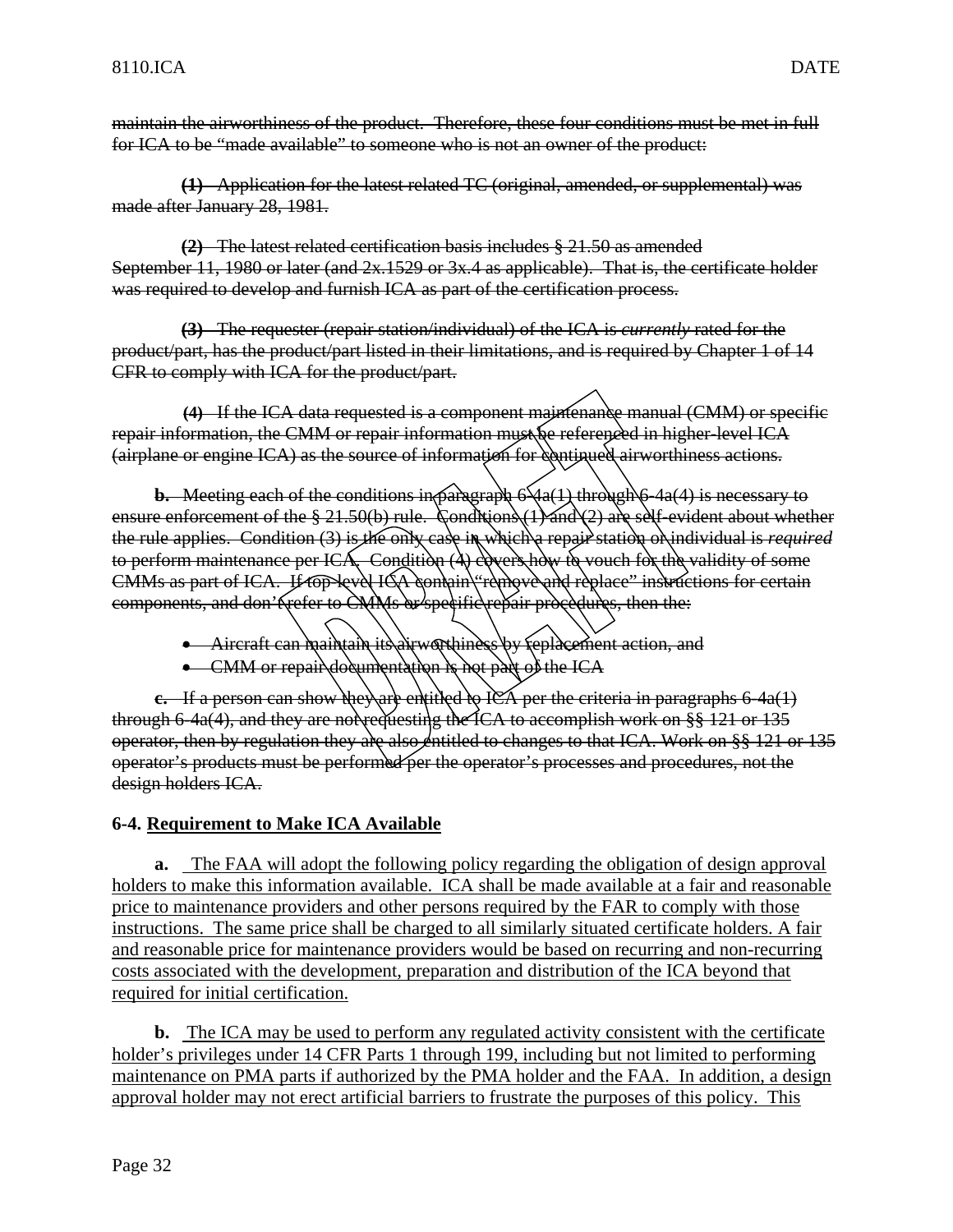includes insisting that a maintenance provider submit a letter from an operator authorizing it to perform work on the operator's behalf, or requiring an operator to give up its right to receive ICA in the future if the design approval holder makes them available to a maintenance provider. Section 21.50(b) is clear that the ICA must be furnished to the owner/operator and made available to any other person required by 14 CFR Parts 1 through 199 to comply with the terms of those instructions. On the other hand, a design approval holder may establish reasonable restrictions on the use of the data, such as requiring a maintenance provider to sign a confidentiality agreement promising not to disclose the ICA to third parties (except for authorized contractors) without the design approval holder's consent.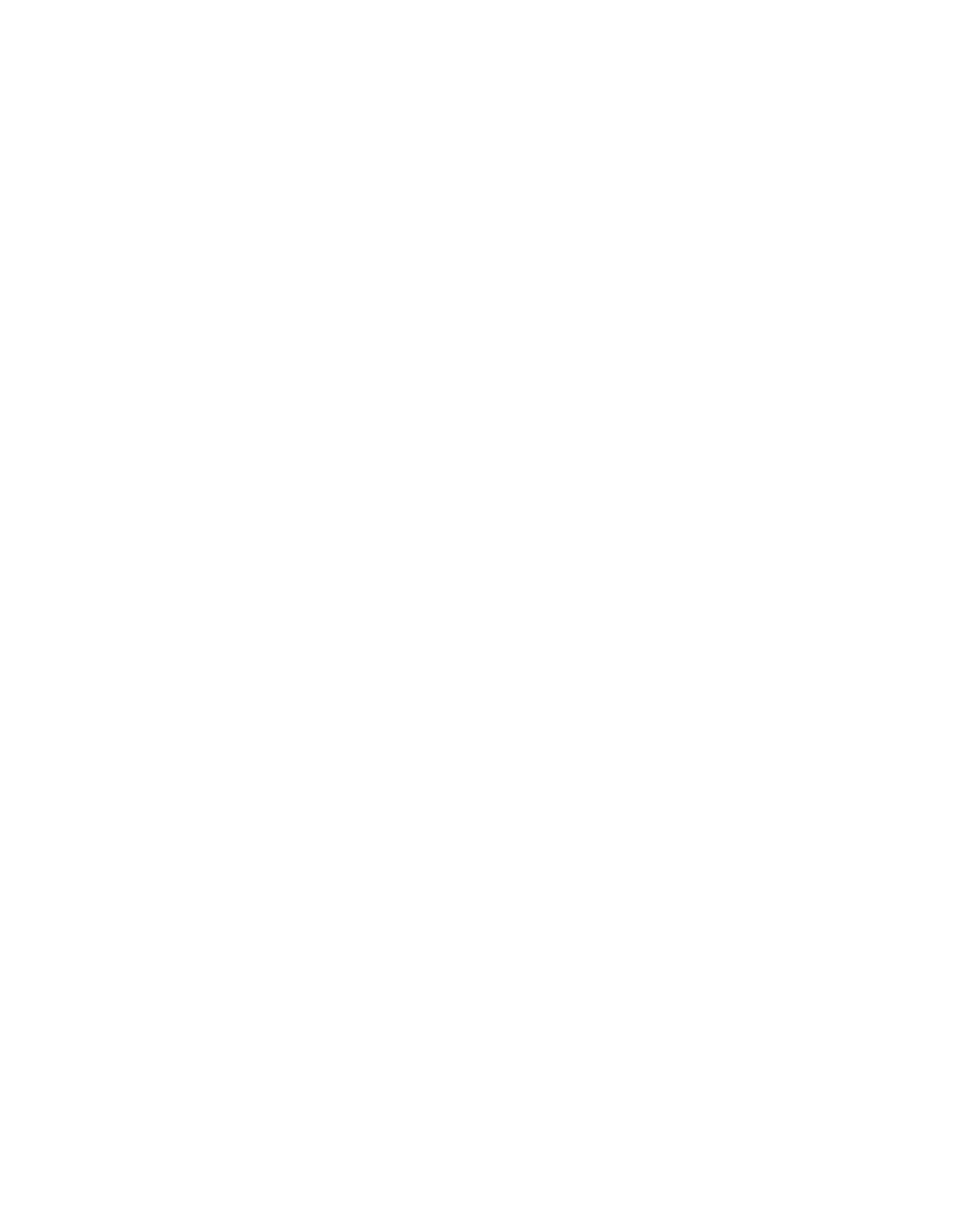| <b>REQUIREMENT</b>                                                                                                                                                                                                                                         | <b>Regulation</b><br><b>Appendix</b> | <b>Location</b><br>In ICA |
|------------------------------------------------------------------------------------------------------------------------------------------------------------------------------------------------------------------------------------------------------------|--------------------------------------|---------------------------|
| ) ICA for each engine.                                                                                                                                                                                                                                     | G23.1(b)                             |                           |
| ) ICA for each propeller.                                                                                                                                                                                                                                  | G23.1(b)                             |                           |
| ) ICA for each appliance required by this chapter.                                                                                                                                                                                                         | G23.1(b)                             |                           |
| ) Required information on the interface of (<br>) appliances,<br>) propellers with the aircraft.<br>engines, and (                                                                                                                                         | G23.1(b)                             |                           |
| ) If ICA are not supplied by the manufacturer of an<br>engine, or () propeller installed on the<br>) appliance, $($<br>aircraft, the ICA for the aircraft must include (<br>) the information<br>essential to the continued airworthiness of the aircraft. | G23.1(b)                             |                           |
| Applicant's plan showing how they or the manufacturers of<br>products and appliances installed on the airplane will distribute<br>changes to the ICA.                                                                                                      | G23.1(c)                             |                           |
| ) ICA in a manual or manuals.<br>) Manuals arranged for easy and practical use                                                                                                                                                                             | Q23.2(a)                             |                           |
| ) Manuals prepared in English                                                                                                                                                                                                                              | Q2333                                |                           |
| ) Manual's introduction include $\alpha$ $\exp$ lanation of the<br>airplane's features and data for maintenance or preventive<br>maintenance.                                                                                                              | G23.3(a)(1)                          |                           |
| ) airdraft and its systems and<br>) Description of the (<br>) engines and its systems and installations,<br>installations, (<br>) propellers and its systems and installations, and<br>) appliances and its systems and install <i>ations</i> .            | G23.3(a)(2)                          |                           |
| ) how the aircraft components and<br>) Basic descriptions of (<br>systems are controlled and (<br>) how the aircraft components and<br>systems are operated, including (<br>) any special procedure and<br>limitations.                                    | G23.3(a)(3)                          |                           |
| ) Servicing information covering ( ) servicing points,<br>capacities of tanks, () capacities of reservoirs, (<br>$)$ types<br>) pressures applicable to the various<br>of fluids used, and (<br>systems.                                                   | G23.3(a)(4)                          |                           |
| ) Location of access panels for (<br>) inspection and<br>) servicing.                                                                                                                                                                                      | G23.3(a)(4)                          |                           |
| ) locations of lube points<br>) Servicing information covering (<br>) lube used.<br>and (                                                                                                                                                                  | G23.3(a)(4)                          |                           |

# **APPENDIX 1. SMALL AIRCRAFT ICA CHECKLIST**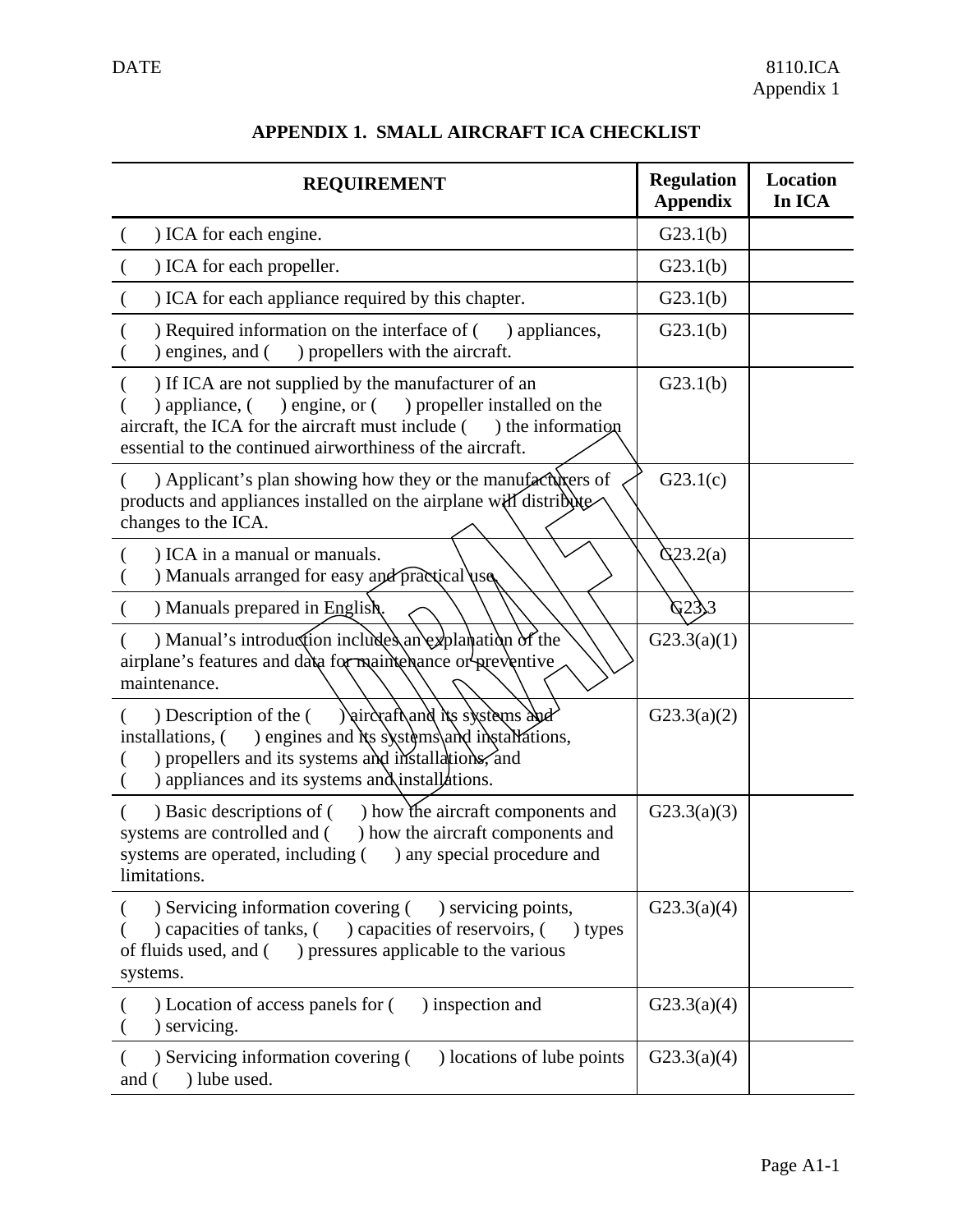| <b>REQUIREMENT</b>                                                                                                                                                                                                                                                   | <b>Regulation</b><br><b>Appendix</b> | <b>Location</b><br>In ICA |
|----------------------------------------------------------------------------------------------------------------------------------------------------------------------------------------------------------------------------------------------------------------------|--------------------------------------|---------------------------|
| ) Equipment required for servicing.                                                                                                                                                                                                                                  | G23.3(a)(4)                          |                           |
| ) Tow instructions and limitations.                                                                                                                                                                                                                                  | G23.3(a)(4)                          |                           |
| ) Mooring information                                                                                                                                                                                                                                                | G23.3(a)(4)                          |                           |
| ) Jacking information                                                                                                                                                                                                                                                | G233(a)(4)                           |                           |
| ) Leveling information                                                                                                                                                                                                                                               | G33(a)(4)                            |                           |
| ) Scheduling information for each part of the (<br>) aircraft,<br>including recommended periods for () cleaning,<br>) inspecting, $($ ) adjusting, $($<br>testing, and<br>) lubricating; and $($ $)$ the work recommended at these<br>periods.                       | G25.3(b)(1)                          |                           |
| ) aircraft engines, including<br>) Scheduling information for (<br>recommended periods for $($ ) cleaning, $($ $)$ inspecting,<br>) adjusting, $($ ) testing, and $($ ) $\hat{\mathsf{N}}$ bridgeting, and<br>the work recommended at these periods.                 | G23.3(b)(1)                          |                           |
| <b>NOTE:</b> This information may be m the FAA accepted<br>engine ICA.                                                                                                                                                                                               |                                      |                           |
| The aircraft's auxiliary<br>) Scheduling information for $\Diamond$<br>power unit, including recommended periods for $\wedge$<br>eteaning<br>v texting, and<br>) adjusting<br>) inspecting, $($<br>the work recommended at these<br>) lubricating; and (<br>periods. | G23.3(b)(1)                          |                           |
| ) dircraft propellers,<br>) Scheduling information for $($<br>including recommended periods $\hat{f}$ ( $\angle$<br>) cleaning,<br>) inspecting, ( ) adjusting, ( $\vee$ ) testing, and<br>) lubricating; and () the work recommended at these<br>periods.           | G23.3(b)(1)                          |                           |
| ) Scheduling information for ( ) aircraft accessories,<br>including recommended periods for () cleaning,<br>) inspecting, $($ adjusting, $($<br>) testing, and<br>) lubricating; and () the work recommended at these<br>periods.                                    | G23.3(b)(1)                          |                           |
| ) Scheduling information for (<br>) aircraft instruments,<br>including recommended periods for (<br>) cleaning,<br>) inspecting, $($ adjusting, $($ besting, and<br>) lubricating; and () the work recommended at these<br>periods.                                  | G23.3(b)(1)                          |                           |

# **APPENDIX 1. SMALL AIRCRAFT ICA CHECKLIST, continued**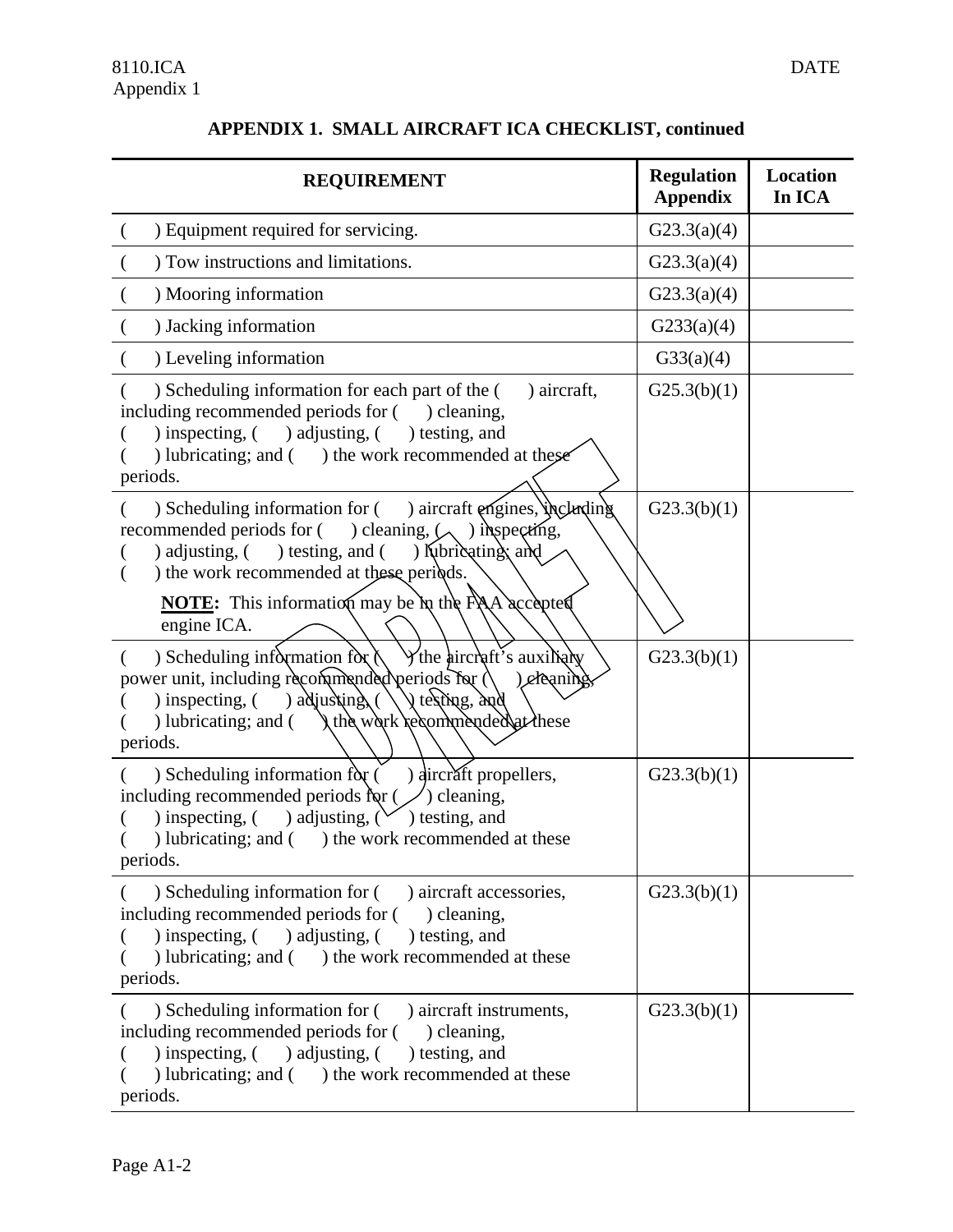# **APPENDIX 1. SMALL AIRCRAFT ICA CHECKLIST, continued**

| <b>REQUIREMENT</b>                                                                                                                                                                                                                                                                           | <b>Regulation</b><br><b>Appendix</b> | <b>Location</b><br>In ICA |
|----------------------------------------------------------------------------------------------------------------------------------------------------------------------------------------------------------------------------------------------------------------------------------------------|--------------------------------------|---------------------------|
| ) Scheduling information for ( ) aircraft equipment,<br>including recommended periods for (<br>) cleaning,<br>) inspecting, ( ) adjusting, ( ) testing, and<br>) lubricating; and ( ) the work recommended at these<br>periods.                                                              | G23.3(b)(1)                          |                           |
| ) Degree of inspection for each part of the (<br>) aircraft and its<br>$\alpha$ ) engines, $\alpha$ the auxiliary power unit, $\alpha$<br>) propellers,<br>) accessories, ( ) instruments, and ( ) equipment.                                                                                | G23.3(b)(1)                          |                           |
| ) Applicable wear tolerances.                                                                                                                                                                                                                                                                | G23.3(b)(1)                          |                           |
| Applicant may refer to an (<br>$\alpha$ accessory, (<br>) instrument, or<br>equipment manufacturer as the source of this information if<br>applicant shows $($ ) that the item is exceptionally complex and<br>requires specialized maintenance techniques, test equipment, or<br>expertise. | G23.3(b)(1)                          |                           |
| ) Recommended overhaul periods and necessary cross<br>references to the ALS.                                                                                                                                                                                                                 | Q23.3(b)(1)                          |                           |
| ) An inspection program that includes (<br>the frequency and<br>) extent of the inspection hecessary to provide for continued<br>airworthiness.                                                                                                                                              | G23.3(b)(1)                          |                           |
| Troubleshooting descriptions $\phi \hat{f}$<br>Noroblem malfunctions,<br>) how to recognize those malfunctions, and $\mathscr{S}$ remedies for<br>them.                                                                                                                                      | G23.3(b)(2)                          |                           |
| ) Description of the order and method of (<br>) removing and<br>) replacing products (engines and propellers) with any<br>precautions.                                                                                                                                                       | G23.3(b)(3)                          |                           |
| ) Description of the order and method of (<br>) removing and<br>) replacing parts, with any precautions.                                                                                                                                                                                     | G23.3(b)(3)                          |                           |
| ) Other instructions, including ( ) storage limitations and<br>procedures for (<br>) testing system during ground running,<br>) making symmetry checks, () weighing and determining<br>the center of gravity, (<br>) lifting, and ( ) shoring.                                               | G23.3(b)(4)                          |                           |
| ) Diagrams of structural access plates and information needed<br>to gain access for inspections when access plates are not provided.                                                                                                                                                         | G23.3(c)                             |                           |
| ) Details for applying special inspection techniques, including<br>radiographic and ultrasonic testing, where such processes are<br>specified.                                                                                                                                               | G23.3(d)                             |                           |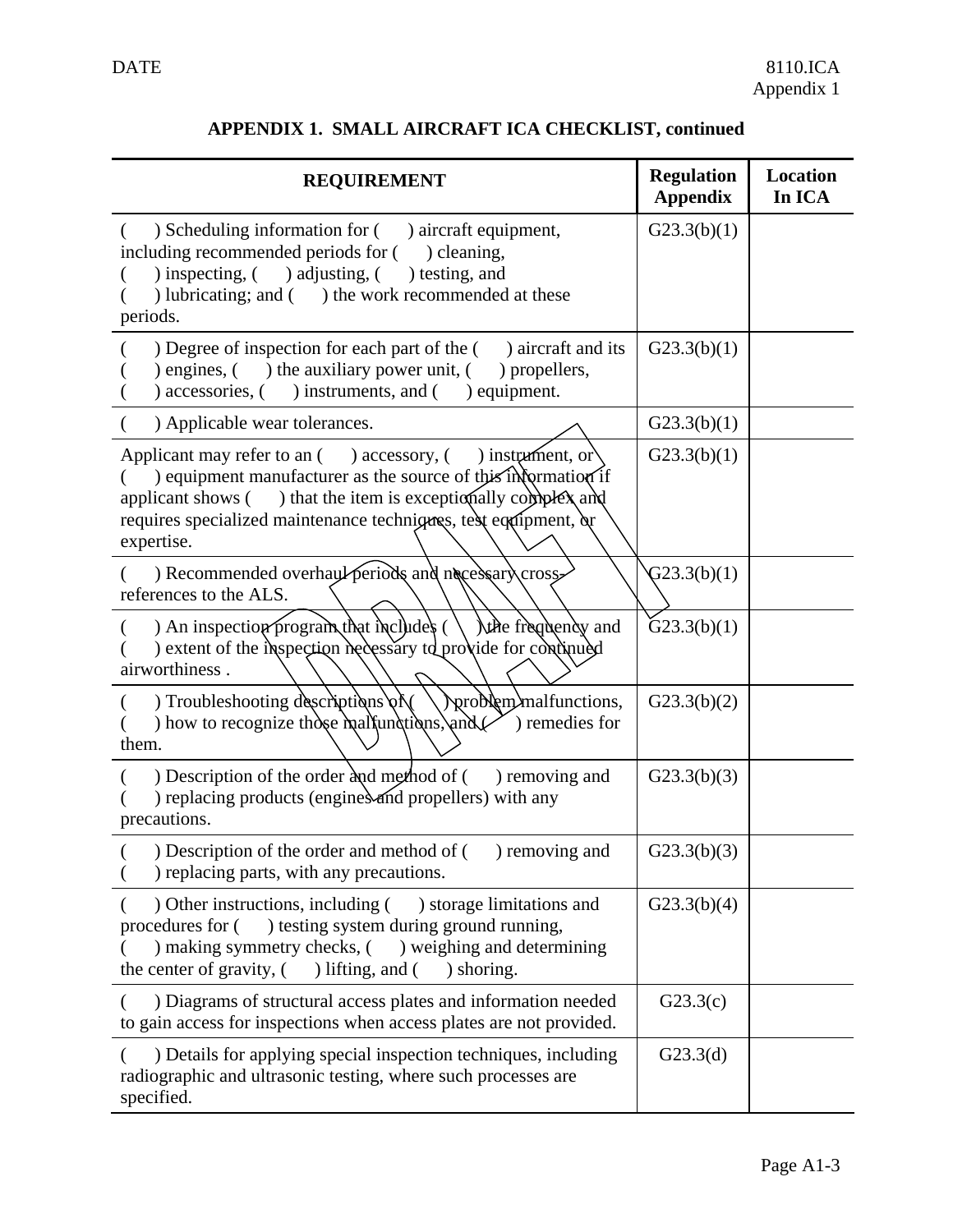|  | APPENDIX 1. SMALL AIRCRAFT ICA CHECKLIST, continued |  |
|--|-----------------------------------------------------|--|
|--|-----------------------------------------------------|--|

| <b>REQUIREMENT</b>                                                                                                                                                                                                                                                                                                      | <b>Regulation</b><br><b>Appendix</b> | <b>Location</b><br>In ICA |
|-------------------------------------------------------------------------------------------------------------------------------------------------------------------------------------------------------------------------------------------------------------------------------------------------------------------------|--------------------------------------|---------------------------|
| ) Information needed to apply protective treatment to structure<br>after inspection.                                                                                                                                                                                                                                    | G23.3(e)                             |                           |
| ) All data on structural fasteners, such as (<br>) identification,<br>) discarded recommendations, and (<br>) torque values.                                                                                                                                                                                            | G23.3(f)                             |                           |
| ) List of special tools needed.                                                                                                                                                                                                                                                                                         | G23.3(g)                             |                           |
| ) For Commuter Category aircraft: electrical loads applicable<br>to the various systems.                                                                                                                                                                                                                                | G23.3(h)(1)                          |                           |
| ) For Commuter Category aircraft: methods of balancing<br>control surfaces.                                                                                                                                                                                                                                             | G23.3(h)(1)                          |                           |
| ) For Commuter Category aircraft: identifying primary and<br>secondary structures.                                                                                                                                                                                                                                      | G23.3(h)(1)                          |                           |
| ) For Commuter Category aircraft: any special repair methods<br>applicable.                                                                                                                                                                                                                                             | G23.3(h)(1)                          |                           |
| ) ICA must contain a section, fitled Airworthiness Limitations,<br>) segregated and $(\langle \rangle)$ clearly distinguishable from the<br>that is $($<br>rest of the document.                                                                                                                                        | G23.4                                |                           |
| <b>NOTE:</b> The appropriate FAA office will evaluate and<br>approve the Airworthiness Limitations Section (ALS)<br>in the applicant's $ICA$ .                                                                                                                                                                          |                                      |                           |
| If ICA consist of multiple manuals, the ALS required by this<br>paragraph must be in the principal manual.                                                                                                                                                                                                              | G23.4                                |                           |
| ) ALS must contain a legible statement in a prominent<br>location, saying: "The Airworthiness Limitations Section is FAA<br>approved and specifies inspections and other maintenance required<br>under §§ 43.16 and 91.403 of the Code of Federal Regulations,<br>unless an alternative program has been FAA approved." | G23.4                                |                           |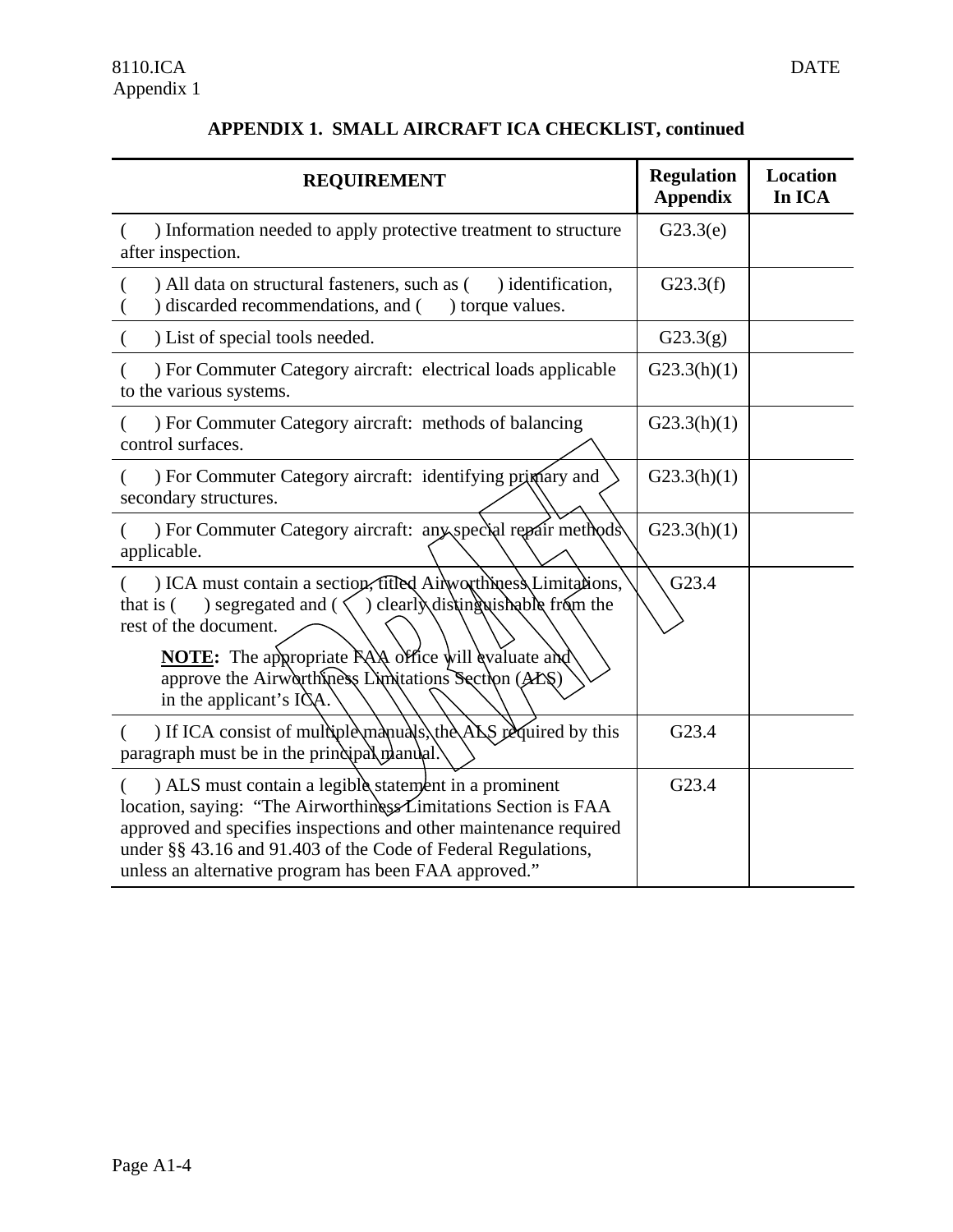|  |  |  | APPENDIX 2. TRANSPORT CATEGORY AIRCRAFT ICA CHECKLIST |  |
|--|--|--|-------------------------------------------------------|--|
|--|--|--|-------------------------------------------------------|--|

| <b>REQUIREMENT</b>                                                                                                                                                                                                                                        | <b>Regulation</b><br><b>Appendix</b> | Location<br>In ICA |
|-----------------------------------------------------------------------------------------------------------------------------------------------------------------------------------------------------------------------------------------------------------|--------------------------------------|--------------------|
| ) ICA for each engine.                                                                                                                                                                                                                                    | H25.1(b)                             |                    |
| ) ICA for each propeller.                                                                                                                                                                                                                                 | H25.1(b)                             |                    |
| ) ICA for each appliance required by this chapter.                                                                                                                                                                                                        | H25.1(b)                             |                    |
| ) Required information on the interface of (<br>) appliances,<br>) engines, and $($ ) propellers with the aircraft.                                                                                                                                       | H25.1(b)                             |                    |
| ) If ICA are not supplied by the manufacturer of an<br>engine, or () propeller installed on the<br>$)$ appliance, $($<br>aircraft, the ICA for the aircraft must include ( ) the information<br>essential to the continued airworthiness of the aircraft. | H25.1(b)                             |                    |
| ) Applicant's plan showing how they or the manufacturers of<br>products and appliances installed on the airplane will distributed<br>changes to the ICA.                                                                                                  | H25.1(c)                             |                    |
| ) ICA in a manual or manuals.<br>) Manuals arranged for easy and practical use.                                                                                                                                                                           | H25.2(a)<br><b>A25</b> : Q(b)        |                    |
| ) Manuals prepared in English.                                                                                                                                                                                                                            | H25.3                                |                    |
| ) Manual's introduction includes explanation of the airplane's<br>features and data for maintenance or preventive maintenance,                                                                                                                            | H25.3(a)(1)                          |                    |
| Nairdraft and its systems and<br>) Description of the (<br>) engines and its systems and installations<br>installations, (<br>) propellers and its systems and installations, and<br>) appliances and its systems and installations                       | H25.3(a)(2)                          |                    |
| ) how aircraft components and<br>) Basic descriptions of (<br>) operated, including $($<br>systems are controlled and (<br>) any<br>special procedure and limitations.                                                                                    | H25.3(a)(3)                          |                    |
| ) Servicing information covering (<br>) servicing points,<br>) capacities of tanks, (<br>) capacities of reservoirs, (<br>) types<br>) pressures applicable to the various<br>of fluids to be used, and (<br>systems.                                     | H25.3(a)(4)                          |                    |
| ) Location of access panels for (<br>) inspection and<br>) servicing.                                                                                                                                                                                     | H25.3(a)(4)                          |                    |
| ) Servicing information covering (<br>) locations of lube<br>) the lube used.<br>points, (                                                                                                                                                                | H25.3(a)(4)                          |                    |
| ) Equipment required for servicing.                                                                                                                                                                                                                       | H25.3(a)(4)                          |                    |
| ) Tow instructions and limitations.<br>∖                                                                                                                                                                                                                  | H25.3(a)(4)                          |                    |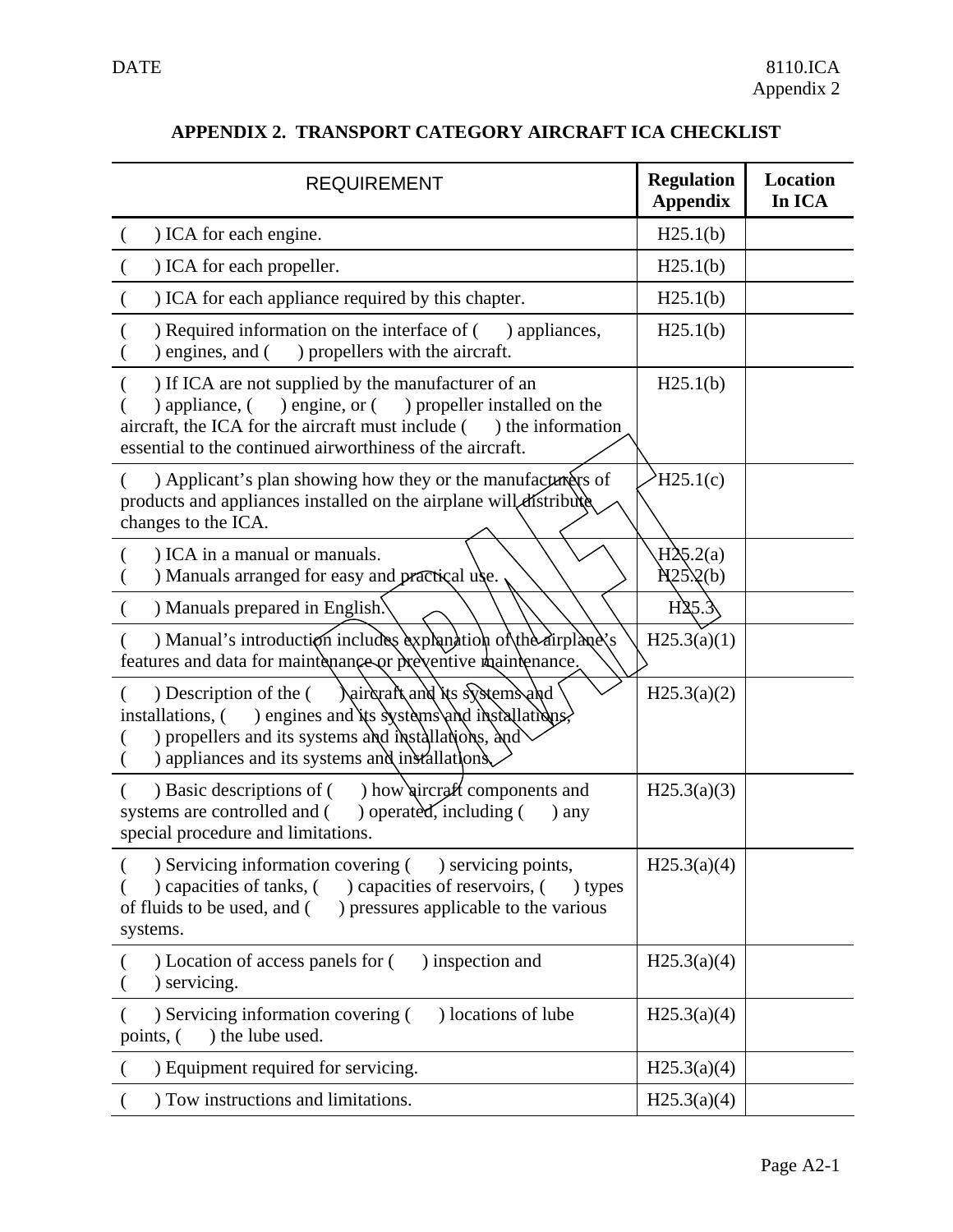# **APPENDIX 2. TRANSPORT CATEGORY AIRCRAFT ICA CHECKLIST, continued**

| <b>REQUIREMENT</b>                                                                                                                                                                                                                                                                                   | <b>Regulation</b><br><b>Appendix</b> | Location<br>In ICA |
|------------------------------------------------------------------------------------------------------------------------------------------------------------------------------------------------------------------------------------------------------------------------------------------------------|--------------------------------------|--------------------|
| ) Mooring information.                                                                                                                                                                                                                                                                               | H25.3(a)(4)                          |                    |
| ) Jacking information.                                                                                                                                                                                                                                                                               | H25.3(a)(4)                          |                    |
| ) Leveling information.                                                                                                                                                                                                                                                                              | H25.3(a)(4)                          |                    |
| ) Scheduling information for each part of (<br>) aircraft,<br>including periods for ( ) cleaning, ( ) inspecting,<br>) adjusting, ( ) testing, and ( ) lubricating; and<br>) the work recommended at these periods.                                                                                  | H25.3(b)(1)                          |                    |
| ) Scheduling information for ( ) aircraft engines, including<br>recommended periods for () cleaning, (<br>) inspecting,<br>) adjusting, ( ) testing, and ( ) lubricating; and<br>) the work recommended at these periods.<br><b>NOTE:</b> This information may be in the FAA accepted<br>engine ICA. | H25.3(b)(1)                          |                    |
| ) Scheduling information for $\Box$ ) the aircraft's auxiliary<br>power unit, including recommended periods for<br>$\setminus$ ) deaning,<br>) inspecting, $(\ )$ adjusting, $(\ \sim)$ testing, and<br>) lubricating; and $\left\langle \right\rangle$ ) the work recommended at the se<br>periods. | $\text{R25.3(b)}(1)$                 |                    |
| ) aircraft propetfers,<br>) Scheduling information for $($<br>including recommended periods for $\wedge$<br>) deaning<br>) inspecting, $($ ) adjusting, $(\setminus$<br>testing, and<br>) the work recommended at these<br>) lubricating; and (<br>periods.                                          | H25.3(b)(1)                          |                    |
| ) Scheduling information for $\bigvee$ aircraft accessories,<br>including recommended periods for () cleaning,<br>( ) inspecting, ( ) adjusting, ( ) testing, and<br>) lubricating; and () the work recommended at these<br>periods.                                                                 | H25.3(b)(1)                          |                    |
| ) Scheduling information for () aircraft instruments,<br>including recommended periods for () cleaning,<br>) inspecting, $($ ) adjusting, $($<br>testing, and<br>) lubricating; and () the work recommended at these<br>periods.                                                                     | H25.3(b)(1)                          |                    |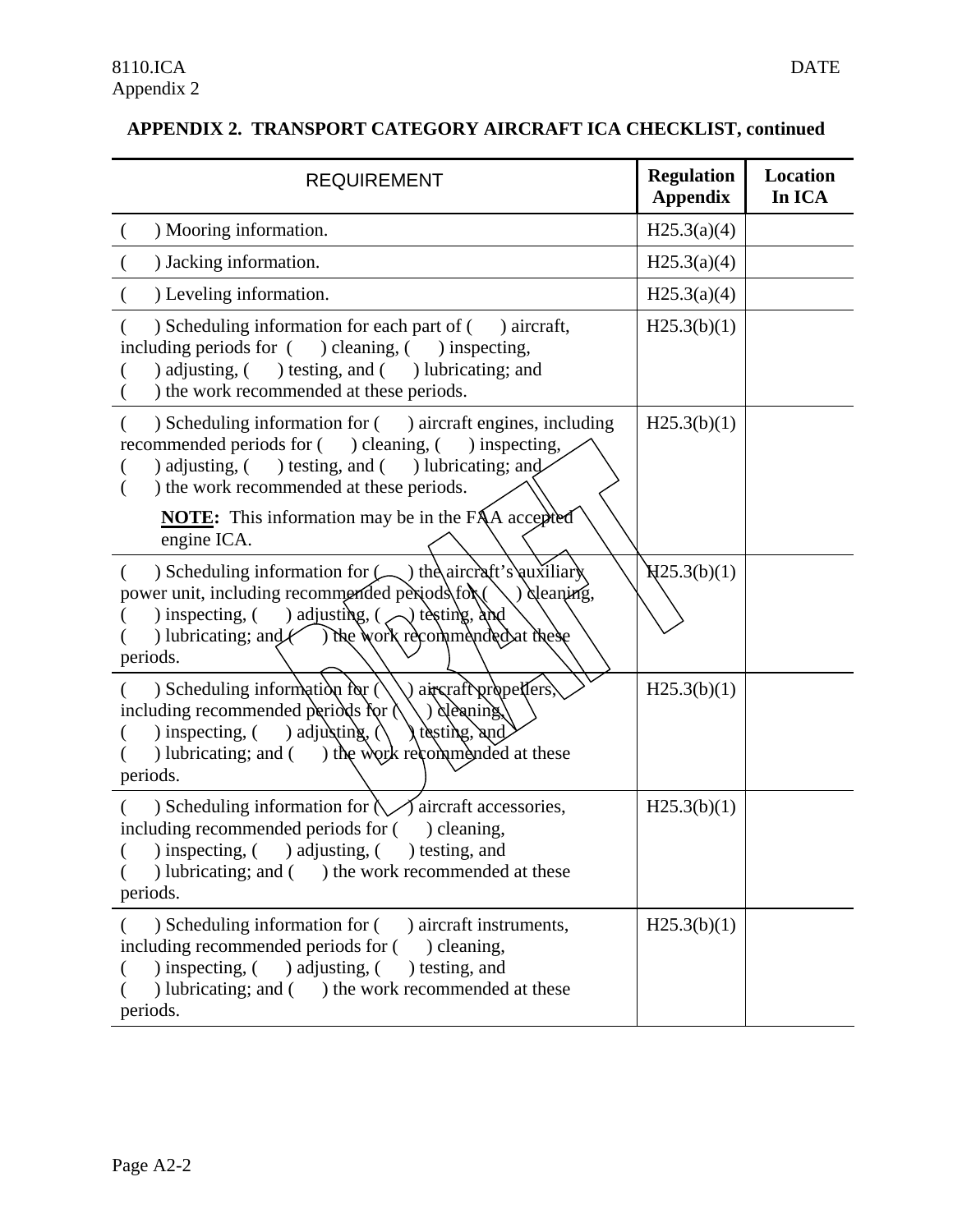# **APPENDIX 2. TRANSPORT CATEGORY AIRCRAFT ICA CHECKLIST, continued**

| <b>REQUIREMENT</b>                                                                                                                                                                                                                                                                    | <b>Regulation</b><br><b>Appendix</b> | Location<br>In ICA |
|---------------------------------------------------------------------------------------------------------------------------------------------------------------------------------------------------------------------------------------------------------------------------------------|--------------------------------------|--------------------|
| ) Scheduling information for ( ) aircraft equipment,<br>including recommended periods for (<br>) cleaning,<br>) inspecting, ( ) adjusting, ( ) testing, and<br>) lubricating; and ( ) the work recommended at these<br>periods.                                                       | H25.3(b)(1)                          |                    |
| ) Degree of inspection for each part of (<br>) aircraft and its<br>) engines, $($ $)$ the auxiliary power unit, $($<br>) propellers,<br>) equipment.<br>) accessories, (<br>) instruments, and (                                                                                      | H25.3(b)(1)                          |                    |
| ) The applicable wear tolerances.                                                                                                                                                                                                                                                     | H25.3(b)(1)                          |                    |
| instrument, or<br>Applicant may refer to an (<br>) accessory, (<br>) equipment manufacturer as the source of this information if<br>applicant shows $($ ) that the item is exceptionally complex and<br>requires specialized maintenance techniques, test equipment, or<br>expertise. | H25.3(b)(1)                          |                    |
| The recommended overhavel periods and necessary cross-<br>references to the ALS.                                                                                                                                                                                                      | H25.3(b)(1)                          |                    |
| ) An inspection program that modudes (<br>the frequency and<br>) extent of the inspection necessary to provide for continued<br>airworthiness.                                                                                                                                        | H25.3(b)(1)                          |                    |
| Troubleshooting descriptions of ( $\langle \rangle$<br>\malfunctions,<br>) how to recognize those malfunctions, and (<br>) remedies for<br>them.                                                                                                                                      | H25.3(b)(2)                          |                    |
| ) Descriptions of the order and method of $($ ) removing and<br>) replacing products (engines and propellers) with any<br>necessary precautions.                                                                                                                                      | H25.3(b)(3)                          |                    |
| Descriptions of the order and method of () removing and<br>) replacing parts with any necessary precautions.                                                                                                                                                                          | H25.3(b)(3)                          |                    |
| Other instructions, including () storage limitations and<br>) testing system during ground running,<br>procedures for (<br>) making symmetry checks, () weighing and determining<br>the center of gravity, (<br>) lifting, and $($ $)$ shoring.                                       | H25.3(b)(4)                          |                    |
| ) Diagrams of structural access plates and information needed<br>to gain access for inspections when access plates are not provided.                                                                                                                                                  | H25.3(c)                             |                    |
| ) Details to apply special inspection techniques, including<br>radiographic and ultrasonic testing where such processes are<br>specified.                                                                                                                                             | H25.3(d)                             |                    |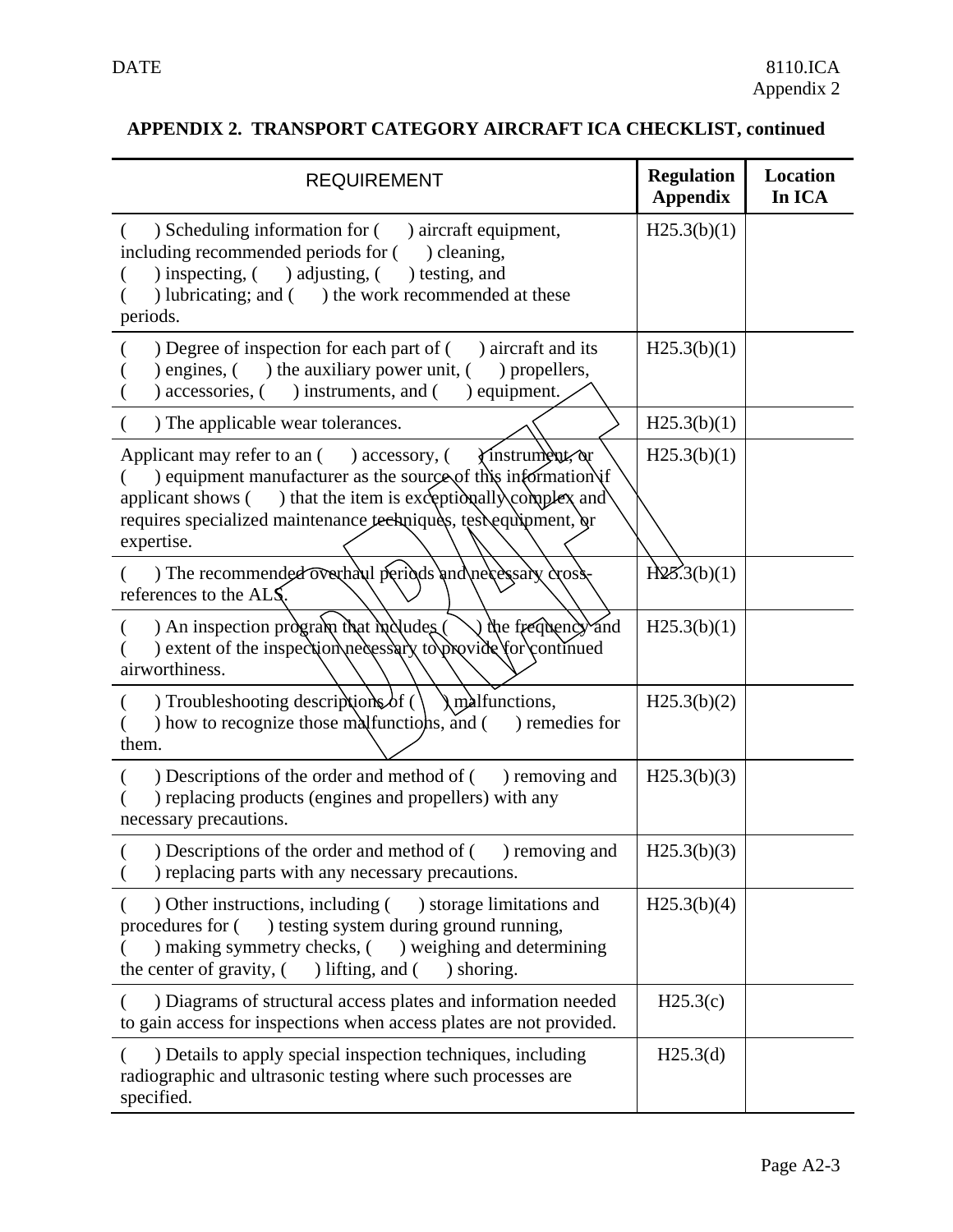# **APPENDIX 2. TRANSPORT CATEGORY AIRCRAFT ICA CHECKLIST, continued**

| <b>REQUIREMENT</b>                                                                                                                                                                                                                                                                                                    | <b>Regulation</b><br><b>Appendix</b> | <b>Location</b><br>In ICA |
|-----------------------------------------------------------------------------------------------------------------------------------------------------------------------------------------------------------------------------------------------------------------------------------------------------------------------|--------------------------------------|---------------------------|
| ) Information needed to apply protective treatment to structure<br>after inspection.                                                                                                                                                                                                                                  | H25.3(e)                             |                           |
| ) All data on structural fasteners, such as (<br>) identification,<br>discarded recommendations, and () torque values.                                                                                                                                                                                                | H25.3(f)                             |                           |
| ) List of special tools needed.                                                                                                                                                                                                                                                                                       | H25.3(g)                             |                           |
| ) ICA must contain a section, titled Airworthiness Limitations<br>) segregated and (<br>) clearly distinguishable from the<br>that is (<br>rest of the document.                                                                                                                                                      | H25.4(a)                             |                           |
| <b>NOTE:</b> The appropriate FAA office will evaluate and<br>approve the Airworthiness Limitations Section (ALS)<br>in the applicant's ICA.                                                                                                                                                                           |                                      |                           |
| ) ALS must explain each mandatory replacement tiple;<br>structural inspection interval, and related structural inspection<br>procedures approved under § 25.571.                                                                                                                                                      | H25.4(a)(1)                          |                           |
| ) ALS must explain each prandatory replacement rime,<br>inspection interval, related inspection procedure, and all critical<br>design configuration control limitations\approved\ubder\§ 25.981<br>for the fuel tank system.                                                                                          | H25.4(a)(2)                          |                           |
| ) If the ICA consist of multiple manuals, the ALS required by<br>this paragraph must be in the principal manual.                                                                                                                                                                                                      | H25.4(b)                             |                           |
| ) ALS must contain a legible statement in a prominent location<br>saying: "The Airworthiness Limitations Section is FAA approved<br>and specifies inspections and other maintenance required under<br>§§43.16 and 91.403 of the Code of Federal Regulations, unless an<br>alternative program has been FAA approved." | H25.4(b)                             |                           |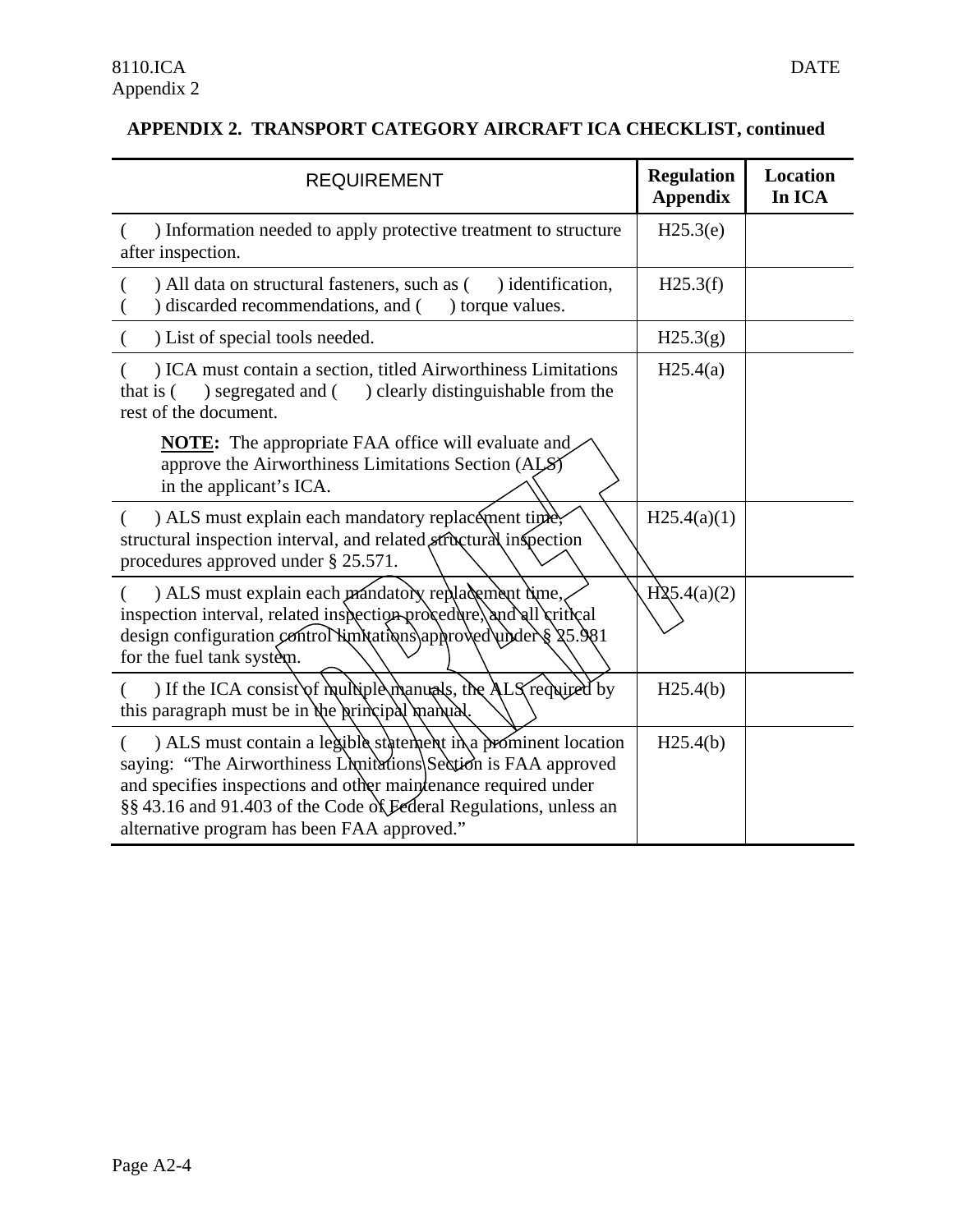| <b>REQUIREMENT</b>                                                                                                                                                                                                                                            | <b>Regulation</b><br><b>Appendix</b> | <b>Location</b><br>In ICA |
|---------------------------------------------------------------------------------------------------------------------------------------------------------------------------------------------------------------------------------------------------------------|--------------------------------------|---------------------------|
| ) ICA for each engine.                                                                                                                                                                                                                                        | A27.1(b)                             |                           |
| ) ICA for each rotor.                                                                                                                                                                                                                                         | A27.1(b)                             |                           |
| ) ICA for each appliance required by this chapter.                                                                                                                                                                                                            | A27.1(b)                             |                           |
| ) Required information on the interface of (<br>) appliances,<br>) rotors with the rotorcraft.<br>engines, and (                                                                                                                                              | A27.1(b)                             |                           |
| ) If ICA are not supplied by the manufacturer of an<br>) engine, or ( ) rotor installed on the<br>) appliance, $($<br>rotorcraft, the ICA for the rotorcraft must include the<br>) information essential to the continued airworthiness of the<br>rotorcraft. | A27.1(b)                             |                           |
| Applicant's plan showing how they or the manufacturers of<br>products and appliances installed on the airplane will distribute<br>changes to the ICA.                                                                                                         | $\mathcal{X}$ 27.1(c)                |                           |
| ) ICA in a manual or manuals.<br>) Manuals arranged for easy and practical use.                                                                                                                                                                               | A27.2(a)<br>$A2\lambda,2\lambda)$    |                           |
| ) Manuals prepared in English.                                                                                                                                                                                                                                | $A27\$                               |                           |
| ) Manual's introduction $\exp\{ \text{hains}\}\$<br>) the rotorcraft's features<br>) data for maintenance or preventive maintenance.<br>and (                                                                                                                 | $\frac{\lambda 27.3(a)}{1}$          |                           |
| ) rotorcxaft\and\its\s\xte\m\\and\<br>) Description of (<br>installations, () engines and its systems and installations<br>) rotors and its systems and installations, and $\chi$<br>) appliances<br>and its systems and installations.                       | A27.3(a)(2)                          |                           |
| Basic descriptions of () how the rotor craft components<br>and systems are controlled and ( ) operated, including<br>) any special procedure and limitations.                                                                                                 | A27.3(a)(3)                          |                           |
| ) Servicing information covering ( ) servicing points,<br>capacities of tanks, () capacities of reservoirs, (<br>) types<br>of fluids used, and () pressures applicable to the various<br>systems.                                                            | A27.3(a)(4)                          |                           |
| ) inspection and<br>) Location of access panels for (<br>) servicing.                                                                                                                                                                                         | A27.3(a)(4)                          |                           |
| ) locations of lube points<br>) Servicing information covering (<br>) the lube used.<br>and (                                                                                                                                                                 | A27.3(a)(4)                          |                           |
| ) Equipment required for servicing.                                                                                                                                                                                                                           | A27.3(a)(4)                          |                           |

# **APPENDIX 3. SMALL ROTORCRAFT ICA CHECKLIST**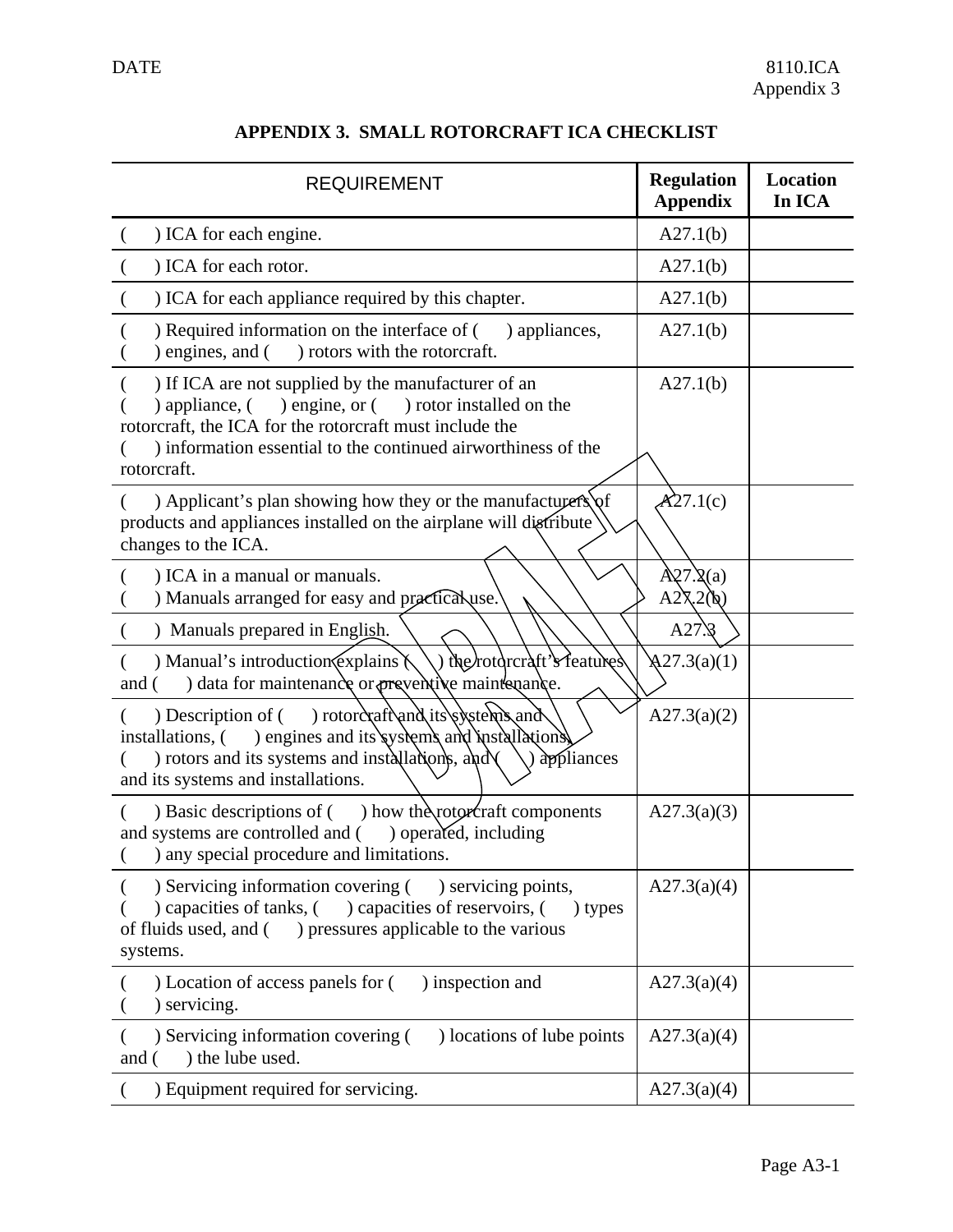| <b>REQUIREMENT</b>                                                                                                                                                                                                                                                                                                                                                    | <b>Regulation</b><br><b>Appendix</b> | <b>Location</b><br>In ICA |
|-----------------------------------------------------------------------------------------------------------------------------------------------------------------------------------------------------------------------------------------------------------------------------------------------------------------------------------------------------------------------|--------------------------------------|---------------------------|
| ) Tow instructions and limitations.                                                                                                                                                                                                                                                                                                                                   | A27.3(a)(4)                          |                           |
| ) Mooring information.                                                                                                                                                                                                                                                                                                                                                | A27.3(a)(4)                          |                           |
| ) Jacking information.                                                                                                                                                                                                                                                                                                                                                | A27.3(a)(4)                          |                           |
| ) Leveling information.                                                                                                                                                                                                                                                                                                                                               | A27.3(a)(4)                          |                           |
| ) Scheduling information for each part of the (<br>) rotorcraft,<br>including recommended periods for () cleaning,<br>) inspecting, ( ) adjusting, ( ) testing, and<br>) lubricating; and $($ $)$ the work recommended at these<br>periods.                                                                                                                           | A27.3(b)(1)                          |                           |
| ) Scheduling information for (<br>) rotorcraft engines,<br><i><u><b>Scleaning</b></u></i><br>including recommended periods for (<br>) inspecting, $($ adjusting, $($ testing, $\partial$ and<br>) lubricating; and ( ) the work recommended at these<br>periods.<br><b>NOTE:</b> This information may be in the PAA/Authority<br>accepted engine $\mathsf{K}$ A $\lt$ | A27.3(b)(1)                          |                           |
| \\the rotororaft' \auxiliary<br>) Scheduling information $f(x)$<br>€<br>power unit, including recommended periods for (<br>V cleaning,<br>) inspecting, $($ adjusting, $($ $)$ resting, and<br>) the work redommended at these<br>) lubricating; and $($<br>periods.                                                                                                  | A27.3(b)(1)                          |                           |
| ) Scheduling information for $(\vee)$ rotorcraft rotors, including<br>recommended periods for () cleaning, () inspecting,<br>) adjusting, ( ) testing, and ( ) lubricating; and<br>) the work recommended at these periods.                                                                                                                                           | A27.3(b)(1)                          |                           |
| ) Scheduling information for ( ) rotorcraft accessories,<br>including recommended periods for () cleaning,<br>) inspecting, $($ ) adjusting, $($ ) testing, and<br>) lubricating; and () the work recommended at these<br>periods.                                                                                                                                    | A27.3(b)(1)                          |                           |
| ) Scheduling information for ( ) rotorcraft instruments,<br>including recommended periods for () cleaning,<br>) inspecting, $($ ) adjusting, $($ ) testing, and<br>) lubricating; and () the work recommended at these<br>periods.                                                                                                                                    | A27.3(b)(1)                          |                           |

# **APPENDIX 3. SMALL ROTORCRAFT ICA CHECKLIST, continued**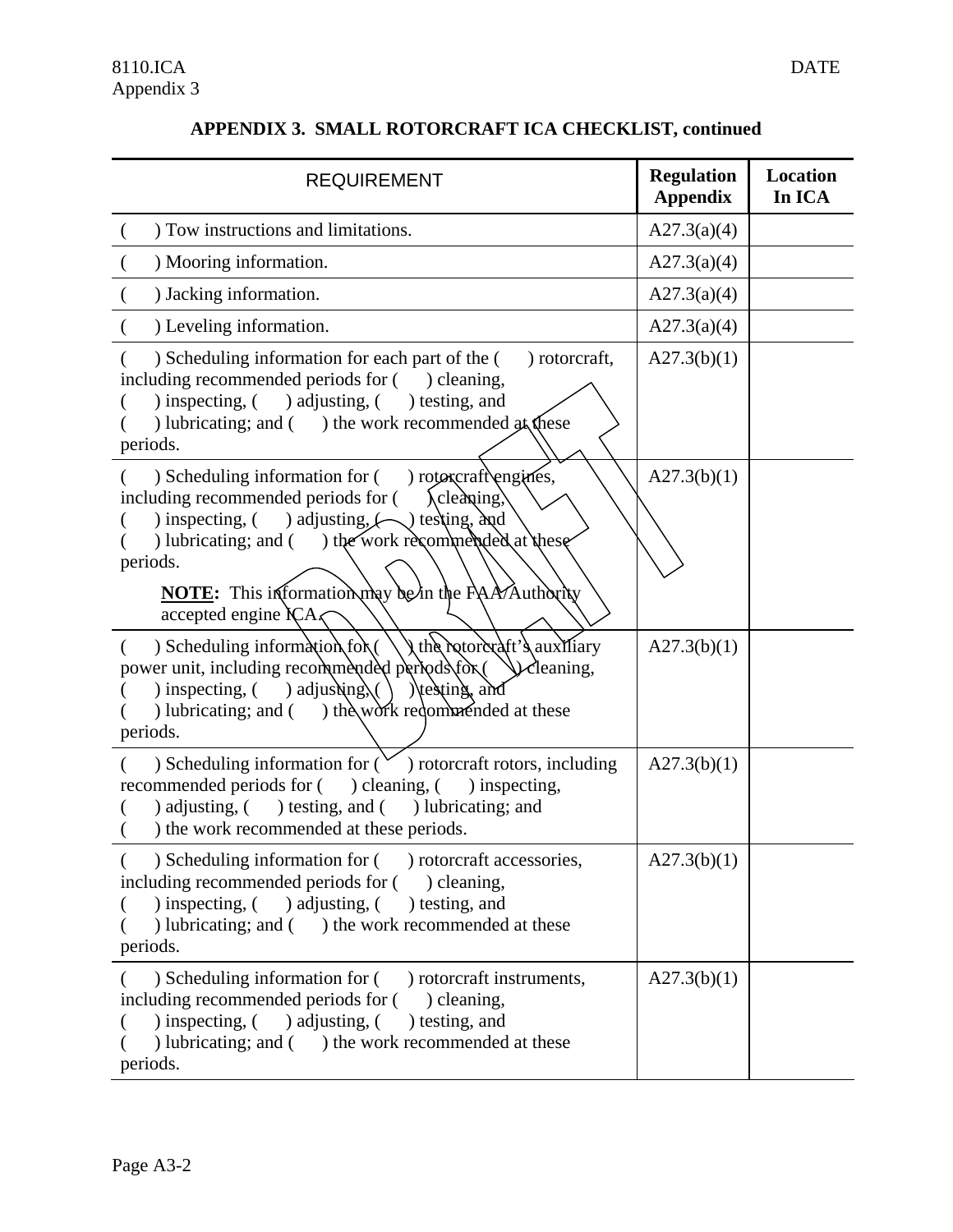# **APPENDIX 3. SMALL ROTORCRAFT ICA CHECKLIST, continued**

| <b>REQUIREMENT</b>                                                                                                                                                                                                                                                                                                    | <b>Regulation</b><br><b>Appendix</b> | Location<br>In ICA |
|-----------------------------------------------------------------------------------------------------------------------------------------------------------------------------------------------------------------------------------------------------------------------------------------------------------------------|--------------------------------------|--------------------|
| ) Scheduling information for ( ) rotorcraft equipment,<br>including recommended periods for (<br>) cleaning,<br>) inspecting, ( ) adjusting, ( ) testing, and<br>) lubricating; and () the work recommended at these<br>periods.                                                                                      | A27.3(b)(1)                          |                    |
| ) Degree of inspection for each part of (<br>) rotorcraft and its<br>) engines, $($ $)$ the auxiliary power unit, $($<br>) rotors,<br>) accessories, (<br>) instruments, and (<br>) equipment.                                                                                                                        | A27.3(b)(1)                          |                    |
| ) The applicable wear tolerances.                                                                                                                                                                                                                                                                                     | A27.3(b)(1)                          |                    |
| Applicant may refer to an () accessory, (<br>) instrument, on<br>) equipment manufacturer as the source of this information $\mathbf{\hat{x}}$<br>applicant shows $($ ) that the item is exceptionally $\mathcal{S}(\mathcal{A})$ and<br>requires specialized maintenance techniques, test equipment or<br>expertise. | A27.3(b)(1)                          |                    |
| Recommended overhaul periods and necessary cross-<br>references to the ALS.                                                                                                                                                                                                                                           | A27.3(b)(1)                          |                    |
| ) Inspection program that includes (<br>) the frequency and<br>extent of the inspection necessary to provide for continued<br>airworthiness.                                                                                                                                                                          | $\frac{\lambda}{2}, \frac{3(b)}{1}$  |                    |
| Troubleshooting descriptions of ( and functions)<br>) how to recognize those malfunctions, and (<br>) remedies for<br>them.                                                                                                                                                                                           | A27.3(b)(2)                          |                    |
| ) Descriptions of the order and method of $\lambda$<br>) removing and<br>) replacing engines with any necessary precautions.                                                                                                                                                                                          | A27.3(b)(3)                          |                    |
| ) Descriptions of the order and method of ( ) removing and<br>) replacing rotors with any necessary precautions.                                                                                                                                                                                                      | A27.3(b)(3)                          |                    |
| ) Descriptions of the order and method of (<br>) removing and<br>) replacing parts with any necessary precautions.                                                                                                                                                                                                    | A27.3(b)(3)                          |                    |
| ) Other instructions, including (<br>) storage limitations and<br>procedures for (<br>) testing system during ground running,<br>) making symmetry checks, (<br>) weighing and determining<br>the center of gravity, (<br>) lifting, and $($<br>) shoring.                                                            | A27.3(b)(4)                          |                    |
| ) Diagrams of structural access plates and information needed<br>to gain access for inspections when access plates are not provided.                                                                                                                                                                                  | A27.3(c)                             |                    |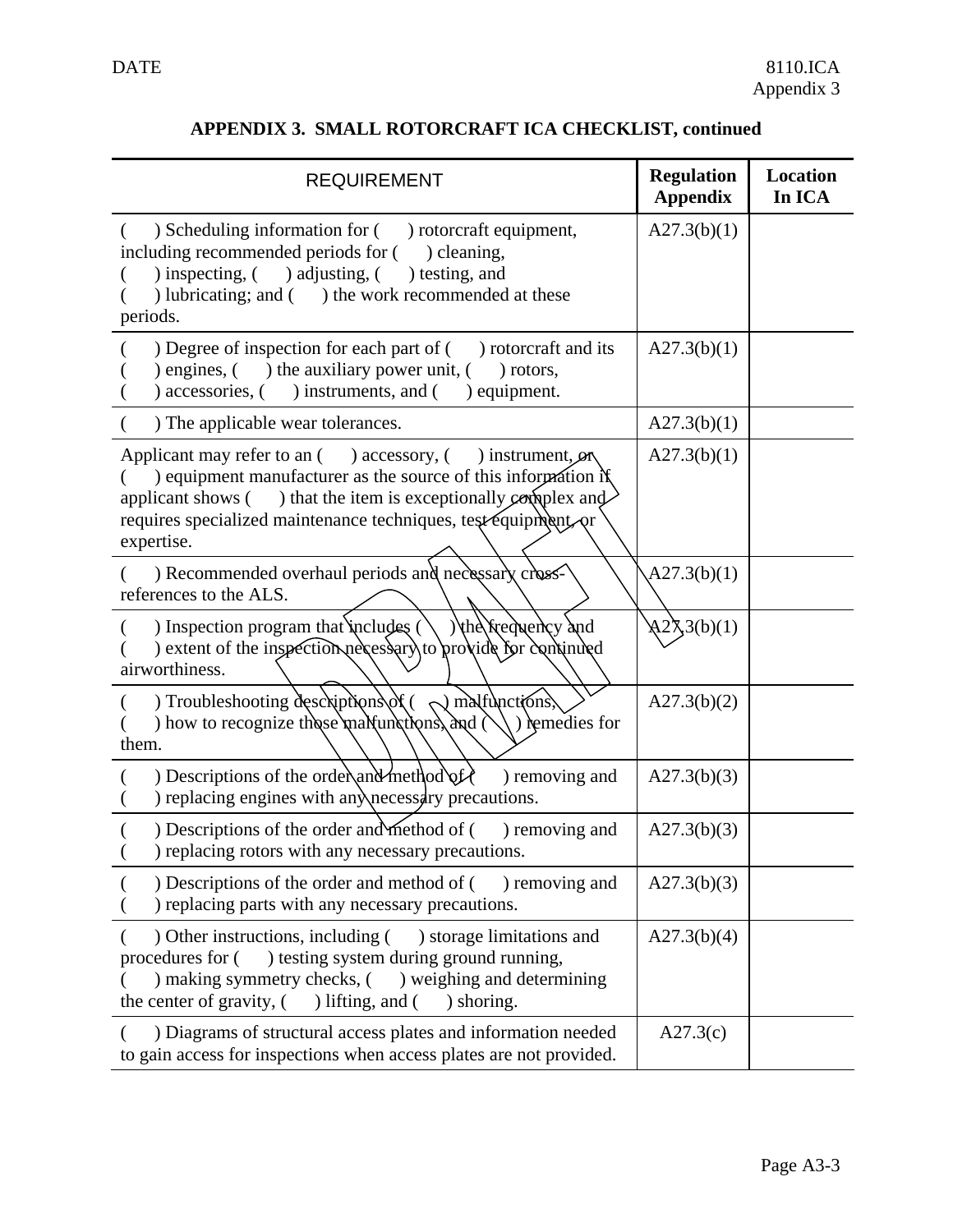# **APPENDIX 3. SMALL ROTORCRAFT ICA CHECKLIST, continued**

| <b>REQUIREMENT</b>                                                                                                                                                                                                                                                                                                    | <b>Regulation</b><br><b>Appendix</b> | <b>Location</b><br>In ICA |
|-----------------------------------------------------------------------------------------------------------------------------------------------------------------------------------------------------------------------------------------------------------------------------------------------------------------------|--------------------------------------|---------------------------|
| ) Details to apply special inspection techniques, including<br>radiographic and ultrasonic testing where such processes are<br>specified.                                                                                                                                                                             | A27.3(d)                             |                           |
| ) Information needed to apply protective treatment to structure<br>after inspection.                                                                                                                                                                                                                                  | A27.3(e)                             |                           |
| ) All data on structural fasteners, such as (<br>) identification,<br>) discarded recommendations, and (<br>) torque values.                                                                                                                                                                                          | A27.3(f)                             |                           |
| ) List of special tools needed.                                                                                                                                                                                                                                                                                       | A27.3(g)                             |                           |
| ) ICA must contain a section, titled Airworthiness Limitations,<br>) clearly distinguishable from the<br>) segregated and (<br>that is (<br>rest of the document.<br>NOTE: The appropriate FAA office will evaluate and<br>approve Airworthiness Limitations Section (ALS) in<br>the applicant's ICA.                 | A27.4(a)                             |                           |
| ) ALS must explain each mandatory replacement time,<br>structural inspection interval, and related structural inspection<br>procedures approved under $\S$ 2 $\S$ 57                                                                                                                                                  | A27.4(a)(1)                          |                           |
| ) If the ICA consist of multiple manuals, the ANS required by<br>this paragraph must be in the principal manual                                                                                                                                                                                                       | A27.4(b)                             |                           |
| ) ALS must contain a legible statement in a prominent location<br>saying: "The Airworthiness Limitations Section is FAA approved<br>and specifies inspections and other maintenance required under<br>§§ 43.16 and 91.403 of the Code of Federal Regulations, unless an<br>alternative program has been FAA approved. | A27.4(b)                             |                           |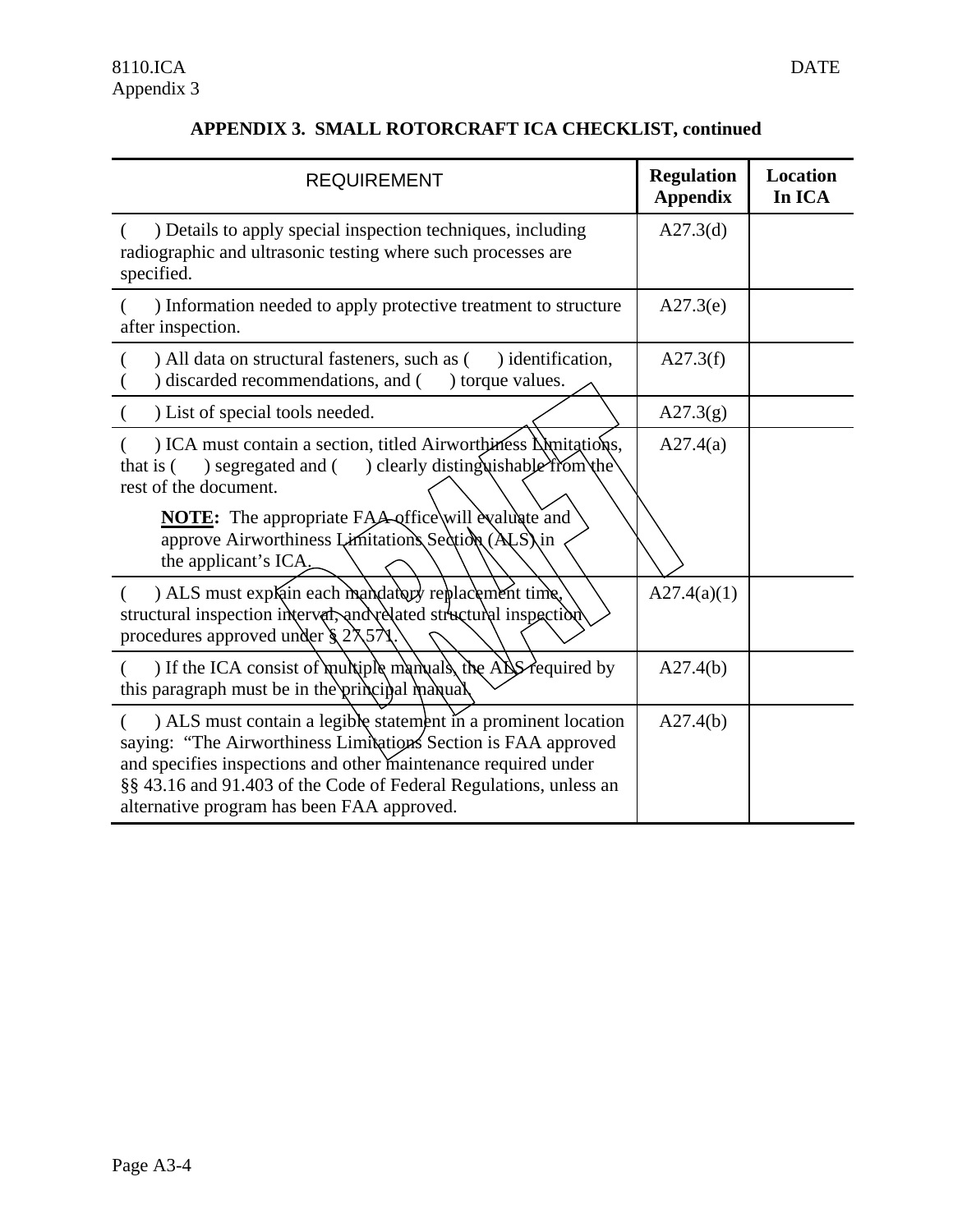# **APPENDIX 4. TRANSPORT CATEGORY ROTORCRAFT ICA CHECKLIST**

| <b>REQUIREMENT</b>                                                                                                                                                                                                                                             | <b>Regulation</b><br><b>Appendix</b> | Location<br>In ICA |
|----------------------------------------------------------------------------------------------------------------------------------------------------------------------------------------------------------------------------------------------------------------|--------------------------------------|--------------------|
| ) ICA for each engine.                                                                                                                                                                                                                                         | A29.1(b)                             |                    |
| ) ICA for each rotor.                                                                                                                                                                                                                                          | A29.1(b)                             |                    |
| ) ICA for each appliance required by this chapter.                                                                                                                                                                                                             | A29.1(b)                             |                    |
| ) Any required information on the interface of the<br>) appliances, (<br>) engines, and ( ) rotors with the rotorcraft.                                                                                                                                        | A29.1(b)                             |                    |
| ) If ICA are not supplied by the manufacturer of an<br>engine, or () rotor installed on the<br>) appliance, $($<br>rotorcraft, the ICA for the rotorcraft must include (<br>$)$ the<br>information essential to the continued airworthiness of the rotorcraft. | A29.1(b)                             |                    |
| ) Applicant's plan showing how they or the manufacturers of<br>products and appliances installed on the airplane will distribute<br>changes to the ICA.                                                                                                        | A29.1(c)                             |                    |
| ) ICA in a manual or manuals.<br>) Manuals arranged for easy and practical use.                                                                                                                                                                                | A29.2(a)<br>A29.2(b)                 |                    |
| ) ICA manual prepared in English.                                                                                                                                                                                                                              | $29\%$                               |                    |
| ) Manual's introduction explains ( $\langle \rangle$ ) the rotor craft $\langle \rangle$ (eatures<br>$\left($<br>) data for maintenance or preventive maintenance.<br>and (                                                                                    | $A29.3(a)(\lambda)$                  |                    |
| ) rotorcraft and its systems and installations,<br>) Description of (<br>) engines and its systems and installations,<br>$\lambda$ rotors and its<br>Appliance and resystems and<br>systems and installations, and (<br>installations.                         | $\lambda$ 29.3(a)(2)                 |                    |
| ) how rotoroxaft components and<br>) Basic descriptions of (<br>) operated, including (<br>systems are controlled and (<br>) any special<br>procedure and limitations.                                                                                         | A29.3(a)(3)                          |                    |
| ) Servicing information covering ( ) servicing points,<br>) capacities of tanks, (<br>) capacities of reservoirs, (<br>) types of<br>) pressures applicable to the various<br>fluids to be used, and (<br>systems.                                             | A29.3(a)(4)                          |                    |
| ) Location of access panels for (<br>) inspection and<br>) servicing.                                                                                                                                                                                          | A29.3(a)(4)                          |                    |
| ) Servicing information covering (<br>) locations of lube points<br>) the lube used.<br>and (                                                                                                                                                                  | A29.3(a)(4)                          |                    |
| ) Equipment required for servicing.<br>$\left($                                                                                                                                                                                                                | A29.3(a)(4)                          |                    |
| ) Tow instructions and limitations.<br>€                                                                                                                                                                                                                       | A29.3(a)(4)                          |                    |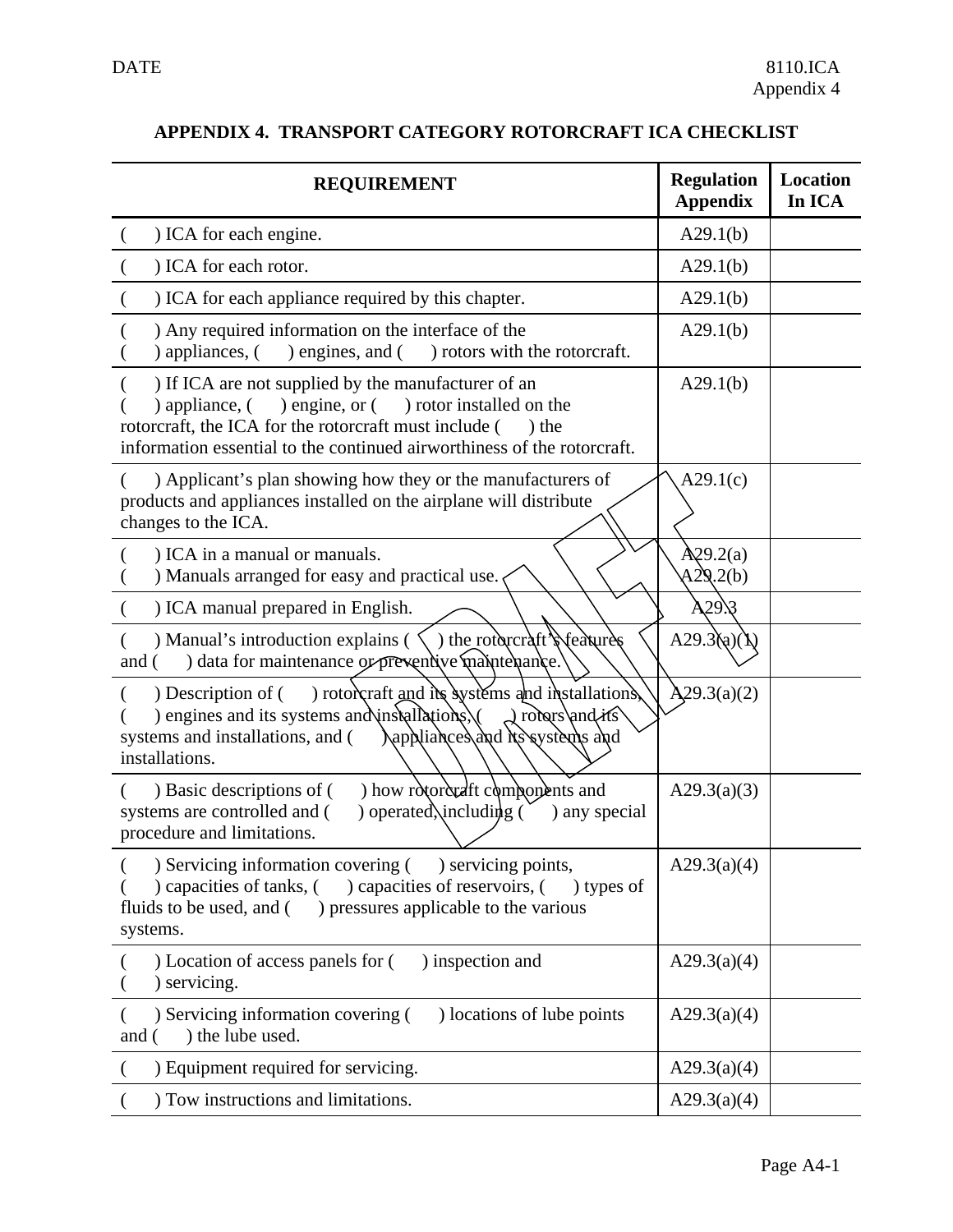## **APPENDIX 4. TRANSPORT CATEGORY ROTORCRAFT ICA CHECKLIST, continued**

| <b>REQUIREMENT</b>                                                                                                                                                                                                                                                                                                | <b>Regulation</b><br><b>Appendix</b> | Location<br>In ICA |
|-------------------------------------------------------------------------------------------------------------------------------------------------------------------------------------------------------------------------------------------------------------------------------------------------------------------|--------------------------------------|--------------------|
| ) Mooring information.                                                                                                                                                                                                                                                                                            | A29.3(a)(4)                          |                    |
| ) Jacking information.                                                                                                                                                                                                                                                                                            | A29.3(a)(4)                          |                    |
| ) Leveling information.                                                                                                                                                                                                                                                                                           | A29.3(a)(4)                          |                    |
| ) Scheduling information for each part of the () rotorcraft,<br>including recommended periods for () cleaning, (<br>) inspecting,<br>) adjusting, $($<br>) testing, and (<br>) lubricating; and the<br>) work recommended at these periods.                                                                       | A29.3(b)(1)                          |                    |
| ) Scheduling information for ( ) rotorcraft engines,<br>including recommended periods for () cleaning, () inspecting,<br>$\alpha$ ) adjusting, $\alpha$ ) testing, and $\alpha$<br>) lubricating; and<br>) the work recommended at these periods.                                                                 | A29.3(b)(1)                          |                    |
| NOTE: This information may be in the FAA/Authority<br>accepted engine ICA.                                                                                                                                                                                                                                        |                                      |                    |
| the rotor craft auxiliary power<br>) Scheduling information for (<br>€<br>unit, including recommended periods for $(\nabla)$<br><b>Acleaning</b> ,<br>) inspecting, $($ ) adjusting, $($<br>$\setminus$ testing, and<br>) lubricating; $\alpha$ lubricating; $\alpha$ lubricating; $\alpha$ lubricating; $\alpha$ | A29.3(b)(1)                          |                    |
| ) rotoxcraft rotors, including<br>) Scheduling information for<br>recommended periods for \ \deaning, \ \ inspecting,<br>) adjusting, $(\&$ $\text{Neshing}\$ and $\wedge$<br>Wubrisating; and the<br>) work recommended at these periods.                                                                        | A29.3(b)(1)                          |                    |
| ) Scheduling information $\chi$ (<br><b>rotorcraft</b> accessories,<br>including recommended periods for $\oint$<br>) cleaning, $($<br>) inspecting,<br>) adjusting, $($ ) testing, and $\ell$<br>) lubricating; and<br>) the work recommended at these periods.                                                  | A29.3(b)(1)                          |                    |
| ) Scheduling information for ( ) rotorcraft instruments,<br>) cleaning, $($<br>including recommended periods for (<br>) inspecting,<br>) adjusting, $($<br>) testing, and (<br>) lubricating; and<br>) the work recommended at these periods.                                                                     | A29.3(b)(1)                          |                    |
| ) Scheduling information for the (<br>) rotorcraft equipment,<br>including recommended periods for (<br>$)$ cleaning, $($ $)$ inspecting,<br>) testing, and $($<br>) lubricating; and<br>) adjusting, $($<br>) the work recommended at these periods.                                                             | A29.3(b)(1)                          |                    |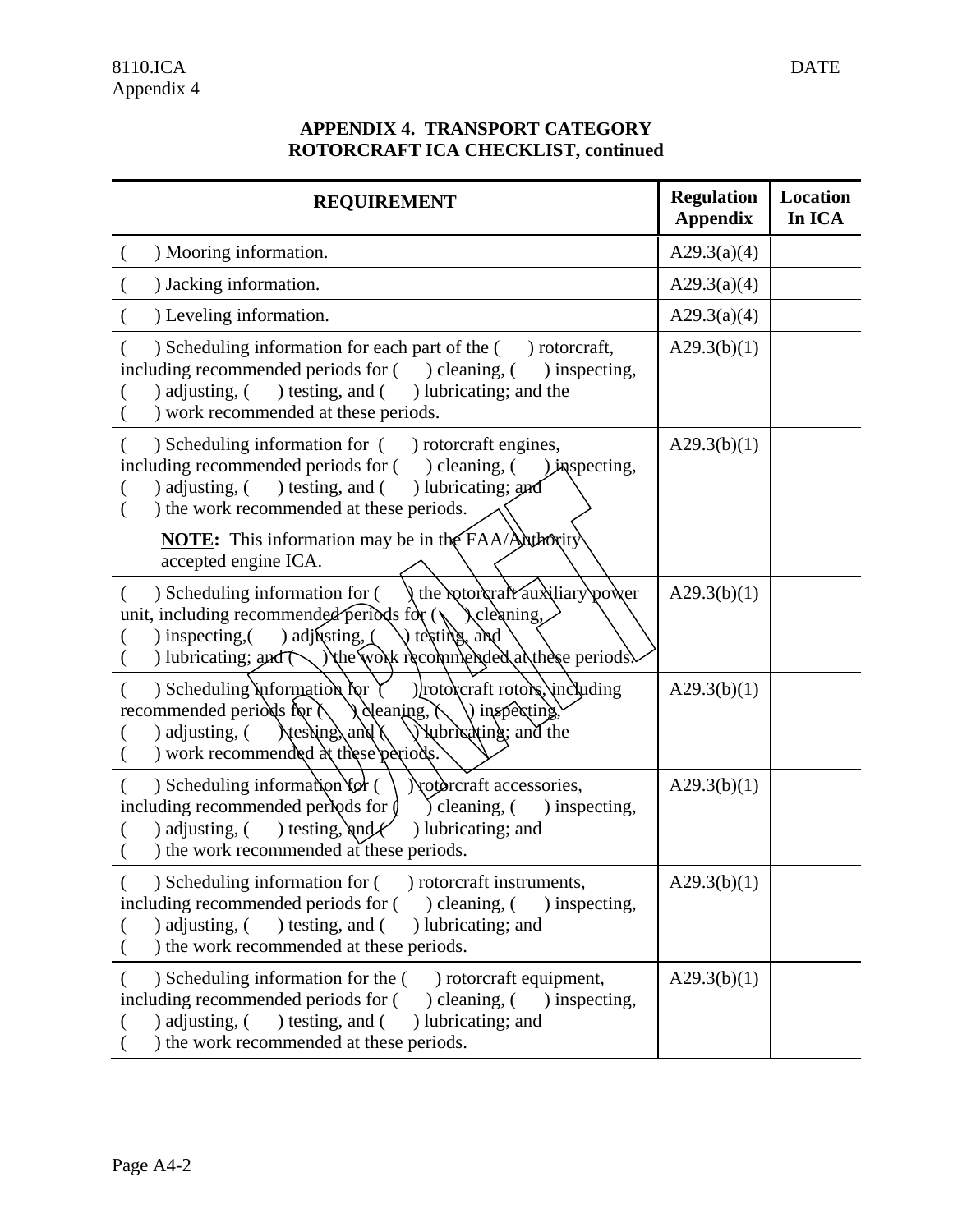| <b>REQUIREMENT</b>                                                                                                                                                                                                                                                               | <b>Regulation</b><br><b>Appendix</b> | Location<br>In ICA |
|----------------------------------------------------------------------------------------------------------------------------------------------------------------------------------------------------------------------------------------------------------------------------------|--------------------------------------|--------------------|
| ) Degree of inspection for each part of the (<br>) rotorcraft and its<br>) engines, $($ $)$ the auxiliary power unit, $($<br>) rotors,<br>) accessories, (<br>) instruments, and (<br>equipment.                                                                                 | A29.3(b)(1)                          |                    |
| ) Applicable wear tolerances.                                                                                                                                                                                                                                                    | A29.3(b)(1)                          |                    |
| Applicant may refer to an () accessory, (<br>) instrument, or<br>) equipment manufacturer as the source of this information if<br>applicant shows () that the item is exceptionally complex and<br>requires specialized maintenance techniques, test equipment, or<br>expertise. | A29.3(b)(1)                          |                    |
| ) Recommended overhaul periods and necessary cross-references<br>to the ALS.                                                                                                                                                                                                     | A29.3(b)(1)                          |                    |
| ) the frequency and<br>) Inspection program that includes (<br>) extent of the inspection necessary to provide for continued<br>airworthiness.                                                                                                                                   | A29.3(b)(1)                          |                    |
| ) how<br>) Troubleshooting descriptions of (<br>) malfunctions) (<br>remedies for them.<br>to recognize those malfunctions, and $\zeta$                                                                                                                                          | $A\&9.3(b)(2)$                       |                    |
| ) Description of the order and method of $\chi$<br>\removing\and<br>) replacing engines with any necessary precautions.                                                                                                                                                          | A29.3(b)(3)                          |                    |
| ) Description of the order and method of $\hat{C}$<br>) remolying and<br>) replacing rotors with any necessary precautions.                                                                                                                                                      | A29.3(b)(3)                          |                    |
| ) Description of the order and method of $\&\&\&\x$ ) removing and<br>) replacing parts with any necessary precautions.                                                                                                                                                          | A29.3(b)(3)                          |                    |
| ) Other instructions, including (<br>storage limitations and<br>procedures for () testing the system during ground running,<br>) making symmetry checks, () weighing and determining the<br>center of gravity, () lifting, and () shoring.                                       | A29.3(b)(4)                          |                    |
| ) Diagrams of structural access plates and information needed to<br>gain access for inspections when access plates are not provided.                                                                                                                                             | A29.3(c)                             |                    |
| ) Details for applying special inspection techniques, including<br>radiographic and ultrasonic testing where such processes are specified.                                                                                                                                       | A29.3(d)                             |                    |
| ) Information needed to apply protective treatment to structure<br>after inspection.                                                                                                                                                                                             | A29.3(e)                             |                    |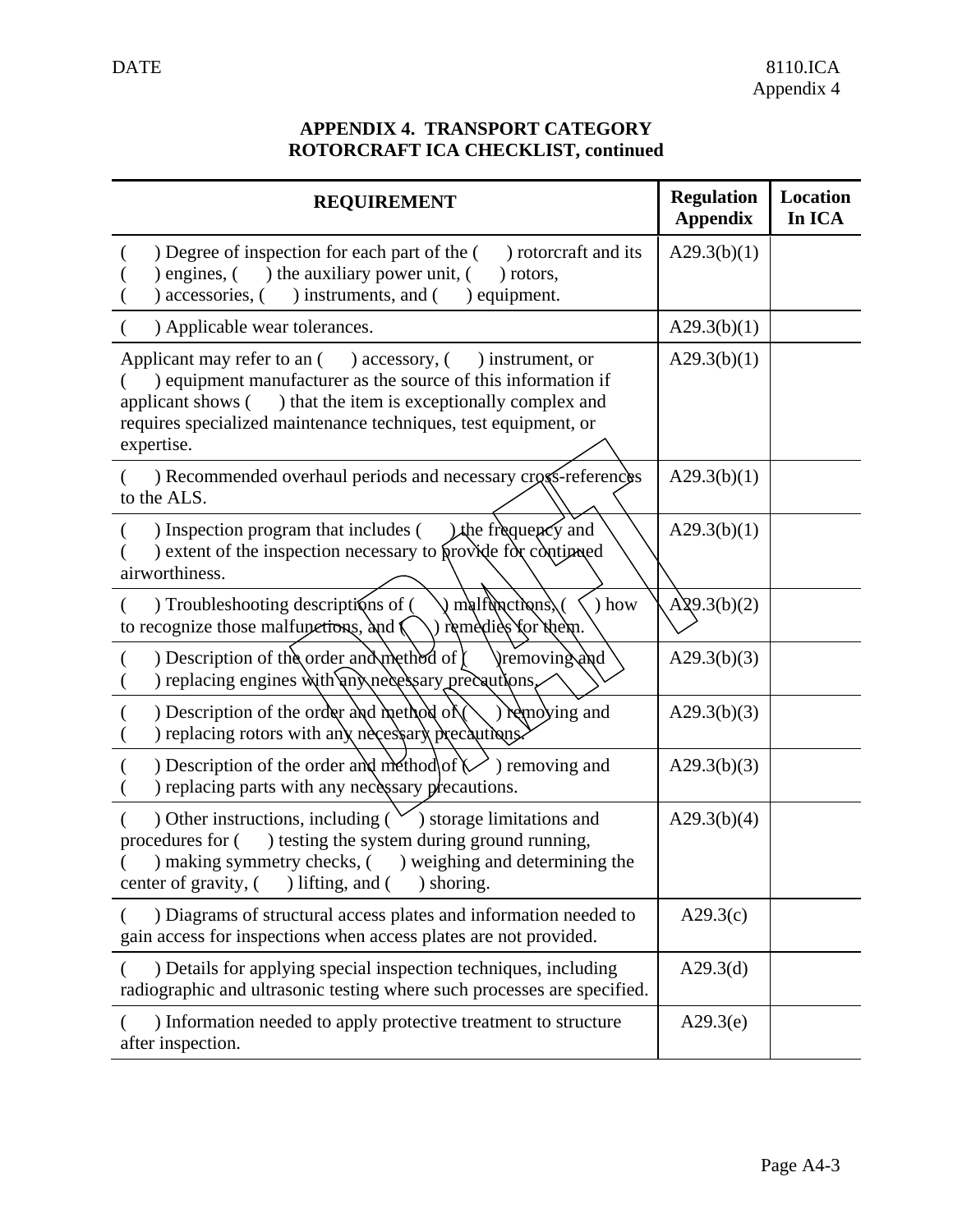### **APPENDIX 4. TRANSPORT CATEGORY ROTORCRAFT ICA CHECKLIST, continued**

| <b>REQUIREMENT</b>                                                                                                                                                                                                                                                                                                    | <b>Regulation</b><br><b>Appendix</b> | <b>Location</b><br>In ICA |
|-----------------------------------------------------------------------------------------------------------------------------------------------------------------------------------------------------------------------------------------------------------------------------------------------------------------------|--------------------------------------|---------------------------|
| ) All data on structural fasteners, such as (<br>) identification,<br>discarded recommendations, and () torque values.                                                                                                                                                                                                | A29.3(f)                             |                           |
| ) List of special tools needed.                                                                                                                                                                                                                                                                                       | A29.3(g)                             |                           |
| ) ICA must contain a section, titled Airworthiness Limitations,<br>) segregated and (<br>) clearly distinguishable from the rest<br>that is (<br>of the document.                                                                                                                                                     | A29.4(a)                             |                           |
| <b>NOTE:</b> The appropriate FAA or authority will evaluate<br>and approve the Airworthiness Limitations Section (ALS)<br>in the applicant's ICA.                                                                                                                                                                     |                                      |                           |
| ) ALS must explain each mandatory replacement time, structural<br>inspection interval, and related structural inspection procedures<br>approved under § 29.571.                                                                                                                                                       | A29.4(a)(1)                          |                           |
| ) If ICA consists of multiple manuals, ALS required by this<br>paragraph must be in the principal manual.                                                                                                                                                                                                             | A29.4(b)                             |                           |
| ) ALS must contain a legible statement in a prominent location<br>saying: "The Airworthiness Limitations Section is RAA approved and<br>specifies inspections and other maintenance required under §§ 43.16<br>and 91.403 of the Code of Federal Regulations, unless an alternative<br>program has been RAA approved. | A29.4(b)                             |                           |
|                                                                                                                                                                                                                                                                                                                       |                                      |                           |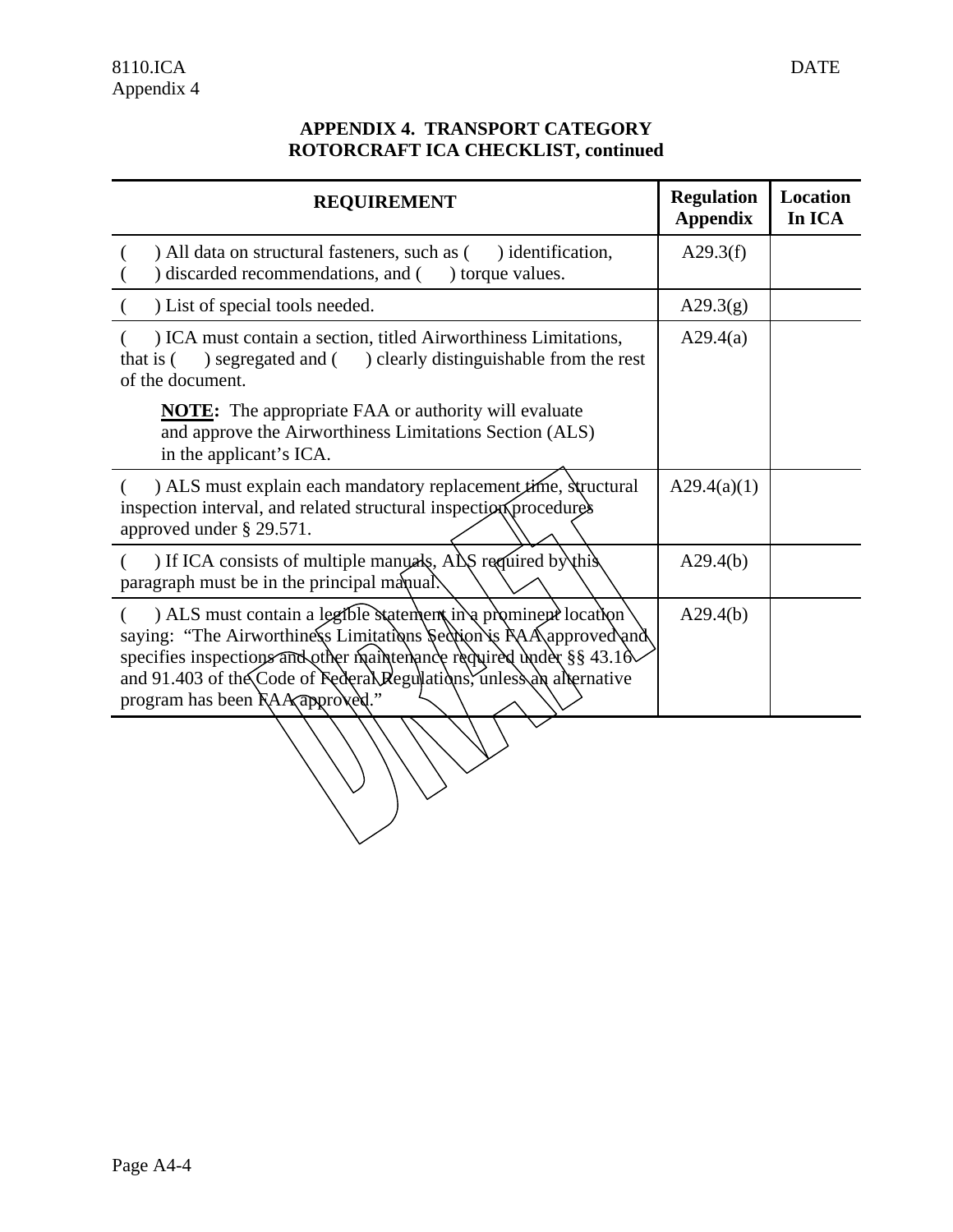# **APPENDIX 5. MANNED FREE BALLOON ICA CHECKLIST**

| <b>REQUIREMENT</b>                                                                                                                                                                                                                        | <b>Regulation</b><br><b>Appendix</b> | <b>Location In</b><br><b>ICA</b> |
|-------------------------------------------------------------------------------------------------------------------------------------------------------------------------------------------------------------------------------------------|--------------------------------------|----------------------------------|
| ) ICA includes ICA for all balloon parts required by this<br>chapter.                                                                                                                                                                     | A31.1(b)                             |                                  |
| ) ICA includes any required information on the interface of<br>the balloon's required parts.                                                                                                                                              | A31.1(b)                             |                                  |
| ) ICA includes information essential to the balloon's<br>continued airworthiness.                                                                                                                                                         | A31.1(b)                             |                                  |
| ) Applicant's plan showing how they or the manufacturers of<br>products and appliances installed on the airplane will distribute<br>changes to the ICA.                                                                                   | A31.1(c)                             |                                  |
| ) ICA in a manual or manuals.                                                                                                                                                                                                             | A31.2(a)                             |                                  |
| ) Manuals arranged for easy and practical use.                                                                                                                                                                                            | A31.2(b)                             |                                  |
| ) The manuals prepared in English.                                                                                                                                                                                                        | A31.3                                |                                  |
| ) Manual's introduction includes both an explanation of<br>balloon's features and data for maintenance or preventive<br>maintenance.                                                                                                      | A31.3(a)                             |                                  |
| ) Description of balloon and its systems and installations.                                                                                                                                                                               | $A\$ {1.3(b)}                        |                                  |
| Basic control and operating information (for the balloon and<br>its components and systems.                                                                                                                                               | A32.3(c)                             |                                  |
| servicing of balloon<br>) Servicing information covering (<br>€<br>fuel tanks, and<br>) burnex $n \partial z$ les, $\partial$<br>components, (<br>) valves during operations.                                                             | A31.3(d)                             |                                  |
| ) Maintenance information for each part of balloon with<br>recommended periods for (<br>Cleaning, (<br>) adjustment,<br>applicable wear tolerances,<br>) lubrication, (<br>) test, $($<br>) the work recommended. $\vee$<br>and (         | A31.3(e)                             |                                  |
| ) Maintenance information for each part of the envelope with<br>$)$ cleaning, $($<br>recommended periods for (<br>) adjusting,<br>) testing, and $($ ) lubricating; $($ ) applicable wear<br>tolerances; and (<br>) the work recommended. | A31.3(e)                             |                                  |
| ) Maintenance information for each part of the controls with<br>recommended periods for () cleaning, (<br>) adjusting,<br>) testing, and $($ ) lubricating; $($ ) applicable wear<br>tolerances; and (<br>) the work recommended.         | A31.3(e)                             |                                  |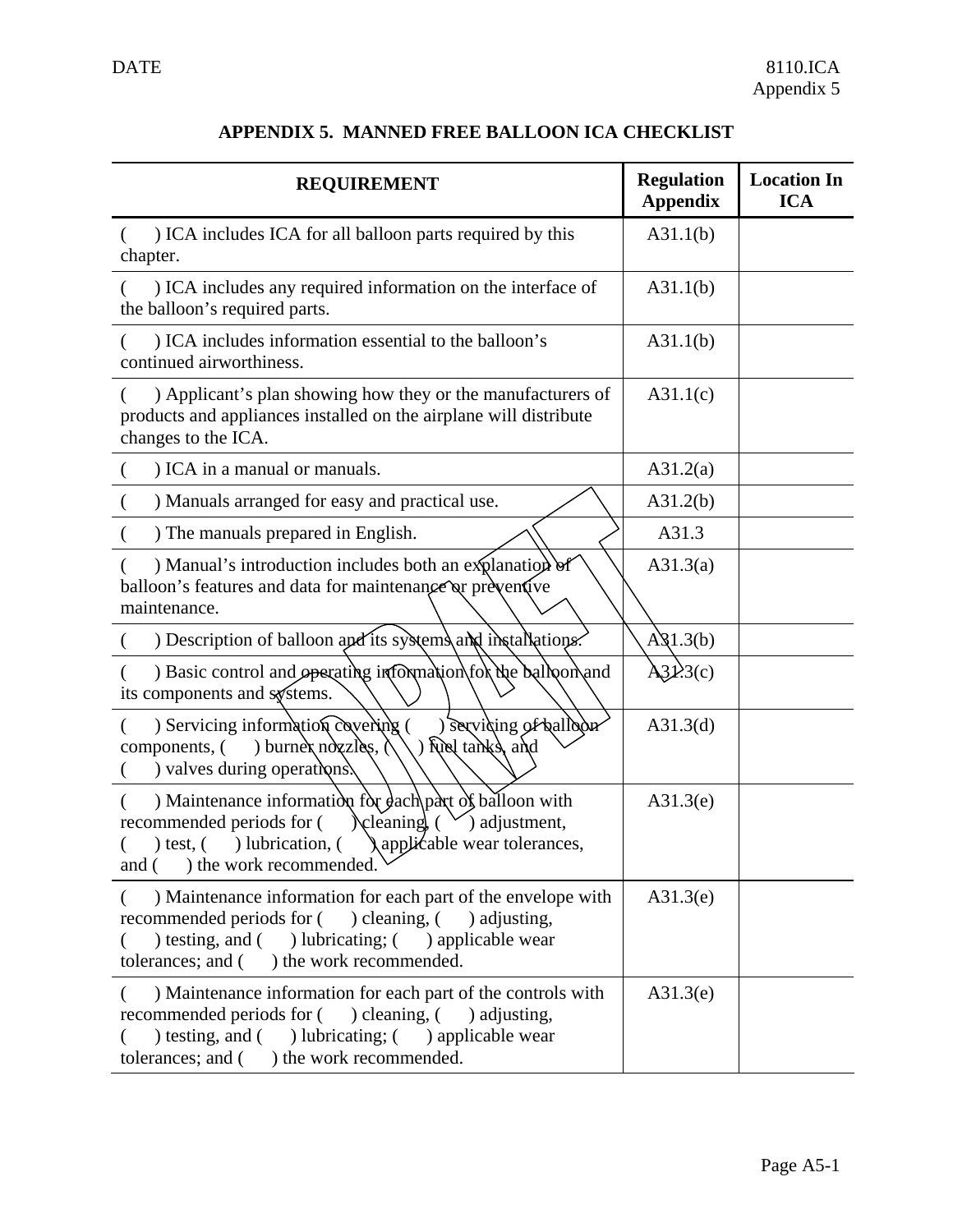# **APPENDIX 5. MANNED FREE BALLOON ICA CHECKLIST, continued**

| <b>REQUIREMENT</b>                                                                                                                                                                                                                                                                   | <b>Regulation</b><br><b>Appendix</b> | <b>Location In</b><br><b>ICA</b> |
|--------------------------------------------------------------------------------------------------------------------------------------------------------------------------------------------------------------------------------------------------------------------------------------|--------------------------------------|----------------------------------|
| ) Maintenance information for each part of the rigging,<br>including recommended periods for (<br>) cleaning,<br>) adjusting, ( ) testing, and ( ) lubricating;<br>) applicable wear tolerances; and ( ) the work<br>recommended.                                                    | A31.3(e)                             |                                  |
| ) Maintenance information for each part of the basket<br>€<br>structure, including recommended periods for () cleaning,<br>) adjusting, ( ) testing, and ( ) lubricating;<br>) applicable wear tolerances; and () the work<br>recommended.                                           | A31.3(e)                             |                                  |
| ) Maintenance information for each part of the fuel systems,<br>) cleaning,<br>including recommended periods for (<br>) lubricating,<br>$\alpha$ ) adjusting, $\alpha$ ) testing, and $\alpha$<br>) the work<br>) applicable wear tolerances; and (<br>recommended.                  | A31.3(e)                             |                                  |
| ) Maintenance information for each of the instruments,<br>including recommended periods for (<br>cleaning,<br>Mubricating;<br>) resting, and $\left($<br>) adjusting, $($<br>) applicable wear tolerances; and $\chi$<br>) the work<br>recommended.                                  | A§1.3(e)                             |                                  |
| ) Maintenance information for each part of the heater<br>assembly, including recommended periods for (<br>$\zeta$ cleaning,<br>) adjusting, $($ ) testing, and $($<br>) lubricating;<br>) applicable wear tolerances; and $(\swarrow)$ the work<br>recommended.                      | A31.3(e)                             |                                  |
| Applicant may refer to an () accessory, (<br>) instrument, or<br>) equipment manufacturer as the source of this information if<br>) that the item is exceptionally complex and<br>applicant shows (<br>requires specialized maintenance techniques, test equipment, or<br>expertise. | A31.3(e)                             |                                  |
| ) Recommended overhaul periods and necessary cross-<br>references to the ALS must also be included.                                                                                                                                                                                  | A31.3(e)                             |                                  |
| ) Inspection program that includes (<br>) the frequency and<br>) extent of the inspection necessary to provide for the<br>balloon's continued airworthiness.                                                                                                                         | A31.3(e)                             |                                  |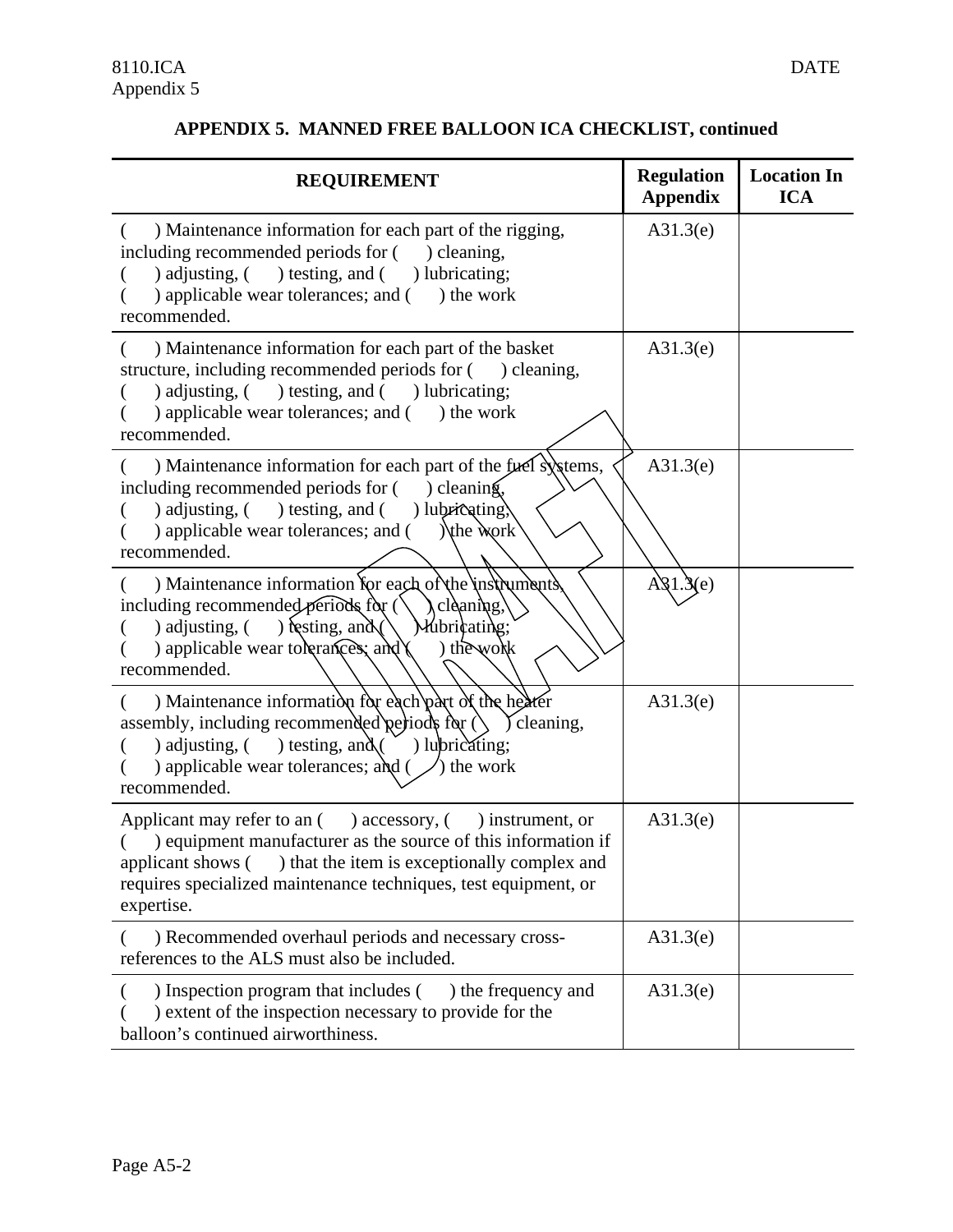# **APPENDIX 5. MANNED FREE BALLOON ICA CHECKLIST, continued**

| <b>REQUIREMENT</b>                                                                                                                                                                                                                                                                                                                     | <b>Regulation</b><br><b>Appendix</b> | <b>Location In</b><br><b>ICA</b> |
|----------------------------------------------------------------------------------------------------------------------------------------------------------------------------------------------------------------------------------------------------------------------------------------------------------------------------------------|--------------------------------------|----------------------------------|
| ) Troubleshooting descriptions of () probable<br>malfunctions, () how to recognize those malfunctions, and<br>) remedies for them.                                                                                                                                                                                                     | A31.3(f)                             |                                  |
| ) Details for what, and how, to inspect after a hard landing.                                                                                                                                                                                                                                                                          | A31.3(g)                             |                                  |
| ) Instructions for storage preparation, including any storage<br>limits.                                                                                                                                                                                                                                                               | A31.3(h)                             |                                  |
| ) Instructions for repair on the balloon envelope and its<br>basket or trapeze.                                                                                                                                                                                                                                                        | A31.3(i)                             |                                  |
| ) ICA must contain a section, titled Airworthiness<br>Limitations, that is $($ ) segregated and $($<br>$)$ clearly<br>distinguishable from the rest of the document.                                                                                                                                                                   | A31.4                                |                                  |
| ) ALS must explain each ( ) mandatory replacement time,<br>) related stractural<br>) structural inspection interval, and $\chi$<br>inspection procedure, including ( ) envelope structural<br>integrity, required for type certification.                                                                                              | A31.4                                |                                  |
| ) If ICA consist of multiple manuals, the $A\&S$ required by<br>this paragraph must be in the principal manual                                                                                                                                                                                                                         | A31.4                                |                                  |
| ) ALS must contain a legible statement in a prominent<br>location saying: "The Airworthiness Limitations Section is FAA<br>approved and specifies inspections and other maintenance<br>required under $\S$ § 43.16 and 9 \\40 $\beta$ 3 of the Code of Federal<br>Regulations, unless an alternative programMas been FAA<br>approved." | A31.4                                |                                  |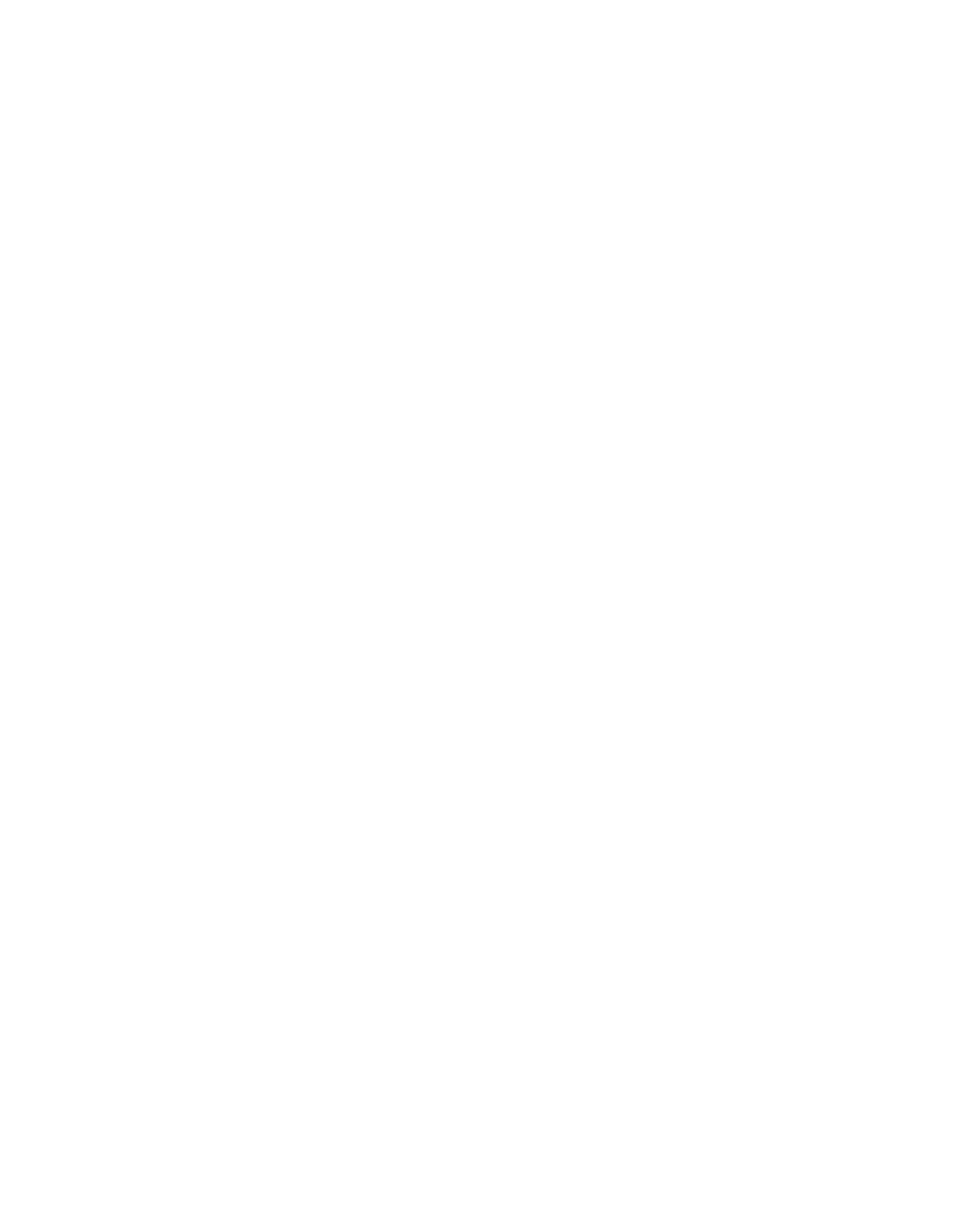# **APPENDIX 6. ENGINE ICA CHECKLIST**

| <b>REQUIREMENT</b>                                                                                                                                                                                                                                                                                       | Regulation<br>Appendix     | <b>Location</b><br>In ICA |
|----------------------------------------------------------------------------------------------------------------------------------------------------------------------------------------------------------------------------------------------------------------------------------------------------------|----------------------------|---------------------------|
| ) ICA for each engine must include the ICA for all engine<br>$\left($<br>parts.                                                                                                                                                                                                                          | A33.1(b)                   |                           |
| ) Applicant's plan showing how they or the manufacturers of<br>products and appliances installed on the airplane will distribute<br>changes to the ICA.                                                                                                                                                  | A33.1(c)                   |                           |
| ) ICA in a manual or manuals.                                                                                                                                                                                                                                                                            | A33.2(a)                   |                           |
| ) Manuals arranged for easy and practical use.<br>€                                                                                                                                                                                                                                                      | A33.2(b)                   |                           |
| ) Manuals prepared in English.                                                                                                                                                                                                                                                                           | A33.3                      |                           |
| ) ICA must contain the following manuals or sections, as<br>appropriate, and information:<br>Engine Maintenance Manual or Section.<br>Engine Overhaul Manual or Section                                                                                                                                  | A33.3(a)                   |                           |
| Engine Maintenance Manual or Section.                                                                                                                                                                                                                                                                    | A33.3(a)                   |                           |
| ) Introduction that explains engine $\mathcal{E}$ features and data for<br>maintenance or preventive maintenance.                                                                                                                                                                                        | $A\sqrt{3}3\sqrt{3}(a)(1)$ |                           |
| ) Detailed description of the engine and its<br>) components,<br>) and mstallations<br>) systems, (                                                                                                                                                                                                      | A33.3(a)(2)                |                           |
| ) Installation instructions, including proper procedures for<br>) deinhibiting $()$<br>uncrating, (<br>acceptance checking, and<br>) lifting and attaching accessories, (<br>) with any necessary<br>checks.                                                                                             | A33.3(a)(3)                |                           |
| ) Basic description of how the engine components, systems,<br>) operate, and description of the methods of<br>and installations (<br>) running, ( ) testing, and ( ) stopping the<br>) starting, $($<br>engine and its parts, including any () special procedures and<br>) limitations that apply.       | A33.3(a)(4)                |                           |
| ) Servicing information covering ( ) servicing points,<br>) capacities of tanks, (<br>reservoirs, () types of fluids to<br>be used, () pressures applicable to the various systems,<br>(beta locations of lubrication points, (c) lubricants to be used,<br>) equipment required for servicing.<br>and ( | A33.3(a)(5)                |                           |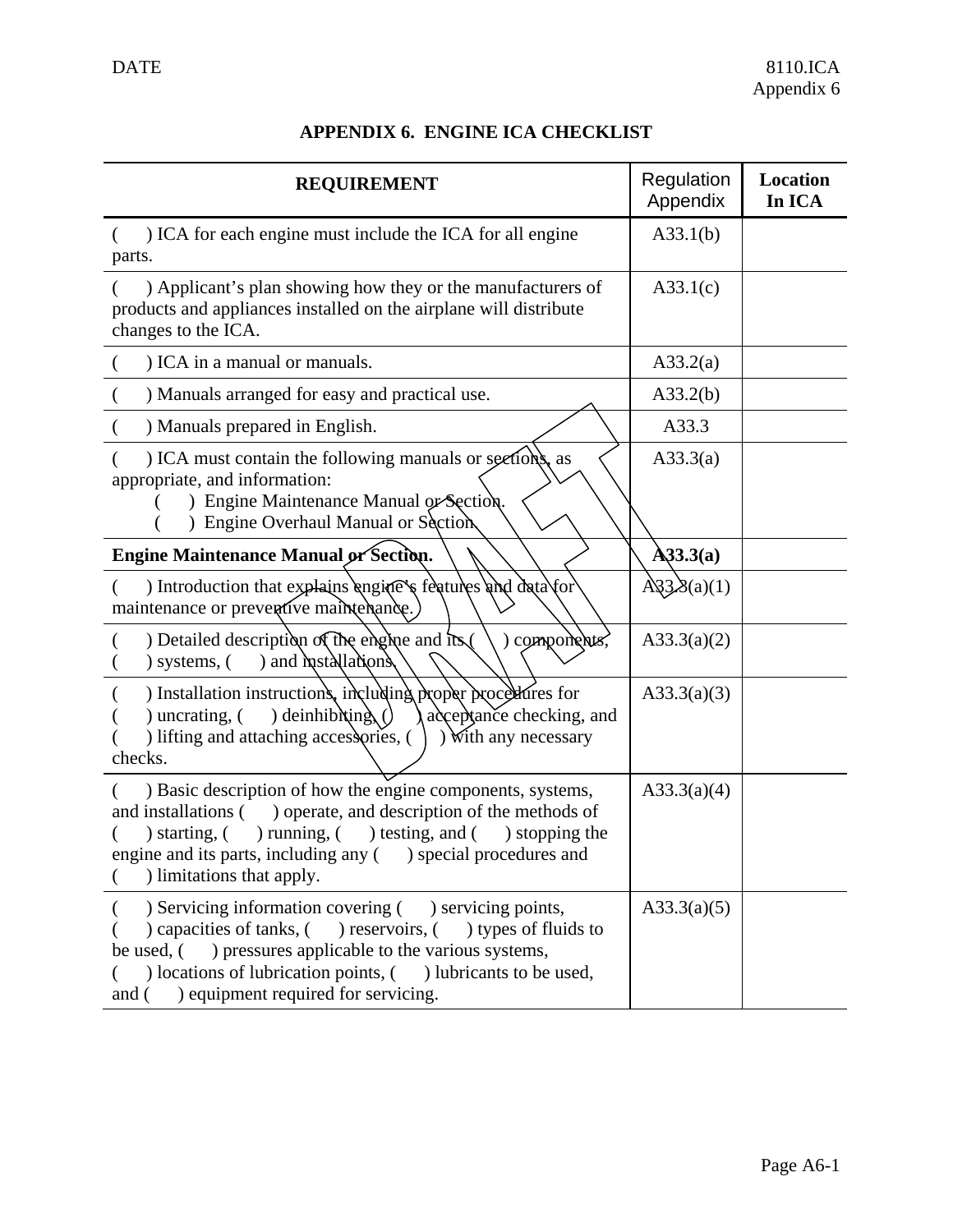# **APPENDIX 6. ENGINE ICA CHECKLIST, continued**

| <b>REQUIREMENT</b>                                                                                                                                                                                                                                                                                                                          | Regulation<br>Appendix     | <b>Location</b><br>In ICA |
|---------------------------------------------------------------------------------------------------------------------------------------------------------------------------------------------------------------------------------------------------------------------------------------------------------------------------------------------|----------------------------|---------------------------|
| ) Scheduling information for each part of the engine, including<br>$\left($<br>recommended periods for () cleaning, () inspecting,<br>) adjusting, ( ) testing, and ( ) lubricating; the (<br>degree of inspection; the applicable () wear tolerances; and<br>) work recommended.                                                           | A33.3(a)(6)                |                           |
| ) Recommended ( ) overhaul periods and ( ) necessary<br>cross-references to the ALS of the manual must also be included.                                                                                                                                                                                                                    | A33.3(a)(6)                |                           |
| $\alpha$ ) Applicant must include an $\alpha$ inspection program that<br>includes the (<br>frequency and () extent of the inspection<br>necessary to provide for continued airworthiness.                                                                                                                                                   | A33.3(a)(6)                |                           |
| Analfunctions,<br>) Troubleshooting descriptions of probable (<br>remedies for<br>) how to recognize those malfunctions, and $\zeta$<br>them.                                                                                                                                                                                               | A33.3(a)(7)                |                           |
| ) Descriptions of the order and method of $\left(\begin{array}{c} \lambda \\ \lambda \end{array}\right)$ removing the<br>(<br>engine and its parts and replacing $\langle \rangle$ parts, with any mecessary<br>) precautions. Instructions for proper $\wedge$ $\gamma$ ground handling,<br>crating, and () shipping must also be included | $\angle A\$ 3. $\Im(a)(8)$ |                           |
| $\log_{\text{mod}}(x)$ bedwipment necessary for<br>) List of the $($<br>maintenance and directions for use.                                                                                                                                                                                                                                 | A33.3(a)(9)                |                           |
| Engine Overhaul Manual or Section.                                                                                                                                                                                                                                                                                                          | A33.3(b)                   |                           |
| ) Disassembly information, including the order and method of<br>disassembly for overhaul.                                                                                                                                                                                                                                                   | A33.3(b)(1)                |                           |
| Cleaning and inspection ( ) instructions that cover the<br>) materials and ( ) apparatus to be used and ( ) methods<br>) precautions during overhaul.<br>and (                                                                                                                                                                              | A33.3(b)(2)                |                           |
| ) Methods of overhaul inspection must also be included.                                                                                                                                                                                                                                                                                     | A33.3(b)(2)                |                           |
| ) Details of all fits and clearances relevant to overhaul.                                                                                                                                                                                                                                                                                  | A33.3(b)(3)                |                           |
| ) Details of repair methods for worn or otherwise substandard<br>parts and components, with the information necessary to determine<br>when replacement is necessary.                                                                                                                                                                        | A33.3(b)(4)                |                           |
| ) Order and method of assembly at overhaul.                                                                                                                                                                                                                                                                                                 | A33.3(b)(5)                |                           |
| ) Instruction for testing after overhaul.<br>$\overline{ }$                                                                                                                                                                                                                                                                                 | A33.3(b)(6)                |                           |
| ) Instructions for (<br>) storage preparation, including any<br>storage limits.                                                                                                                                                                                                                                                             | A33.3(b)(7)                |                           |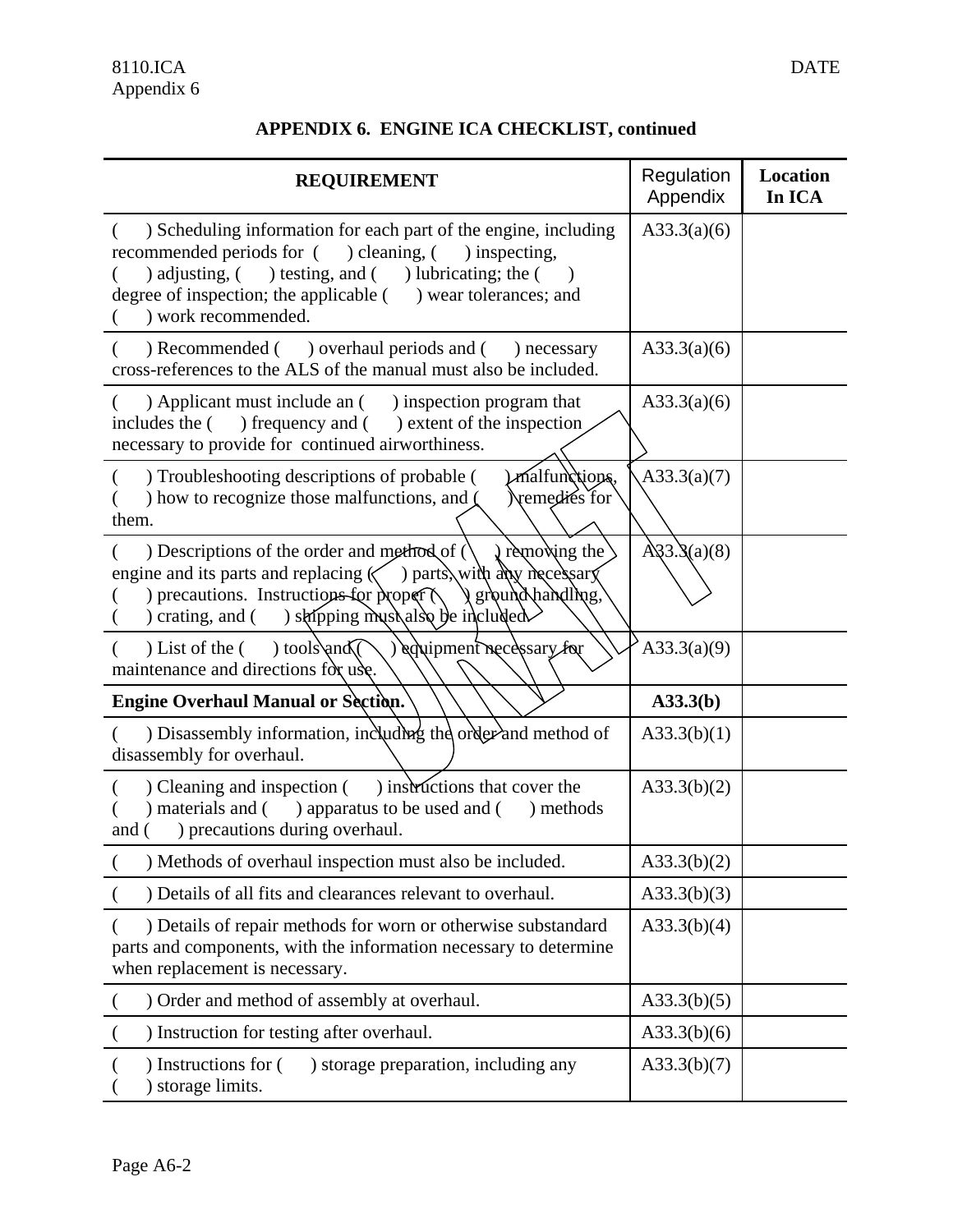|  |  | APPENDIX 6. ENGINE ICA CHECKLIST, continued |  |  |
|--|--|---------------------------------------------|--|--|
|--|--|---------------------------------------------|--|--|

| <b>REQUIREMENT</b>                                                                                                                                                                                                                                                                                       | Regulation<br>Appendix | <b>Location</b><br>In ICA |
|----------------------------------------------------------------------------------------------------------------------------------------------------------------------------------------------------------------------------------------------------------------------------------------------------------|------------------------|---------------------------|
| ) A list of tools needed for overhaul.                                                                                                                                                                                                                                                                   | A33.3(b)(8)            |                           |
| ) ICA must contain a section, titled Airworthiness Limitations,<br>that is $($ ) segregated and $($ ) clearly distinguishable from the<br>rest of the document. ALS will be evaluated and approved by the<br>appropriate ACO.                                                                            | A33.4                  |                           |
| ) ALS must explain each (<br>) mandatory replacement time,<br>) inspection interval, and (<br>) related procedure required for<br>type certification.                                                                                                                                                    | A33.4                  |                           |
| ) If ICA consist of multiple manuals, the section required by<br>this paragraph must be in the principal manual.                                                                                                                                                                                         | A33.4                  |                           |
| ) Section must contain a legible statement in a prominent<br>location saying: "The Airworthiness Limitations Section is F&A<br>approved and specifies maintenance required under $\S$ \$43.16 and<br>91.403 of the Code of Federal Regulations, unless an alternative<br>program has been FAA approved." | A33.4                  |                           |
|                                                                                                                                                                                                                                                                                                          |                        |                           |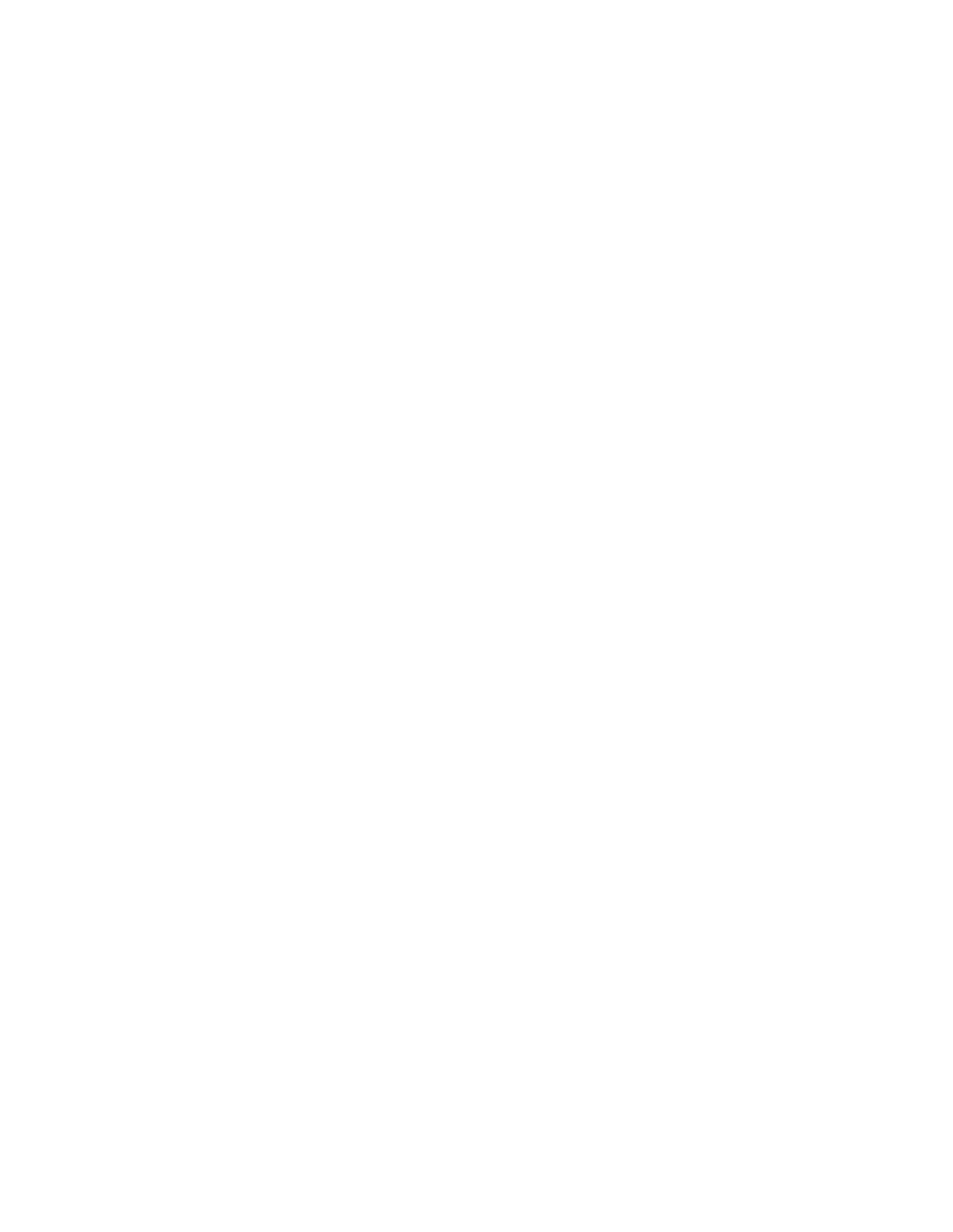|  | APPENDIX 7. PROPELLER ICA CHECKLIST |  |
|--|-------------------------------------|--|
|--|-------------------------------------|--|

| <b>REQUIREMENT</b>                                                                                                                                                                                                    | <b>Regulation</b><br><b>Appendix</b> | Location<br>In ICA |
|-----------------------------------------------------------------------------------------------------------------------------------------------------------------------------------------------------------------------|--------------------------------------|--------------------|
| ) ICA for each propeller must include ICA for all propeller parts.                                                                                                                                                    | A35.1(b)                             |                    |
| ) Applicant's plan showing how they or the manufacturers of<br>products and appliances installed on the airplane will distribute<br>changes to the ICA.                                                               | A35.1(c)                             |                    |
| ) ICA in a manual or manuals.                                                                                                                                                                                         | A35.2(a)                             |                    |
| ) Manuals arranged for easy and practical use.                                                                                                                                                                        | A35.2(b)                             |                    |
| ) Manuals prepared in English.                                                                                                                                                                                        | A35.3                                |                    |
| ) ICA must contain the following sections and information:<br>$\left($<br>) Propeller Maintenance Section.<br>) Propeller Overhaul Section.                                                                           | A35.3(a)                             |                    |
| <b>Propeller Maintenance Section.</b>                                                                                                                                                                                 | A35.3(a)                             |                    |
| ) Introduction that explains propeller's features and data for<br>maintenance or preventive maintenance.                                                                                                              | 435.3(a)(1)                          |                    |
| ) Detailed description of propeller and its $($<br>systems,<br>) and installations.                                                                                                                                   | A35,8(a)(2)                          |                    |
| ) Basic descriptions of how propeller components and systems<br>operate, including any<br>) controlled and how they $\Diamond$<br>are<br>) special procedures that apply.                                             | A35.3(a)(3)                          |                    |
| ) Instructions for (<br>) uncrating, $\phi$<br>acceptance checking,<br>) installing propeller.<br>) lifting, and $($                                                                                                  | A35.3(a)(4)                          |                    |
| ) Instructions for propeller operational checks.                                                                                                                                                                      | A35.3(a)(5)                          |                    |
| ) Scheduling information for each part of propeller, including<br>recommended periods for (<br>$)$ cleaning, $($<br>) adjusting, and<br>) testing; the applicable ( ) wear tolerances; and the<br>) work recommended. | A35.3(a)(6)                          |                    |
| ) overhaul periods and (<br>) Recommended (<br>) necessary<br>cross-references to the ALS of the manual must also be included.                                                                                        | A35.3(a)(6)                          |                    |
| ) In addition, the applicant must include an (<br>) inspection<br>€<br>program that includes the (<br>) frequency and (<br>) extent of<br>inspection necessary for propeller's continued airworthiness.               | A35.3(a)(6)                          |                    |
| ) malfunctions,<br>) Troubleshooting descriptions of probable (<br>how to recognize those (<br>) malfunctions, and (<br>) remedies for<br>them.                                                                       | A33.3(a)(7)                          |                    |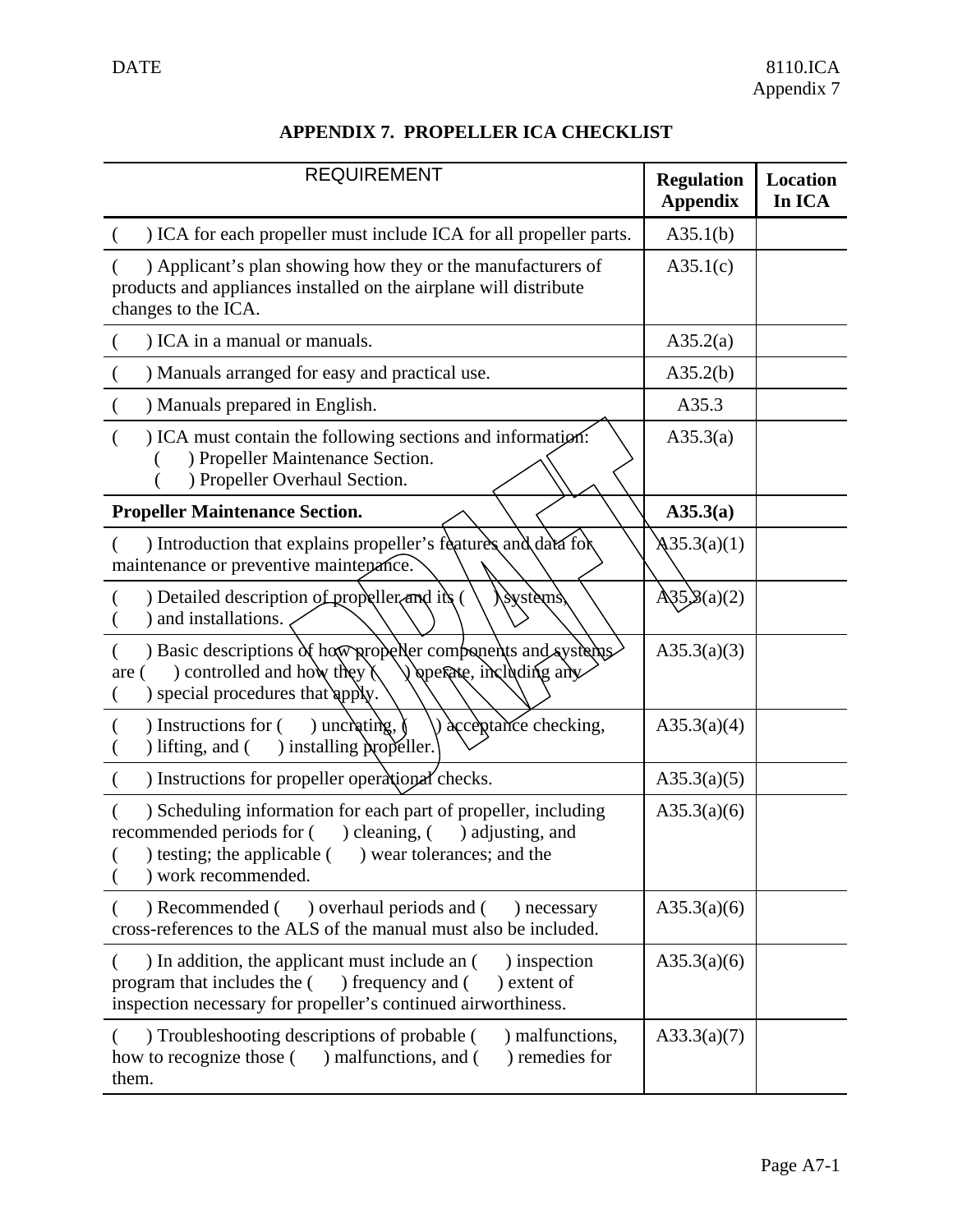# **APPENDIX 7. PROPELLER ICA CHECKLIST, continued**

| <b>REQUIREMENT</b>                                                                                                                                                                                                                                                                                 | <b>Regulation</b><br><b>Appendix</b> | <b>Location</b><br>In ICA |
|----------------------------------------------------------------------------------------------------------------------------------------------------------------------------------------------------------------------------------------------------------------------------------------------------|--------------------------------------|---------------------------|
| ) Description of order and method of (<br>) removing and<br>replacing (<br>) propeller parts, with any (<br>) necessary precautions.                                                                                                                                                               | A33.3(a)(8)                          |                           |
| ) List of special tools for maintenance, other than for overhauls.                                                                                                                                                                                                                                 | A35.3(a)(9)                          |                           |
| <b>Propeller Overhaul Section.</b>                                                                                                                                                                                                                                                                 | A35.3(b)                             |                           |
| ) order and method of<br>) Disassembly information, including (<br>disassembly for overhaul.                                                                                                                                                                                                       | A35.3(b)(1)                          |                           |
| Cleaning and inspection () instructions covering the<br>) methods and<br>) materials and ( ) apparatus used, and (<br>) precautions to take during overhaul.                                                                                                                                       | A35.3(b)(2)                          |                           |
| ) Include methods of overhaul inspection.                                                                                                                                                                                                                                                          | A35.3(b)(2)                          |                           |
| ) clearances relevant to overhaul.<br>) Details of all fits and (                                                                                                                                                                                                                                  | A35.3(b)(3)                          |                           |
| Details of repair methods for word or otherwise substandard<br>) information to determine when<br>parts and components, with the<br>replacement is necessary                                                                                                                                       | $\frac{\text{A35.3(b)(4)}}{ }$       |                           |
| ) Order and method of assembly arrowerhaul.                                                                                                                                                                                                                                                        | A35.3(b)(5)                          |                           |
| ) Instruction for testing atter over hault                                                                                                                                                                                                                                                         | A35.3(b)(6)                          |                           |
| ) Instructions for storage preparation, including any<br>) storage limits.                                                                                                                                                                                                                         | A35.3(b)(7)                          |                           |
| ) A list of tools needed for overhaul.                                                                                                                                                                                                                                                             | A35.3(b)(8)                          |                           |
| ) ICA must contain a section, titled Airworthiness Limitations,<br>) segregated and (<br>) clearly distinguishable from the<br>that is (<br>rest of the document. The Airworthiness Limitations Section (ALS)<br>will be evaluated and approved by the appropriate ACO.                            | A35.4                                |                           |
| ) The ALS must explain each (<br>) mandatory replacement time,<br>) inspection interval, and (<br>) related procedure required for<br>type certification.                                                                                                                                          | A35.4                                |                           |
| ) If ICA are in multiple manuals, the section required by this<br>paragraph must be included in the principal manual. (Propeller<br>Maintenance Section)                                                                                                                                           | A35.4                                |                           |
| ) Section must contain this legible statement prominently<br>displayed: "The Airworthiness Limitations Section is FAA approved<br>and specifies maintenance required under $\S$ § 43.16 and 91.403 of the<br>Code of Federal Regulations, unless an alternative program has been<br>FAA approved." | A35.4                                |                           |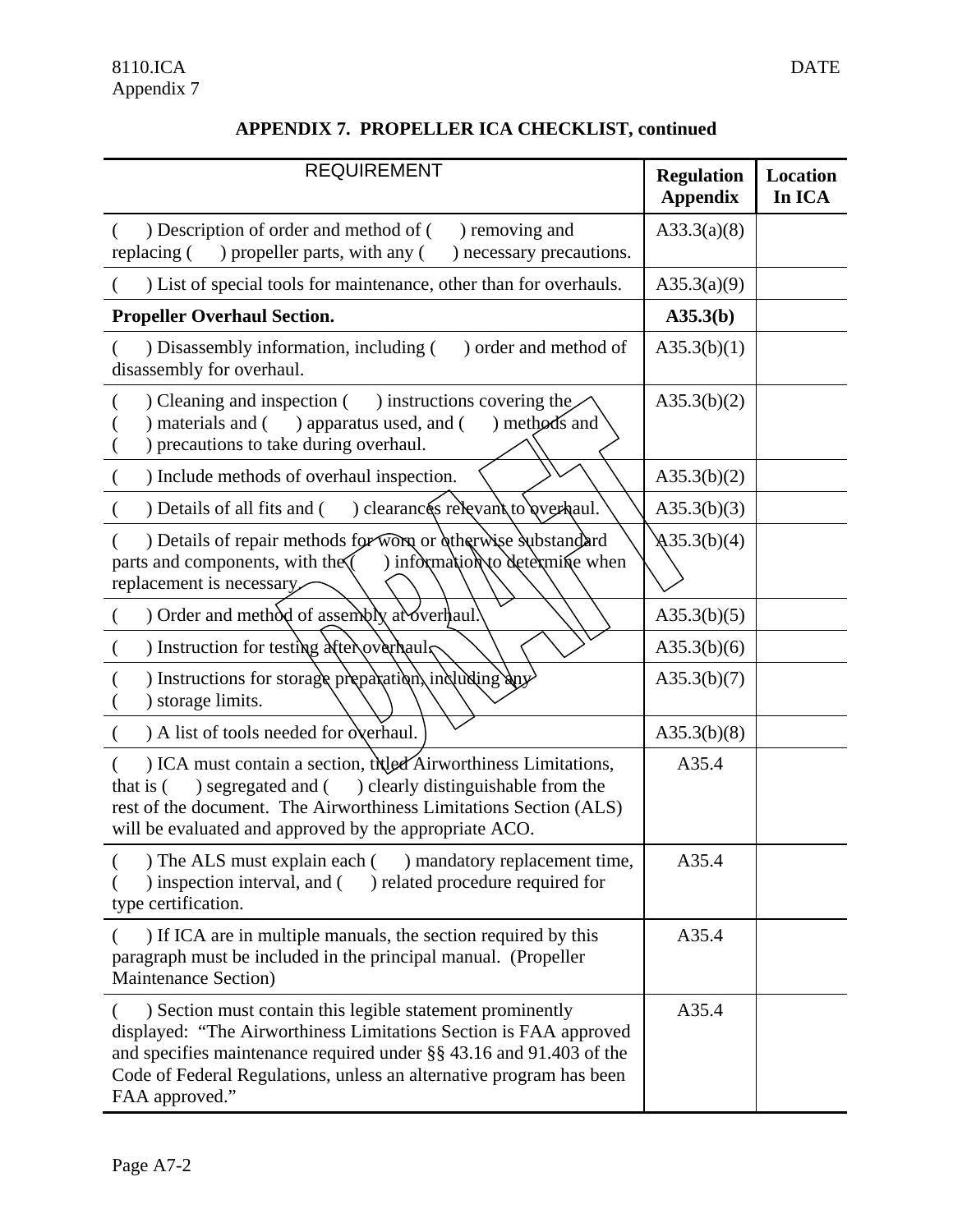# **APPENDIX 8. COMPONENT ICA CHECKLIST**

See Chapter 4, paragraphs **4-12. Component Maintenance Manual or Section**; **4-14. Component Overhaul Manual or Section**; and **4-15. Supplemental ICA** for list of required information for Component ICA.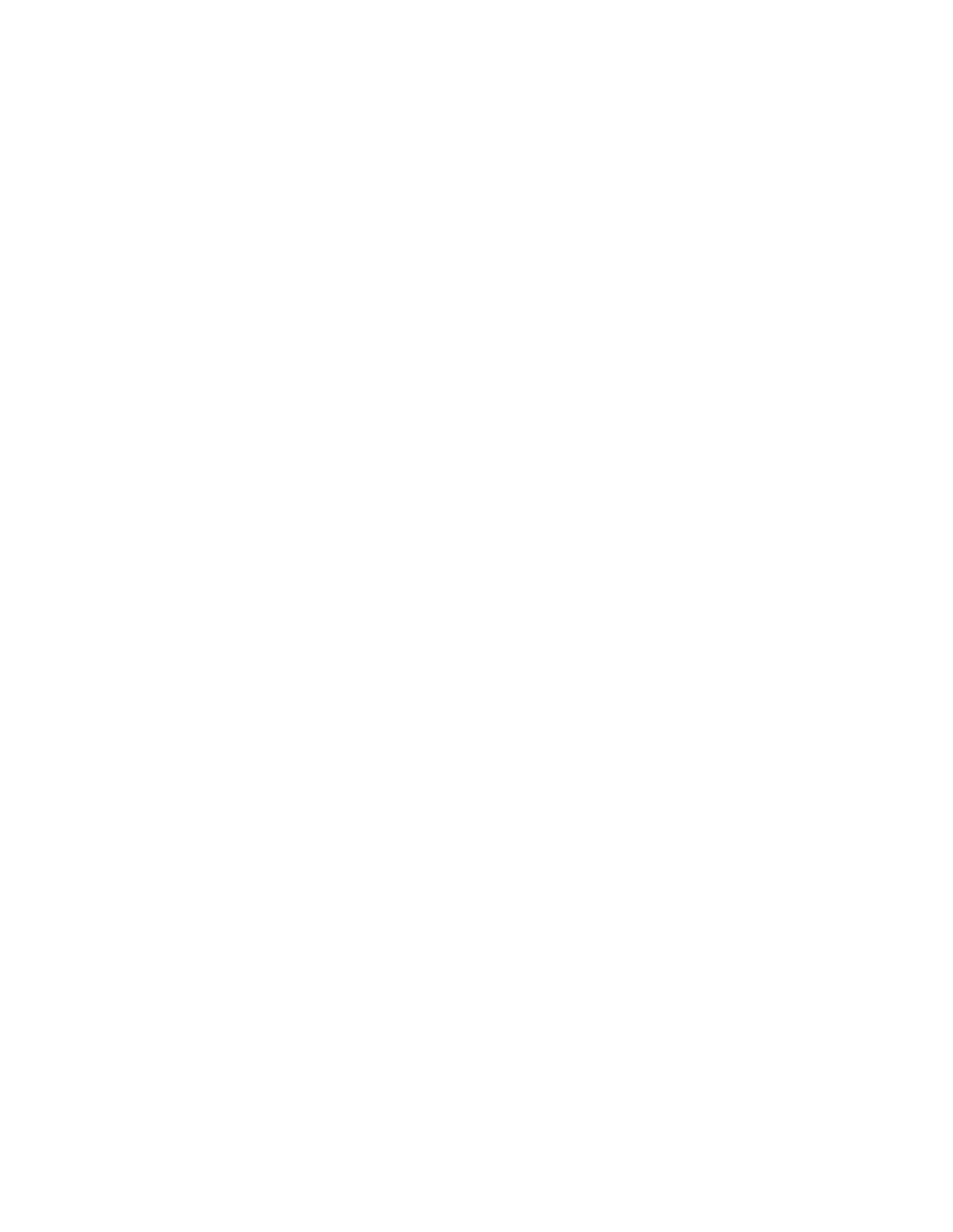## **APPENDIX 9. RELATED PUBLICATIONS**

**1. Code of Federal Regulations (CFR).** You can get copies of 14 CFR sections from the Superintendent of Documents, U.S. Government Printing Office, Washington, D.C. 20402-9325. Telephone 202-512-1800; fax 202-512-2250. Alternatively, you can get copies online at [http://www.gpoaccess.gov/cfr/.](http://www.gpoaccess.gov/cfr/)

**2. FAA Orders and Advisory Circulars (AC).** [Co](http://av-info.faa.gov/)pies of the following orders and ACs are available from the FAA website at [http://www.airweb.faa.gov/rgl.](http://www.airweb.faa.gov/rgl)

**a.** FAA Order 8110.4, *Type Certification*

**b.** FAA Order 8110.42, *Parts Manufacturer Approval Procedures*

**c.** FAA Order 8300.10, *Airworthiness Inspectors Handbook* (**NOTE:** You can get copies of this order online at [http://www2.faa.gov/avr/afs/faa/8300/.](http://www2.faa.gov/avr/afs/faa/8300/))

**d.** FAA Order 8430.21, *Flight Standards Division, Aircraft Certification Division, and Aircraft Evaluation Group Responsibilities*

**e.** AC 20-114, *Manufacturers' Service Documents*

- **f.** AC 21-40, *Application Guide for Obtaining a Supplemental Type Certificate*
- **g.** AC 25-19, *Certification Maintenance Requirements*

**h.** AC 25.1529-1, *Instructions for Continued Airworthiness of Structural Repairs on Transport Airplanes*

**i.** AC 33.4-1, *Instructions for Continued Airworthiness*

**j.** AC 33.4-2, *Instructions for Continued Airworthiness: In-Service Inspection of Safety Critical Turbine Engine Parts at Piece-Part Opportunity*

**k.** AC 35.4-1, *Propeller Instructions for Continued Airworthiness*

**l.** AC 43-13, *Acceptable Methods, Techniques, and Practices – Aircraft Inspection and Repair*

**m.** AC 121-22, *Maintenance Review Board Procedures*

#### **3. Other FAA Documents.**

**a.** *The FAA and Industry Guide to Product Certification* (CPI Guide), dated January 25, 1999, is available from the FAA website at [http://www2.faa.gov/certification/aircraft/av-info/dst/CPIGUIDE.pdf.](http://www2.faa.gov/certification/aircraft/av-info/dst/CPIGUIDE.pdf)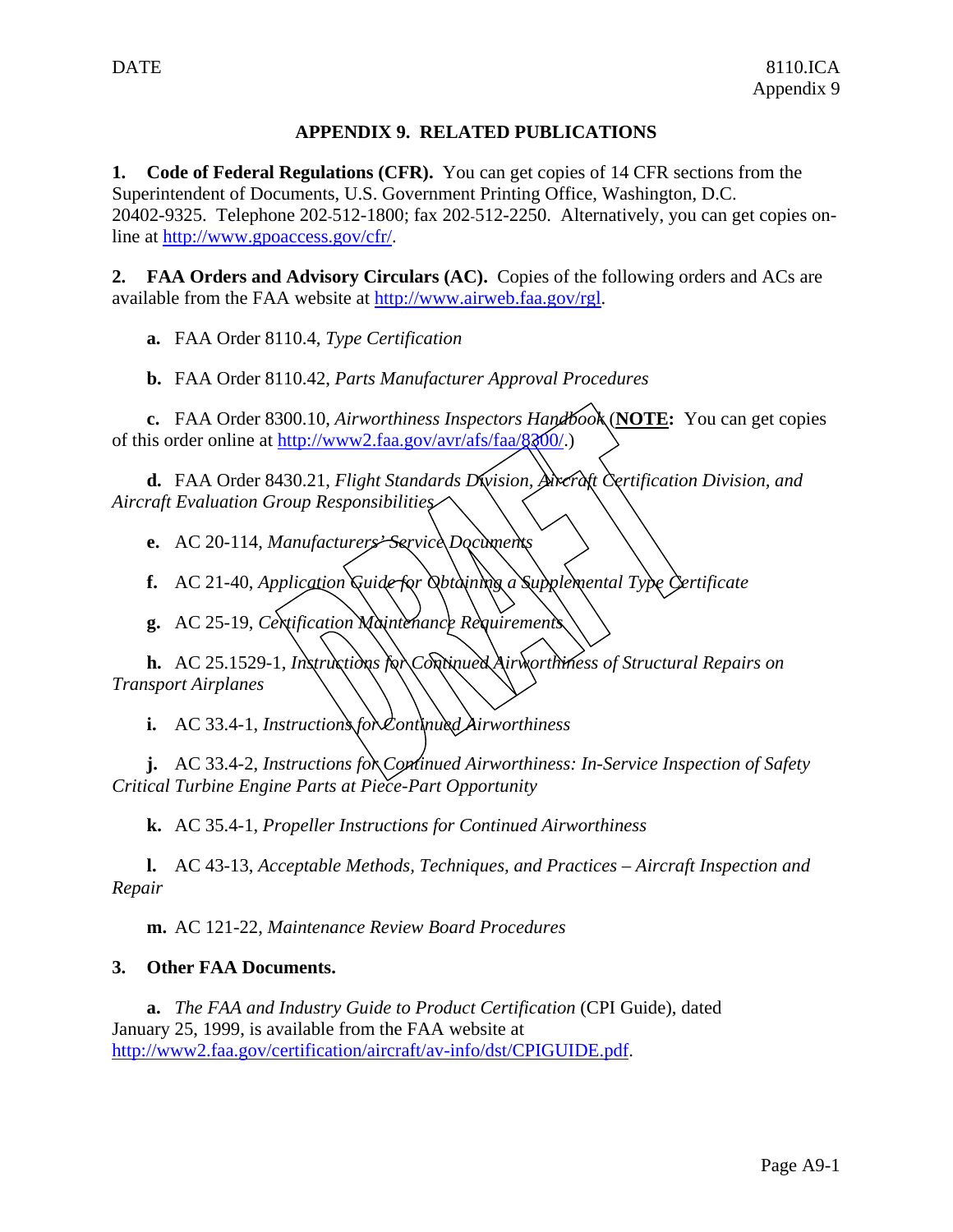### **APPENDIX 9. RELATED PUBLICATIONS, continued**

**b.** TSO-C77b, *Gas Turbine Auxiliary Power Units*, is available from the FAA website at [http://av-info.faa.gov/tso/.](http://av-info.faa.gov/tso/)

**4. Air Transport Association (ATA) Document.** You can buy copies of ATA iSpec 2200, *Information Standards for Aviation Maintenance*, 2003 edition, from the ATA Distribution Center, P.O. Box 511, Annapolis Junction, MD 20701. Telephone 301-490-7951; fax 301-206-9789. Alternatively, you can buy copies on-line at [http://www.airlines.org/.](http://www.airlines.org/)

**5. General Aviation Manufacturers Association (GAMA) Document.** You can buy copies of GAMA Specification No. 2, *Maintenance Manual*, dated September 1, 1982, from the General Aviation Manufacturers Association, 1400 K Street NW, Suite 801, Washington, D.C. 20005. Telephone 202-393-1500; fax 202-842-4063. Alternatively, you can buy copies on-line at [http://www.gama.aero/.](http://www.gama.aero/)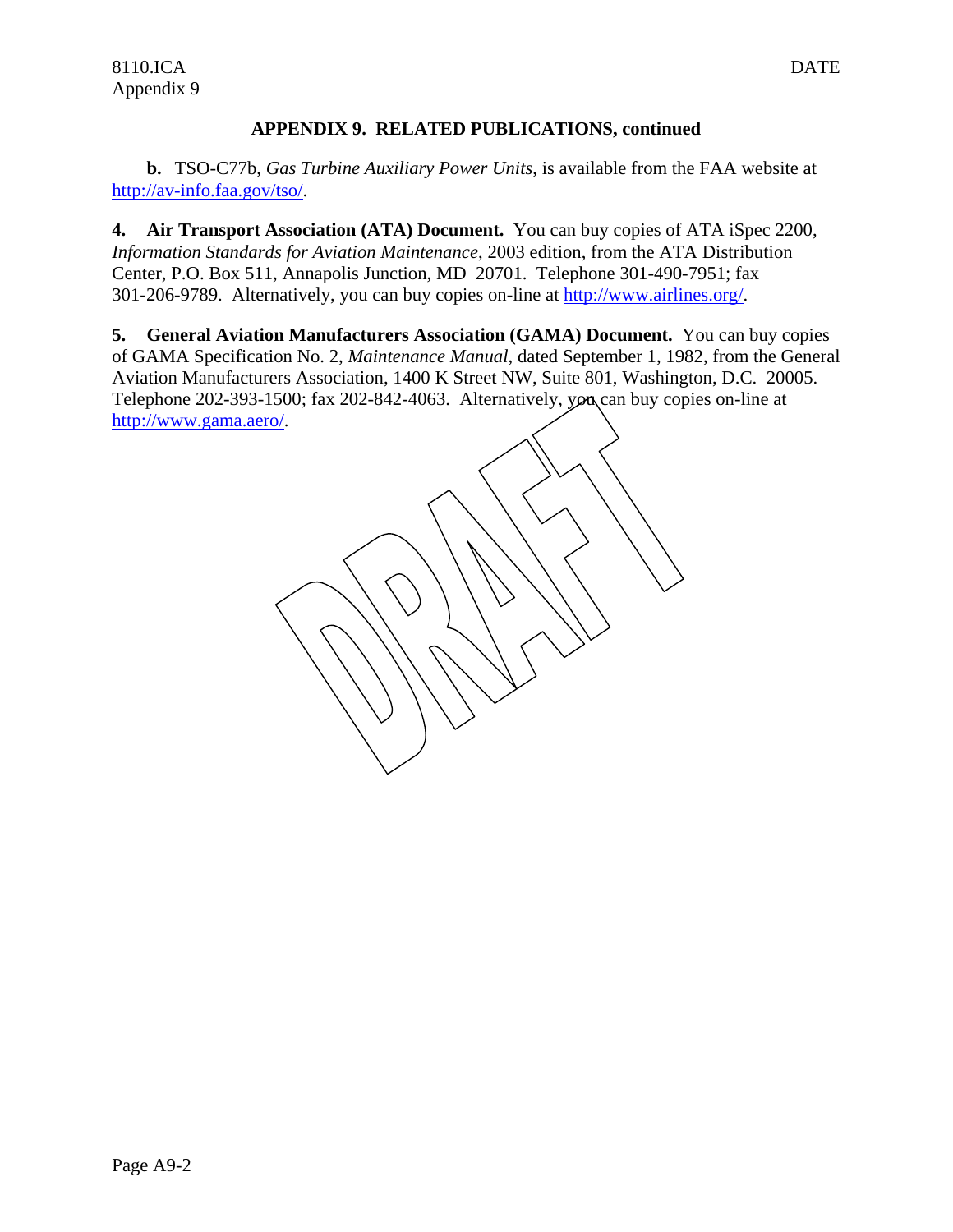### **APPENDIX 10. DEFINITIONS**

**ACO/ECO Engineer.** The aviation safety engineer responsible for making compliance findings and issuing design approvals.

**Aircraft Evaluation Group (AEG).** Flight standards representatives who know the operational and maintenance aspects of the certification project and are responsible for it.

**Airworthy.** A product conforms to its type design or properly altered condition and is in a condition for safe operation.

**Applicant.** An individual, firm, partnership, corporation, company, association, joint stock association, or governmental entity. This includes a trustee, receiver, assignee, or similar representative of any of them.

Article. A part, component, accessory, appliance, system, module or assembly that is eligible for installation on a type certificated product (i.e., "product")

Continued Airworthiness. Certified aircraft, engines, propellers, and appliances operated safely for the intended purpose. They are maintained safely throughout their service life. The product meets its type design and  $i \times n$  a condition for safe operation.

Design Approval Holder, The holder of any design approval, including type certificate, amended type certificate, supplemental type certificate, amended supplemental type certificate, parts manufacturer approval, technical standard order (TSO) authorization, letter of TSO design approval, and field approvals  $\forall$ FA $\forall$ A Form  $\exists$ 37).

Field Approval. A major repair or major alteration authorized by an aviation safety inspector for an individual aircraft, aircraft engine, propeller, or appliance. The approval is accomplished by either examination of data only,  $\partial \phi$  physical inspection, demonstration, testing, and so forth.

**Instructions for Continued Airworthiness.** The documented information (including airworthiness limitations) required to keep the product airworthy.

**Manufacturers' Service Documents.** Publications by a type certificate holder (or appliance or component manufacturer) about safety, product improvement, economics, and operational and/or maintenance practices. Typical publications include: service bulletins; all-operator's letters; service newsletters; and service digests or magazines. They do not include publications required for FAA type certification or approval, such as flight manuals and certain maintenance manuals.

**Operator.** A person who uses, or is authorized to use, aircraft for air navigation, including piloting the aircraft.

**Owner.** A person who owns an aircraft, aircraft engines, or propellers.

**Product.** An aircraft, aircraft engine, or propeller. This includes parts, materials, and appliances, which have a technical standard order.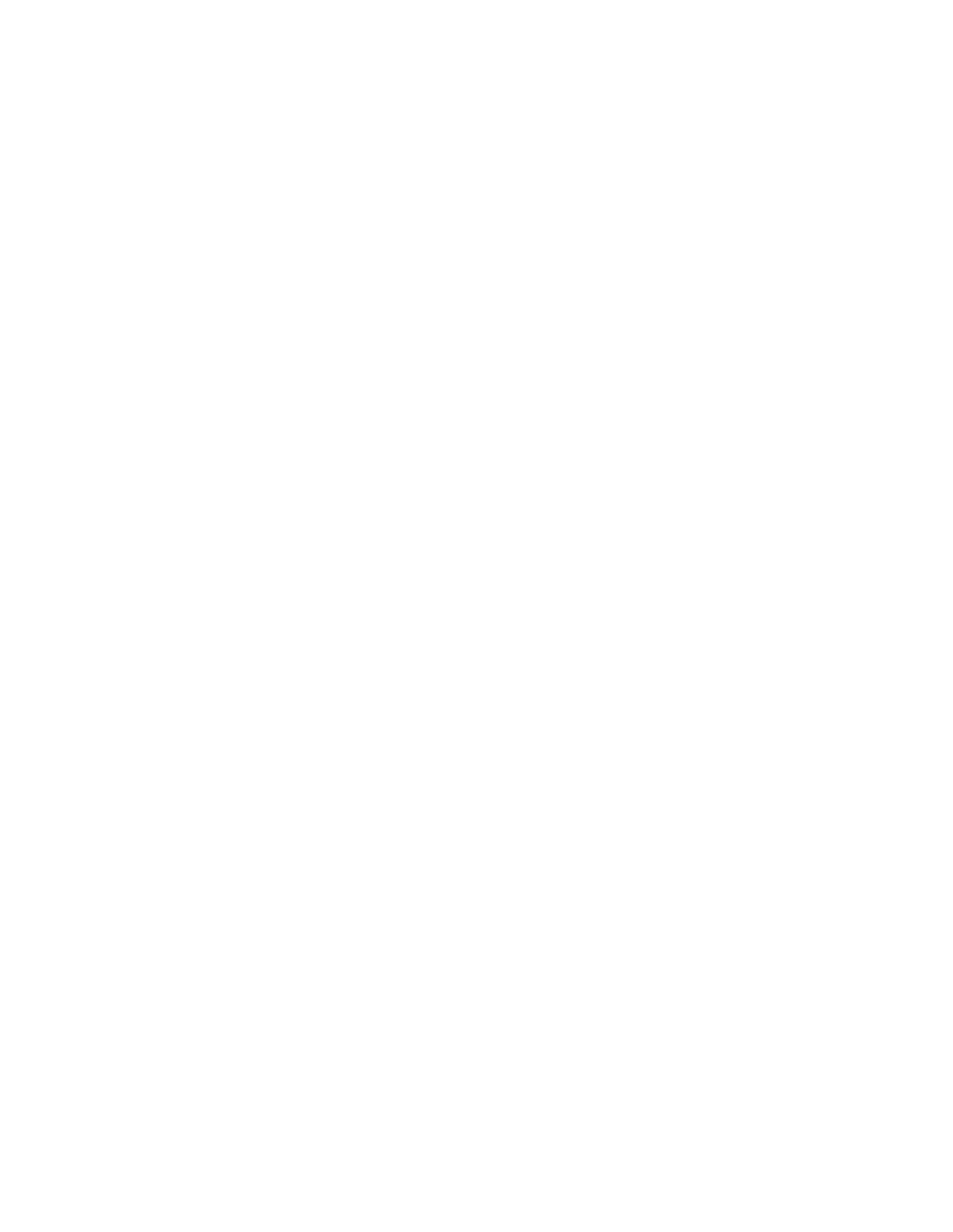### **APPENDIX 11. ACRONYMS**

- AC Advisory Circular
- ACO Aircraft Certification Office
- AEG Aircraft Evaluation Group
- AFS Flight Standards Service
- AIR Aircraft Certification Service
- ALS Airworthiness Limitation Section
- ATA Air Transport Association
- ATC Amended Type Certificate
- CAR Civil Air Regulations
- CFR Code of Federal Regulations
- CMM Component Maintenance Manual
- CMR Certification Maintenance Requirements
- ECO Engine Certification Office
- FAA Federal Aviation Administration
- GAMA General Aviation Manufacturers Association
- ICA Instructions for Continued Airworthiness
- IPC Illustrated Parts Catalog
- MRB Maintenance Review Board
- NDT Non-Destructive Test
- STC Supplemental Type Certificate
- TC Type Certificate
- TSO Technical Standard Order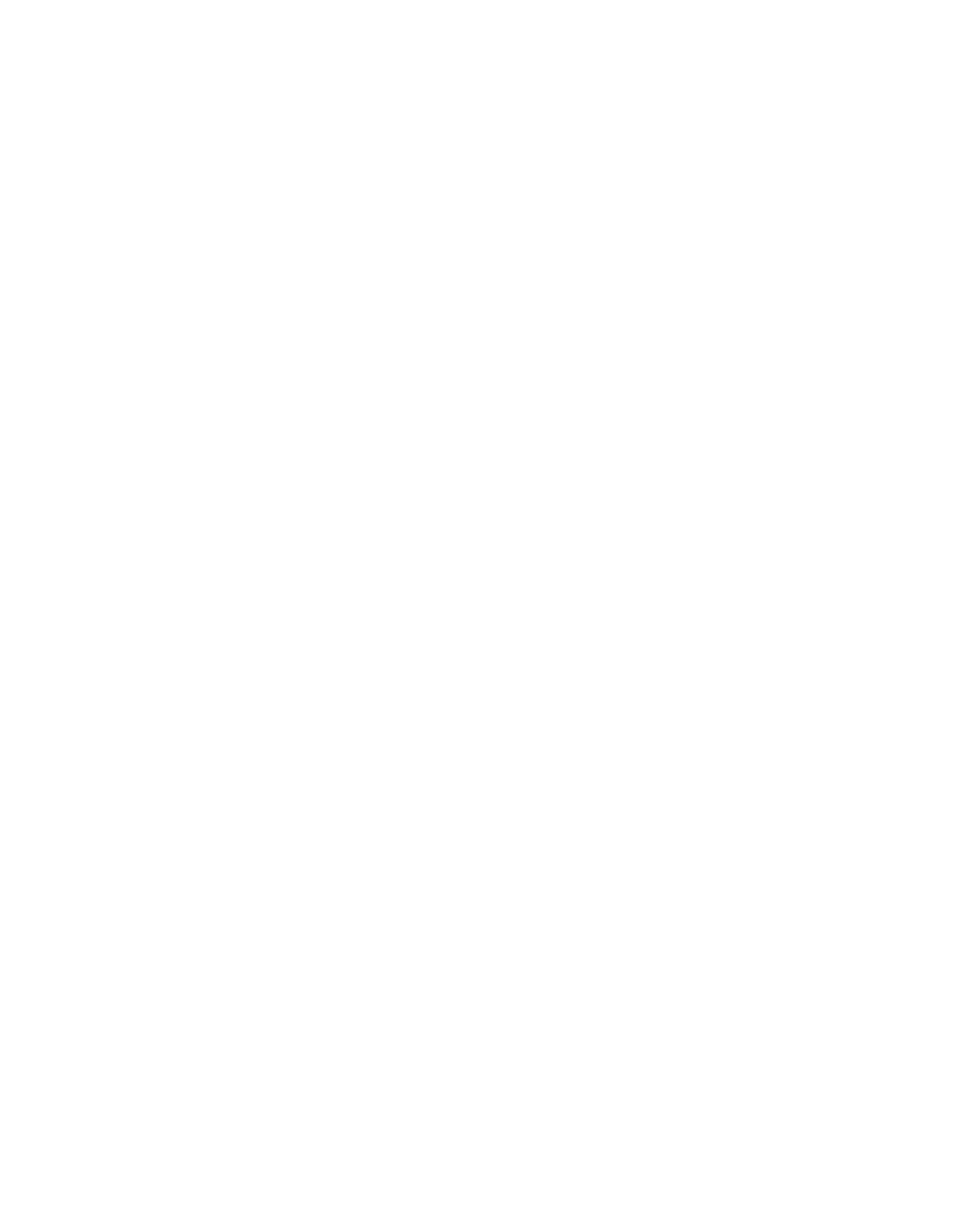

**Federal Aviation Administration**

#### **Directive Feedback Information**

Please submit any written comments or recommendations for improving this directive. You may also Suggest new items or subjects that should be added. Please alert us if you find an error.

#### Subject: Order 8100.ICA

- To: Directive Management Officer, AIR-530
- (*Please check all appropriate line items)*
- □ An error (procedural or typographical) has been noted in paragraph \_\_\_\_\_\_ on page \_\_\_\_\_\_.
- □ Recommend paragraph \_\_\_\_\_\_\_ on page \_\_\_\_\_\_ be changed as follows: *(Attach separate sheet if necessary)*
- $\Box$  In a future change to this directive, please include coverage on the following subject *(Briefly describe what you want added):*

 $\Box$  Other comments:

| Subr<br>. |  |
|-----------|--|
|           |  |

FTS Telephone Number: \_\_\_\_\_\_\_\_\_\_\_\_\_\_\_\_\_\_\_\_ Routing Symbol: \_\_\_\_\_\_\_\_\_\_\_\_\_\_\_\_\_\_\_\_

**FAA Form 1320–19** (8-89) (Representation)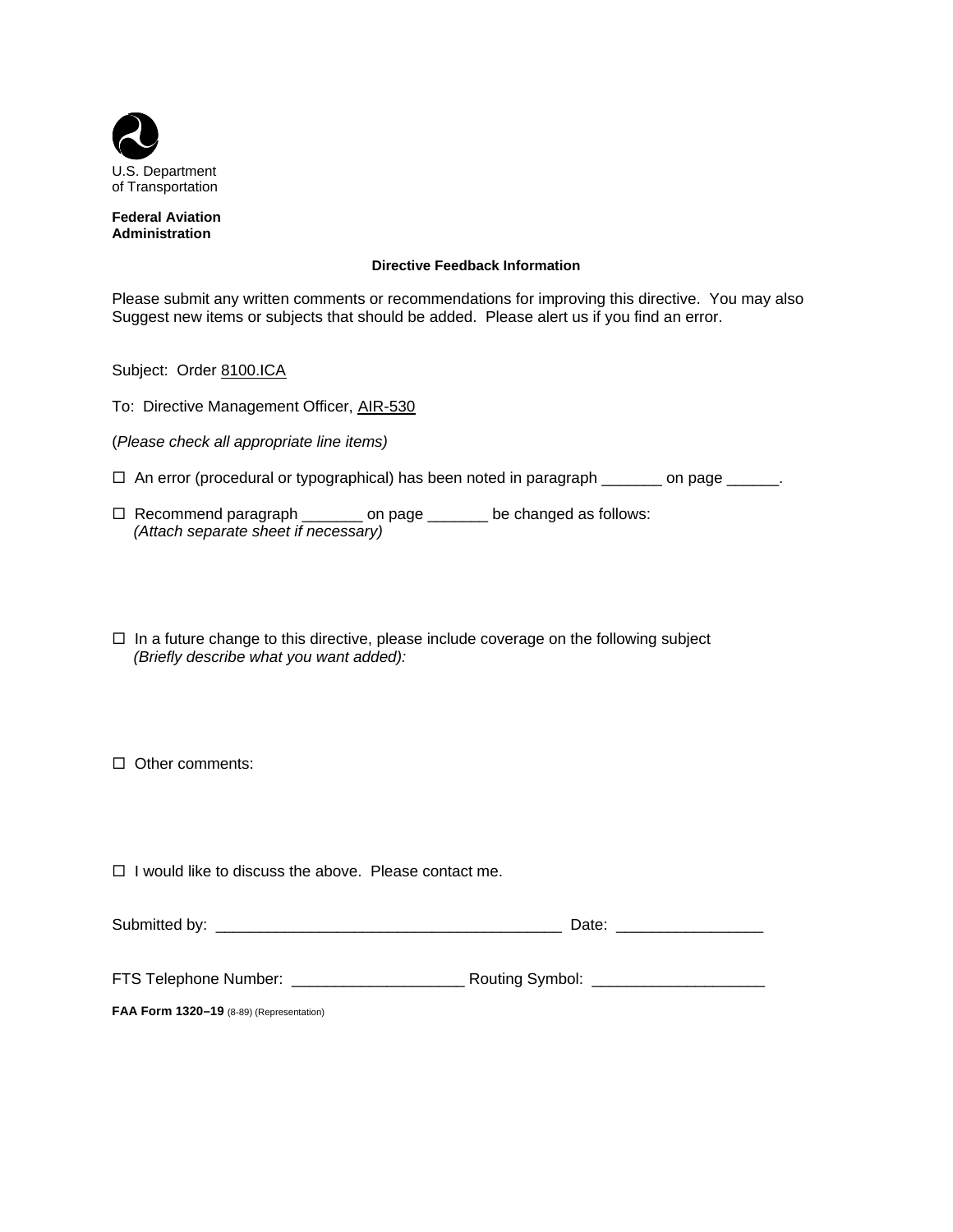**APPENDIX D: MINUTES OF JOINT INDUSTRY POLICY MEETINGS**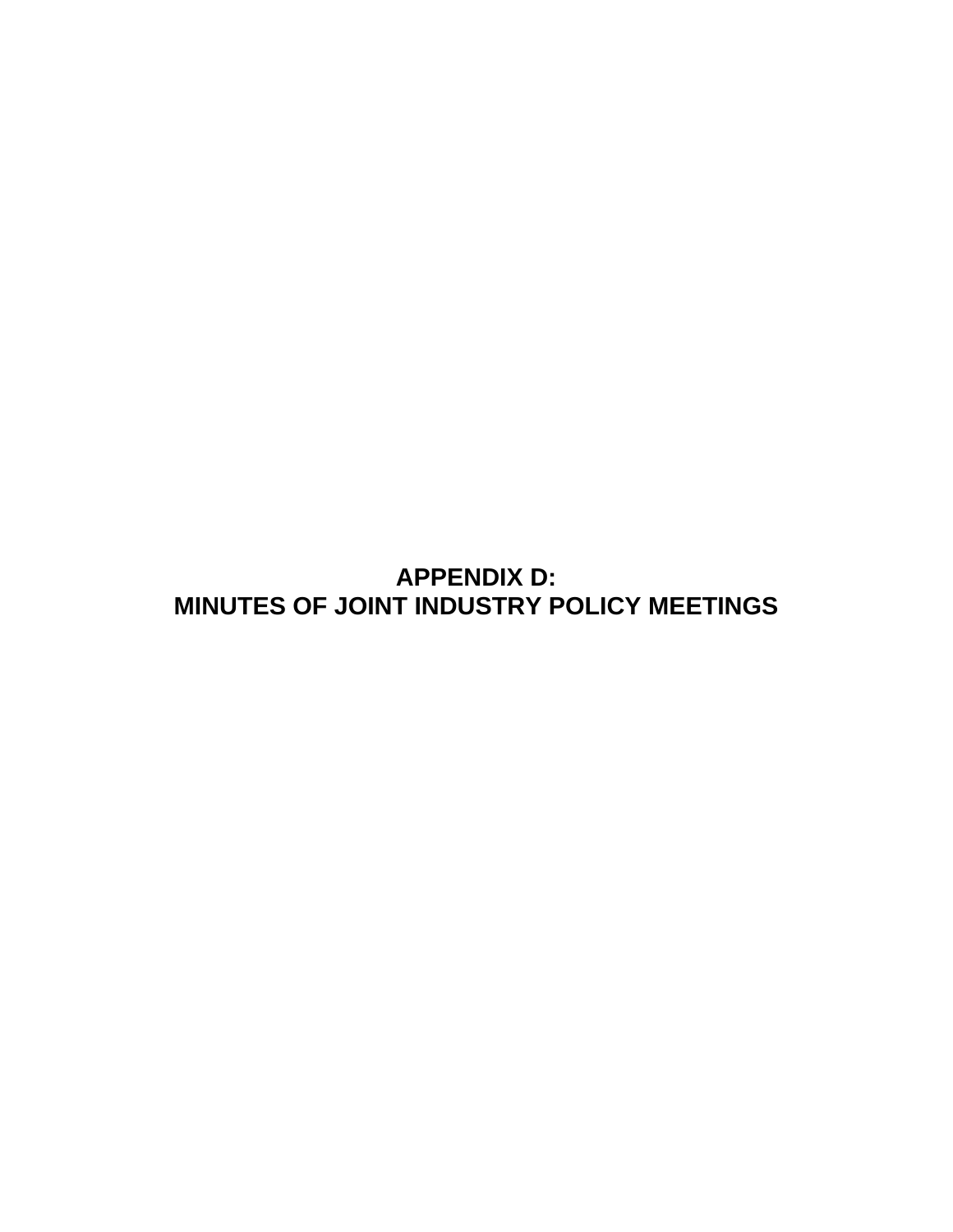Joint Industry Policy Meeting Date: May 12, 2004 Location: Hilton Hotel; Alexandria, Virginia

Attendees: Marshall Filler Christopher Durocher Stu Browing Jim Epperson John Hunter Jim Reum Peter Mueller Mike Nadolski Kevin O'Brien Werner Luehmann Astrid Ploss Marcel Zondag

ARSA ARSA Hamilton Sundstrand Nordam **Heico Heico** SR Technics Pratt & Whitney Moog Lufthansa Technik Lufthansa Technik Sargent Controls

*The meeting began at 8:40 AM. Marshall Filler thanked the attendees for devoting their time and energies to this important project. He provided a general overview of the draft ARSA policy and the reasons supporting it. The attendees were invited to make introductory remarks on ICA issues and/or the policies of their respective companies.* 

Introductory Statements:

Zondag:

- Current situation with ICA makes it prohibitive to business development
- Sargent has taken a more open approach to ICA, providing them to:
	- to aircraft owners
	- licensed repair stations
	- reasonable policy to acquire or subscribe
- Regulations that structure these arrangements would be better than companies like Sargent developing policies to deal with the problem

Nadolski:

- P&W have had difficulty internally harmonizing ICA issue
- Neither OEMs nor Repair Stations happy w/ the current situation
- Stakeholders need better guidance
- Sees the major issues as
	- o Access (which should be easily resolved)
	- o Cost (which should be easily resolved)
	- o Content (which will be difficult)
		- How much proprietary data will be required?
		- Are companies like P&W being too generous with content?
		- What is everyone else in the industry doing?
		- Better guidance from FAA will make it easier for companies to evaluate what content to include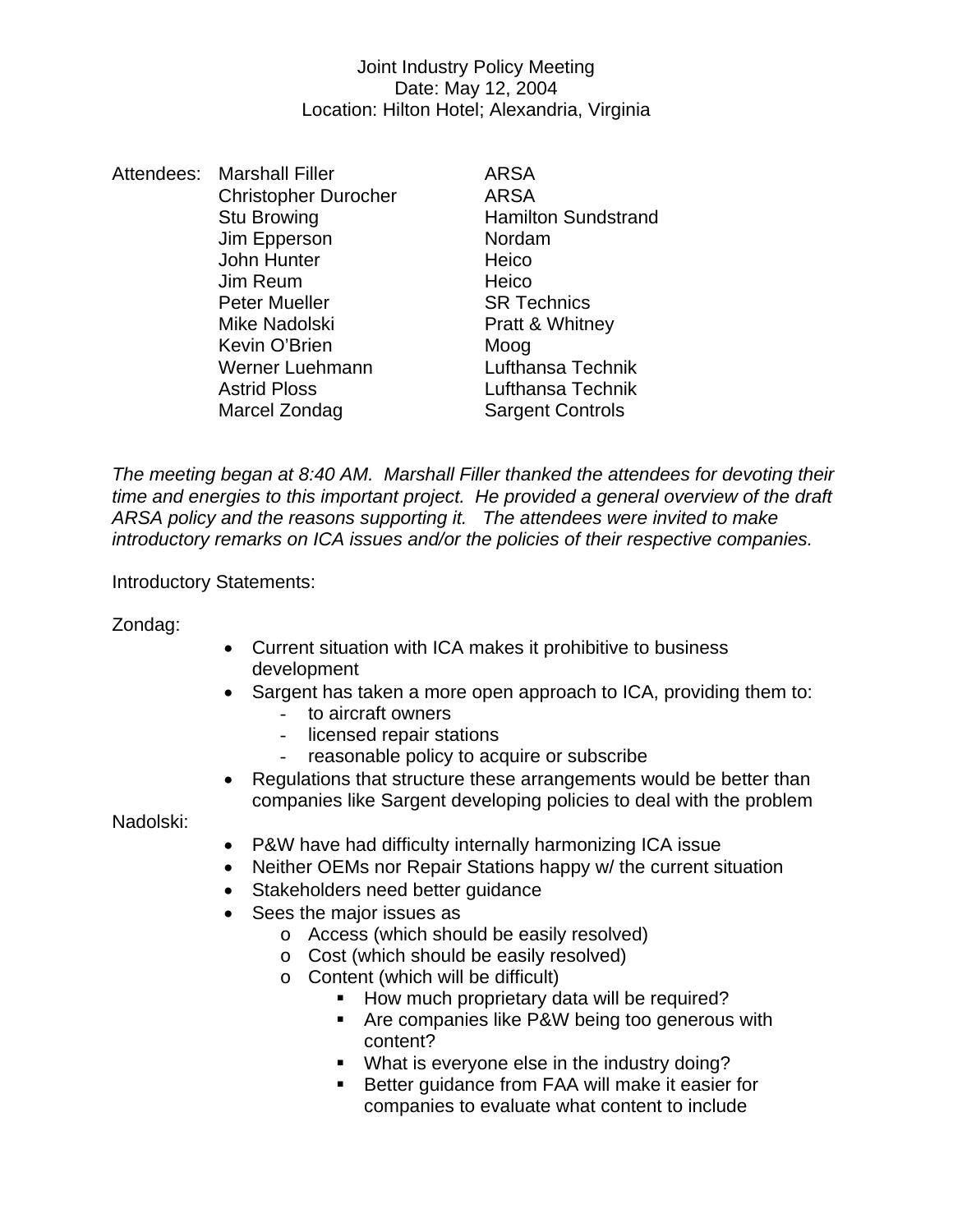## **Browning**

- Information is important to ensuring the safety of aircraft
- Recognize responsibility that comes w/ PMA and DER repairs and the need to develop ICA
- Currently there is more information in the manuals then they would like
- Currently, manual content evolves over time
	- o First generation may just include remove and replace
	- o Subsequent versions may have more repair information
	- o Regulations should not disrupt this evolution
- There is a need to separate airworthiness standards and unique/proprietary repairs
- After reviewing the draft proposal, does not have too much trouble with the policy

## Luehmann

- Make sure that foreign repair stations are included in policy
- Concerned that special repair data developed may have to be included in ICA
	- o Must keep in mind that ICA rules require information to maintain airworthiness, not information to repeat particular repair.
- Against putting training requirements in ICA.

## O'Brien

- As OEM, cover all development costs, liability, and production costs
- No profit on delivery of product
- Aftermarket sales are the place where profit is made
- Question sense of entitlement need to protect and provide for the costs associated with developing products.

# **Mueller**

- When we were part of airline, it was easy to get repair data.
- Now that we are independent from owner/operator, struggling to receive published ICA
- SR is taking over operator's responsibilities w/ regard to overall maintenance
- We are responsible for obtaining all manuals, per our contract w/ operator
- Still we are unable to get manuals despite this contractual relationship
- Often OEMs require operators to "signoff" before they can get ICA
- OEMs are competitors of repair stations repairs now disappear from subsequent versions of ICA, manual prices are increasing, and ICA are unavailable despite the fact that we are qualified to perform repairs

# Epperson

- Though Nordam is both OEM and repair station, primarily representing repair side
- Availability of data is decreasing
- Airline customers not willing to provide ICA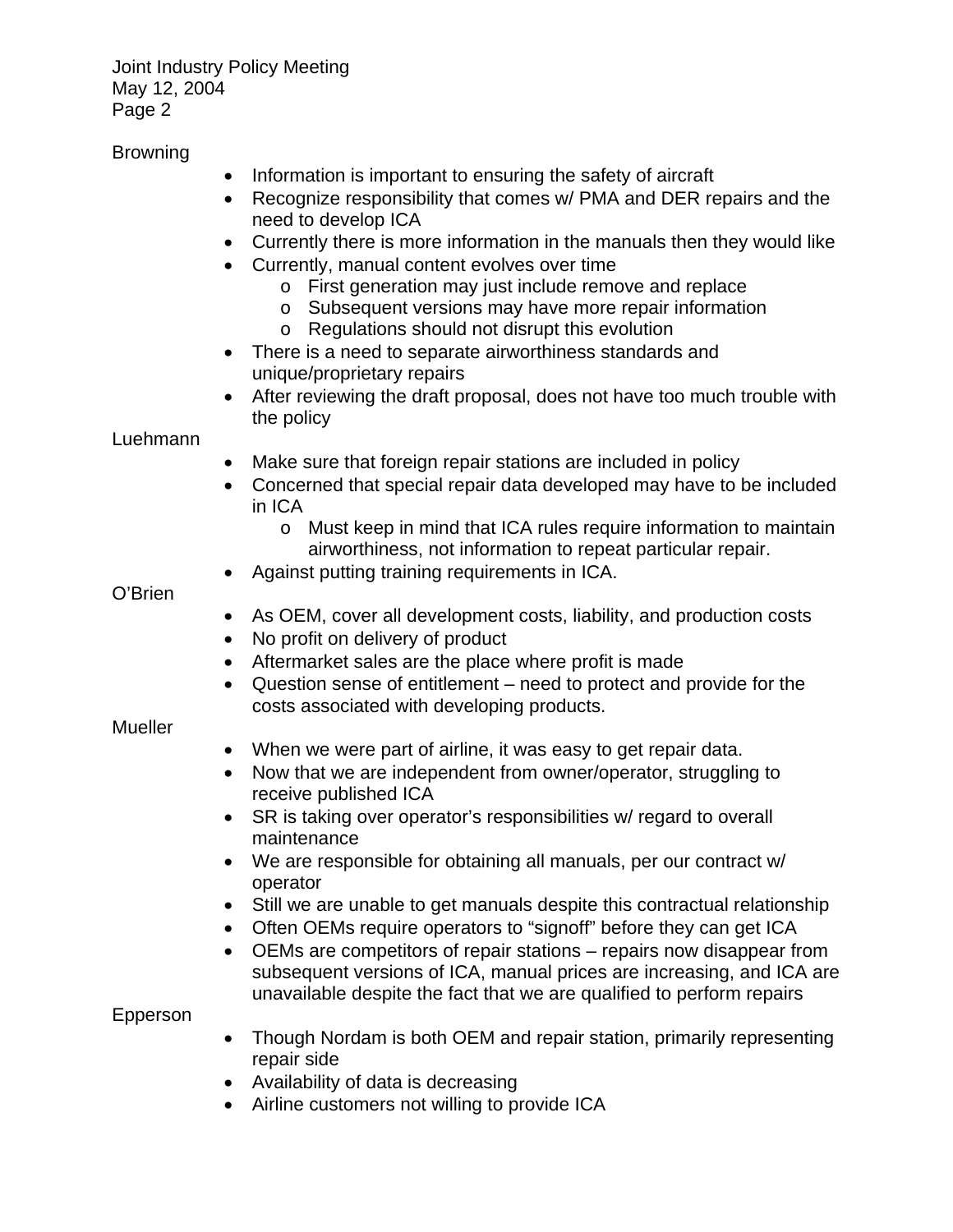> • 75% of customers prohibit use of non-OEM product because no good way to track products

Reum

- Manufacturers decided to change ground rules
- Current FARs designed in environment where ICA were readily available
- Recognize that there are some specialized repairs that require licensing and oversight
- Basic data, however, should be available w/o impediment
	- o How to operate, remove and replace
	- o Part must be removed at a certain time therefore continued airworthiness requires that repair station knows how to remove the part

**Hunter** 

- Keep in mind the regulatory justification for  $ICA -$  to provide safety
- Supports enforcement of regulations
- Basic data must be available but aftermarket providers must be willing to pay, handsomely
- Comfortable w/ what the regulations require willing to pay for the data.

### **Filler**

# **ACCESS**

- Summarizes draft policy
	- o TCH ultimately responsible for providing ICA for components (consistent w. Whitlow letter).
	- $\circ$  STC ICA for major changes in type design
	- o Design Approvals
		- Major Alterations under field approval require ICA
		- **PMA Suppliers to TCH w/ PMAs must provide ICA**
		- TSOA Design approval as early as 1981 TSO required ICA
		- Major Repairs Don't need to explain how it was repaired – must indicate how subsequent repairer would determine airworthiness

### Zondag

• When we go out of the manual and DER approves the repairs the information is not provided to the OEM – there is no FAA guidance on how to handle this situation now.

**Browning** 

- Unless DER determines that existing ICA not sufficient to determine airworthiness, no need for new ICA
- However, if it looks sufficiently different, even though the airworthiness standards are the same, this may cause trouble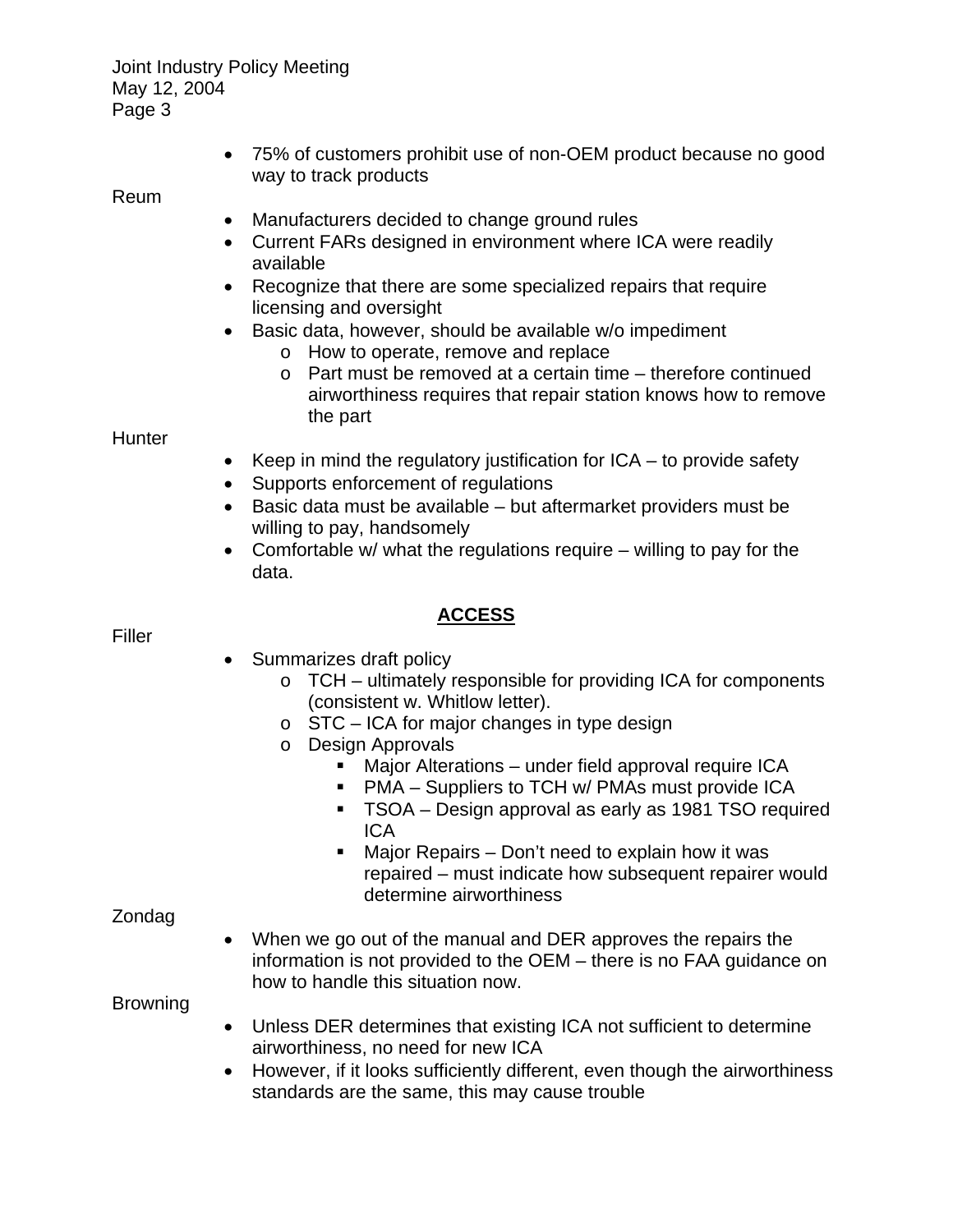### Zondag

- Sections VII and IX of the policy are the most important because they deal with the content
- ICA policy is market driven
- Six years ago, Sargent decided that it was in their best interest to make ICA available
- Looked at their manuals to establish parameters of what is airworthy and what is not
- Licensing the components in Boeing airplanes to many in the aftermarket – good for business development
- Restricting availability creates a black market for ICA

Nadolski

• Pratt supports availability; however, Sikorsky, not open to availability

**Browning** 

- Currently, sub-tier vendors only have "repair according to drawing"
- Is it economically feasible to require OEMs to provide ICA when subtier vendors do not provide necessary information?
- There is a huge cost associated with assembling the necessary infrastructure to make ICA available,

Reum

- Repair stations get certification based on information from owner/operators then OEM restricts airlines from giving the repair stations the date. OEM says it will work directly with repair station, but then it refuses to provide the ICA.
- If working w/ Part 121, repair must be made in accordance to operator's maintenance program, which can be different from the latest release of the maintenance manual, but OEMs insist on restrictive language in contracts before providing updates or subscription services for ICA.
- These restrictions prohibit the use of the maintenance manuals for anything but the exact repair included – this creates a conflict if operator wants repairs in accordance with earlier versions of the manuals.
- OEMs use to handle this with a disclaimer indicating that latest release of manuals provided the most current Instructions for Continued Airworthiness, and these *should* be followed.
- Now it's a contractual limitation.
- In addition, the OEM assumes that the repair data is used if related PMA or DER approved repair is developed – consider this a breach of the contract.

Filler

- This discussion highlights the various levels of access.
- OEMs like Moog have a policy of simply refusing to provide ICA to maintenance providers; Pratt & Whitney provide the ICA, but include a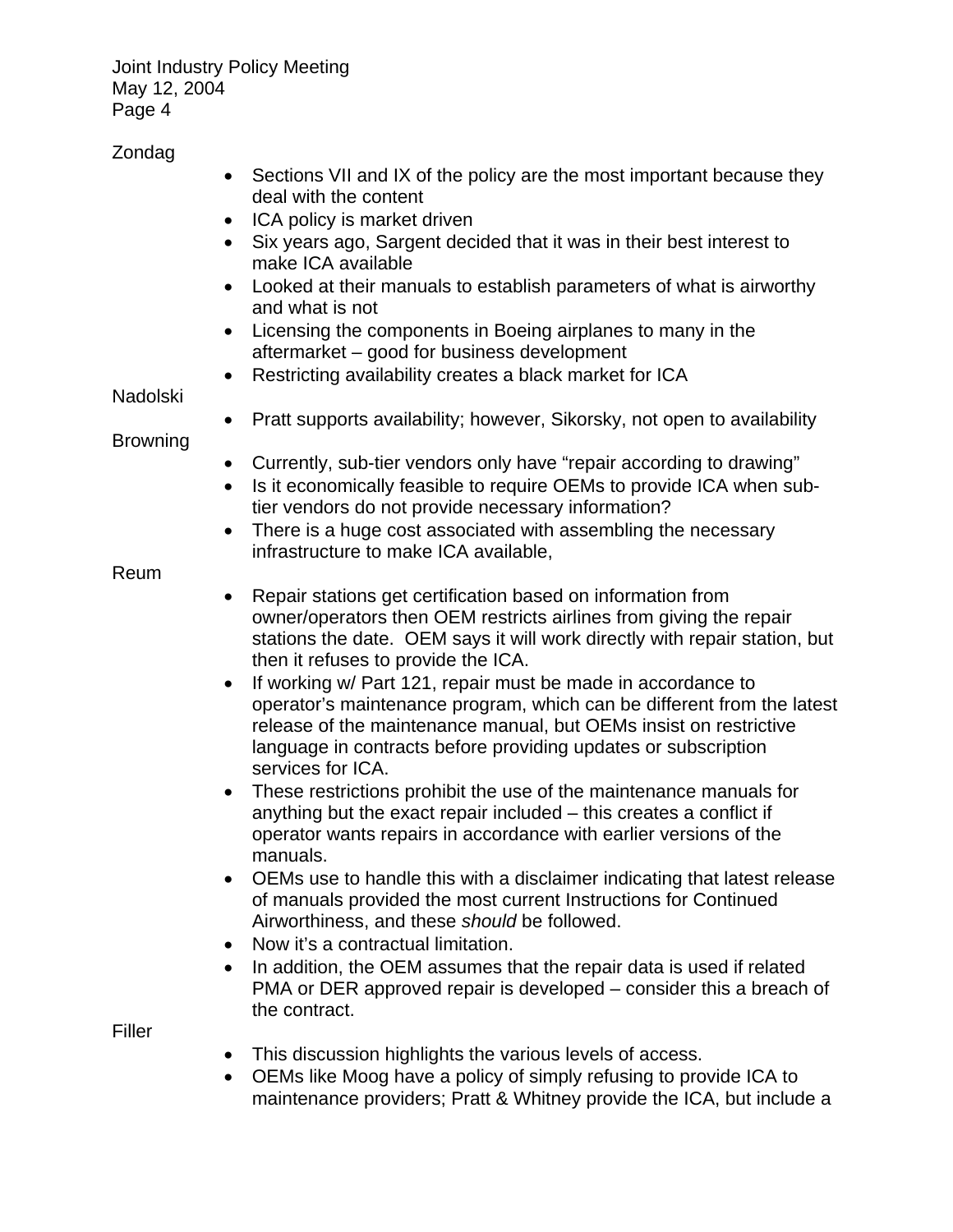| May 12, 2004<br>Page 5 |           | Joint Industry Policy Meeting                                                                                                                                                                                                                                                       |
|------------------------|-----------|-------------------------------------------------------------------------------------------------------------------------------------------------------------------------------------------------------------------------------------------------------------------------------------|
| Nadolski               |           | list of restrictions that could arguably, in a practical way, limit the ICA's<br>availability. These are the subtleties of the "make available" issue.                                                                                                                              |
|                        | $\bullet$ | As OEM, I have an obligation under the FARs to provide the ICA for<br>my product. Restricting use of the ICA to only repairing my part does<br>not violate the FARs.                                                                                                                |
| Filler                 |           | So using manuals for DER repairs would require licensing?                                                                                                                                                                                                                           |
| <b>Ploss</b>           |           |                                                                                                                                                                                                                                                                                     |
| Hunter                 | $\bullet$ | What about using ICA to remove parts that are DER and PMA? Does<br>that violate the restrictions that an OEM places on ICA use?                                                                                                                                                     |
|                        | $\bullet$ | FARs and ACs allows for DER repairs and PMA replacement parts, so<br>in order to comply with FARs, we need the OEMs ICA.                                                                                                                                                            |
| Epperson               |           |                                                                                                                                                                                                                                                                                     |
|                        | $\bullet$ | There is a chasm between one's data and the data needed to create<br>an economical repair.                                                                                                                                                                                          |
|                        | $\bullet$ | Conditions on ICA prevent the bridging of that chasm and prevent<br>maintenance providers from performing repairs.                                                                                                                                                                  |
| O'Brien                |           |                                                                                                                                                                                                                                                                                     |
|                        | $\bullet$ | Boeing and Airbus will not supply ICA for subcontractor's parts, even if<br>the policy requires TCH to provide ICA. They don't have the<br>necessary infrastructure, and so will pass that mandate on to their                                                                      |
|                        |           | suppliers as part of support agreement.<br>Moog's support agreement only requires CMM be provided to the                                                                                                                                                                            |
| Filler                 |           | owner/operator, and so we won't give them to repair stations.                                                                                                                                                                                                                       |
|                        |           | Regardless of what a contract says, it cannot circumvent your<br>regulatory responsibility. Just because your support agreement limits<br>your responsibility to providing CMM to owner/operators, doesn't mean<br>you don't have to provide them to repair stations under the FAR. |
| Zondag                 |           |                                                                                                                                                                                                                                                                                     |
|                        | $\bullet$ | The problem is "What would Boeing distribute" if it was required to<br>provide ICA.                                                                                                                                                                                                 |
|                        | $\bullet$ | Historically, CMMs have included a great deal of information. That's<br>why Sargent went through all of its CMMs, figured out what was                                                                                                                                              |
|                        | $\bullet$ | necessary for airworthiness, and removed the rest.<br>FAA will not address the question of restrictions/conditions included<br>with the ICA. They will say it is a commercial question.                                                                                             |
| Nadolski               |           |                                                                                                                                                                                                                                                                                     |
|                        | $\bullet$ | Under this policy, would we have to allow ICA data to be used for<br>hybrid products?                                                                                                                                                                                               |
| Filler                 |           |                                                                                                                                                                                                                                                                                     |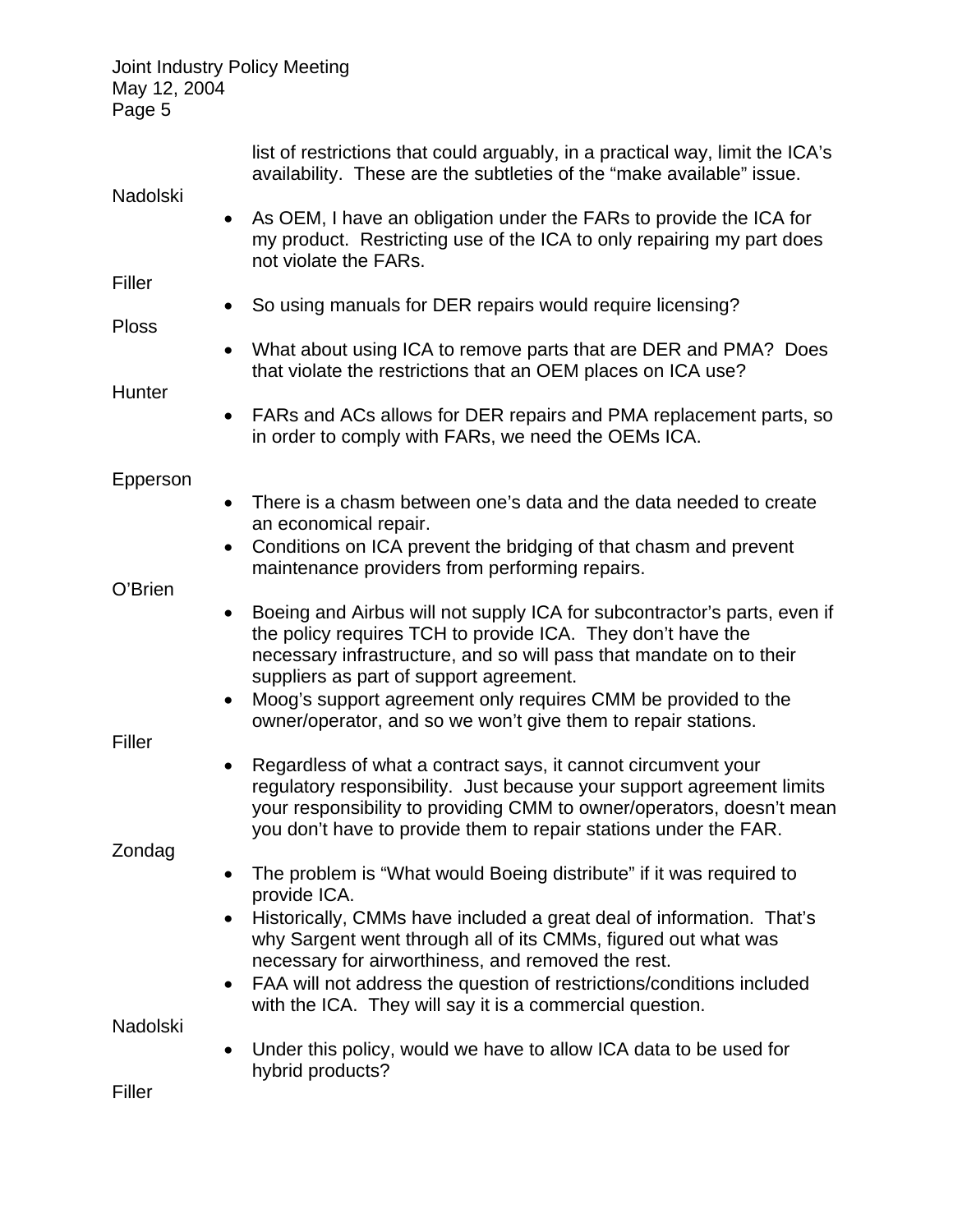|                | PMA holders can make determination that ICA will suffice, rather than<br>$\bullet$<br>needing a supplemental ICA, for repairs.<br>If that's the case, what would a repair station do if an OEM could<br>$\bullet$<br>restrict ICA use? Should require an ICA for all PMA?<br>The question becomes "What is fair and reasonable" under the FARs? |
|----------------|-------------------------------------------------------------------------------------------------------------------------------------------------------------------------------------------------------------------------------------------------------------------------------------------------------------------------------------------------|
| Nadolski       | Why not let PMA or DER repair holders develop their own ICA? They<br>should have the capability to do it, if not, they shouldn't have PMA?                                                                                                                                                                                                      |
| Hunter         | FARs always bring you back to the TCH. FARs assume that PMA,<br>٠<br>OEM, DER repairs based on TCH data.                                                                                                                                                                                                                                        |
| Reum           | Once you allow ICA to be used for PMA, you can't restrict your ICA<br>$\bullet$<br>use for that PMA. Otherwise it places repair stations in a position<br>where the data is not available to them at all.                                                                                                                                       |
| Nadolski       | • We are not required to provide ICA for PMA. Why should we pay for                                                                                                                                                                                                                                                                             |
| <b>Mueller</b> | all those development costs just so that someone else can use our<br>data to make money off of our investment?                                                                                                                                                                                                                                  |
|                | What about when Pratt & Whitney provides a PMA part instead of an<br>$\bullet$<br>OEM part? Can we use the OEM ICA then?                                                                                                                                                                                                                        |
| Filler         | This highlights the continuum of "make available" - some restrictions<br>$\bullet$<br>are okay; however, if industry has grown to rely on a certain practice to<br>ensure safety, you have to ask what the safety implications of these<br>restricts are.                                                                                       |
| Nadolski       | TCH should probably write ICA w/ realization that they will be used for<br>PMA and DER repairs. This probably is in the best interest of safety.<br>But them you want the ICA provided at cost of printing! That seems<br>unrealistic and unfair.                                                                                               |
| O'Brien        | PMA holder refuse to take responsibility for ICA<br>You enter the market for replacement parts you have to live of to the<br>burden of providing that information to your customers.                                                                                                                                                            |
| Filler         | Any design approval holder should have the responsibility for<br>maintaining and providing that data for its customers.                                                                                                                                                                                                                         |
|                | Access Issues:<br>$\circ$ ICA should be made available;<br>What are reasonable and unreasonable restrictions on access<br>$\circ$                                                                                                                                                                                                               |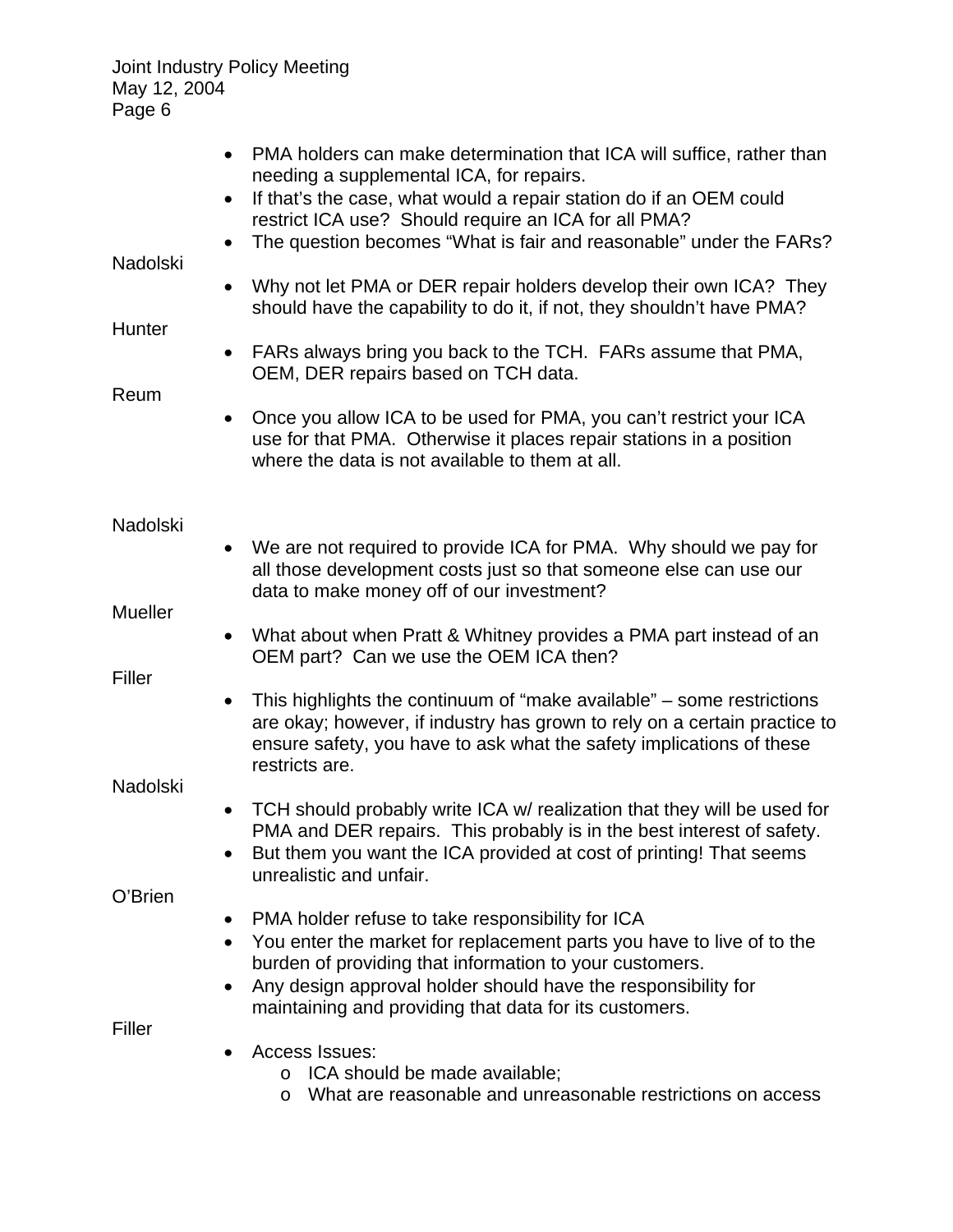## **Browning**

- Concerned with implications when taking military aircraft and placing it into commercial service.
- Will use of military ICA be sufficient don't want to have to be required to develop a new ICA

Filler

- Do people feel there is a difference when using ICA to o repair hybrid or PMA; or
	- o develop new repair, PMA or DER repair?

### Luehmann

• Sometimes it is necessary to deviate from ICA; we have to be able to do that when necessary.

#### Nadolski

- There is a difference.
- Why should we give you a starting point for your repair w/o requiring compensation?

#### Reum

• But what about when you are simply extending a repair – taking a component or part and repairing it rather than replacing it per the maintenance manual.

#### Filler

- By paying for maintenance manual, a repair station is buying that information
- The policy could be that:
	- o ICA is provided and usable for anything allowed under the FAR; or
	- o ICA available subject to OEM's restrictions and liabilities.

#### Epperson

• If repair stations were required to develop ICA for DER repairs, they would not develop the repairs.

#### Reum

• Besides, having 20 manuals for one part is a bad policy. If everyone who develops DER repair puts out ICA, there would be too many ICA floating around.

### Zondag

• Have the OEM place the information in their manual, rather than developing dozens of separate ICA.

# **COST**

#### Filler

- There is a point at which the cost of an ICA can restrict availability
- Prohibitive cost can make it unavailable for practical purposes.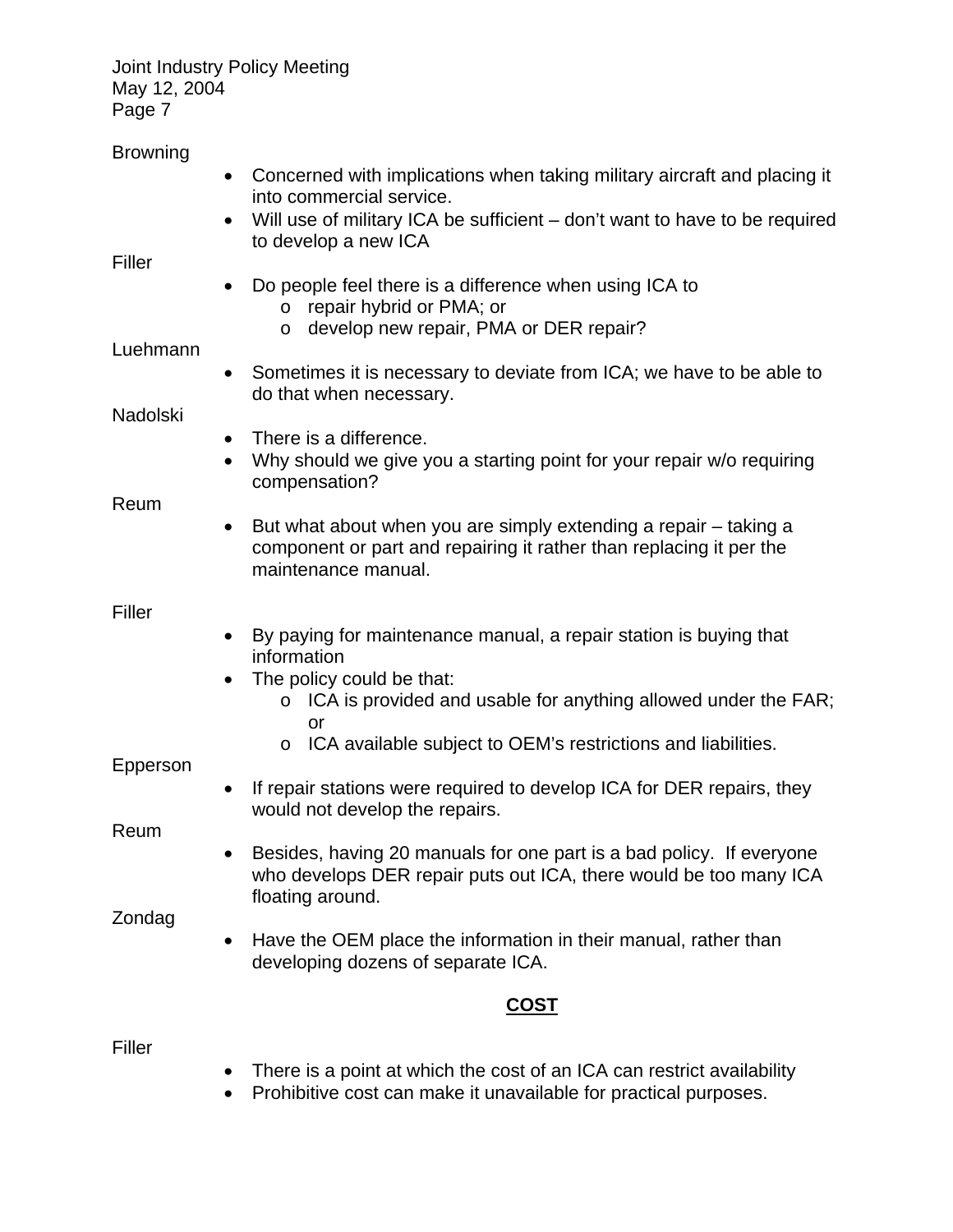- On the one hand, a lot of investment goes into developing an ICA
- The flip side is that ICA are a condition of doing business you need an ICA to get a design approval.
- Draft policy reflects idea that upkeep and maintenance of ICA are a legitimate cost that should be included in price, but that pre-certification costs should not be included, since OEM needs to develop for design approval regardless of whether they are made available to repair stations.

### Nadolski

- Equity demands that whoever makes a profit through the use of the ICA should share in the upfront costs
- As for post-cert costs P&W maintains a staff for tech pubs measurable overhead.
- It's easy, therefore to add up post-cert costs.
- Need to keep in mind that when P&W charges for ICA, they are not doing more than asking those who benefit from the information to share in the cost of developing it.

#### **Hunter**

• We have no way of knowing what a fair and reasonable cost is, but we pay whatever they ask us to pay because we need those ICA to stay in business.

#### Zondag

• The FARs also require updating of manuals post-cert, so why make the distinction between pre-cert and post-cert?

#### **Mueller**

• I buy parts from the OEM, and presumably part of the cost included is the cost in developing the product, so why should I have to pay the same cost for the ICA? It seems that I'm double paying.

### O'Brien

• OEMs reply on aftermarket sales for their profit (don't make money on supply agreements with TCH). The more repairs to parts maintenance providers perform the less money the OEM makes. If you're using our ICA to perform those repairs, it is only fair that we be able to charge for them.

Zondag

• Costs of parts include the cost of maintaining ICA, but OEMs lose aftermarket to PMAs, and therefore ICA price has to be adjusted.

O'Brien

- An under funded business should not be propped up by the FARs.
- If you can't afford the manuals, you should not be in the business.

**Mueller**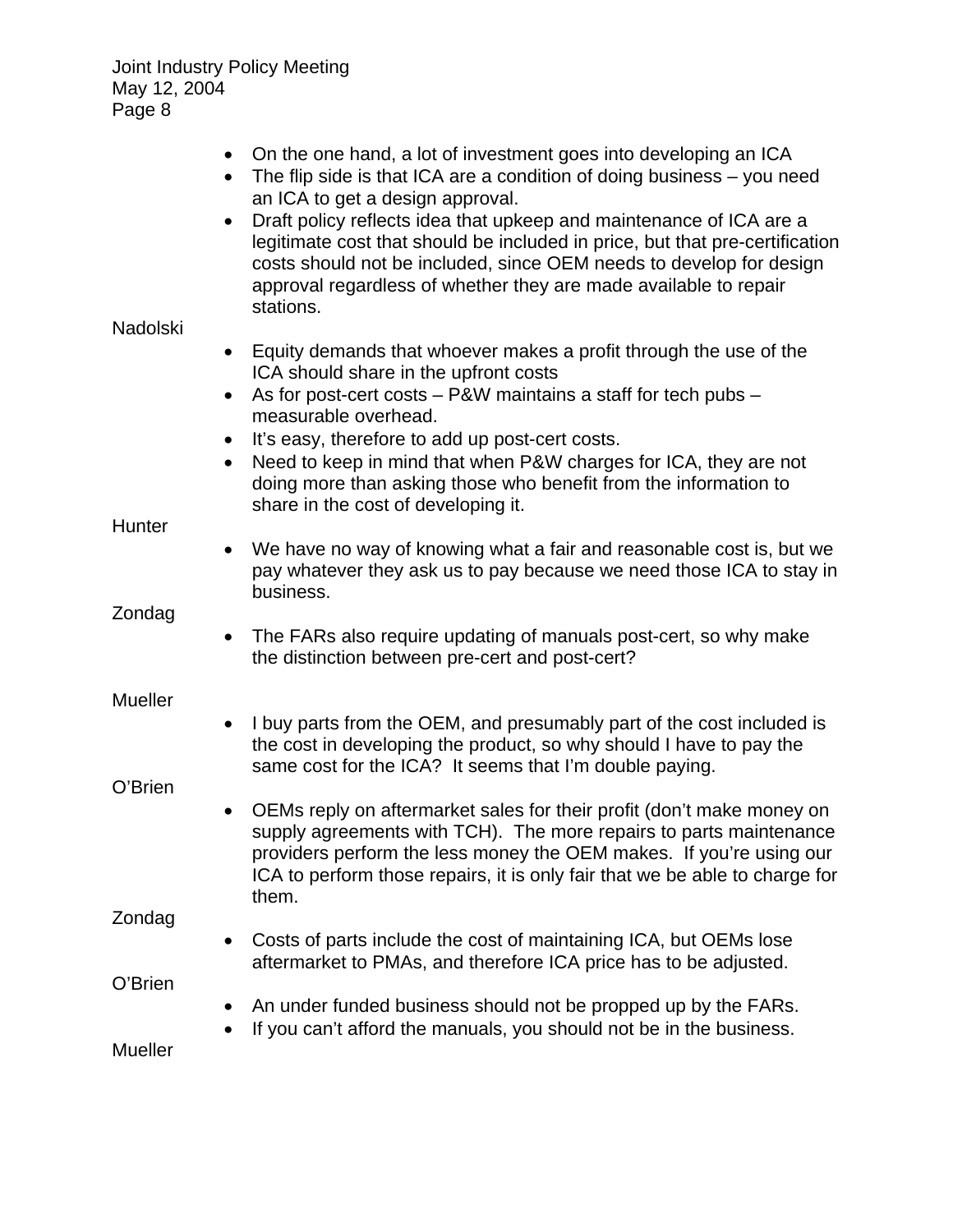> • But if the prices of the ICA are unreasonable, a business that is required by the FARs to have the ICA is placed in an impossible situation.

Filler

- This policy could look for prices that are patently unreasonable. Only in those cases would the FAA step in.
- There could be a range within which ICA cost have a rebuttable presumption of reasonableness.

Luehmann

- Policy could reflect understanding that there is an acceptable range in which no one will question the price.
- When price is beyond that range they must demonstrate how they determined their cost.

**Browning** 

- Dividing it between pre-cert and post-cert costs could cause some timing issues.
- There are some things you might do to prepare the manual prior to cert, but which are related to post-cert activities.
- Also, would the determination of reasonable pricing be determined per product or for a companies overall maintenance upkeep.

Nadolski

• We shouldn't get that specific. Price determination should be kept general. Let the OEM figure out how to determine the price, whether considering cost of manual based on each product or for all products.

Filler

• Is price as big a problem as access?

Zondag

• I think they are related

**Browning** 

- We've had complaints
- Unreasonably high prices create a black market for manuals.

Epperson

• Operators beat up on OEMs for high prices, so it ends up being regulated in the market itself.

Filler

- ICA has Appendices listing necessary tools
- OEM refuses to sell the tools
- Should the policy include requirement that tools listed in the ICA must be provided?

**Hunter** 

• We tried to address this w/ the addition of restrictive language, where you have to follow the ICA. You can't use equivalent tools because that would not be following the ICA.

Luehmann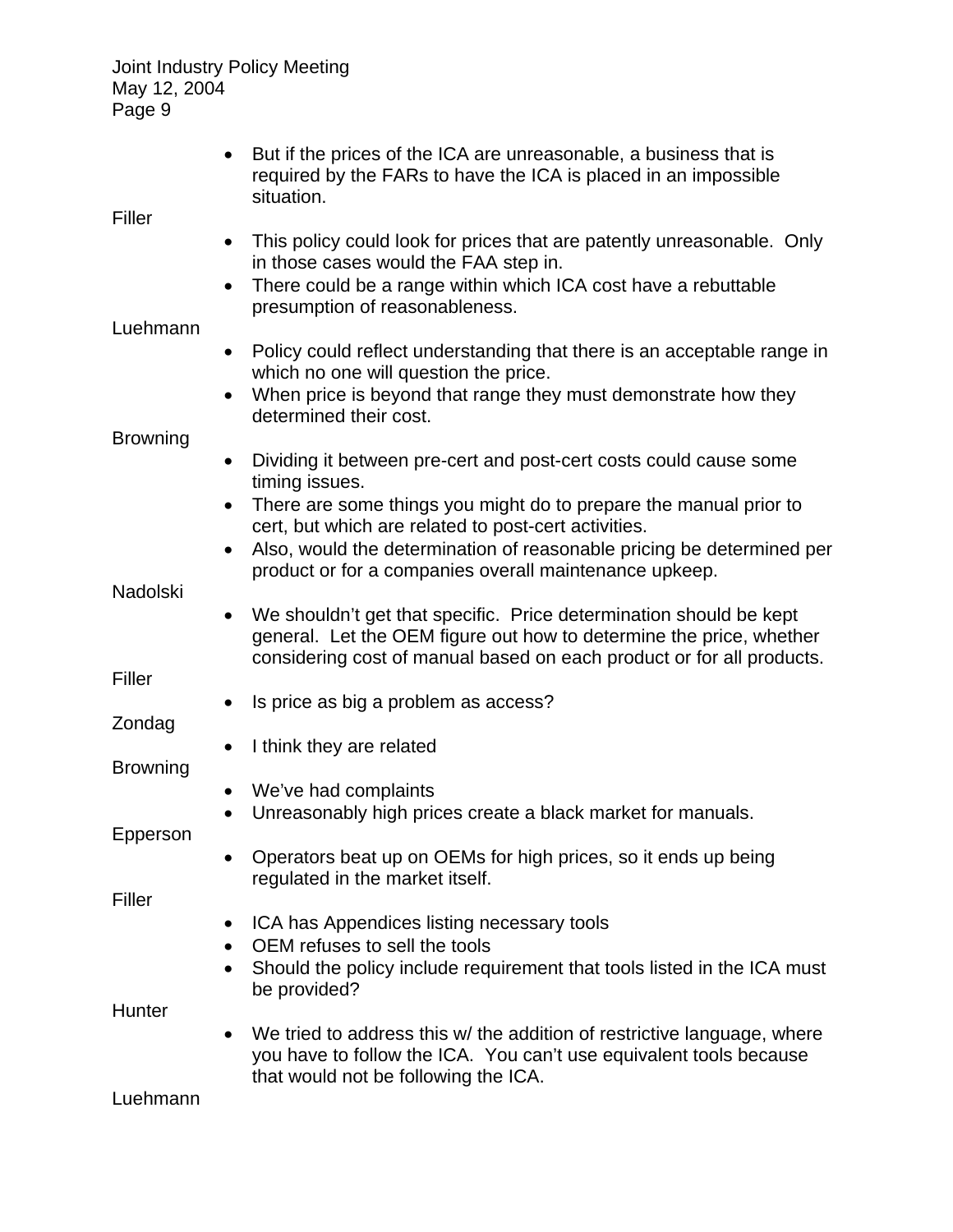• Couldn't a refusal to sell parts do the same thing? O'Brien • Be careful how far from the FAR you take this. There is a danger if this becomes too expansive that you might wake the sleeping giant. Epperson • I'd rather not deal with that in this policy Nadolski • The further away we move from the core ICA issue the less likely OEMs will come to the table and seek a compromise. **SOURCE APPROVED REPAIRS** Filler • Repair that does not appear in the maintenance manual, but directs to a licensed repair station • Over time, more repairs have become Source Approval Repairs (SARs). • In ICA, if necessary for continued airworthiness, it should not be restricted to certain sources. This raises the question, how is continued airworthiness determined? Reum • If you sign an agreement with restrictions, you're stuck, you can't develop your own repair, and you have to send it to a licensed repair station. **Browning** • Post-cert, no repair developed is essential for continued airworthiness, so it shouldn't be in the ICA. • Discovered unairthworthiness conditions that require complex repairs should be handled only by licensed repair stations for safety reasons. Nadolski • Figuring out what is necessary for continued airworthiness is the hardest part. • Any complex repair, whether pre or post-cert should be allowed to be a SAR. • Any post-cert repair can be a SAR. Luehmann • I'm concerned that the policy does not cover foreign repair stations that are non-FAA. They may be required to repair according to State of Design, which means they need the ICA. Filler • Agreed to look into State of Design vs. State of Registry issues • (Addressing issues of the policy's enforceability, in general) The FAA will have authority to enforce the policy under the FARs **Hunter**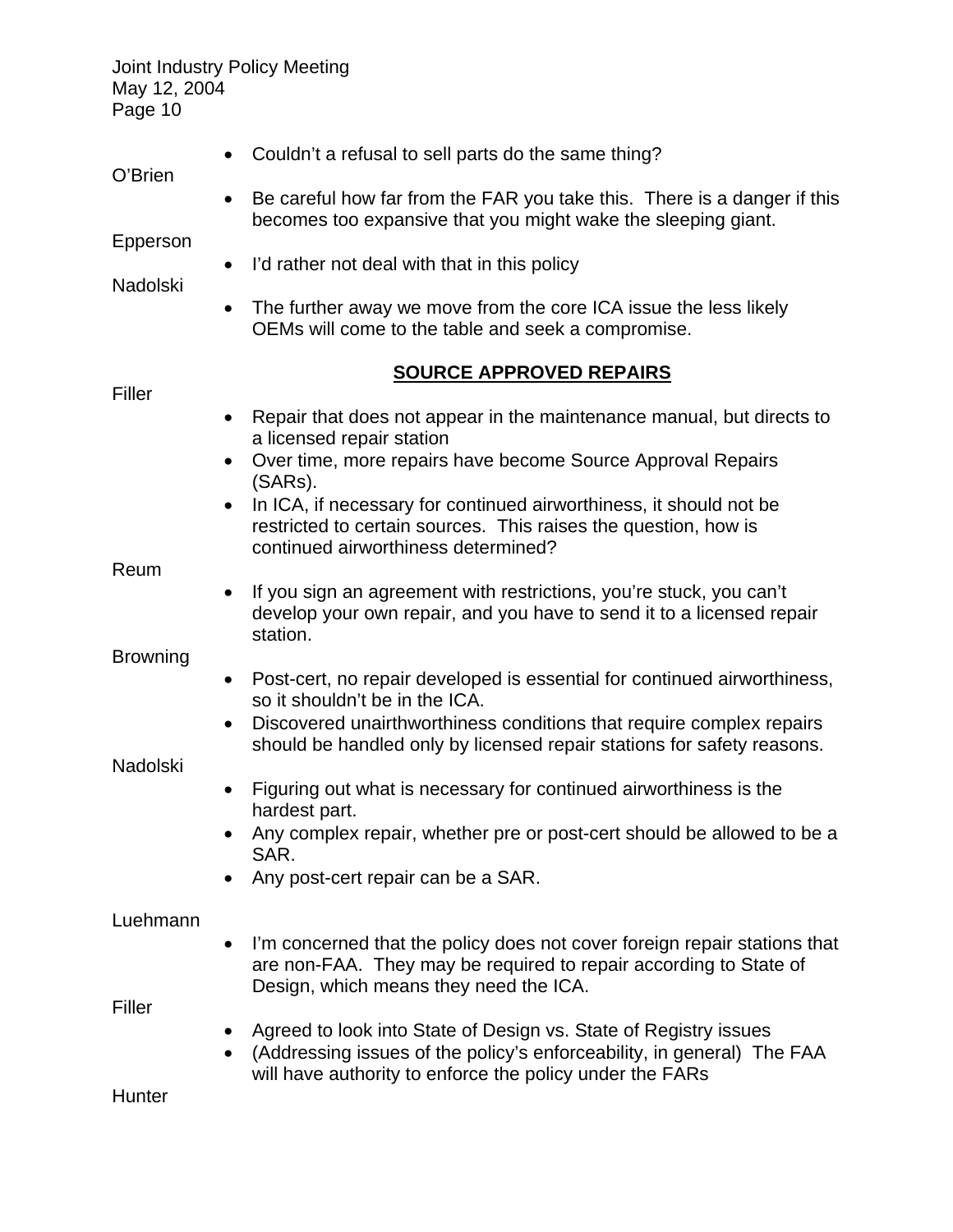- We want to include PMA holders as entitled to receive ICA under 21.50(b).
- Order 8110.42(a) requires that PMA show compliance w/ ICA, therefore fall under the purview of 21.50(b).

O'Brien

• That's too much of a stretch. You don't need a PMA for continued airworthiness.

**Browning** 

- Are we saying that anyone can get an ICA? That doesn't make sense
- (After reading 21.50(b) aloud) Yeah, it seems to cover PMAs.

**Browning** 

Zondag

• This seems like it's between the PMA holder and the FAA, why should the OEM have to get involved?

**Hunter** 

• The FAA requires comprehensive showing when making an application for PMA, this includes a showing that the PMA meets the requirement in the ICA.

O'Brien

If a PMA holder does not have the sophistication to develop their own ICA, they should not be allowed to be a PMA holder.

Reum/Hunter

• We have the sophistication to develop and ICA. We do the engineering ourselves. We don't rely on the ICA to develop the PMA, but the FAA demands to see the OEM's ICA when we make the application. How are we supposed to do it otherwise?

Filler

- There are a couple of different approaches
	- o The current version of the policy only covers Repair Stations
	- o We could change the policy language to simply quote 21.50(b)'s standard and:
		- **EXECT:** Leave it for later determination whether PMA holder fall under 21.50(b); or
		- Indicate there is disagreement over whether PMA holders fall under 21.50(b), but at least raise the possibility.
- (Reviews policy's timetable regarding who was required to develop ICA and when).
- (Notes Heico's desire to remove the term "Major" from "Major Repairs".)
- Only Major repairs require design approval, so only those would require an ICA.

# **CONTENT**

Filler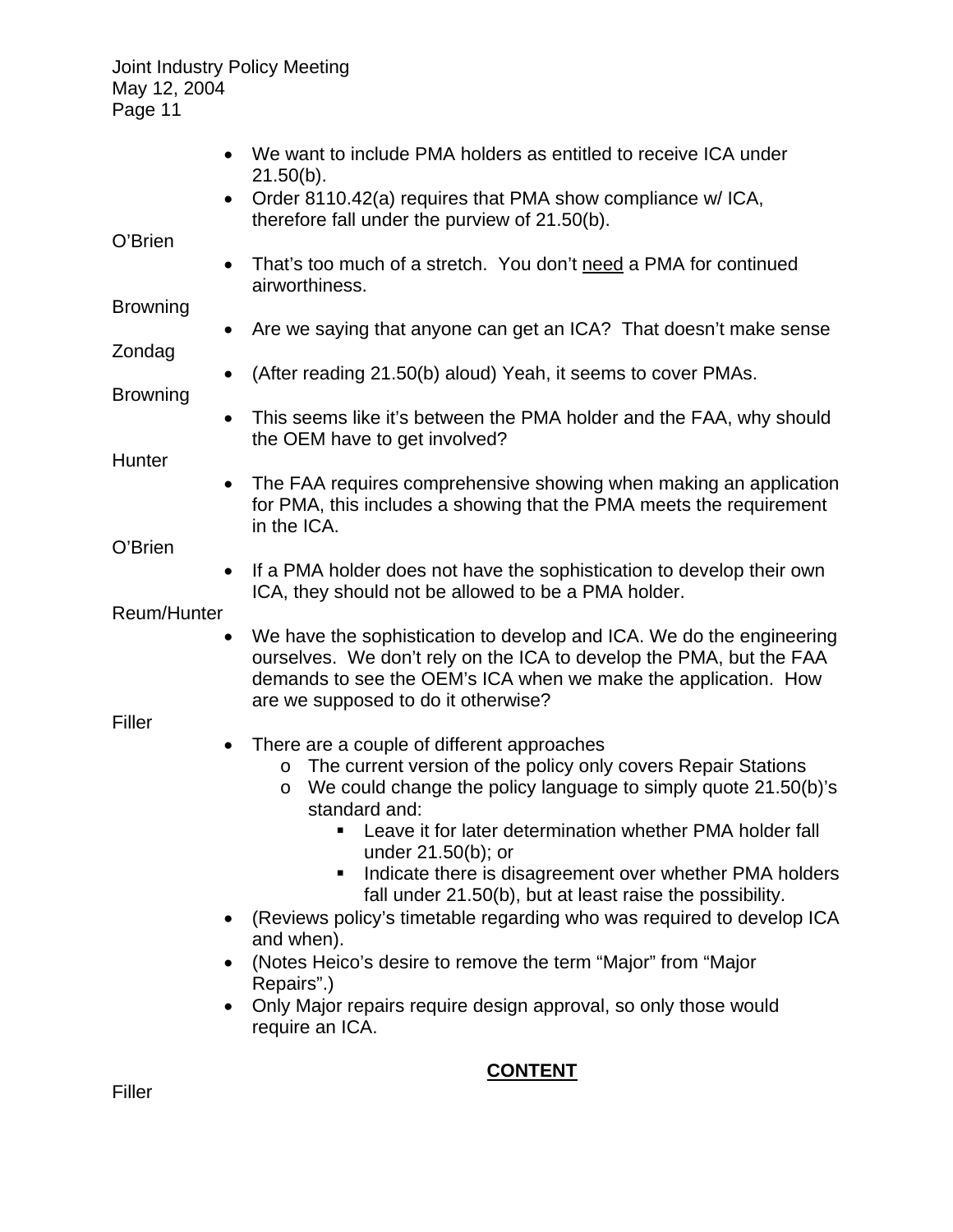|                           | We got airworthiness standard from ACs about engines and propellers<br>- applied those standards to components.<br>Requires basic maintenance, overhauls, cleaning, inspections, testing<br>$\bullet$<br>This information is already in the CMM, so we're not asking OEMs to<br>$\bullet$<br>develop more information. |
|---------------------------|------------------------------------------------------------------------------------------------------------------------------------------------------------------------------------------------------------------------------------------------------------------------------------------------------------------------|
| <b>Browning</b><br>Filler | There is not requirement for components?                                                                                                                                                                                                                                                                               |
| Zondag                    | The policy does not conflict with the ACs it simply adds to them.                                                                                                                                                                                                                                                      |
| Filler                    | Number 12 in Section IX, regarding Test Acceptance Criteria concerns<br>$\bullet$<br>me.                                                                                                                                                                                                                               |
|                           | We included that to prevent limits from becoming airworthiness<br>$\bullet$<br>limitations. If there is a limit then the DER could "approve" it if it was<br>slightly beyond that limit, but could not if it was an airworthiness<br>limitation.                                                                       |
|                           | <b>MINIMUM INFORMATION REQUIRED</b>                                                                                                                                                                                                                                                                                    |
| Filler                    | Enough information in ICA to make determination of airworthiness                                                                                                                                                                                                                                                       |
| Epperson                  | Does not believe that Major Repairs should be treated as design<br>approvals                                                                                                                                                                                                                                           |
| Filler                    | Does not think they should require ICA.<br>٠                                                                                                                                                                                                                                                                           |
|                           | But major repairs occur and subsequent repair stations cannot<br>determine airworthiness.                                                                                                                                                                                                                              |
| Epperson                  | We document and inspect for airworthiness and then assume that it is<br>$\bullet$<br>okay. We don't require a pedigree.                                                                                                                                                                                                |
| Zondag                    | If we can't find the pedigree we scrap the part or strip it down and<br>rebuild it.                                                                                                                                                                                                                                    |
| <b>Browning</b>           |                                                                                                                                                                                                                                                                                                                        |
| Epperson                  | It's more of a concern/issue when the part is critical                                                                                                                                                                                                                                                                 |
|                           | 200 out of the 500 repairs we perform a month are major repairs. It<br>would be too cumbersome for use to create ICA for all of those.                                                                                                                                                                                 |
| <b>Browning</b>           | You need to determine if you make something new and different. If<br>you so then it may require an ICA.                                                                                                                                                                                                                |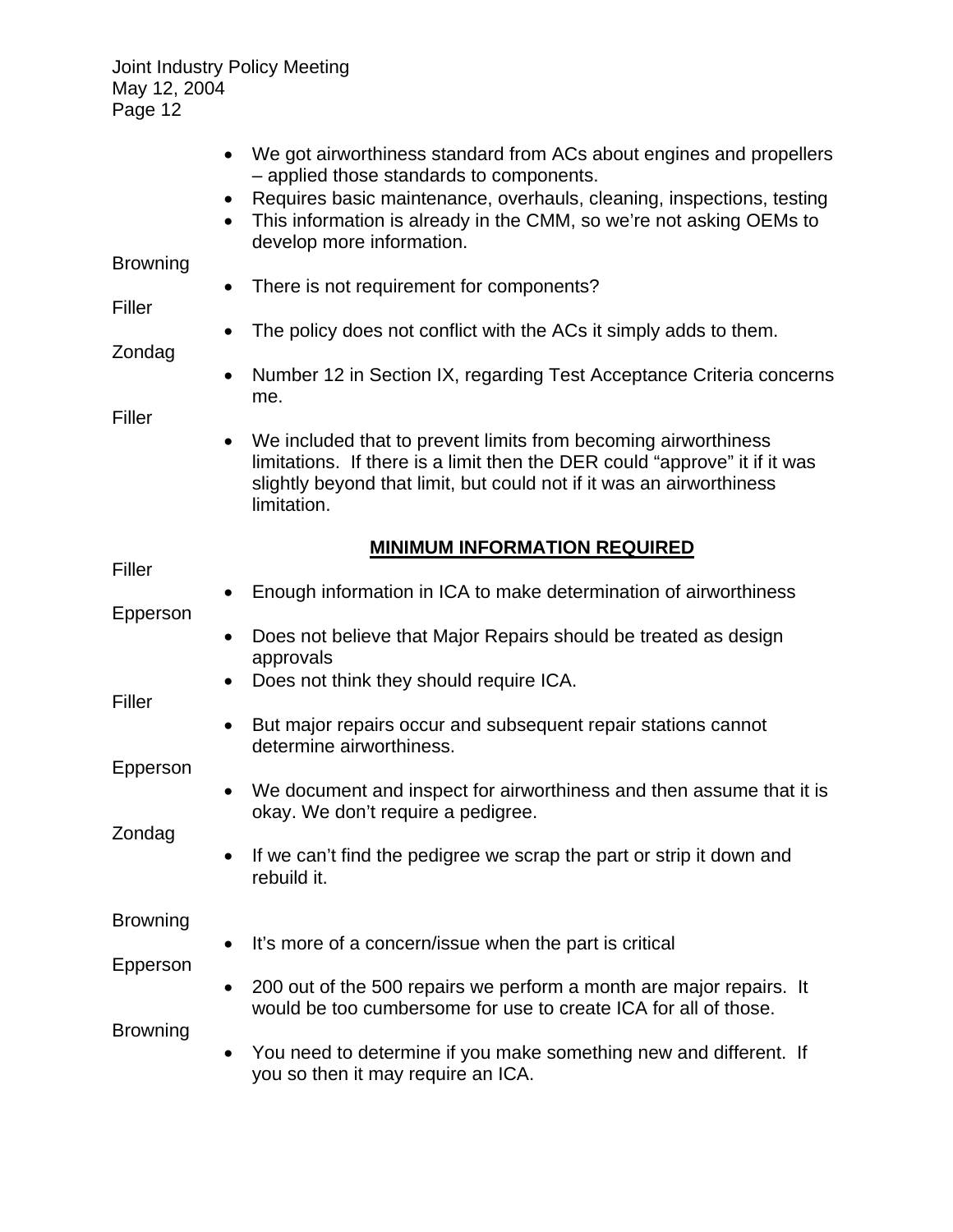The meeting adjourned at 5 PM. The second meeting is scheduled for June 23, 2004.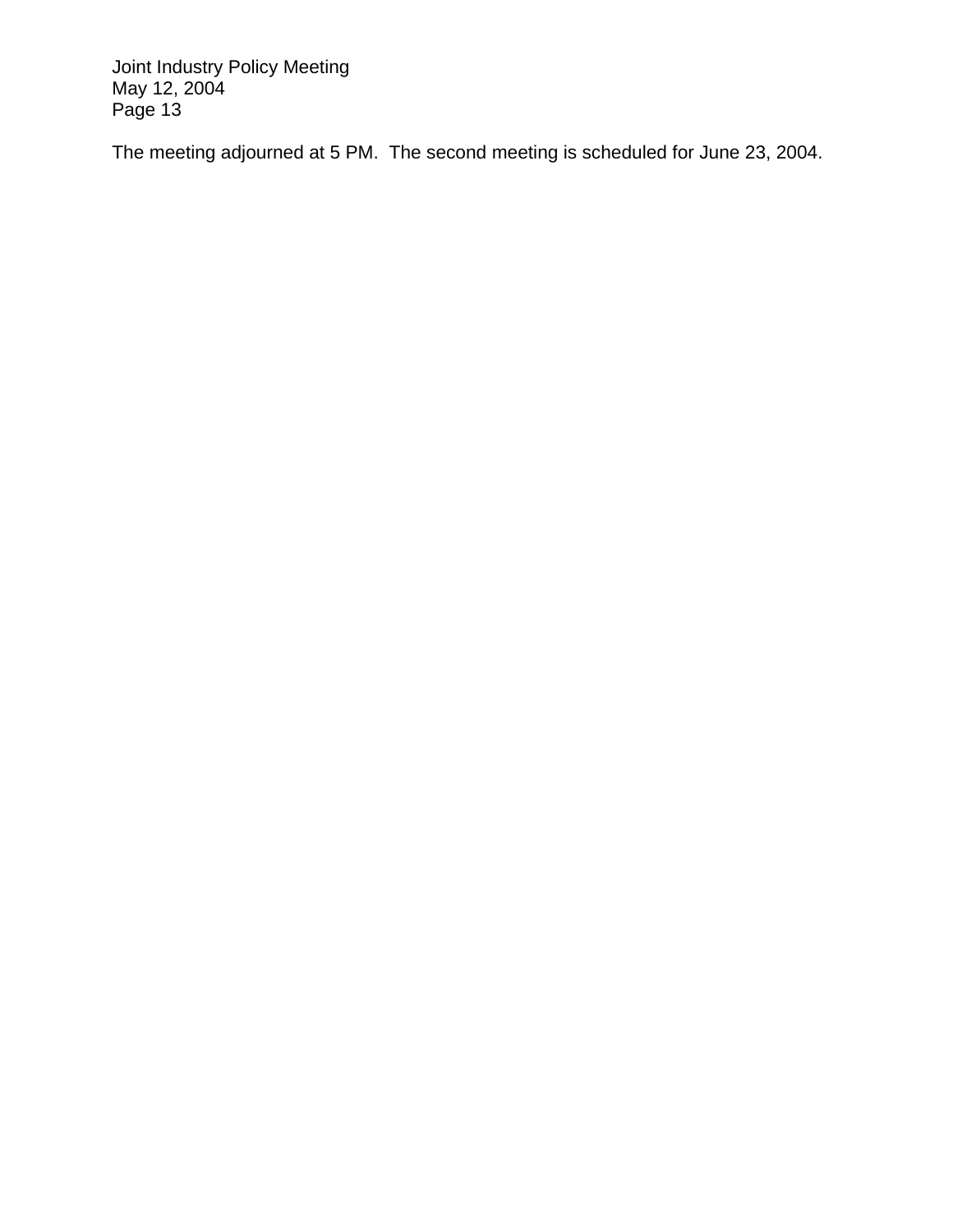Joint Industry Policy Meeting Date: June 23, 2004 Location: Hilton Hotel; Alexandria, Virginia

Attendees: Marshall Filler Christopher Durocher Stu Browing Scott Collinge Jim Epperson John Hunter Jim Reum Peter Mueller Mike Nadolski Kevin O'Brien Werner Luehmann Astrid Ploss

ARSA ARSA Hamilton Sundstrand Honeywell Nordam **Heico Heico** SR Technics Pratt & Whitney Moog Lufthansa Technik Lufthansa Technik

*The meeting began at 8:30 AM. Marshall Filler opened the meeting.* 

Filler:

- The hope, today, is to reach consensus on an ICA policy, and on what the regulations require.
- If we cannot reach complete consensus, committee members are encouraged to file their own dissenting comments with the FAA.
- We would like to reduce, as much as possible, dissent among the committee members, in order to give the proposed policy increased legitimacy.
- The reason for remaining within the confines of the current regulations is to get FAA to issue this position as a policy, rather than through formal rulemaking.
- ARSA has requested an extension for the comment period on proposed policy 8110.ICA. The comment period was set to close 6/21/04.
- The ARSA policy may either be viewed as a comment on 8110.ICA, and thus any changes we propose will be incorporated into the policy that is currently going through notice and comment. In the alternative, the FAA could provide a separate notice and comment period for our draft policy, much the way they provided an additional notice and comment for the drug and alcohol rulemaking.
- The agenda is a consolidated list of the issues that were raised at the last meeting. When discussing these issues, we should try to stay on point, and address only the particular issue at hand.
- As a preliminary matter, can anyone provide an example of components that have Component Maintenance Manuals (CMM) that are normally part of the ICA?

Collinge:

• Any TSO requires that the CMM be part of the ICA. It's in the regulations.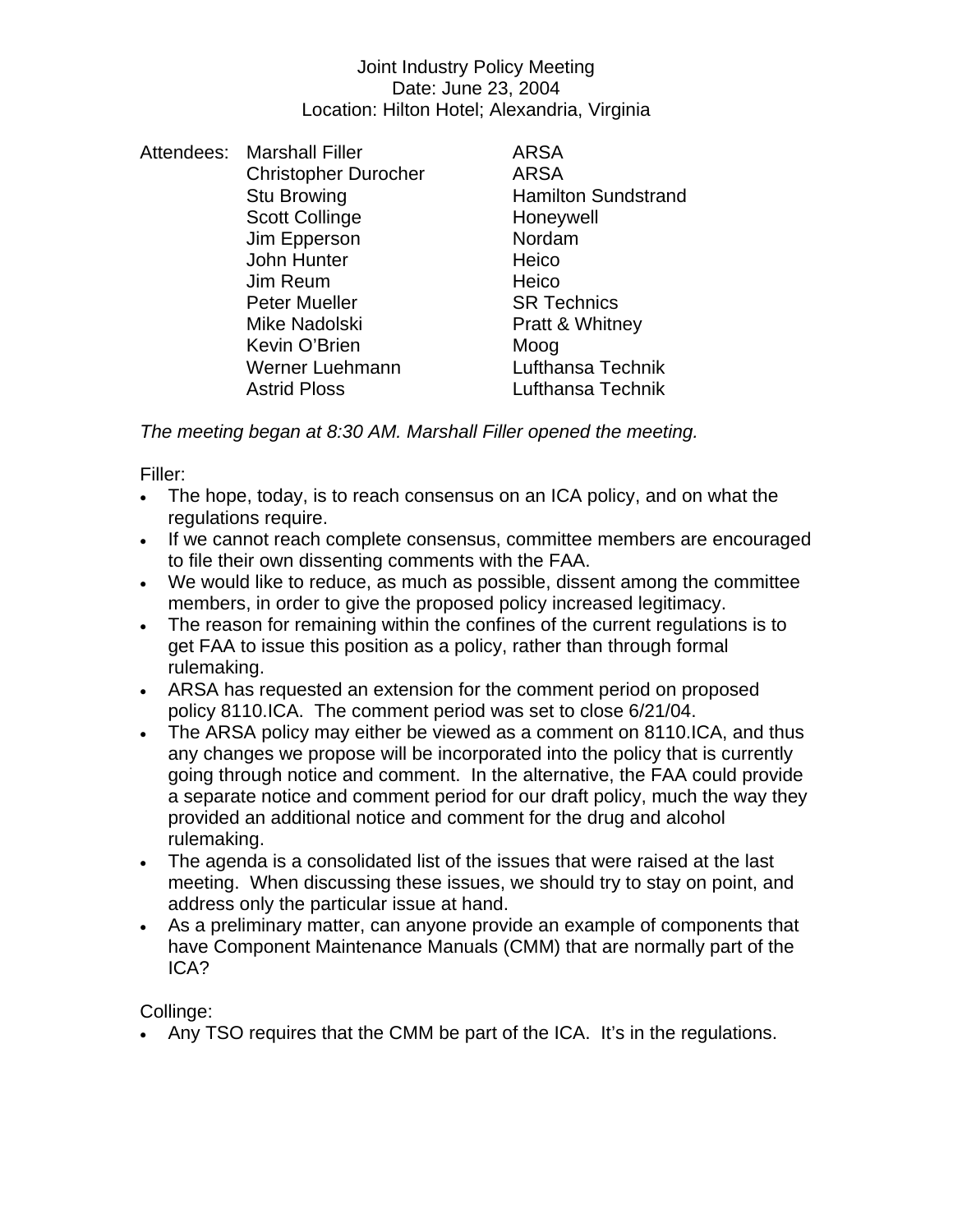Filler:

ARSA position is that FAA should require CMM as ICA for any design approval – whether Type Certificate (TC) holder or supplier.

Collinge:

• In practice, suppliers are required to submit CMM to TC holder for approval. Commercial practice is that CMM is part of TC holder's ICA.

Filler:

- Currently, in off-aircraft component maintenance CMM is only part of the TC ICA if ICA incorporates it by reference.
- Other than remove and replace, off-aircraft maintenance CMMs are not required under 21.50(b)

O'Brien:

- The only reason Moog makes CMMs available is because of contractual obligations – 21.50(b) provides for no more than remove and replace.
- The data Moog provides, however, is the owner/operators to manage. They can provide that information to subcontractors if they want.

Luehmann:

• Do the Type Certificate Data Sheets (TCDS) reference the CMMs?

Filler:

- There is no consistent policy regarding CMMs referenced in TCDS, but even inclusion in the TCDS would not make CMM availability a requirement.
- Now turn to issues on the agenda.

## Issue 1: What "design approvals" do ICAs cover?

Filler:

• Looking to have a policy that contains some sort of requirement that all Design Approval holders provide some sort of ICA.

Browning:

• The issue is "What Design Approvals do ICAs cover?" Not what Design Approvals require creation of an ICA.

Filler:

This is a threshold question that does not deal with content or who is required to produce an ICA.

Epperson:

• Does not believe that Major Repairs should be included as a Design Approval.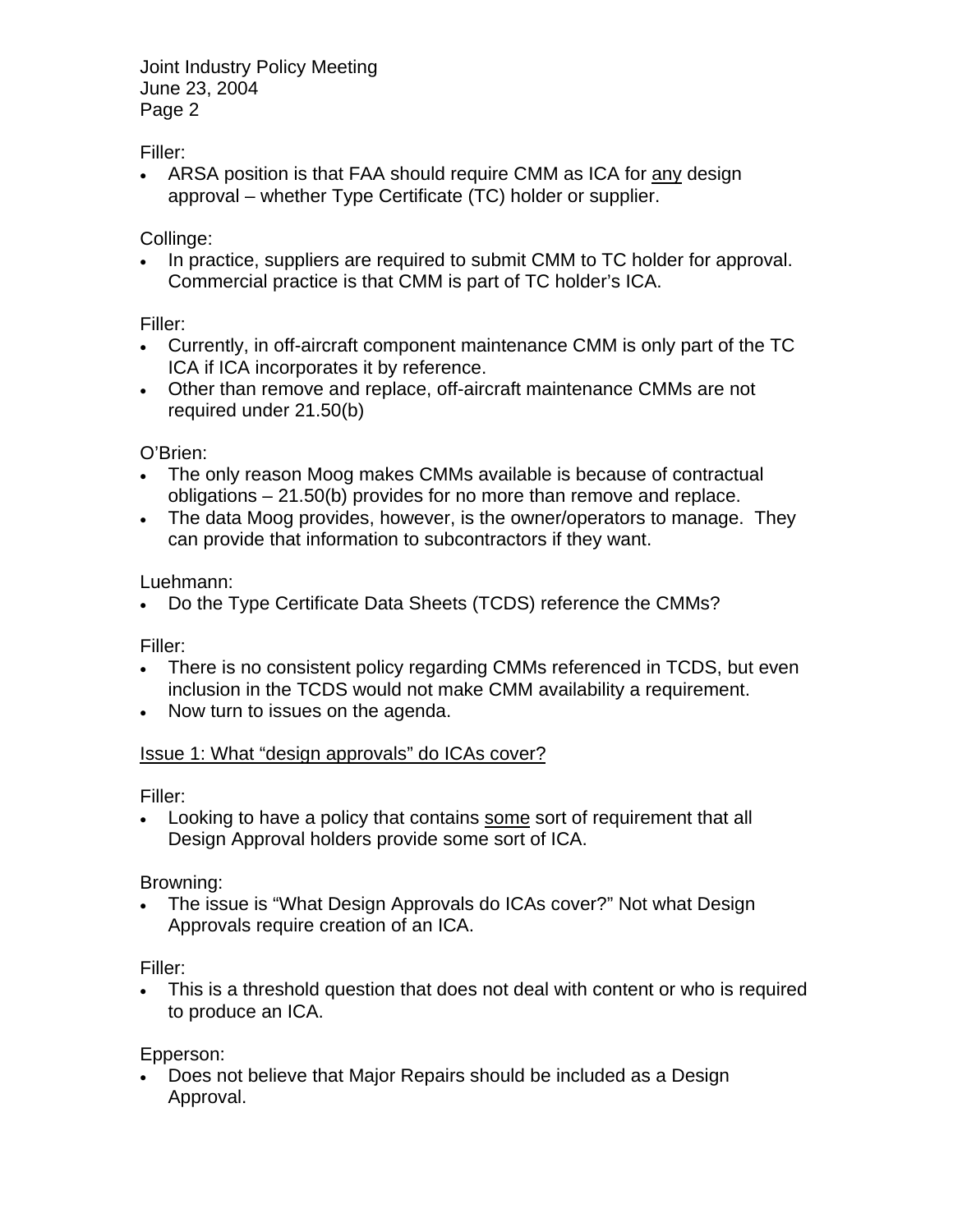Mueller:

• Regulations are clear that, if necessary, an ICA should be produced to cover the portions of a major repair that falls outside of current ICA.

Filler:

• The general policy is an ICA must exist to cover all design approvals. The question of what must be included in those ICA is a question we will deal with later.

*Agreed: The committee agreed to the proposed ARSA policy standard that would require that any Design Approval must have an ICA that covers it.*

# Issue 2: ICA Requirement for U.S. v. Foreign Registered Aircraft

Filler:

- In response to inquiries at first ICA Committee Meeting, I reviewed whether ICA requirement applied to U.S. State of Design aircraft if they were registered outside the U.S..
- The creation of ICAs is a State of Design requirement. Therefore, the FAA would be responsible to ensure that ICAs were developed for aircraft for which the United States was the State of Design.
- However, the "make available" requirement in 21.50(b) applies only to those required to comply with the FARs.
- Repair Stations working on foreign registered aircraft are not required to comply with the FARs, and as a result, are not covered by the "make available" requirement of section 21.50(b)

## Issue 3: Entitled to Obtain ICA

Filler:

• Rather than specifying which parties are entitled to receive ICAs (e.g., Repair Stations, PMA applicant under 8110.42, PMA holder) draft policy will track regulatory language.

Hunter:

• Heico would be willing to accept the compromise language.

Browning:

• Should the policy include, in addition to those required to comply with FARs, "and those seeking to become rated" to avoid the difficulties encountered when someone tries to obtain ICA so that they can be rated to do the repairs.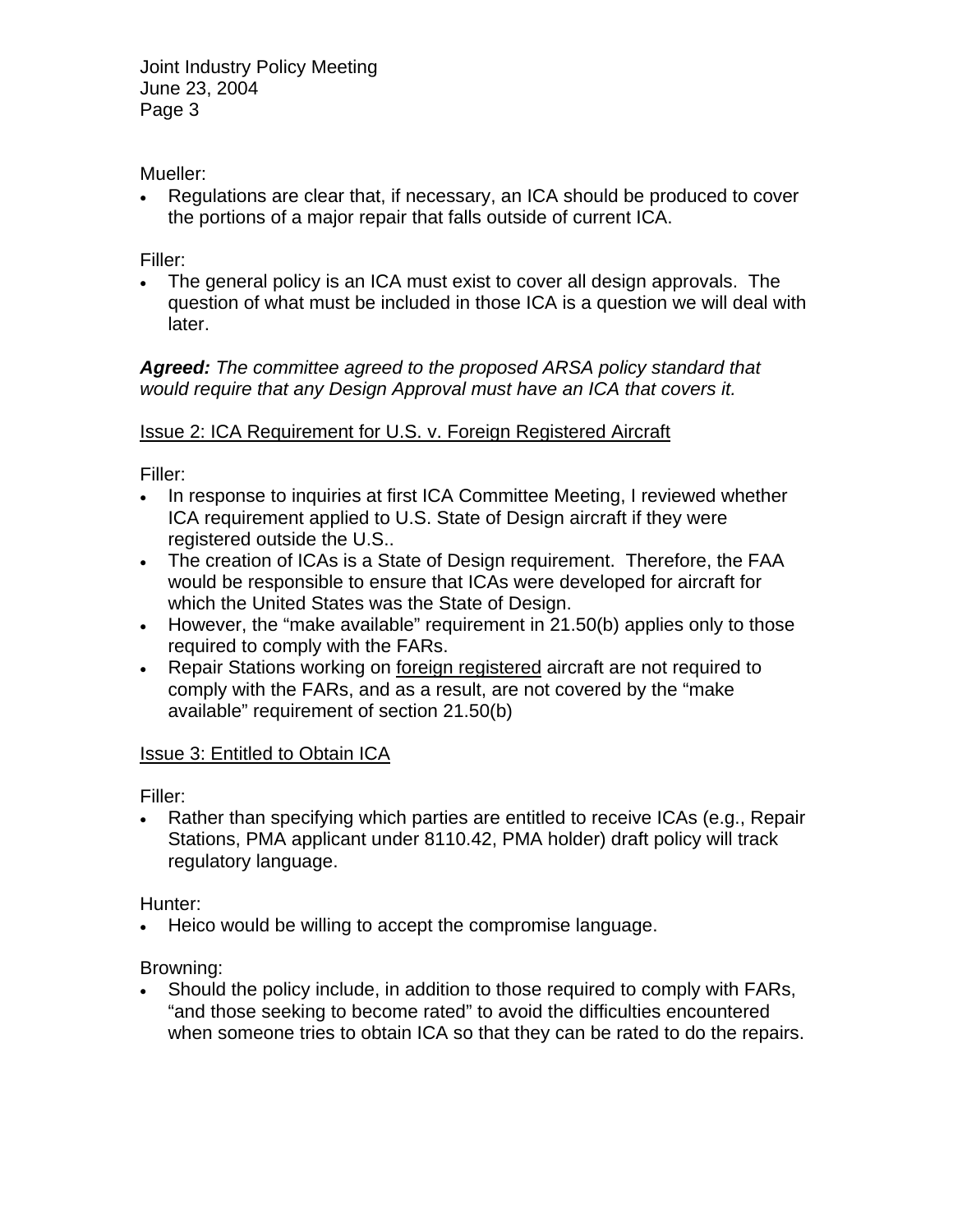*Agreed: Committee agreed to track the regulatory language rather than specify which parties are entitled to ICA, but added that those seeking to become rated were among the parties entitled to ICA.*

# Issue 4: Access "Made Available"

# **a. Cost**

Filler:

- Fair and Reasonable Standard
	- o No pre-certification costs (engineering/R&D costs)
	- o Post-certification costs
	- o Maintenance of publishing department costs

Nadolski:

• Policy should include "one price to all similarly situated purchasers" standard

Ruem:

• If two repair stations want to purchase ICA, but one has purchased the product, they get a lower price? That's prejudicial.

Ploss:

• That is a commercial consideration. If you purchase in bulk you get a cheaper price, it's the way the market works. It's fair to charge a higher price for ICA to those who didn't actually purchase the product.

Nadolski:

There are also lots of other factors that affect the price of ICA, outside of the regulations.

Luehmann:

- The new reality is that owner/operators don't do maintenance, so ICA are worthless to them.
- It is repair stations that need the ICA, so charging us more seems unfair.

Nadolsku:

• P&W wants to get maintenance work, too. So why should it give its product away to the competition? It doesn't make commercial sense.

Mueller:

• But P&W recoups its costs when it sells its product. While a reasonable price is acceptable, why should P&W be allowed to pass those costs on to repair stations, as well?

Filler: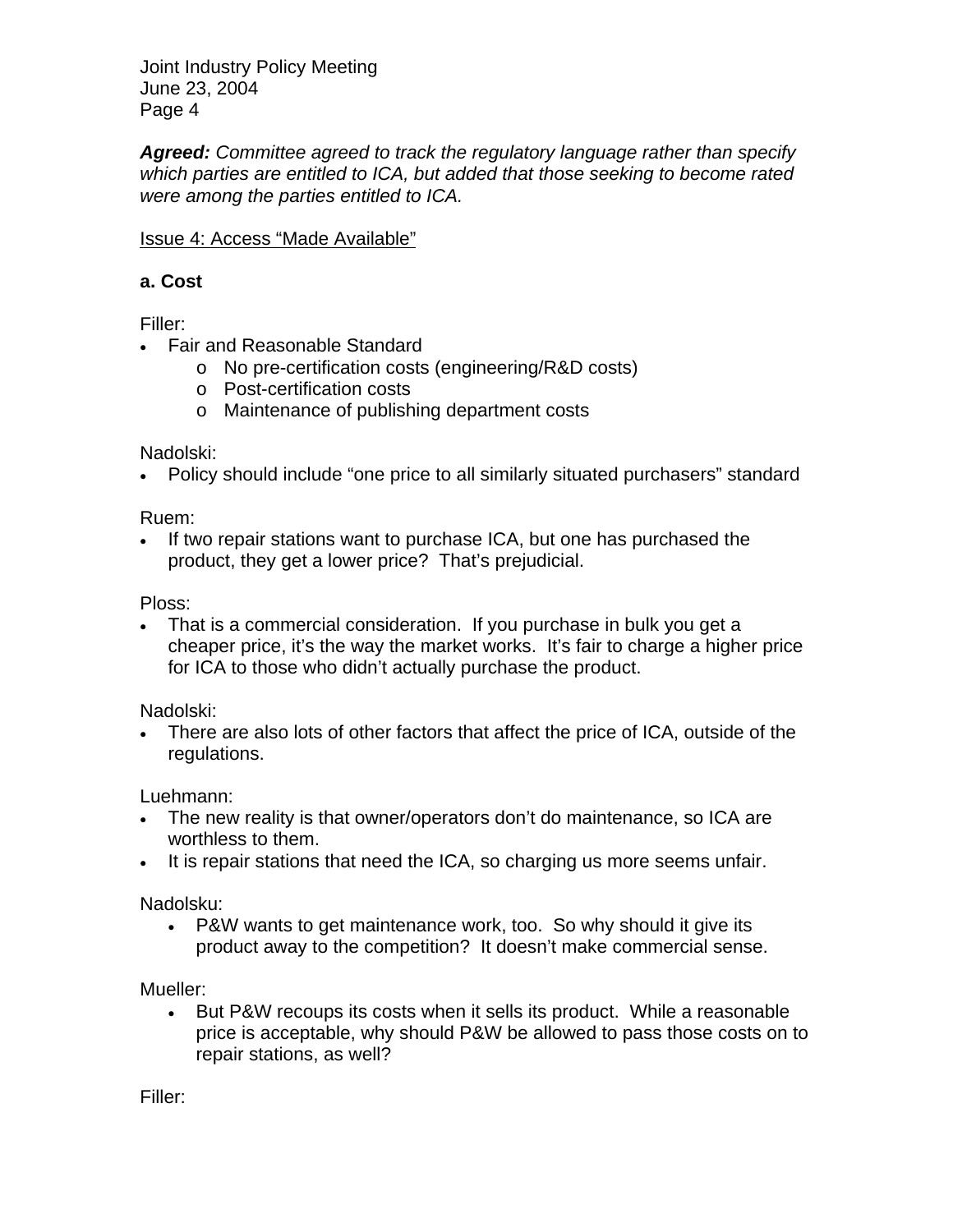> • Committee should focus on the regulations and leave the commercial issues to the FTC or Justice Department. Proposed language provides at least minimal guidance. While the FAA might not actively enforce it, at least there is a general standard articulated.

*Agreed: Committee agrees to "Fair and Reasonable Price" standard, with the inclusion of "One price to all similarly situated purchasers" language.*

# **b. Contractual Restrictions**

Filler:

• The policy is looking for a general standard for contract restrictions. To identify objectionable contract restrictions would simply allow creative companies to come up with new restrictions.

*Agreed: After brief discussions, the Committee agrees to standards that include 1)* Use of the manual for purposes other than performing maintenance on OEM parts is at the sole risk of the user*, 2)* No restrictions on certificate holders regulatory privileges and responsibilities*, and 3)* Restrictions cannot serve solely economic purpose. *A fourth proposal regarding other uses outside the scope of ICA generated this discussion*:

Nadolski:

• A repair station should not get to use an OEM's ICAs as a starting point to develop a competing repair.

Ruem:

The regulations require you to follow ICA with additional deviations. Does this regulatory requirement violate P&W's position?

Filler:

• How would P&W enforce this position?

Nadolski:

• Through contractual limitations – The repairs developed by a repair station that purchase P&W ICA must stand on their own and not rely on the ICA.

Hunter/Browning:

• The language in the other standards (assumption of risk and regulatory privileges and responsibilities) seems to cover this issue, making this standard superfluous.

Nadolski:

• What regulatory privilege allows a repair station to use an ICA as a starting point to develop a repair.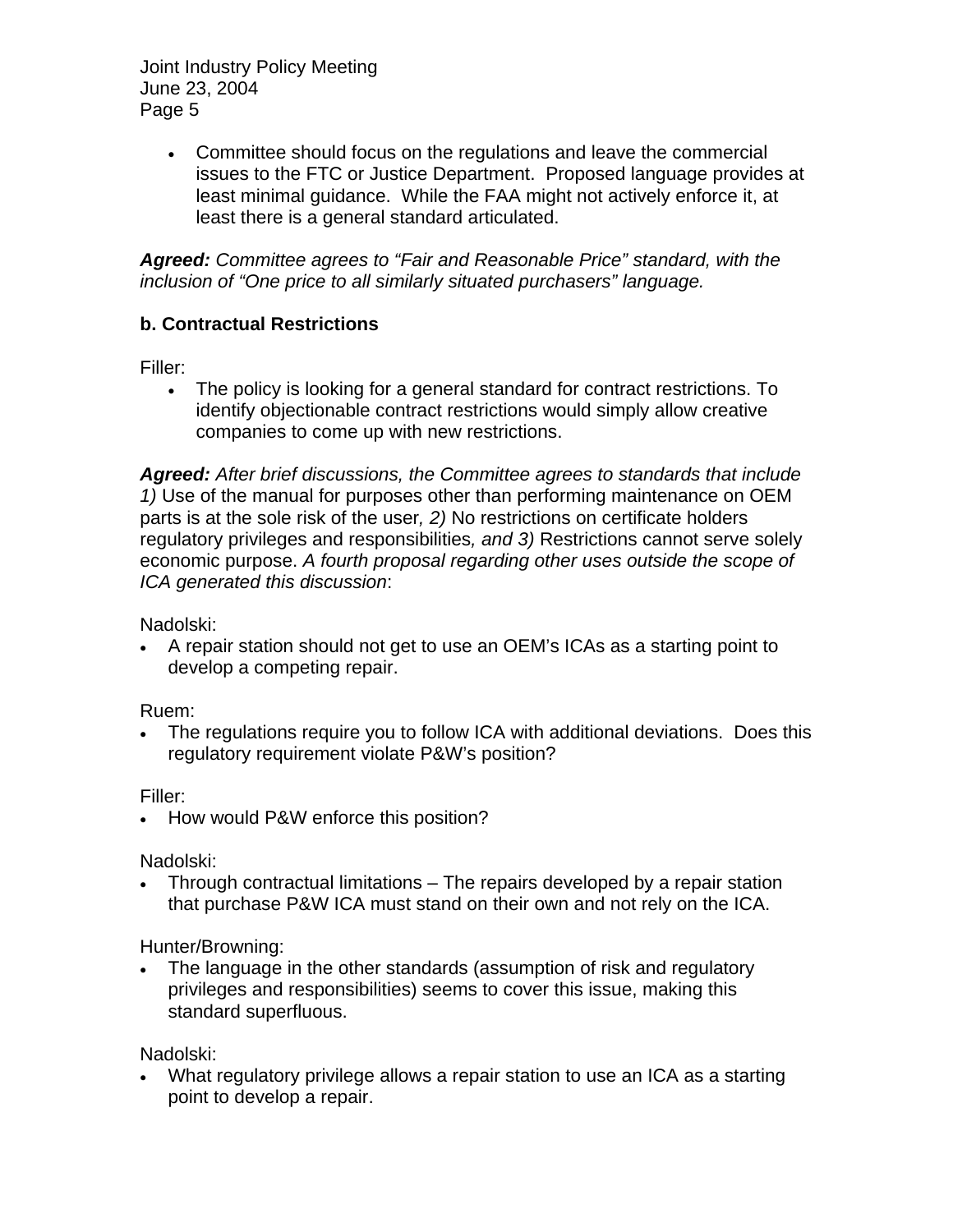Filler:

• AC 120-77 – Cites original ICA as starting point to show that deviation meets airworthiness standards.

Nadolski:

• P&W would not take a position contrary to the regulations.

*Agreed: Committee agreed to eliminate, as superfluous, the proposed standard regarding use of ICA outside the scope of the regulations.*

# Issue 5: Content

Filler:

- "What information is essential to continued airworthiness?" that is the regulatory standard.
- In developing this policy ARSA used the ACs regarding engines and propellers as a guide.
- Policy attempts to include basic maintenance and overhaul data as that which is essential to continued airworthiness.

Ruem:

• Sounds like remove and replace

Filler:

• The policy is beyond remove and replace because here it is talking about offaircraft repairs.

Browning:

• A torque motor is line replaceable, but there is no repair data. Sundstrand sends it back to the supplier who can repair it using design data, without ever producing an aftermarket ICA.

O'Brien:

Some components don't have CMM because they go back to the manufacturer as "replace". That's sufficient for line replaceable units on aircraft.

Filler:

• The policy needs to accurately describe which off-aircraft components require a CMM.

Ruem:

If remove and replace is the maintenance protocol, it should be that way for everybody. If a CMM exists, it should be provided to all.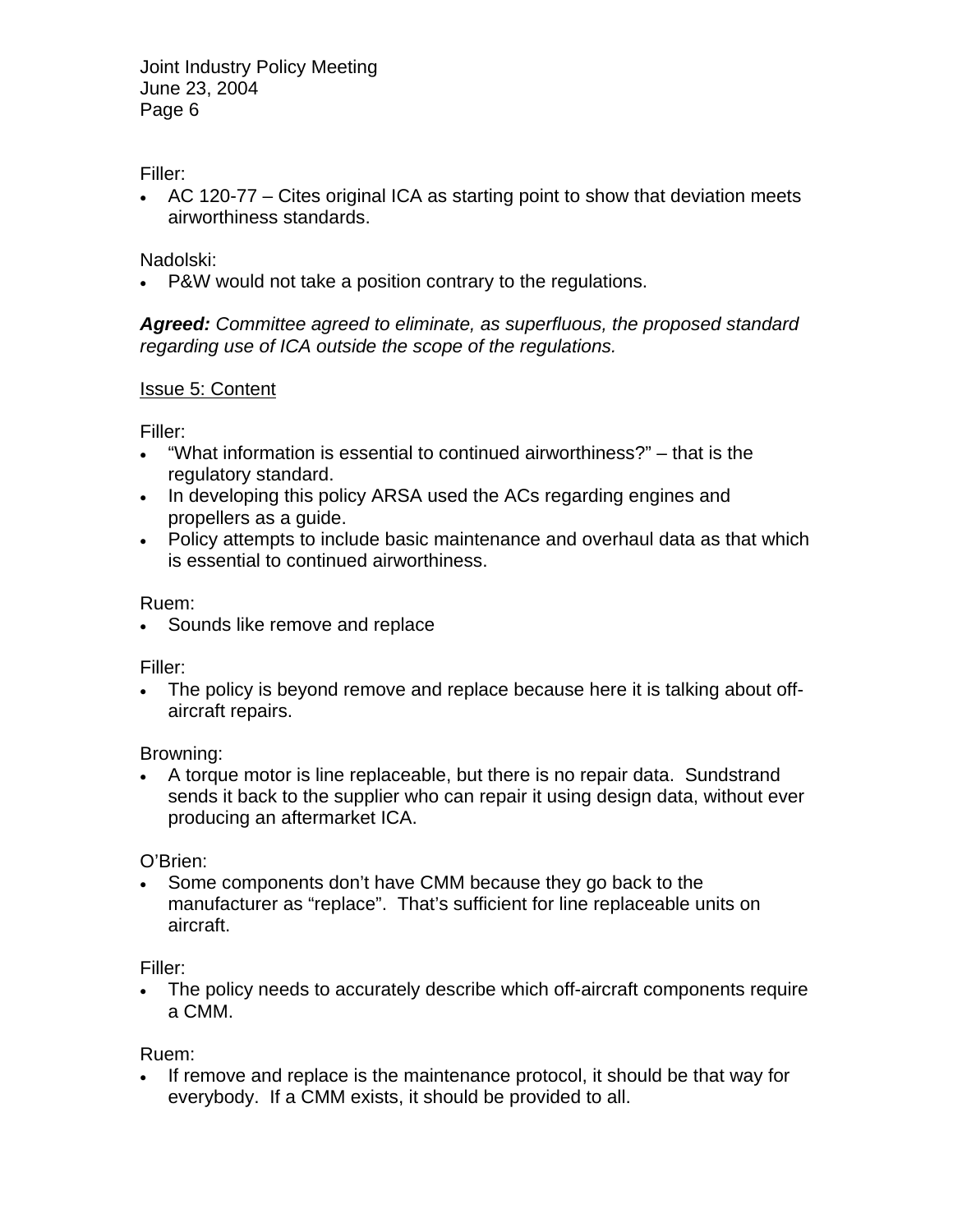O'Brien:

• DER repair is always an option where no CMM exists. If I spend money to develop a DER repair, I shouldn't have to share that.

Browning:

• In order to be proprietary, a maintenance function must be outside the scope of continued airworthiness standard.

Filler:

- If part has PMA and it comes off the aircraft, what information must PMA holder provide for an ICA.
- Does anyone have a problem w/ continuing with the 8110.42 process where the PMA applicant must demonstrate to the FAA that the existing ICAs for the product are valid with the PMA part installed; otherwise, supplemental ICAs are required?

*Agreed: Committee agreed to maintain current 8110.42 process as described above.*

Epperson:

• What about maintenance fabrication under Part 43?

Filler:

- Maintenance Fabrication and major repairs should be subject to the same standards.
- If Continued Airworthiness standards affected then some sort of ICA is required.

Epperson:

- Policy must follow "major" as defined by FAR otherwise it creates additional confusion.
- Nordam flags repairs when it affects Continued Airworthiness.

O'Brien:

- How would an operator who leases the aircraft or something know 7 years down the line about the major repair?
- Nordam would have to provide some supplemental ICA.

Nordam:

- The Major Repair should be in the repair record.
- Fact is that customers require a 8110 on everything, whether the regulations require it or not.

Filler: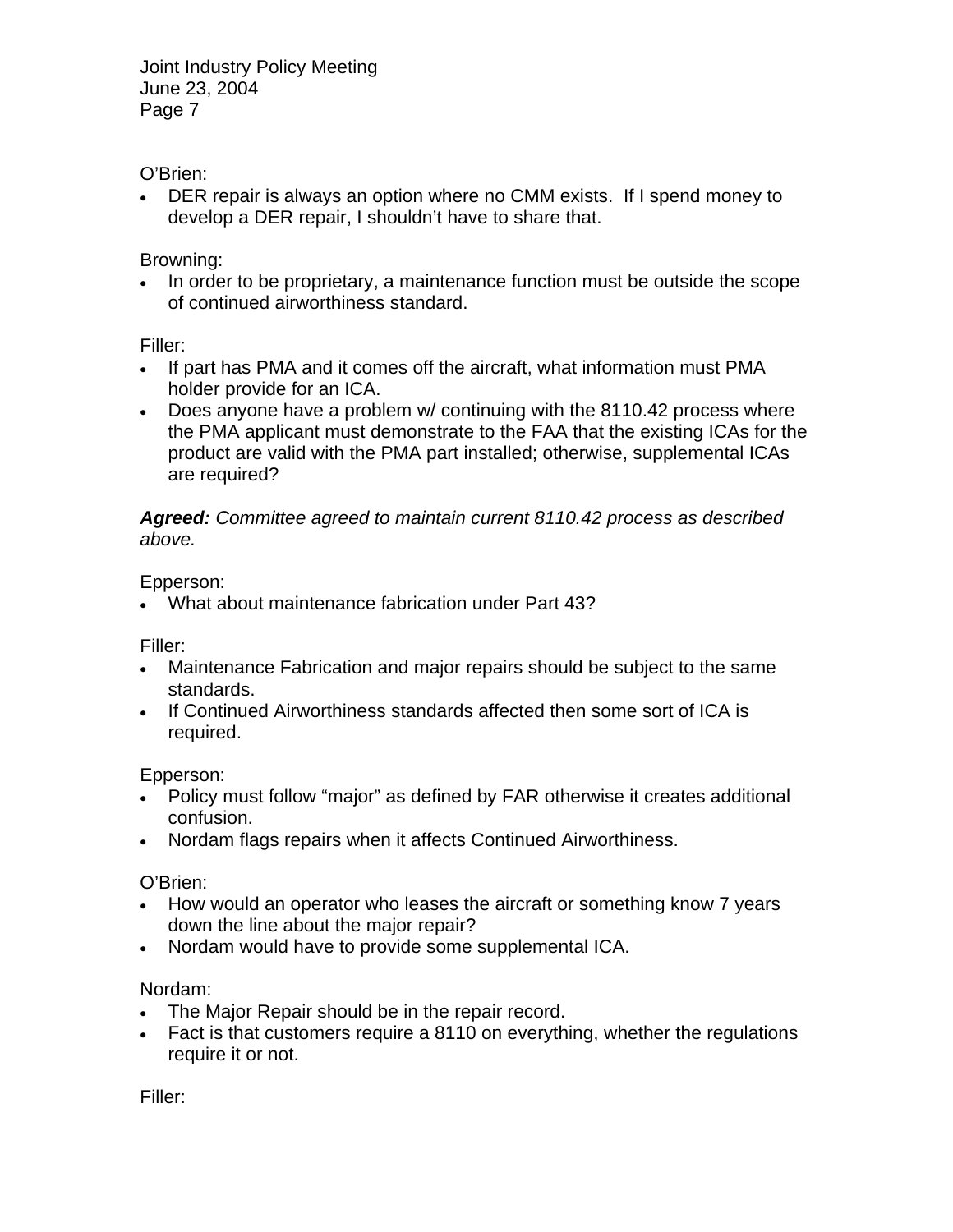• The draft policy takes the position that for every Design Approval, there will be an evaluation required and maybe a full blown ICA.

Nadolski:

• Policy must reflect that PMA holder has a continuing obligation to see if ICA changes, and that the PMA remains valid under the current ICA.

Hunter:

- As long as the part number doesn't change, the revised ICA should still be valid.
- The burden, however, is on the PMA holder to make sure that ICA remains valid after revisions, for the particular PMA.

Filler:

• In order to ensure that PMA holder can be aware that ICA remains valid, are the OEM's willing to bring PMA holders into the protected ("make available") class under 21.50(b)?

Collinge/Browning:

• Absolutely not.

Filler:

• As compromise, we won't discuss this issue in the policy.

## *Agreed: Committee agreed not to raise issue of PMA holder responsibility for revisions of ICA.*

Filler:

• How does the group want to handle the Source Approved Repairs? What about the proposed, "Once included in ICA, repairs cannot be removed"?

Ruem:

• Operators need confidence that a repair is performed properly. There are some repairs that would be too difficult to include in the ICA.

Collinge:

- Though repair station may be rated to do a repair, the regulators may not always be in a position to determine who can actually perform the repair.
- For safety reasons, a repair may be removed from the manual and made a source approved repair.

Mueller:

- Commonly, however, OEMs remove "simple" repairs from the ICA.
- It's commercial, not airworthiness, that is provoking these removals.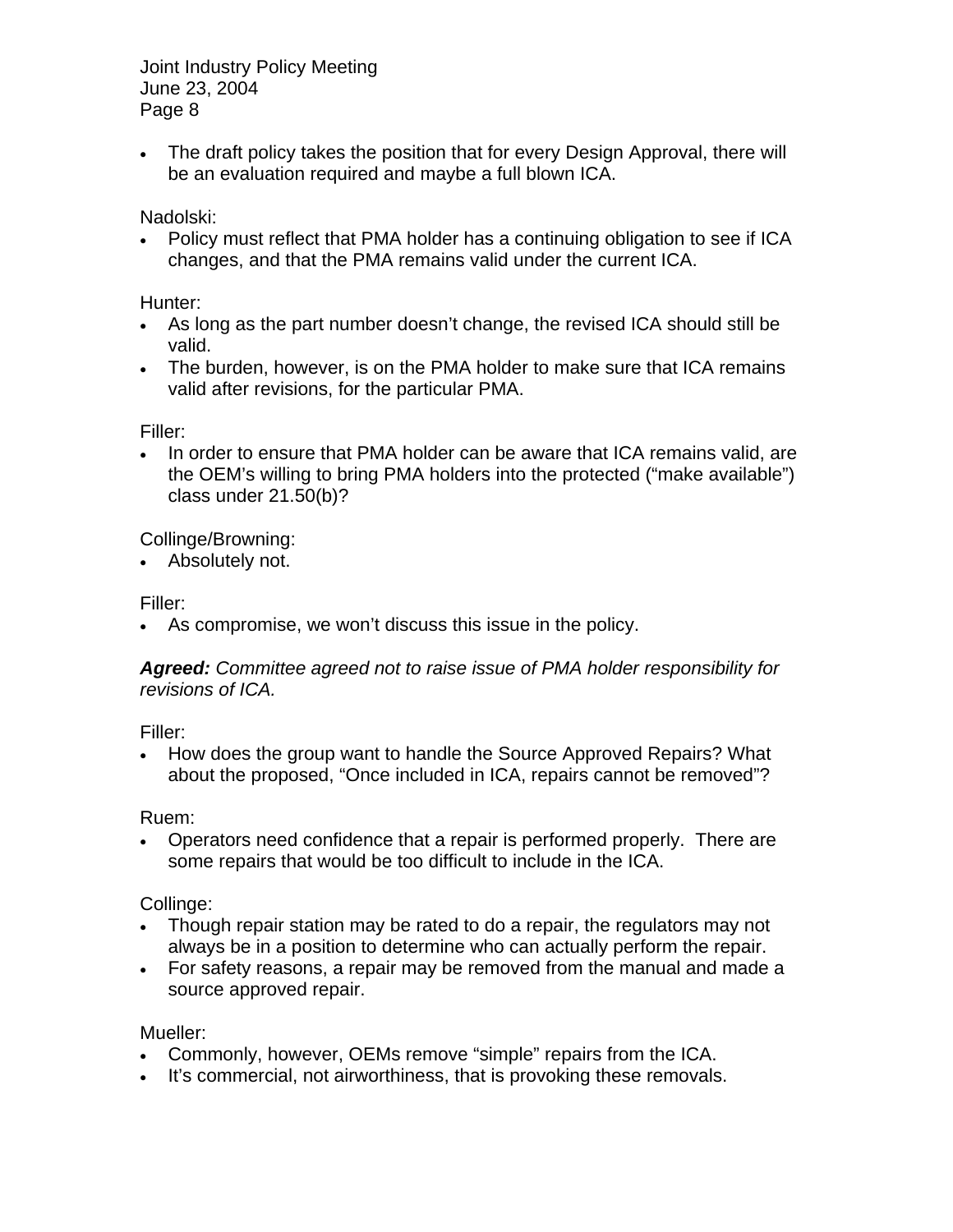Browning:

• Can't a repair station just use the old ICA? Unless the repair was removed because of an AD, the data is still approved, right?

Filler:

- The repair station may still be required to substantiate the repair, though.
- How does the group feel about the restriction from removing a repair that is already in the ICA, under the theory that if it is already in the ICA, it is essential for continued airworthiness?

Collinge:

- A source approved repair is essential to continued airworthiness as determined by the Administrator. Noting that a certain repair is source approved meets the continued airworthiness standard for ICA content.
- The other issue is what constitutes removal? If the repair is referenced, but detailed instructions are no longer included, is that removal?

Filler:

• It goes back to the methods, techniques or practices essential for continued airworthiness.

O'Brien:

• Fact of the matter is that it could hurt Moog commercially to remove repairs from ICA. The trend, to compete, is actually to increase the number of repairs in manuals.

Filler:

Standard is that if not essential to continued airworthiness, it doesn't need to be in the manual.

Ruem:

• What about content availability for different parties? Will one person get an ICA with more information, if they buy the OEMs product, for instance?

Browning:

• Between the covers, all ICAs are the same. Everyone entitled to purchase an ICA purchases the same ICA.

O"Brien:

• So, subsequent repairs I share with one customer must be included in the ICA?

Browning:

• No, subsequent repairs aren't part of ICA (e.g. DER Repairs, Source Approved repairs).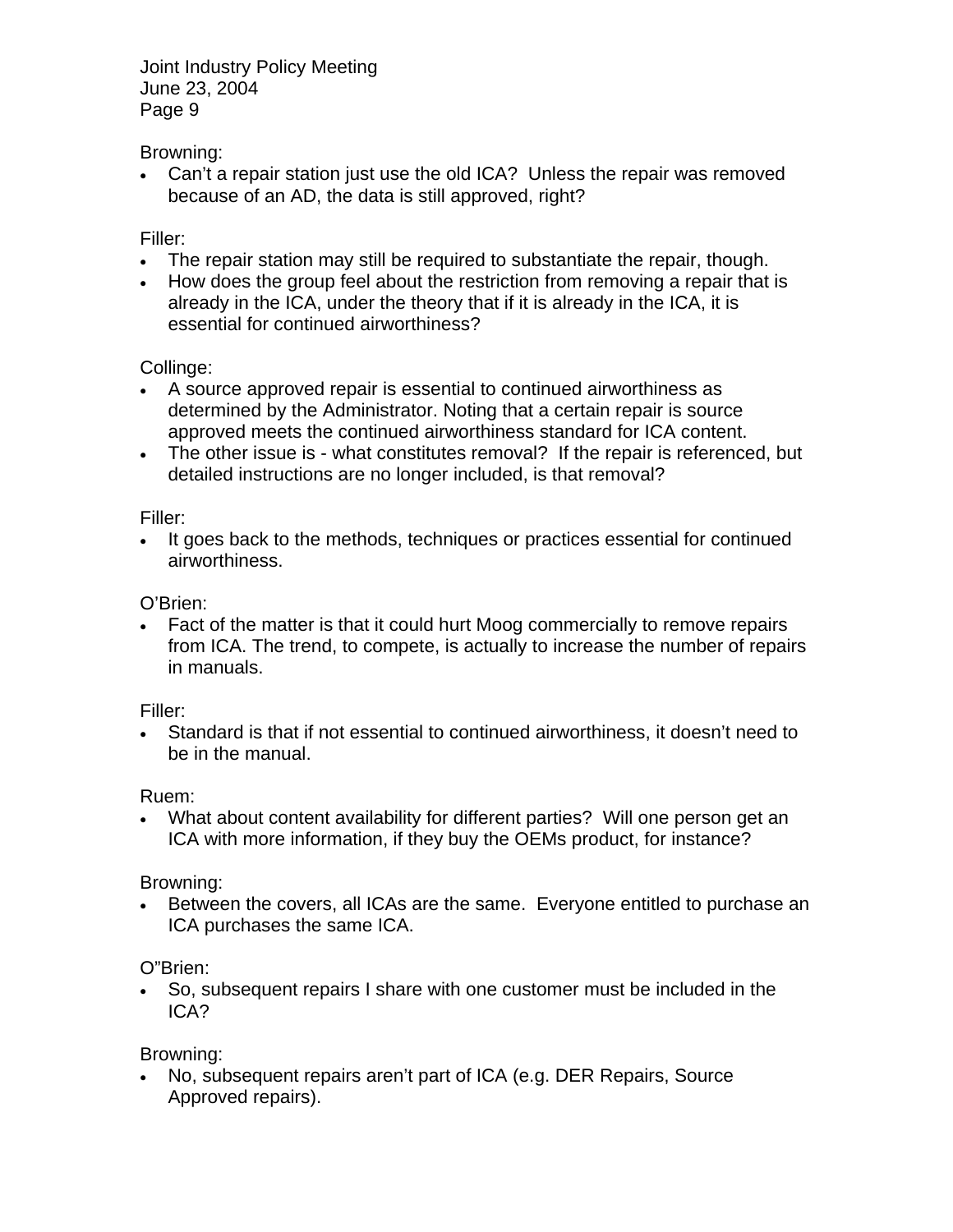• The policy standard should be that an ICA that comprises the certification basis cannot have repairs removed.

*Agreed: The Committee agreed that a repair that is essential to continued airworthiness cannot be removed from the manual.*